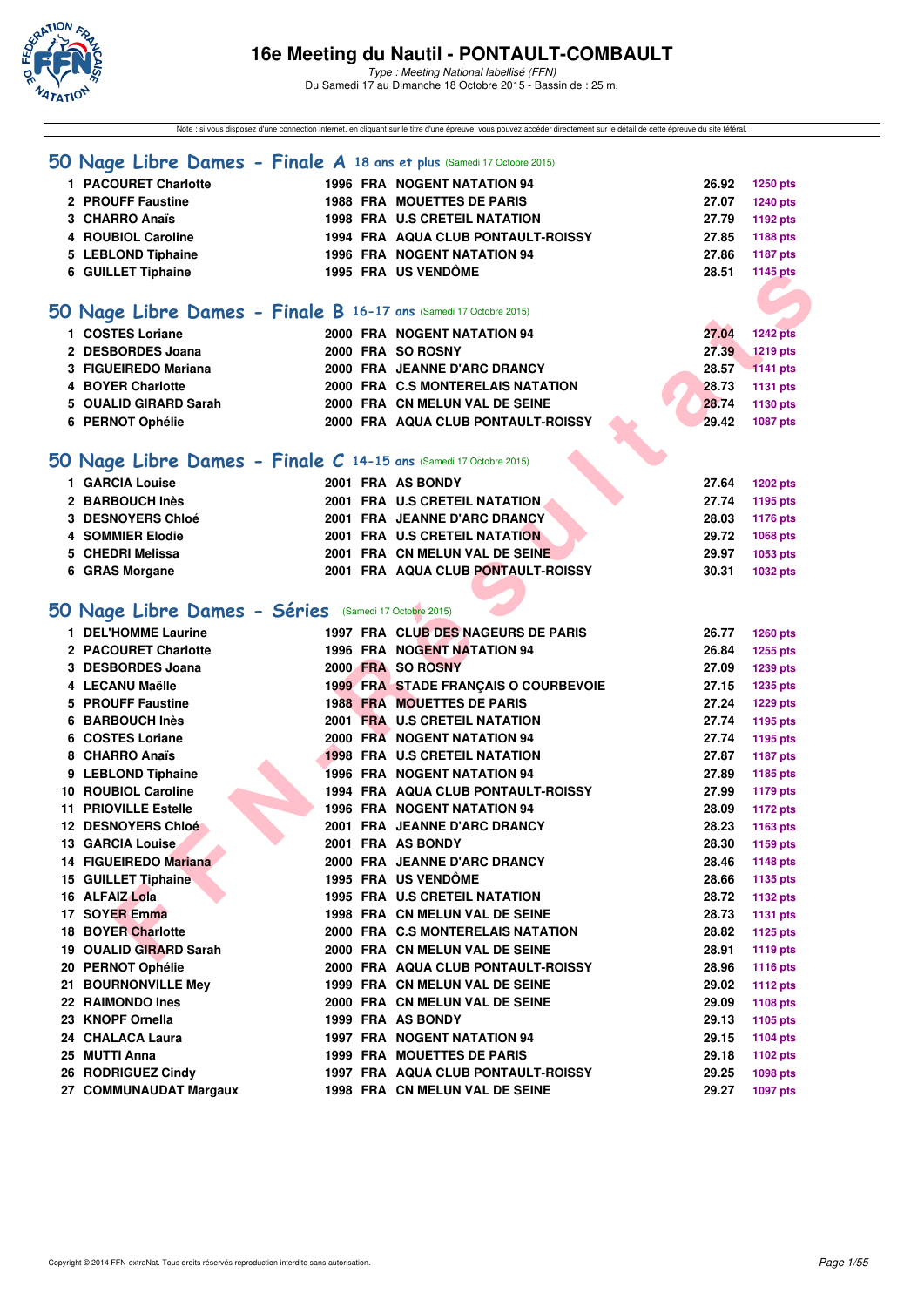

#### **50 Nage Libre Dames - Séries (suite)**

| 28 MARCHESE Julie          |  | 2000 FRA CN MELUN VAL DE SEINE           | 29.35 | 1092 pts                    |
|----------------------------|--|------------------------------------------|-------|-----------------------------|
| 29 SOMMIER Elodie          |  | 2001 FRA U.S CRETEIL NATATION            | 29.39 | 1089 pts                    |
| 30 CHEDRI Melissa          |  | 2001 FRA CN MELUN VAL DE SEINE           | 29.49 | 1083 pts                    |
| 31 PICARD Nina             |  | 1999 FRA AQUA CLUB PONTAULT-ROISSY       | 29.50 | 1082 pts                    |
| 32 BLOSSEVILLE Violaine    |  | 2000 FRA STADE ST-VALERY NATATION        | 29.54 | 1080 pts                    |
| 32 PELLIER Claire          |  | 2000 FRA CN MELUN VAL DE SEINE           | 29.54 | <b>1080 pts</b>             |
| 34 HANRAS Tiphaine         |  | 2000 FRA COULOMMIERS NATATION            | 29.57 | <b>1078 pts</b>             |
| 35 GHRIBI Célia            |  | 2000 FRA ES VITRY                        | 29.60 | <b>1076 pts</b>             |
| 36 GRAS Morgane            |  | 2001 FRA AQUA CLUB PONTAULT-ROISSY       | 29.65 | <b>1073 pts</b>             |
| 37 GAILLARD Clémence       |  | 1998 FRA AS LE PLESSIS-SAVIGNY           | 29.74 | <b>1067 pts</b>             |
| 38 MPACKO Ketsia           |  | 2000 FRA AQUA CLUB PONTAULT-ROISSY       | 29.76 | 1066 pts                    |
| <b>39 TAVERNE Marion</b>   |  | 1999 FRA AQUA CLUB PONTAULT-ROISSY       | 29.78 | <b>1065 pts</b>             |
| 40 AUGER Ambre             |  | 2002 FRA CLUB NAUTIQUE DE L'ARPAJONNAIS  | 29.79 | <b>1064 pts</b>             |
| 41 BOTAS Salomé            |  | 2000 FRA RED STAR CLUB CHAMPIGNY         | 29.80 | 1063 pts                    |
| <b>42 BESNIER Alicia</b>   |  | 1999 FRA CN MELUN VAL DE SEINE           | 29.87 | 1059 pts                    |
| 43 MINOT Léana             |  | 1996 FRA RED STAR CLUB CHAMPIGNY         | 29.88 | 1058 pts                    |
| 44 MARZOUK Maëva           |  | 2000 FRA CN MELUN VAL DE SEINE           | 29.92 | <b>1056 pts</b>             |
| <b>45 HULIN Charlotte</b>  |  | 1995 FRA CN ST-MICHEL-SUR-ORGE           | 30.08 | 1046 pts                    |
| 46 POURAGEAUX Agatha       |  | 2002 FRA AQUA CLUB PONTAULT-ROISSY       | 30.15 | <b>1042 pts</b>             |
| <b>47 MARTINS Chloe</b>    |  | 2001 FRA US JEUNESSE MITRY-MORY          | 30.16 | 1041 pts                    |
| <b>48 POTIER Coline</b>    |  | <b>2001 FRA COULOMMIERS NATATION</b>     | 30.23 | <b>1037 pts</b>             |
| 49 LOUSTAU Sarah           |  | 1999 FRA C.S MONTERELAIS NATATION        | 30.24 |                             |
| 50 SOYER Adèle             |  | 2001 FRA CN MELUN VAL DE SEINE           | 30.28 | <b>1036 pts</b><br>1034 pts |
| 51 FOLLET Elisa            |  | 1999 FRA RED STAR CLUB CHAMPIGNY         | 30.33 |                             |
| 52 PAULIN Perryne          |  | 1999 FRA RED STAR CLUB CHAMPIGNY         |       | <b>1031 pts</b>             |
| 53 BARRIERE Sophie         |  |                                          | 30.35 | 1029 pts                    |
|                            |  | 2001 FRA COLOMBES NATATION               | 30.47 | 1022 pts                    |
| <b>54 TORRES Marie</b>     |  | 2002 FRA STADE ST-VALERY NATATION        | 30.55 | 1017 pts                    |
| 55 GOUJON Chloé            |  | 1996 FRA ES SUCY-EN-BRIE                 | 30.58 | <b>1015 pts</b>             |
| 56 DUSAILLANT Mathilde     |  | 1999 FRA CN MELUN VAL DE SEINE           | 30.59 | 1015 pts                    |
| 57 VIRAPIN Laureny         |  | 2000 FRA AS LE PLESSIS-SAVIGNY           | 30.73 | 1006 pts                    |
| 58 DUSSAUX Julie           |  | 2002 FRA RED STAR CLUB CHAMPIGNY         | 30.74 | 1006 pts                    |
| 59 DELALANDRE Julie        |  | <b>2001 FRA STADE ST-VALERY NATATION</b> | 30.76 | 1005 pts                    |
| 60 DEBENEY Clémence        |  | 2000 FRA USM VIROFLAY                    | 30.83 | 1000 pts                    |
| 61 LARGILLIER Iliana       |  | 2001 FRA CN MELUN VAL DE SEINE           | 31.01 | 990 pts                     |
| 62 OUSSALAH Lyma           |  | 2002 FRA ES VITRY                        | 31.05 | 987 pts                     |
| <b>63 DI MARTINO Lison</b> |  | 1998 FRA AQUA CLUB PONTAULT-ROISSY       | 31.08 | 985 pts                     |
| 64 LIBESPERE Manon         |  | 2002 FRA NOGENT NATATION 94              | 31.10 | 984 pts                     |
| 65 KNOPF Elora             |  | 2002 FRA AS BONDY                        | 31.13 | 982 pts                     |
| 66 GOMEZ Melissande        |  | 1997 FRA US JEUNESSE MITRY-MORY          | 31.29 | 973 pts                     |
| 66 CARVALHO Emma           |  | 2000 FRA ES SUCY-EN-BRIE                 | 31.29 | 973 pts                     |
| 68 MAREZ Marie             |  | <b>2000 FRA PROVINS NATATION</b>         | 31.31 | 972 pts                     |
| 69 BARBE Lea               |  | 2002 FRA US JEUNESSE MITRY-MORY          | 31.32 | 971 pts                     |
| 70 TETTAMANTI Marie-Amélie |  | <b>2001 FRA COULOMMIERS NATATION</b>     | 31.33 | 970 pts                     |
| 71 GRESSIER Charlotte      |  | 2002 FRA U.S CRETEIL NATATION            | 31.38 | 967 pts                     |
| <b>72 ANDROUIN Justine</b> |  | 2001 FRA USM VIROFLAY                    | 31.40 | 966 pts                     |
| 73 LELEU Justine           |  | 1998 FRA JEANNE D'ARC DRANCY             | 31.43 | <b>964 pts</b>              |
| <b>74 CHAPUT Perrine</b>   |  | <b>2001 FRA COULOMMIERS NATATION</b>     | 31.44 | 964 pts                     |
| 75 CHERIFI Emma            |  | 2001 FRA CN MELUN VAL DE SEINE           | 31.48 | 962 pts                     |
| 75 ROCA Luna               |  | 1999 FRA RED STAR CLUB CHAMPIGNY         | 31.48 | 962 pts                     |
| 77 QUELVEN Marie           |  | 2001 FRA US JEUNESSE MITRY-MORY          | 31.58 | 956 pts                     |
| 78 LAKHDARI Lyna           |  | 2001 FRA ES VITRY                        | 31.95 | 934 pts                     |
| 79 BENNACER Assia          |  | 2001 FRA AQUA CLUB PONTAULT-ROISSY       | 31.97 | 933 pts                     |
| 80 DOS SANTOS Johanna      |  | 1998 FRA ES SUCY-EN-BRIE                 | 32.06 | 928 pts                     |
| 81 TEBBAL Nawel            |  | 2002 FRA U.S CRETEIL NATATION            | 32.17 | 921 pts                     |
|                            |  |                                          |       |                             |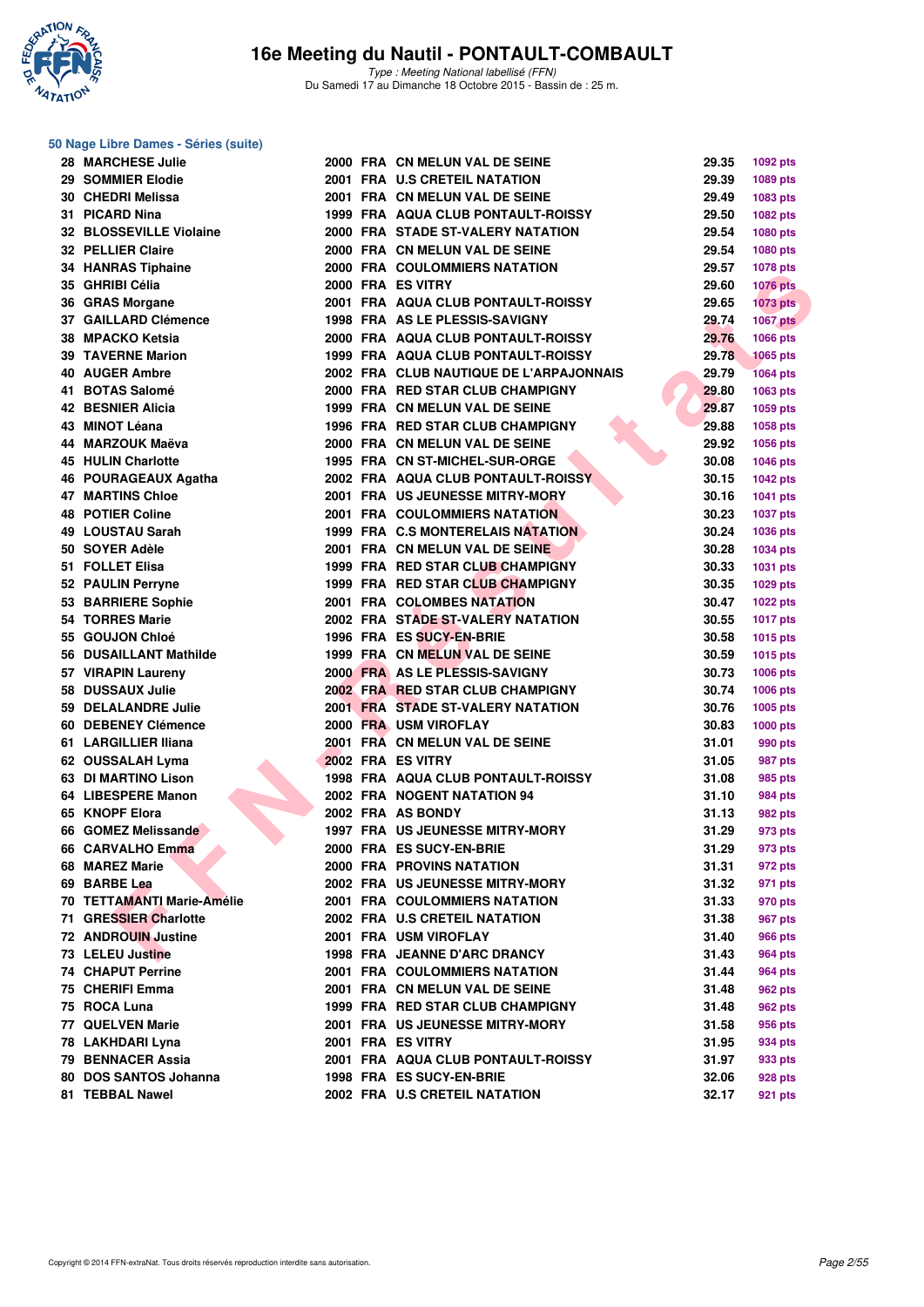

# **50 Nage Libre Dames - Séries (suite)**

| 82 HANTRAYE Agathe           |  | 2000 FRA AQUA CLUB PONTAULT-ROISSY        | 32.19          | <b>920 pts</b> |
|------------------------------|--|-------------------------------------------|----------------|----------------|
| 83 MARTINEZ Myriam           |  | 2002 FRA COLOMBES NATATION                | 32.25          | 917 pts        |
| <b>84 BENISTY Margaux</b>    |  | 1997 FRA CN MELUN VAL DE SEINE            | 32.30          | 914 pts        |
| 85 CHEA Mei-Eve              |  | 2002 FRA CN MAISONS-ALFORT                | 32.39          | <b>908 pts</b> |
| <b>86 TOURILLON Floriane</b> |  | 1999 FRA CN MELUN VAL DE SEINE            | 32.47          | 904 pts        |
| 87 CLAVERIE Léa              |  | 2001 FRA CLUB NAUTIQUE DE L'ARPAJONNAIS   | 32.48          | <b>903 pts</b> |
| 88 ALGARON Chloé             |  | <b>2001 FRA COULOMMIERS NATATION</b>      | 32.50          | 902 pts        |
| 89 POKRZYWA Romane           |  | 1999 FRA CLUB NAUTIQUE DE L'ARPAJONNAIS   | 32.59          | <b>897 pts</b> |
| 89 FISCHER Laurie            |  | <b>1999 FRA AQUA CLUB PONTAULT-ROISSY</b> | 32.59          | 897 pts        |
| 91 KITTLER Solène            |  | 2000 FRA RED STAR CLUB CHAMPIGNY          | 32.63          | <b>895 pts</b> |
| 92 BOURON Perrine            |  | <b>2000 FRA PROVINS NATATION</b>          | 32.77          | 887 pts        |
| 93 TARRIDEC Nolwenn          |  | 2001 FRA ES SUCY-EN-BRIE                  | 32.83          | <b>883 pts</b> |
| 93 GERONDIS Erin             |  | 2001 FRA ES VITRY                         | 32.83          | 883 pts        |
| 95 FERON Enêa                |  | 2002 FRA RED STAR CLUB CHAMPIGNY          | 32.85          | <b>882 pts</b> |
| 96 BAUDOIN Alix              |  | <b>2001 FRA PROVINS NATATION</b>          | 32.93          | 878 pts        |
| 97 LECOURT Camille           |  | 2000 FRA NANGIS NATATION                  | 33.07          | 870 pts        |
| 98 ROUSSEL Mélissa           |  | 2002 FRA COULOMMIERS NATATION             | 33.08          | <b>869 pts</b> |
| 99 WOZNIAK Rima              |  | 2002 FRA CN MELUN VAL DE SEINE            | 33.12          | <b>867 pts</b> |
| 100 LEBAS Colleen            |  | 2001 FRA ES SUCY-EN-BRIE                  | 33.20          | <b>863 pts</b> |
| 101 MANIS Helin              |  | 2002 FRA COLOMBES NATATION                | 33.23          | <b>861 pts</b> |
| 102 RICARD Elodie            |  | 2000 FRA CLUB NAUTIQUE DE L'ARPAJONNAIS   | 33.33          | 855 pts        |
| <b>103 THOUVENIN Estelle</b> |  | 2000 FRA RED STAR CLUB CHAMPIGNY          | 33.49          | 846 pts        |
| 104 BONDEAU Agathe           |  | 2001 FRA CN MELUN VAL DE SEINE            | 33.52          | 845 pts        |
| 105 GUILLOTEAU Solène        |  | 2002 FRA ES SUCY-EN-BRIE                  | 33.66          | 837 pts        |
| 106 BIRAND Brenda            |  | 2002 FRA C.S MONTERELAIS NATATION         | 33.72          | 834 pts        |
| 107 GERVAIS Cassandre        |  | 2001 FRA USM VIROFLAY                     | 33.79          | 830 pts        |
| 107 LECLUSE Tiffany          |  | 2001 FRA US JEUNESSE MITRY-MORY           | 33.79          | 830 pts        |
| 109 PETIOT Lola              |  | 2001 FRA AQUA CLUB PONTAULT-ROISSY        | 33.83          | 828 pts        |
| 110 CUSSY Eva                |  | 2002 FRA CN MELUN VAL DE SEINE            | 33.87          | 825 pts        |
| 110 PEHLIVAN Léa             |  | 2002 FRA CN MAISONS-ALFORT                | 33.87          | 825 pts        |
| 112 OLIVA Rafaelle           |  | 2002 FRA AQUA CLUB PONTAULT-ROISSY        | 33.98          | 819 pts        |
| 113 PACAUD Clémentine        |  | 2000 FRA RED STAR CLUB CHAMPIGNY          | 34.00          | 818 pts        |
| 114 RAJCA Chloé              |  | <b>1999 FRA PROVINS NATATION</b>          | 34.16          | 810 pts        |
| 115 JACQUET Maëlle           |  | 2001 FRA ES SUCY-EN-BRIE                  | 34.20          | 807 pts        |
| 116 DELLIOT Chloe            |  | 2002 FRA AQUA CLUB PONTAULT-ROISSY        | 34.22          | <b>806 pts</b> |
| 117 SEGHIRI Camila           |  | 2001 FRA AQUA CLUB PONTAULT-ROISSY        | 34.27          | 804 pts        |
| 118 SCHMITT Loan             |  | 2002 FRA AQUA CLUB PONTAULT-ROISSY        | 34.57          | <b>788 pts</b> |
| 119 REGLIN Clarice           |  | 2002 FRA CN MELUN VAL DE SEINE            | 34.66          | <b>783 pts</b> |
| 120 AOUANA Inès              |  | 2002 FRA US JEUNESSE MITRY-MORY           | 35.05          | <b>762 pts</b> |
| 121 BOUAZZA Lilia            |  | 2002 FRA RED STAR CLUB CHAMPIGNY          | 35.74          | <b>726 pts</b> |
| 122 DOS SANTOS Maréva        |  | 2001 FRA ES SUCY-EN-BRIE                  | 36.25          | <b>700 pts</b> |
| 123 LAVILLE Pauline          |  | 2002 FRA ES SUCY-EN-BRIE                  | 36.37          | <b>694 pts</b> |
| 124 ABDEDAIEM Sara           |  | 2002 FRA RED STAR CLUB CHAMPIGNY          | 36.38          | 694 pts        |
| --- SACZAWA Magdalena        |  | 2000 FRA AQUA CLUB PONTAULT-ROISSY        | <b>DNS dec</b> |                |
| --- SOUDANI Melissa          |  | 2001 FRA RED STAR CLUB CHAMPIGNY          | <b>DNS Nd</b>  |                |
|                              |  |                                           |                |                |

# **[100 Nage Libre Dames - Finale A](http://www.ffnatation.fr/webffn/resultats.php?idact=nat&go=epr&idcpt=33325&idepr=2) 18 ans et plus** (Dimanche 18 Octobre 2015)

|  |                                                                                                                                                                                      | 57.88 | $1253$ pts             |                                                                                                                                                                                                                                                                                                             |
|--|--------------------------------------------------------------------------------------------------------------------------------------------------------------------------------------|-------|------------------------|-------------------------------------------------------------------------------------------------------------------------------------------------------------------------------------------------------------------------------------------------------------------------------------------------------------|
|  |                                                                                                                                                                                      |       |                        |                                                                                                                                                                                                                                                                                                             |
|  |                                                                                                                                                                                      |       |                        |                                                                                                                                                                                                                                                                                                             |
|  |                                                                                                                                                                                      |       |                        |                                                                                                                                                                                                                                                                                                             |
|  |                                                                                                                                                                                      |       |                        |                                                                                                                                                                                                                                                                                                             |
|  |                                                                                                                                                                                      |       |                        |                                                                                                                                                                                                                                                                                                             |
|  |                                                                                                                                                                                      |       |                        |                                                                                                                                                                                                                                                                                                             |
|  |                                                                                                                                                                                      |       |                        |                                                                                                                                                                                                                                                                                                             |
|  |                                                                                                                                                                                      |       |                        |                                                                                                                                                                                                                                                                                                             |
|  | 1996 FRA NOGENT NATATION 94<br>1998 FRA CN MELUN VAL DE SEINE<br><b>1994 FRA AQUA CLUB PONTAULT-ROISSY</b><br><b>1997 FRA NOGENT NATATION 94</b><br>1996 FRA RED STAR CLUB CHAMPIGNY |       | 50 m: 29.64<br>1:04.60 | 50 m : 28.48 (28.48) 100 m : 57.88 (29.40)<br>$1:01.14$ 1148 pts<br>$(29.64)$ 100 m : 1:01.14 $(31.50)$<br>$1:01.68$ 1131 pts<br>50 m: 29.11 (29.11) 100 m: 1:01.68 (32.57)<br>$1:04.23$ 1053 pts<br>50 m: 31.40 (31.40) 100 m: 1:04.23 (32.83)<br>$1042$ pts<br>50 m: 31.29 (31.29) 100 m: 1:04.60 (33.31) |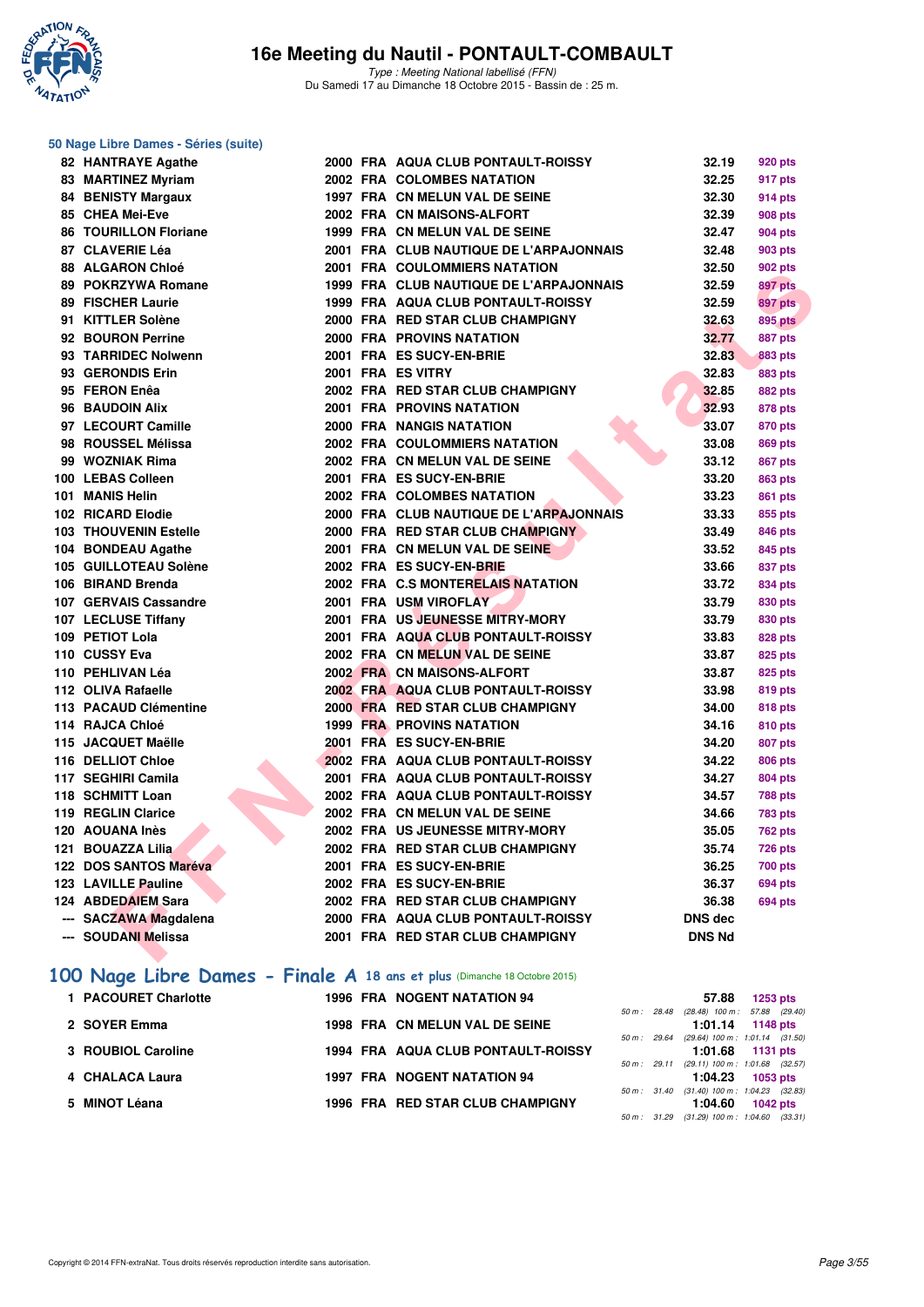

Type : Meeting National labellisé (FFN) Du Samedi 17 au Dimanche 18 Octobre 2015 - Bassin de : 25 m.

### **100 Nage Libre Dames - Finale A (suite)**

#### **6 AUBRY Aurélia 1998 FRA U.S CRETEIL NATATION 1:05.93 1002 pts**

### **[100 Nage Libre Dames - Finale B](http://www.ffnatation.fr/webffn/resultats.php?idact=nat&go=epr&idcpt=33325&idepr=2) 16-17 ans** (Dimanche 18 Octobre 2015)

| <b>DESBORDES Joana</b> | 2000 FRA SO ROSNY                |        |              | 58.86                              | <b>1221 pts</b> |  |
|------------------------|----------------------------------|--------|--------------|------------------------------------|-----------------|--|
|                        |                                  |        | 50 m: 28.47  | $(28.47)$ 100 m : 58.86 (30.       |                 |  |
| 2 BOTAS Salomé         | 2000 FRA RED STAR CLUB CHAMPIGNY |        |              | 1:02.52                            | 1105 pts        |  |
|                        |                                  |        | 50 m : 30.15 | $(30.15)$ 100 m : 1:02.52 $(32.5)$ |                 |  |
| 3 OUALID GIRARD Sarah  | 2000 FRA CN MELUN VAL DE SEINE   |        |              | 1:02.58                            | 1103 pts        |  |
|                        |                                  | 50 m : | 30.45        | $(30.45)$ 100 m : 1:02.58 $(32.$   |                 |  |
| 4 FIGUEIREDO Mariana   | 2000 FRA JEANNE D'ARC DRANCY     |        |              | 1:04.23                            | <b>1053 pts</b> |  |
|                        |                                  | 50 m : | 30.49        | $(30.49)$ 100 m : 1:04.23 $(33.$   |                 |  |
| 5 HANRAS Tiphaine      | 2000 FRA COULOMMIERS NATATION    |        |              | 1:04.81                            | 1035 pts        |  |
|                        |                                  | 50 m : | 30.57        | $(30.57)$ 100 m : 1:04.81 (34.     |                 |  |
| 6 MARCHESE Julie       | 2000 FRA CN MELUN VAL DE SEINE   |        |              | 1:05.17                            | 1025 pts        |  |
|                        |                                  |        |              |                                    |                 |  |

## **[100 Nage Libre Dames - Finale C](http://www.ffnatation.fr/webffn/resultats.php?idact=nat&go=epr&idcpt=33325&idepr=2) 14-15 ans** (Dimanche 18 Octobre 2015)

| 1 GARCIA Louise        | 2001 FRA AS BONDY                       |                          | 59.67                              | 1195 pts |
|------------------------|-----------------------------------------|--------------------------|------------------------------------|----------|
|                        |                                         | $50 m$ :                 | 28.84 (28.84) 100 m : 59.67 (30.   |          |
| <b>DESNOYERS Chloé</b> | 2001 FRA JEANNE D'ARC DRANCY            |                          | 59.67                              | 1195 pts |
|                        |                                         | $50 m$ :<br>28.75        | $(28.75)$ 100 m : 59.67 (30.       |          |
| 3 BARBOUCH Inès        | 2001 FRA U.S CRETEIL NATATION           |                          | 1:01.90                            | 1124 pts |
|                        |                                         | 50 m: 30.08              | $(30.08)$ 100 m : 1.01.90 $(31.$   |          |
| 4 BELBACHIR Aliya      | 2002 FRA AS BONDY                       |                          | 1:04.47                            | 1046 pts |
|                        |                                         | $50 m$ : $31.51$         | $(31.51)$ 100 m : 1:04.47 (32.     |          |
| 5 AUGER Ambre          | 2002 FRA CLUB NAUTIQUE DE L'ARPAJONNAIS |                          | 1:04.51                            | 1044 pts |
|                        |                                         | $50 \text{ m}$ : $30.52$ | $(30.52)$ 100 m : 1:04.51 $(33.1)$ |          |
| 6 CHEDRI Melissa       | 2001 FRA CN MELUN VAL DE SEINE          |                          | 1:06.29                            | 992 pts  |

# [100 Nage Libre Dames - Séries](http://www.ffnatation.fr/webffn/resultats.php?idact=nat&go=epr&idcpt=33325&idepr=2) (Dimanche 18 Octobre 2015)

| 3 OUALID GIRARD Sarah                                               |  | 2000 FRA CN MELUN VAL DE SEINE          |              |              | 1:02.58                    | 1103 pts                                                        |
|---------------------------------------------------------------------|--|-----------------------------------------|--------------|--------------|----------------------------|-----------------------------------------------------------------|
| 4 FIGUEIREDO Mariana                                                |  | 2000 FRA JEANNE D'ARC DRANCY            |              |              | 1:04.23                    | 50 m : 30.45 (30.45) 100 m : 1:02.58 (32.13)<br>$1053$ pts      |
| 5 HANRAS Tiphaine                                                   |  | 2000 FRA COULOMMIERS NATATION           |              |              | 1:04.81                    | 50 m : 30.49 (30.49) 100 m : 1:04.23 (33.74)<br><b>1035 pts</b> |
|                                                                     |  |                                         |              | 50 m : 30.57 |                            | $(30.57)$ 100 m : 1:04.81 $(34.24)$                             |
| <b>6 MARCHESE Julie</b>                                             |  | 2000 FRA CN MELUN VAL DE SEINE          |              |              | 1:05.17                    | $1025$ pts<br>50 m: 31.79 (31.79) 100 m: 1:05.17 (33.38)        |
|                                                                     |  |                                         |              |              |                            |                                                                 |
| 00 Nage Libre Dames - Finale C 14-15 ans (Dimanche 18 Octobre 2015) |  |                                         |              |              |                            |                                                                 |
| 1 GARCIA Louise                                                     |  | 2001 FRA AS BONDY                       |              | 50 m : 28.84 | 59.67<br>$(28.84)$ 100 m : | 1195 pts                                                        |
| 1 DESNOYERS Chloé                                                   |  | 2001 FRA JEANNE D'ARC DRANCY            |              |              | 59.67                      | 59.67 (30.83)<br>1195 pts                                       |
| 3 BARBOUCH Inès                                                     |  | 2001 FRA U.S CRETEIL NATATION           | 50 m: 28.75  |              | 1:01.90                    | (28.75) 100 m : 59.67 (30.92)                                   |
|                                                                     |  |                                         | 50 m : 30.08 |              |                            | 1124 pts<br>$(30.08)$ 100 m : 1:01.90 $(31.82)$                 |
| 4 BELBACHIR Aliya                                                   |  | 2002 FRA AS BONDY                       |              | 50 m : 31.51 | 1:04.47                    | <b>1046 pts</b><br>$(31.51)$ 100 m : 1:04.47 $(32.96)$          |
| 5 AUGER Ambre                                                       |  | 2002 FRA CLUB NAUTIQUE DE L'ARPAJONNAIS |              |              | 1:04.51                    | <b>1044 pts</b>                                                 |
|                                                                     |  |                                         |              |              |                            | 50 m : 30.52 (30.52) 100 m : 1:04.51 (33.99)                    |
| 6 CHEDRI Melissa                                                    |  | 2001 FRA CN MELUN VAL DE SEINE          |              |              | 1:06.29                    | 992 pts<br>50 m: 31.60 (31.60) 100 m: 1:06.29 (34.69)           |
|                                                                     |  |                                         |              |              |                            |                                                                 |
| 00 Nage Libre Dames - Séries (Dimanche 18 Octobre 2015)             |  |                                         |              |              |                            |                                                                 |
| 1 PACOURET Charlotte                                                |  | 1996 FRA NOGENT NATATION 94             | 50 m : 28.39 |              | 58.48<br>$(28.39)$ 100 m : | <b>1233 pts</b><br>58.48 (30.09)                                |
| 2 DESBORDES Joana                                                   |  | 2000 FRA SO ROSNY                       |              |              | 1:00.00                    | 1184 pts                                                        |
| 3 GARCIA Louise                                                     |  | 2001 FRA AS BONDY                       |              |              | 1:01.52                    | 50 m: 29.25 (29.25) 100 m: 1:00.00 (30.75)<br>1136 pts          |
|                                                                     |  |                                         | 50 m: 29.68  |              |                            | (29.68) 100 m: 1:01.52 (31.84)                                  |
| 4 DESNOYERS Chloé                                                   |  | 2001 FRA JEANNE D'ARC DRANCY            |              | 50 m : 29.38 | 1:01.91                    | <b>1124 pts</b><br>(29.38) 100 m: 1:01.91 (32.53)               |
| 5 SOYER Emma                                                        |  | 1998 FRA CN MELUN VAL DE SEINE          |              |              | 1:02.00                    | 1121 pts                                                        |
| 6 BARBOUCH Inès                                                     |  | 2001 FRA U.S CRETEIL NATATION           |              |              | 1:02.17                    | 50 m: 29.81 (29.81) 100 m: 1:02.00 (32.19)<br><b>1116 pts</b>   |
|                                                                     |  |                                         |              |              |                            | 50 m: 30.11 (30.11) 100 m: 1:02.17 (32.06)                      |
| 7 OUALID GIRARD Sarah                                               |  | 2000 FRA CN MELUN VAL DE SEINE          |              |              | 1:02.82                    | <b>1096 pts</b><br>50 m : 30.60 (30.60) 100 m : 1:02.82 (32.22) |
| 8 ROUBIOL Caroline                                                  |  | 1994 FRA AQUA CLUB PONTAULT-ROISSY      |              |              | 1:02.92                    | 1093 pts                                                        |
| 9 CHALACA Laura                                                     |  | 1997 FRA NOGENT NATATION 94             |              | 50 m : 29.94 | 1:03.04                    | (29.94) 100 m: 1:02.92 (32.98)<br>1089 pts                      |
|                                                                     |  |                                         |              |              |                            | 50 m: 31.25 (31.25) 100 m: 1:03.04 (31.79)                      |
| 10 FIGUEIREDO Mariana                                               |  | 2000 FRA JEANNE D'ARC DRANCY            |              |              | 1:03.24                    | 1083 pts<br>50 m: 30.17 (30.17) 100 m: 1:03.24 (33.07)          |
| 11 BOTAS Salomé                                                     |  | 2000 FRA RED STAR CLUB CHAMPIGNY        |              |              | 1:03.32                    | <b>1080 pts</b>                                                 |
| 12 MARCHESE Julie                                                   |  | 2000 FRA CN MELUN VAL DE SEINE          |              |              | 1:03.59                    | 50 m: 30.63 (30.63) 100 m: 1:03.32 (32.69)<br>1072 pts          |
|                                                                     |  |                                         |              |              |                            | 50 m: 31.44 (31.44) 100 m: 1:03.59 (32.15)                      |
| 13 HANRAS Tiphaine                                                  |  | <b>2000 FRA COULOMMIERS NATATION</b>    |              |              | 1:04.07                    | 1058 pts<br>50 m : 30.45 (30.45) 100 m : 1:04.07 (33.62)        |
| 14 BLOSSEVILLE Violaine                                             |  | 2000 FRA STADE ST-VALERY NATATION       |              |              | 1:04.18                    | <b>1054 pts</b>                                                 |
| 15 BESNIER Alicia                                                   |  | 1999 FRA CN MELUN VAL DE SEINE          |              |              | 1:04.25                    | 50 m: 31.03 (31.03) 100 m: 1:04.18 (33.15)<br>1052 pts          |
|                                                                     |  |                                         |              |              |                            | 50 m: 31.30 (31.30) 100 m: 1:04.25 (32.95)                      |
| 16 MARZOUK Maëva                                                    |  | 2000 FRA CN MELUN VAL DE SEINE          |              |              | 1:04.34                    | <b>1050 pts</b><br>50 m : 30.75 (30.75) 100 m : 1:04.34 (33.59) |
| 17 RAIMONDO Ines                                                    |  | 2000 FRA CN MELUN VAL DE SEINE          |              |              | 1:04.39                    | <b>1048 pts</b>                                                 |
| 18 KNOPF Ornella                                                    |  | 1999 FRA AS BONDY                       |              |              | 1:04.43                    | 50 m: 31.04 (31.04) 100 m: 1:04.39 (33.35)<br><b>1047 pts</b>   |
|                                                                     |  |                                         |              |              |                            | 50 m: 30.68 (30.68) 100 m: 1:04.43 (33.75)                      |
| 19 MINOT Léana                                                      |  | 1996 FRA RED STAR CLUB CHAMPIGNY        |              |              | 1:04.53                    | <b>1044 pts</b>                                                 |

|  | 1:05.93                                      | <b>1002 pts</b> |  |
|--|----------------------------------------------|-----------------|--|
|  | 50 m : 31.68 (31.68) 100 m : 1:05.93 (34.25) |                 |  |

|                |       | 58.86             | <b>1221 pts</b>     |  |
|----------------|-------|-------------------|---------------------|--|
| $50 m$ : 28.47 |       | $(28.47)$ 100 m : | 58.86 (30.39)       |  |
|                |       | 1:02.52           | 1105 pts            |  |
| $50 m$ :       | 30.15 | $(30.15)$ 100 m : | 1:02.52 (32.37)     |  |
|                |       | 1:02.58           | 1103 pts            |  |
| $50 m$ :       | 30.45 | $(30.45)$ 100 m : | $1:02.58$ $(32.13)$ |  |
|                |       | 1:04.23           | 1053 pts            |  |
| $50 m$ :       | 30.49 | $(30.49)$ 100 m : | $1:04.23$ $(33.74)$ |  |
|                |       | 1:04.81           | 1035 pts            |  |
| $50 m$ :       | 30.57 | $(30.57)$ 100 m : | $1:04.81$ $(34.24)$ |  |
|                |       |                   | $1:05.17$ 1025 pts  |  |
| 50 m :         | 31.79 | (31.79) 100 m:    | $1:05.17$ $(33.38)$ |  |

|     |                                              | 59.67 1195 pts     |
|-----|----------------------------------------------|--------------------|
|     | $50 m$ : 28.84 (28.84) 100 m :               | 59.67 (30.83)      |
|     |                                              | 59.67 1195 pts     |
|     | 50 m: 28.75 (28.75) 100 m:                   | 59.67 (30.92)      |
|     |                                              | $1:01.90$ 1124 pts |
|     | 50 m : 30.08 (30.08) 100 m : 1:01.90 (31.82) |                    |
|     |                                              | 1:04.47 1046 pts   |
|     | 50 m: 31.51 (31.51) 100 m: 1:04.47 (32.96)   |                    |
| IS. |                                              | $1:04.51$ 1044 pts |
|     | 50 m: 30.52 (30.52) 100 m: 1:04.51 (33.99)   |                    |
|     |                                              | $1:06.29$ 992 pts  |
|     | 50 m: 31.60 (31.60) 100 m: 1:06.29 (34.69)   |                    |

|             |       | 58.48             | 1233 pts            |         |
|-------------|-------|-------------------|---------------------|---------|
| 50 m: 28.39 |       | $(28.39)$ 100 m : | 58.48 (30.09)       |         |
|             |       | 1:00.00           | 1184 pts            |         |
| $50 m$ :    | 29.25 | $(29.25)$ 100 m : | 1:00.00 (30.75)     |         |
|             |       | 1:01.52           | 1136 pts            |         |
| $50 m$ :    | 29.68 | $(29.68) 100 m$ : | $1:01.52$ $(31.84)$ |         |
|             |       | 1:01.91           | <b>1124 pts</b>     |         |
| $50 m$ :    | 29.38 | $(29.38) 100 m$ : | 1:01.91 (32.53)     |         |
|             |       | 1:02.00           | 1121 pts            |         |
| $50 m$ :    | 29.81 | $(29.81)$ 100 m : | 1:02.00 (32.19)     |         |
|             |       | 1:02.17           | 1116 pts            |         |
| $50 m$ :    | 30.11 | $(30.11)$ 100 m : | 1:02.17 (32.06)     |         |
|             |       | 1:02.82           | 1096 pts            |         |
| $50 m$ :    | 30.60 | $(30.60)$ 100 m : | 1:02.82 (32.22)     |         |
|             |       | 1:02.92           | 1093 pts            |         |
| $50 m$ :    | 29.94 | $(29.94)$ 100 m : | 1:02.92 (32.98)     |         |
|             |       | 1:03.04           | 1089 pts            |         |
| $50 m$ :    | 31.25 | $(31.25)$ 100 m : | 1:03.04 (31.79)     |         |
|             |       | 1:03.24           | 1083 pts            |         |
| $50 m$ :    | 30.17 | $(30.17) 100 m$ : | 1:03.24 (33.07)     |         |
|             |       | 1:03.32           | 1080 pts            |         |
| $50 m$ :    | 30.63 | $(30.63)$ 100 m : | 1:03.32 (32.69)     |         |
|             |       | 1:03.59           | <b>1072 pts</b>     |         |
| $50 m$ :    | 31.44 | $(31.44) 100 m$ : | $1:03.59$ $(32.15)$ |         |
|             |       | 1:04.07           | 1058 pts            |         |
| $50 m$ :    | 30.45 | $(30.45)$ 100 m : | 1:04.07 (33.62)     |         |
|             |       | 1:04.18           | 1054 pts            |         |
| $50 m$ :    | 31.03 | $(31.03) 100 m$ : | $1:04.18$ $(33.15)$ |         |
|             |       | 1:04.25           | 1052 pts            |         |
| $50 m$ :    | 31.30 | $(31.30) 100 m$ : | 1:04.25 (32.95)     |         |
|             |       | 1:04.34           | 1050 pts            |         |
| $50 m$ :    | 30.75 | $(30.75)$ 100 m : | 1:04.34 (33.59)     |         |
|             |       | 1:04.39           | <b>1048 pts</b>     |         |
| $50 m$ :    | 31.04 | $(31.04) 100 m$ : | 1:04.39 (33.35)     |         |
|             |       | 1:04.43           | <b>1047 pts</b>     |         |
| $50 m$ :    | 30.68 | $(30.68) 100 m$ : | $1:04.43$ $(33.75)$ |         |
|             |       | 1:04.53           | 1044 pts            |         |
| $50 m$ :    | 30.94 | $(30.94)$ 100 m : | 1:04.53             | (33.59) |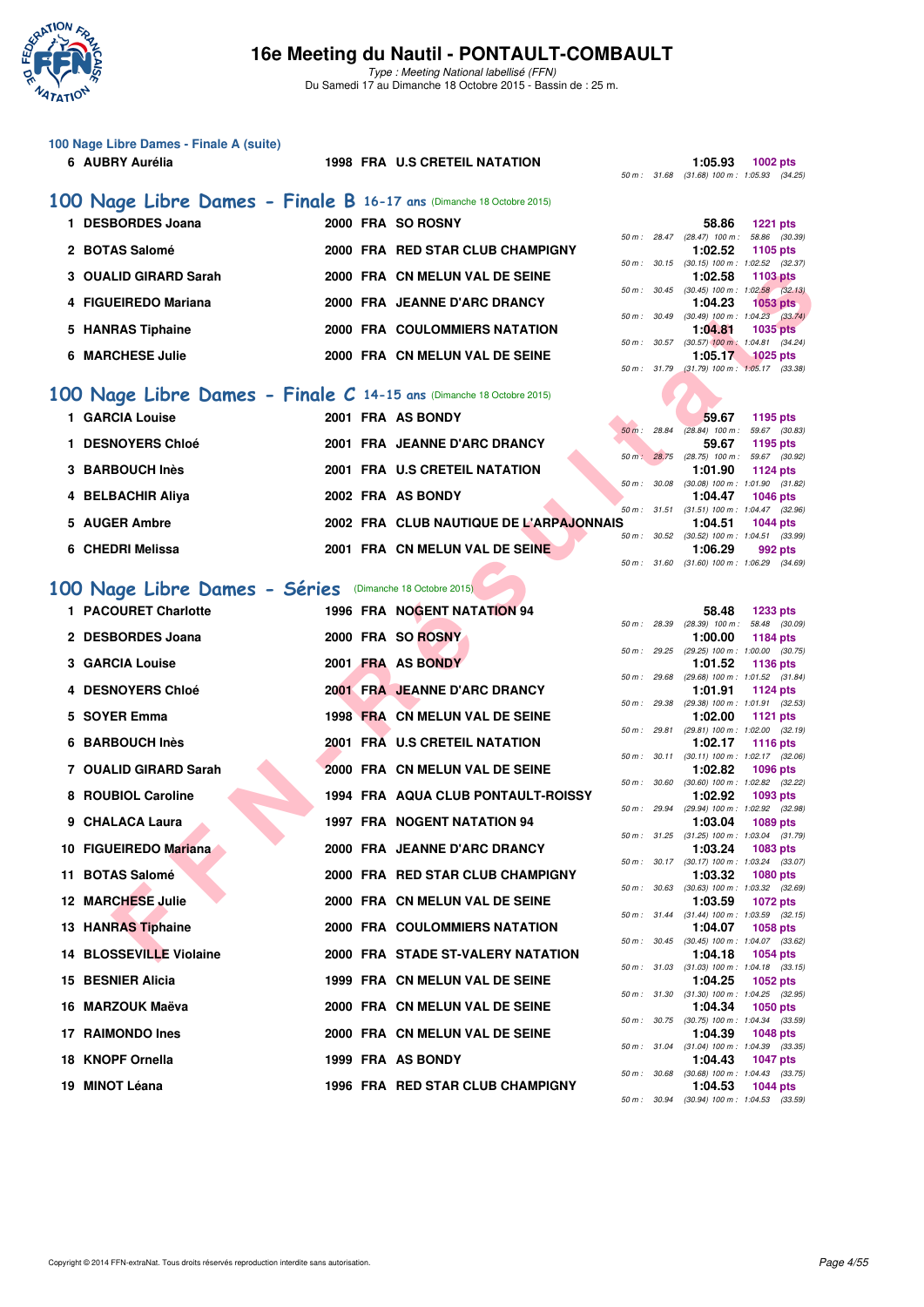

Type : Meeting National labellisé (FFN) Du Samedi 17 au Dimanche 18 Octobre 2015 - Bassin de : 25 m.

# **100 Nage Libre Dames - Séries (suite)**

|     | so hage Libre Banics centes (saite)<br>20 SOMMIER Elodie |  | 2001 FRA U.S CRETEIL NATATION            |              |              | 1:04.55 | 1043 pts                                                      |
|-----|----------------------------------------------------------|--|------------------------------------------|--------------|--------------|---------|---------------------------------------------------------------|
|     | 21 PICARD Nina                                           |  | 1999 FRA AQUA CLUB PONTAULT-ROISSY       |              |              | 1:04.59 | 50 m: 31.47 (31.47) 100 m: 1:04.55 (33.08)<br><b>1042 pts</b> |
|     | 22 AUGER Ambre                                           |  | 2002 FRA CLUB NAUTIQUE DE L'ARPAJONNAIS  |              | 50 m : 31.26 | 1:04.69 | $(31.26)$ 100 m : 1:04.59 $(33.33)$<br>1039 pts               |
|     | 23 GHRIBI Célia                                          |  | 2000 FRA ES VITRY                        |              | 50 m : 30.94 | 1:04.71 | $(30.94)$ 100 m : 1:04.69 $(33.75)$<br>1038 pts               |
|     | 24 BOUCENNA Sarah                                        |  | 1999 FRA CN MAISONS-ALFORT               |              |              | 1:04.83 | 50 m: 31.34 (31.34) 100 m: 1:04.71 (33.37)<br><b>1035 pts</b> |
|     | 25 BELBACHIR Aliya                                       |  | 2002 FRA AS BONDY                        |              |              | 1:05.31 | 50 m: 31.33 (31.33) 100 m: 1:04.83 (33.50)<br>$1020$ pts      |
|     | 26 CHEDRI Melissa                                        |  | 2001 FRA CN MELUN VAL DE SEINE           |              |              | 1:05.42 | 50 m: 31.54 (31.54) 100 m: 1:05.31 (33.77)<br><b>1017 pts</b> |
|     | 27 LESSOUED Sarah                                        |  | 2000 FRA AS LE PLESSIS-SAVIGNY           |              |              | 1:05.49 | 50 m: 31.22 (31.22) 100 m: 1:05.42 (34.20)<br>1015 pts        |
|     | 28 PERNOT Ophélie                                        |  | 2000 FRA AQUA CLUB PONTAULT-ROISSY       |              | 50 m : 31.64 | 1:05.51 | $(31.64)$ 100 m : 1:05.49 $(33.85)$<br><b>1015 pts</b>        |
|     | 29 AUBRY Aurélia                                         |  | 1998 FRA U.S CRETEIL NATATION            |              |              | 1:05.58 | 50 m: 31.15 (31.15) 100 m: 1:05.51 (34.36)<br>1012 pts        |
| 30. | <b>TAVERNE Marion</b>                                    |  | 1999 FRA AQUA CLUB PONTAULT-ROISSY       |              | 50 m: 31.48  | 1:05.60 | $(31.48)$ 100 m : 1:05.58 $(34.10)$<br>1012 $pts$             |
| 31. | <b>GRAS Morgane</b>                                      |  | 2001 FRA AQUA CLUB PONTAULT-ROISSY       |              |              | 1:05.65 | 50 m: 31.12 (31.12) 100 m: 1:05.60 (34.48)<br><b>1010 pts</b> |
|     | 32 GODEFROY-FIMES Maurine                                |  | 2001 FRA P.V GRANDVILLIERS NATATION      |              |              | 1:05.78 | 50 m: 31.61 (31.61) 100 m: 1:05.65 (34.04)<br><b>1007 pts</b> |
|     | 33 FOLLET Elisa                                          |  | 1999 FRA RED STAR CLUB CHAMPIGNY         |              |              | 1:06.68 | 50 m: 31.55 (31.55) 100 m: 1:05.78 (34.23)<br><b>980 pts</b>  |
|     | 34 MPACKO Ketsia                                         |  | 2000 FRA AQUA CLUB PONTAULT-ROISSY       |              | 50 m: 31.51  | 1:06.73 | $(31.51)$ 100 m : 1:06.68 $(35.17)$<br>979 pts                |
|     | <b>35 ESTEVENS Emilie</b>                                |  | 1998 FRA SO ROSNY                        |              | 50 m : 32.37 | 1:06.77 | $(32.37)$ 100 m : 1:06.73 $(34.36)$<br>978 pts                |
|     | 36 COLLOT Lilou                                          |  | 2002 FRA P.V GRANDVILLIERS NATATION      |              |              | 1:07.00 | 50 m: 31.95 (31.95) 100 m: 1:06.77 (34.82)<br>971 pts         |
|     | 37 TORRES Marie                                          |  | 2002 FRA STADE ST-VALERY NATATION        |              | 50 m : 32.18 | 1:07.03 | $(32.18)$ 100 m : 1:07.00 $(34.82)$<br>970 pts                |
|     | 38 LOUSTAU Sarah                                         |  | 1999 FRA C.S MONTERELAIS NATATION        |              |              | 1:07.14 | 50 m: 32.59 (32.59) 100 m: 1:07.03 (34.44)<br>967 pts         |
|     | 39 DELALANDRE Julie                                      |  | 2001 FRA STADE ST-VALERY NATATION        |              | 50 m: 32.07  | 1:07.45 | (32.07) 100 m : 1:07.14 (35.07)<br>958 pts                    |
|     | 40 TETTAMANTI Marie-Amélie                               |  | <b>2001 FRA COULOMMIERS NATATION</b>     |              | 50 m : 32.57 | 1:07.65 | $(32.57)$ 100 m : 1:07.45 $(34.88)$<br>952 pts                |
|     | 41 SOYER Adèle                                           |  | 2001 FRA CN MELUN VAL DE SEINE           |              | 50 m : 33.13 | 1:07.79 | (33.13) 100 m: 1:07.65 (34.52)<br>948 pts                     |
|     | 42 VIRAPIN Laureny                                       |  | 2000 FRA AS LE PLESSIS-SAVIGNY           |              | 50 m : 32.28 | 1:07.87 | $(32.28)$ 100 m : 1:07.79 $(35.51)$<br>946 pts                |
|     | 43 POURAGEAUX Agatha                                     |  | 2002 FRA AQUA CLUB PONTAULT-ROISSY       |              |              | 1:08.09 | 50 m: 32.29 (32.29) 100 m: 1:07.87 (35.58)<br>940 pts         |
|     | 44 OUSSALAH Lyma                                         |  | 2002 FRA ES VITRY                        | 50 m : 32.86 |              | 1:08.10 | (32.86) 100 m: 1:08.09 (35.23)<br>939 pts                     |
|     | <b>45 CHAPUT Perrine</b>                                 |  | <b>2001 FRA COULOMMIERS NATATION</b>     |              |              | 1:08.11 | 50 m: 32.75 (32.75) 100 m: 1:08.10 (35.35)<br>939 pts         |
|     | 46 FERMIER Maeva                                         |  | 2000 FRA AS LE PLESSIS-SAVIGNY           |              |              | 1:08.35 | 50 m: 33.21 (33.21) 100 m: 1:08.11 (34.90)<br>932 pts         |
|     | 47 PEITEADO Victoria                                     |  | 2002 FRA CN MAISONS-ALFORT               |              | 50 m : 32.71 | 1:08.39 | (32.71) 100 m: 1:08.35 (35.64)<br>931 pts                     |
| 48  | <b>RODRIGUEZ Cindy</b>                                   |  | 1997 FRA AQUA CLUB PONTAULT-ROISSY       | 50 m: 32.90  |              | 1:08.41 | (32.90) 100 m: 1:08.39 (35.49)<br>930 pts                     |
| 49  | <b>BASTOS Léticia</b>                                    |  | 2000 FRA VILLIERS SPORTS JEUNESSE        |              |              | 1:08.46 | 50 m: 32.82 (32.82) 100 m: 1:08.41 (35.59)<br>929 pts         |
| 50  | <b>LARGILLIER Iliana</b>                                 |  | 2001 FRA CN MELUN VAL DE SEINE           | 50 m : 33.03 |              | 1:08.48 | $(33.03)$ 100 m : 1:08.46 $(35.43)$<br>928 pts                |
| 51. | <b>SOUDANI Melissa</b>                                   |  | 2001 FRA RED STAR CLUB CHAMPIGNY         |              | 50 m : 32.84 | 1:08.95 | $(32.84)$ 100 m : 1:08.48 $(35.64)$<br>915 pts                |
|     | 52 GRESSIER Charlotte                                    |  | 2002 FRA U.S CRETEIL NATATION            | 50 m: 32.63  |              | 1:08.98 | $(32.63)$ 100 m : 1:08.95 $(36.32)$<br>914 pts                |
| 53  | <b>GUILMARD Marine</b>                                   |  | <b>1992 FRA VILLIERS SPORTS JEUNESSE</b> | 50 m : 33.29 |              | 1:08.99 | (33.29) 100 m : 1:08.98 (35.69)<br>914 pts                    |
|     | 54 MARCHAND Sofia                                        |  | <b>2002 FRA PROVINS NATATION</b>         | 50 m : 32.78 |              | 1:09.06 | $(32.78)$ 100 m : 1:08.99 $(36.21)$<br>912 pts                |
|     | 55 ROCA Luna                                             |  | 1999 FRA RED STAR CLUB CHAMPIGNY         |              | 50 m : 32.93 | 1:09.09 | $(32.93)$ 100 m : 1:09.06 $(36.13)$<br>911 pts                |
|     |                                                          |  |                                          | 50 m: 32.56  |              |         | $(32.56)$ 100 m : 1:09.09 $(36.53)$                           |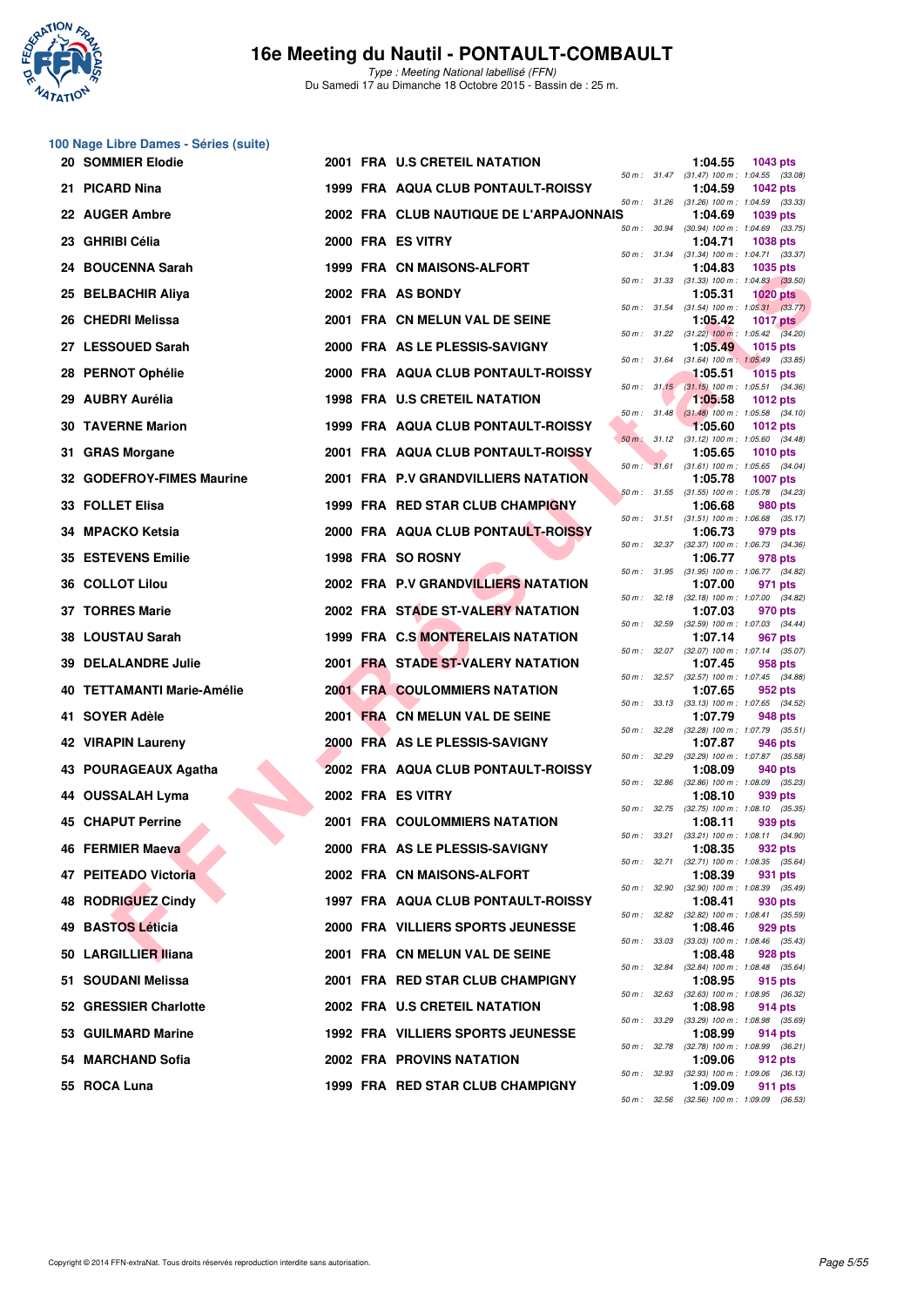

Type : Meeting National labellisé (FFN) Du Samedi 17 au Dimanche 18 Octobre 2015 - Bassin de : 25 m.

# **100 Nage Libre Dames - Séries (suite)**

|     | 56 MAREZ Marie            |  | <b>2000 FRA PROVINS NATATION</b>         |             |                  | 1:09.14 | 910 pts                                                                                             |
|-----|---------------------------|--|------------------------------------------|-------------|------------------|---------|-----------------------------------------------------------------------------------------------------|
|     | 57 CARMONE Loréna         |  | <b>1999 FRA US JEUNESSE MITRY-MORY</b>   |             |                  | 1:09.17 | 50 m: 33.32 (33.32) 100 m: 1:09.14 (35.82)<br>909 pts<br>50 m: 33.33 (33.33) 100 m: 1:09.17 (35.84) |
|     | 58 POKRZYWA Romane        |  | 1999 FRA CLUB NAUTIQUE DE L'ARPAJONNAIS  |             |                  | 1:09.54 | 899 pts                                                                                             |
|     | 59 ALGARON Chloé          |  | <b>2001 FRA COULOMMIERS NATATION</b>     |             |                  | 1:09.64 | 50 m : 33.75 (33.75) 100 m : 1:09.54 (35.79)<br>896 pts                                             |
|     | 60 BARBE Lea              |  | 2002 FRA US JEUNESSE MITRY-MORY          |             | 50 m : 33.60     | 1:09.65 | $(33.60)$ 100 m : 1:09.64 $(36.04)$<br>896 pts                                                      |
| 61. | <b>BLONDEAU Alexandra</b> |  | 2000 FRA VILLIERS SPORTS JEUNESSE        |             | 50 m: 33.35      | 1:10.07 | $(33.35)$ 100 m : 1:09.65 $(36.30)$<br>884 pts                                                      |
|     | 62 GAULTIER Emma          |  | <b>1999 FRA US JEUNESSE MITRY-MORY</b>   | 50 m: 33.33 |                  | 1:10.28 | $(33.33)$ 100 m : 1:10.07 $(36.74)$<br>878 pts                                                      |
|     | 63 HOCQUARD Margaux       |  | 2002 FRA RED STAR CLUB CHAMPIGNY         |             | 50 m : 33.60     | 1:10.38 | $(33.60)$ 100 m : 1:10.28 $(36.68)$<br>875 pts                                                      |
|     | 64 HANTRAYE Agathe        |  | 2000 FRA AQUA CLUB PONTAULT-ROISSY       |             | 50 m: 32.94      | 1:10.43 | $(32.94)$ 100 m : 1:10.38 $(37.44)$<br>874 pts                                                      |
|     | 65 DI MARTINO Lison       |  | 1998 FRA AQUA CLUB PONTAULT-ROISSY       |             |                  | 1:10.62 | 50 m: 33.71 (33.71) 100 m: 1:10.43 (36.72)<br>869 pts                                               |
|     | 66 GERONDIS Erin          |  | 2001 FRA ES VITRY                        |             | $50 m$ : $33.28$ | 1:10.89 | $(33.28)$ 100 m : 1:10.62 $(37.34)$<br>861 pts                                                      |
| 67. | <b>BOURON Perrine</b>     |  | 2000 FRA PROVINS NATATION                |             |                  | 1:11.05 | 50 m: 34.17 (34.17) 100 m: 1:10.89 (36.72)<br>857 pts                                               |
|     | 68 CHERIFI Emma           |  | 2001 FRA CN MELUN VAL DE SEINE           | $50 m$ :    |                  | 1:11.12 | 34.48 (34.48) 100 m : 1:11.05 (36.57)<br>855 pts<br>$(34.54)$ 100 m : 1:11.12 $(36.58)$             |
| 69. | <b>PICARD Jennifer</b>    |  | 1991 FRA ES SUCY-EN-BRIE                 |             | 50 m: 34.54      | 1:11.27 | 851 pts                                                                                             |
|     | 70 CARVALHO Emma          |  | 2000 FRA ES SUCY-EN-BRIE                 |             |                  | 1:11.35 | 50 m: 33.94 (33.94) 100 m: 1:11.27 (37.33)<br>849 pts                                               |
| 71  | <b>DOS SANTOS Johanna</b> |  | 1998 FRA ES SUCY-EN-BRIE                 |             | 50 m : 33.06     | 1:11.50 | $(33.06)$ 100 m : 1:11.35 $(38.29)$<br>845 pts<br>50 m: 33.97 (33.97) 100 m: 1:11.50 (37.53)        |
|     | 72 YEBGA Lorie            |  | 2002 FRA RED STAR CLUB CHAMPIGNY         |             | 50 m : 34.79     | 1:11.55 | 844 pts<br>$(34.79)$ 100 m : 1:11.55 $(36.76)$                                                      |
|     | 73 KNOPF Elora            |  | 2002 FRA AS BONDY                        |             | 50 m : 33.49     | 1:11.71 | 839 pts<br>(33.49) 100 m: 1:11.71 (38.22)                                                           |
|     | 74 DE LELLIS Carla        |  | 2001 FRA ES VITRY                        |             |                  | 1:11.80 | 837 pts<br>50 m: 34.35 (34.35) 100 m: 1:11.80 (37.45)                                               |
|     | 75 BENNACER Assia         |  | 2001 FRA AQUA CLUB PONTAULT-ROISSY       |             | 50 m : 34.00     | 1:11.93 | 833 pts                                                                                             |
|     | 75 LAKHDARI Lyna          |  | 2001 FRA ES VITRY                        |             |                  | 1:11.93 | $(34.00)$ 100 m : 1:11.93 $(37.93)$<br>833 pts<br>50 m: 34.02 (34.02) 100 m: 1:11.93 (37.91)        |
|     | 77 PONCET Julie           |  | 2000 FRA VILLIERS SPORTS JEUNESSE        |             | 50 m: 34.46      | 1:11.96 | 832 pts<br>$(34.46)$ 100 m : 1:11.96 $(37.50)$                                                      |
|     | 78 HOBAYA Aïcha           |  | 2002 FRA U.S CRETEIL NATATION            |             |                  | 1:12.01 | 831 pts<br>50 m: 34.55 (34.55) 100 m: 1:12.01 (37.46)                                               |
|     | 79 BENISTY Margaux        |  | 1997 FRA CN MELUN VAL DE SEINE           |             |                  | 1:12.09 | 829 pts<br>50 m: 34.47 (34.47) 100 m: 1:12.09 (37.62)                                               |
|     | 80 KITTLER Solène         |  | 2000 FRA RED STAR CLUB CHAMPIGNY         |             | 50 m : 33.94     | 1:12.20 | 826 pts<br>$(33.94)$ 100 m : 1:12.20 $(38.26)$                                                      |
| 81. | <b>RICHET Morgane</b>     |  | <b>1999 FRA VILLIERS SPORTS JEUNESSE</b> |             | 50 m : 34.08     | 1:12.48 | 819 pts<br>$(34.08)$ 100 m : 1:12.48 $(38.40)$                                                      |
|     | 82 LEBAS Colleen          |  | 2001 FRA ES SUCY-EN-BRIE                 |             |                  | 1:12.50 | 818 pts<br>50 m: 34.56 (34.56) 100 m: 1:12.50 (37.94)                                               |
|     | 83 NICOLLE Pauline        |  | 2002 FRA VILLIERS SPORTS JEUNESSE        |             |                  | 1:12.89 | 808 pts<br>50 m: 35.52 (35.52) 100 m: 1:12.89 (37.37)                                               |
|     | 84 FERON Enêa             |  | 2002 FRA RED STAR CLUB CHAMPIGNY         |             |                  | 1:13.04 | 804 pts<br>50 m: 35.68 (35.68) 100 m: 1:13.04 (37.36)                                               |
|     | 85 LISTWAN Lea            |  | <b>1999 FRA VILLIERS SPORTS JEUNESSE</b> |             |                  | 1:13.05 | 803 pts<br>50 m: 34.13 (34.13) 100 m: 1:13.05 (38.92)                                               |
|     | 86 DUFOUR Clara           |  | 2002 FRA C.S MONTERELAIS NATATION        |             |                  | 1:13.15 | 801 pts<br>50 m: 34.93 (34.93) 100 m: 1:13.15 (38.22)                                               |
|     | 87 PACAUD Clémentine      |  | 2000 FRA RED STAR CLUB CHAMPIGNY         |             |                  | 1:13.96 | 780 pts<br>50 m: 35.46 (35.46) 100 m: 1:13.96 (38.50)                                               |
|     | <b>88 REGLIN Clarice</b>  |  | 2002 FRA CN MELUN VAL DE SEINE           |             |                  | 1:14.23 | 773 pts<br>50 m: 35.75 (35.75) 100 m: 1:14.23 (38.48)                                               |
|     | 89 ALLOUNE Léana          |  | 2001 FRA U.S CRETEIL NATATION            |             |                  | 1:14.25 | 772 pts<br>50 m: 35.73 (35.73) 100 m: 1:14.25 (38.52)                                               |
|     | 90 LECLUSE Tiffany        |  | 2001 FRA US JEUNESSE MITRY-MORY          |             |                  | 1:14.57 | 764 pts<br>50 m: 35.63 (35.63) 100 m: 1:14.57 (38.94)                                               |
|     | 91 LECOURT Camille        |  | 2000 FRA NANGIS NATATION                 |             |                  | 1:14.62 | <b>763 pts</b><br>50 m: 35.75 (35.75) 100 m: 1:14.62 (38.87)                                        |
|     |                           |  |                                          |             |                  |         |                                                                                                     |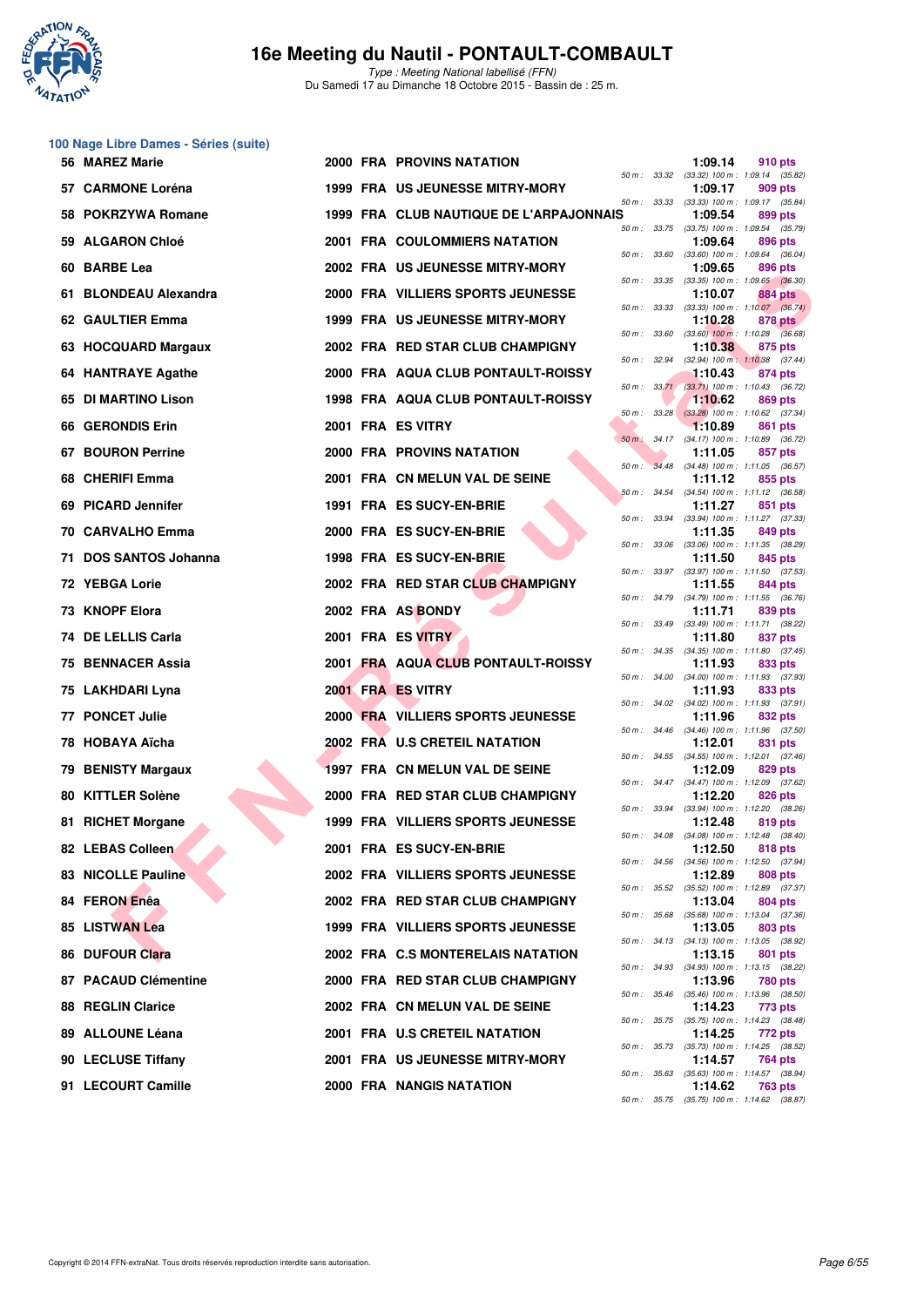

Type : Meeting National labellisé (FFN) Du Samedi 17 au Dimanche 18 Octobre 2015 - Bassin de : 25 m.

|    | 100 Nage Libre Dames - Séries (suite)                  |  |                                                                                                                                |              |                  |                                                         |                 |  |
|----|--------------------------------------------------------|--|--------------------------------------------------------------------------------------------------------------------------------|--------------|------------------|---------------------------------------------------------|-----------------|--|
|    | 92 BAUDOIN Alix                                        |  | <b>2001 FRA PROVINS NATATION</b>                                                                                               | 50 m: 35.56  |                  | 1:14.70<br>$(35.56)$ 100 m : 1:14.70 $(39.14)$          | 761 pts         |  |
|    | 92 THOUVENIN Estelle                                   |  | 2000 FRA RED STAR CLUB CHAMPIGNY                                                                                               |              |                  | 1:14.70<br>50 m: 35.40 (35.40) 100 m: 1:14.70 (39.30)   | 761 pts         |  |
|    | 94 FISCHER Laurie                                      |  | 1999 FRA AQUA CLUB PONTAULT-ROISSY                                                                                             |              |                  | 1:14.83                                                 | 757 pts         |  |
|    | 95 BOCQUILLION Morgann                                 |  | <b>1999 FRA VILLIERS SPORTS JEUNESSE</b>                                                                                       |              | 50 m : 36.16     | $(36.16)$ 100 m : 1:14.83 $(38.67)$<br>1:15.10          | 750 pts         |  |
|    | 96 CLAVERIE Léa                                        |  | 2001 FRA CLUB NAUTIQUE DE L'ARPAJONNAIS                                                                                        | 50 m : 35.38 |                  | $(35.38)$ 100 m : 1:15.10 $(39.72)$<br>1:15.46          | 741 pts         |  |
|    | 97 PEHLIVAN Léa                                        |  | 2002 FRA CN MAISONS-ALFORT                                                                                                     |              | 50 m : 35.99     | $(35.99)$ 100 m : 1:15.46 $(39.47)$<br>1:15.47          | 741 pts         |  |
|    | 98 WOZNIAK Rima                                        |  | 2002 FRA CN MELUN VAL DE SEINE                                                                                                 | 50 m : 36.06 |                  | $(36.06)$ 100 m : 1:15.47 $(39.41)$<br>1:16.01          | <b>727 pts</b>  |  |
| 99 | <b>GUILLOTEAU Solène</b>                               |  | 2002 FRA ES SUCY-EN-BRIE                                                                                                       |              |                  | 50 m : 37.02 (37.02) 100 m : 1:16.01 (38.99)<br>1:16.17 | <b>723 pts</b>  |  |
|    | 100 OLIVA Rafaelle                                     |  | 2002 FRA AQUA CLUB PONTAULT-ROISSY                                                                                             |              |                  | 50 m: 36.72 (36.72) 100 m: 1:16.17 (39.45)<br>1:16.47   | 716 pts         |  |
|    | 101 RAJCA Chloé                                        |  | <b>1999 FRA PROVINS NATATION</b>                                                                                               |              | 50 m: 37.06      | $(37.06)$ 100 m : 1:16.47 $(39.41)$<br>1:16.99          | 703 pts         |  |
|    | 102 JACQUET Maëlle                                     |  | 2001 FRA ES SUCY-EN-BRIE                                                                                                       |              | $50 m$ : $35.44$ | $(35.44)$ 100 m : 1:16.99 $(41.55)$<br>1:17.16          | 699 pts         |  |
|    |                                                        |  |                                                                                                                                | $50 m$ :     |                  | 35.15 (35.15) 100 m: 1:17.16 (42.01)                    |                 |  |
|    | 103 KOUASSI Axelle                                     |  | 2002 FRA U.S CRETEIL NATATION                                                                                                  | $50 m$ :     |                  | 1:17.21<br>36.27 (36.27) 100 m : 1:17.21 (40.94)        | 698 pts         |  |
|    | 104 KOUASSI Lisa                                       |  | 2001 FRA U.S CRETEIL NATATION                                                                                                  |              |                  | 1:17.61                                                 | 688 pts         |  |
|    | 105 BOUAZZA Lilia                                      |  | 2002 FRA RED STAR CLUB CHAMPIGNY                                                                                               | 50 m : 35.89 |                  | $(35.89)$ 100 m : 1:17.61 $(41.72)$<br>1:17.72          | 685 pts         |  |
|    |                                                        |  |                                                                                                                                |              |                  | 50 m: 38.03 (38.03) 100 m: 1:17.72 (39.69)              |                 |  |
|    | 106 BIRAND Brenda                                      |  | 2002 FRA C.S MONTERELAIS NATATION                                                                                              | 50 m : 36.99 |                  | 1:17.77<br>(36.99) 100 m: 1:17.77 (40.78)               | 684 pts         |  |
|    | 107 CARREIRA Gladys                                    |  | 1999 FRA RED STAR CLUB CHAMPIGNY                                                                                               |              |                  | 1:17.94                                                 | 680 pts         |  |
|    | 108 SEGHIRI Camila                                     |  | 2001 FRA AQUA CLUB PONTAULT-ROISSY                                                                                             |              | 50 m : 37.70     | (37.70) 100 m: 1:17.94 (40.24)<br>1:18.05               | 677 pts         |  |
|    | 109 AOUANA Inès                                        |  | 2002 FRA US JEUNESSE MITRY-MORY                                                                                                |              |                  | 50 m: 37.27 (37.27) 100 m: 1:18.05 (40.78)<br>1:18.12   | 675 pts         |  |
|    | 110 ABDEDAIEM Sara                                     |  | 2002 FRA RED STAR CLUB CHAMPIGNY                                                                                               |              |                  | 50 m: 37.11 (37.11) 100 m: 1:18.12 (41.01)<br>1:18.23   | 673 pts         |  |
|    |                                                        |  |                                                                                                                                |              |                  | 50 m: 37.97 (37.97) 100 m: 1:18.23 (40.26)              |                 |  |
|    | 111 CORBRION Adele                                     |  | 2001 FRA US JEUNESSE MITRY-MORY                                                                                                | 50 m : 36.49 |                  | 1:18.53<br>$(36.49)$ 100 m : 1:18.53 $(42.04)$          | 666 pts         |  |
|    | <b>112 BRANCOTTE Louise</b>                            |  | 2000 FRA CN MAISONS-ALFORT                                                                                                     |              |                  | 1:18.95                                                 | 655 pts         |  |
|    | 113 PETIOT Lola                                        |  | 2001 FRA AQUA CLUB PONTAULT-ROISSY                                                                                             |              |                  | 50 m: 37.90 (37.90) 100 m: 1:18.95 (41.05)<br>1:19.53   | 642 pts         |  |
|    | 114 SCHMITT Loan                                       |  | 2002 FRA AQUA CLUB PONTAULT-ROISSY                                                                                             |              | 50 m : 37.31     | (37.31) 100 m: 1:19.53 (42.22)<br>1:19.87               | 634 pts         |  |
|    | 115 ARNAUT Alexandra                                   |  | 2002 FRA CN MAISONS-ALFORT                                                                                                     |              | 50 m : 37.91     | (37.91) 100 m: 1:19.87 (41.96)<br>1:23.09               | 561 pts         |  |
|    |                                                        |  |                                                                                                                                |              |                  | 50 m: 39.28 (39.28) 100 m: 1:23.09 (43.81)              |                 |  |
|    | --- DUSSAUX Julie                                      |  | 2002 FRA RED STAR CLUB CHAMPIGNY                                                                                               |              |                  | <b>DSQ Da</b>                                           |                 |  |
|    | --- SACZAWA Magdalena                                  |  | 2000 FRA AQUA CLUB PONTAULT-ROISSY                                                                                             |              |                  | DNS dec                                                 |                 |  |
|    | --- DUTHOY Chloé<br>--- GOMEZ Melissande               |  | 1996 FRA ES SUCY-EN-BRIE<br><b>1997 FRA US JEUNESSE MITRY-MORY</b>                                                             |              |                  | <b>DNS</b> dec<br><b>DNS</b> dec                        |                 |  |
|    | --- BOURASSI Lina                                      |  | 1998 FRA U.S CRETEIL NATATION                                                                                                  |              |                  | <b>DNS Nd</b>                                           |                 |  |
|    |                                                        |  |                                                                                                                                |              |                  |                                                         |                 |  |
|    | 200 Nage Libre Dames - Séries (Samedi 17 Octobre 2015) |  |                                                                                                                                |              |                  |                                                         |                 |  |
|    | 1 LECANU Maëlle                                        |  | 1999 FRA STADE FRANÇAIS O COURBEVOIE                                                                                           |              |                  | 2:07.63                                                 | <b>1200 pts</b> |  |
|    | 2 DEL'HOMME Laurine                                    |  | 50 m: 30.61 (30.61) 100 m: 1:03.29 (32.68) 150 m: 1:36.09 (32.80) 200 m: 2:07.63 (31.54)<br>1997 FRA CLUB DES NAGEURS DE PARIS |              |                  | 2:07.71                                                 | 1199 pts        |  |

# **[200 Nage Libre Dames - Séries](http://www.ffnatation.fr/webffn/resultats.php?idact=nat&go=epr&idcpt=33325&idepr=3)** (Samedi 17 Octobre 2015)

| 1 LECANU Maëlle           | 1999 FRA STADE FRANCAIS O COURBEVOIE                                                                                          | 2:07.63<br>$1200$ pts                                        |
|---------------------------|-------------------------------------------------------------------------------------------------------------------------------|--------------------------------------------------------------|
| 2 DEL'HOMME Laurine       | 50 m: 30.61 (30.61) 100 m: 1:03.29 (32.68) 150 m: 1:36.09<br>1997 FRA CLUB DES NAGEURS DE PARIS                               | $(32.80)$ 200 m : $2:07.63$ $(31.54)$<br>2:07.71<br>1199 pts |
| 3 PROUFF Faustine         | 50 m: 29.60 (29.60) 100 m: 1:01.65 (32.05) 150 m: 1:35.26<br>1988 FRA MOUETTES DE PARIS                                       | $(33.61)$ 200 m : 2:07.71 $(32.45)$<br>2:07.91<br>1195 pts   |
| 4 SIMONETTI Romane        | 50 m: 30.56 (30.56) 100 m: 1:03.01 (32.45) 150 m: 1:35.75<br><b>1999 FRA STADE DE VANVES</b>                                  | $(32.74)$ 200 m : 2:07.91 $(32.16)$<br>2:08.00<br>1194 pts   |
| 5 CELINI Lesv             | 50 m: 30.66 (30.66) 100 m: 1:03.40 (32.74) 150 m: 1:36.13 (32.73) 200 m: 2:08.00 (31.87)<br><b>1999 FRA ES MASSY NATATION</b> | 2:08.54 1185 pts                                             |
| <b>6 BOURNONVILLE Mey</b> | 50 m : 30.28 (30.28) 100 m : 1:02.97 (32.69) 150 m : 1:36.40<br>1999 FRA CN MELUN VAL DE SEINE                                | $(33.43)$ 200 m : 2:08.54 $(32.14)$<br>2:10.20<br>1159 pts   |
| 7 MAILLE IIona            | 50 m: 30.40 (30.40) 100 m: 1:02.85<br>(32.45) 150 m : 1:36.26<br>2001 FRA ES MASSY NATATION                                   | $(33.41)$ 200 m : 2:10.20 $(33.94)$<br>2:10.92<br>1147 pts   |
|                           | (30.04) 100 m : 1:03.53 (33.49) 150 m : 1:37.85 (34.32) 200 m : 2:10.92 (33.07)<br>50 m : 30.04                               |                                                              |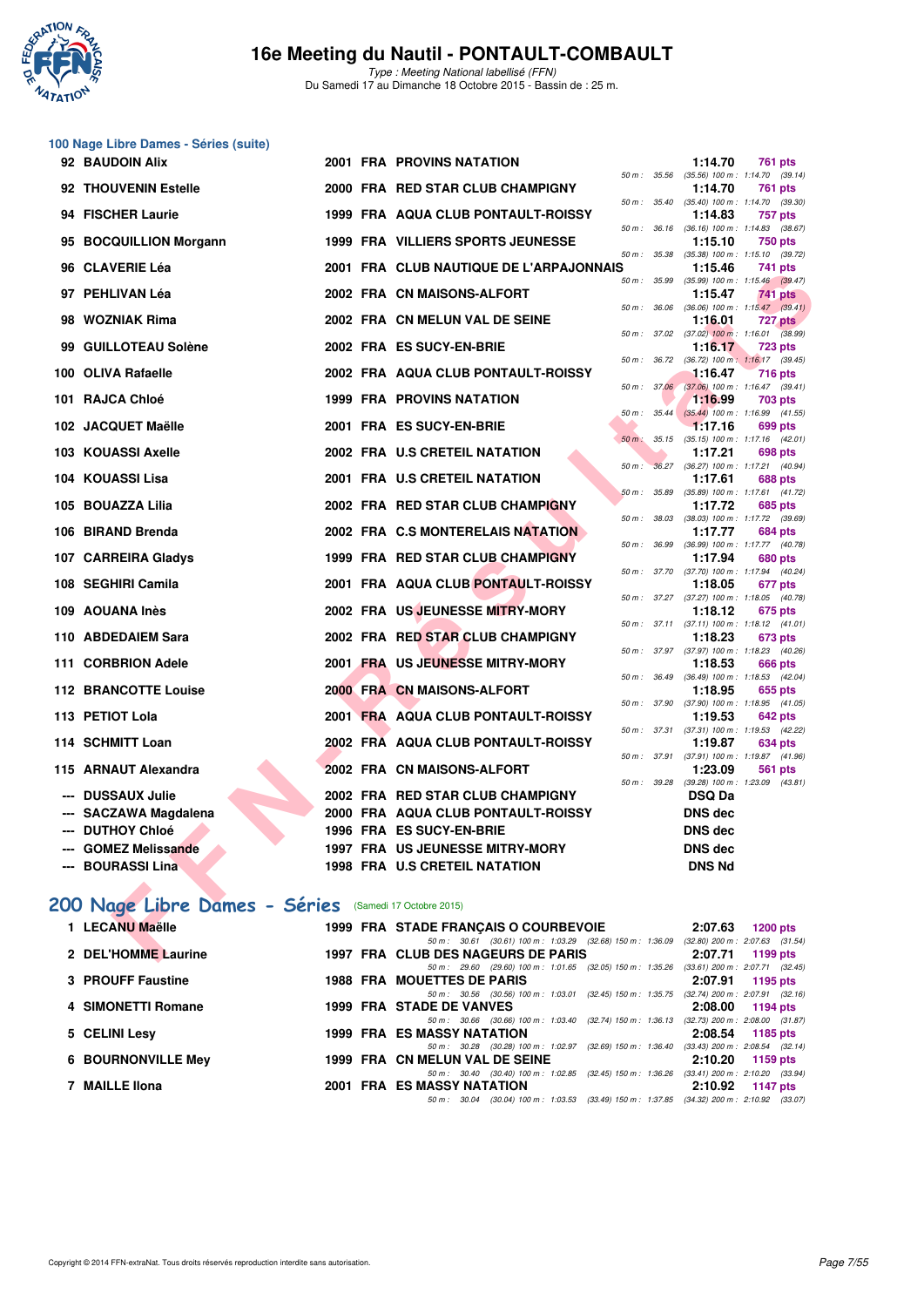

Type : Meeting National labellisé (FFN) Du Samedi 17 au Dimanche 18 Octobre 2015 - Bassin de : 25 m.

#### **200 Nage Libre Dames - Séries (suite)**

| 8 DUTHOIT Cyriane                    |  | <b>1999 FRA ES MASSY NATATION</b><br>2:13.33<br><b>1110 pts</b>                                                                                                  |
|--------------------------------------|--|------------------------------------------------------------------------------------------------------------------------------------------------------------------|
| 9 ROBLIN Caroline                    |  | 50 m: 31.97 (31.97) 100 m: 1:05.96 (33.99) 150 m: 1:39.72 (33.76) 200 m: 2:13.33 (33.61)<br><b>1994 FRA CHARTRES METROPOLE NAT</b><br>2:13.53<br><b>1106 pts</b> |
| 10 CHALACA Laura                     |  | 50 m: 30.64 (30.64) 100 m: 1:03.91 (33.27) 150 m: 1:38.23 (34.32) 200 m: 2:13.53 (35.30)<br><b>1997 FRA NOGENT NATATION 94</b><br>2:14.52<br><b>1091 pts</b>     |
| 11 RAYNERT Maud                      |  | 50 m: 31.39 (31.39) 100 m: 1:05.23 (33.84) 150 m: 1:40.09 (34.86) 200 m: 2:14.52 (34.43)<br><b>1998 FRA ES MASSY NATATION</b><br>2:15.23<br>1080 pts             |
| 12 BARBOUCH Inès                     |  | 50 m: 31.05 (31.05) 100 m: 1:04.77 (33.72) 150 m: 1:40.25 (35.48) 200 m: 2:15.23 (34.98)<br>2001 FRA U.S CRETEIL NATATION<br>2:15.55<br>1075 pts                 |
| 13 LANGLAIS Lila                     |  | 50 m: 32.08 (32.08) 100 m: 1:06.85 (34.77) 150 m: 1:41.62 (34.77) 200 m: 2:15.55 (33.93)<br>2000 FRA ES MASSY NATATION<br>2:15.56<br><b>1075 pts</b>             |
| 14 ALBOUY Katleen                    |  | 50 m: 31.39 (31.39) 100 m: 1:05.84 (34.45) 150 m: 1:40.78 (34.94) 200 m: 2:15.56 (34.78)<br><b>1998 FRA COLOMBES NATATION</b><br>2:15.73<br>1073 $p$ ts          |
| 15 GUILLET Tiphaine                  |  | 50 m: 31.01 (31.01) 100 m: 1:04.87 (33.86) 150 m: 1:40.76 (35.89) 200 m: 2:15.73 (34.97)<br><b>1995 FRA US VENDOME</b><br>2:16.22<br><b>1065 pts</b>             |
| <b>16 FERGUENE Ines</b>              |  | 50 m: 31.69 (31.69) 100 m: 1:05.78 (34.09) 150 m: 1:41.02 (35.24) 200 m: 2:16.22 (35.20)<br>2001 FRA ES MASSY NATATION<br>2:16.28<br>1064 pts                    |
| 17 MUTTI Anna                        |  | 50 m: 31.18 (31.18) 100 m: 1:06.04 (34.86) 150 m: 1:41.75 (35.71) 200 m: 2:16.28 (34.53)<br>1999 FRA MOUETTES DE PARIS<br>2:16.76<br><b>1057 pts</b>             |
| <b>18 MARCHESE Julie</b>             |  | 50 m: 31.49 (31.49) 100 m: 1:06.42 (34.93) 150 m: 1:41.58 (35.16) 200 m: 2:16.76 (35.18)<br>2000 FRA CN MELUN VAL DE SEINE<br>2:16.92<br>1054 pts                |
| 19 OUALID GIRARD Sarah               |  | 50 m: 31.47 (31.47) 100 m: 1:05.94 (34.47) 150 m: 1:41.69 (35.75) 200 m: 2:16.92 (35.23)<br>2000 FRA CN MELUN VAL DE SEINE<br>2:17.33<br><b>1048 pts</b>         |
| 20 MARZOUK Maëva                     |  | 50 m: 31.78 (31.78) 100 m: 1:06.35 (34.57) 150 m: 1:42.18 (35.83) 200 m: 2:17.33 (35.15)<br>2000 FRA CN MELUN VAL DE SEINE<br>2:17.48<br><b>1046 pts</b>         |
| 21 DESBONNES Leha                    |  | 50 m: 31.86 (31.86) 100 m: 1:06.90 (35.04) 150 m: 1:42.44 (35.54) 200 m: 2:17.48 (35.04)<br>2002 FRA ES MASSY NATATION<br>2:17.94<br>1039 pts                    |
| 22 BLOSSEVILLE Violaine              |  | 50 m: 31.60 (31.60) 100 m: 1:07.01 (35.41) 150 m: 1:43.12 (36.11) 200 m: 2:17.94 (34.82)<br>2000 FRA STADE ST-VALERY NATATION<br>2:18.47<br><b>1031 pts</b>      |
| 23 ROBERT Jessica                    |  | 50 m: 31.56 (31.56) 100 m: 1:06.38<br>$(34.82)$ 150 m : 1:42.54 $(36.16)$ 200 m : 2:18.47 $(35.93)$<br><b>2001 FRA ES MASSY NATATION</b><br>2:18.57<br>1030 pts  |
| 24 PELLIER Claire                    |  | 50 m: 31.31 (31.31) 100 m: 1:06.20 (34.89) 150 m: 1:42.71 (36.51) 200 m: 2:18.57 (35.86)<br>2000 FRA CN MELUN VAL DE SEINE<br>2:19.03<br><b>1023 pts</b>         |
| 25 BESNIER Alicia                    |  | 50 m: 32.59 (32.59) 100 m: 1:08.08 (35.49) 150 m: 1:44.16 (36.08) 200 m: 2:19.03 (34.87)<br>1999 FRA CN MELUN VAL DE SEINE<br>2:19.40<br><b>1017 pts</b>         |
| 26 KNOPF Ornella                     |  | 50 m : 31.59 (31.59) 100 m : 1:05.96 (34.37) 150 m : 1:42.78 (36.82) 200 m : 2:19.40 (36.62)<br>1999 FRA AS BONDY<br>2:19.55<br>1015 $pts$                       |
| 27 BELBACHIR Aliya                   |  | 50 m: 31.80 (31.80) 100 m: 1:06.42 (34.62) 150 m: 1:42.42 (36.00) 200 m: 2:19.55 (37.13)<br>2002 FRA AS BONDY<br>2:19.63<br>1014 $pts$                           |
| 28 ALMEIDA Léana                     |  | 50 m: 32.93 (32.93) 100 m: 1:08.12 (35.19) 150 m: 1:44.54 (36.42) 200 m: 2:19.63 (35.09)<br><b>2001 FRA ES MASSY NATATION</b><br>2:19.92<br>$1009$ pts           |
| 29 AUGER Ambre                       |  | 50 m: 32.33 (32.33) 100 m: 1:06.87 (34.54) 150 m: 1:43.57 (36.70) 200 m: 2:19.92 (36.35)<br>2002 FRA CLUB NAUTIQUE DE L'ARPAJONNAIS<br>2:21.04<br>993 pts        |
| 30 LESSOUED Sarah                    |  | 50 m: 33.01 (33.01) 100 m: 1:09.54 (36.53) 150 m: 1:45.93 (36.39) 200 m: 2:21.04 (35.11)<br>2000 FRA AS LE PLESSIS-SAVIGNY<br>2:21.05<br>993 pts                 |
|                                      |  | 50 m: 32.02 (32.02) 100 m: 1:07.62 (35.60) 150 m: 1:44.71 (37.09) 200 m: 2:21.05 (36.34)<br>2000 FRA AQUA CLUB PONTAULT-ROISSY                                   |
| 31 PERNOT Ophélie<br>32 BONNIN Elisa |  | 2:21.08<br>992 pts<br>50 m: 32.00 (32.00) 100 m: 1:06.90 (34.90) 150 m: 1:44.12 (37.22) 200 m: 2:21.08 (36.96)<br><b>2001 FRA ES MASSY NATATION</b>              |
|                                      |  | 2:21.26<br>990 pts<br>50 m: 32.29 (32.29) 100 m: 1:08.18 (35.89) 150 m: 1:45.16 (36.98) 200 m: 2:21.26 (36.10)                                                   |
| 33 LESAGE Maud                       |  | <b>2001 FRA ES MASSY NATATION</b><br>2:21.53<br>986 pts<br>50 m: 33.21 (33.21) 100 m: 1:09.89 (36.68) 150 m: 1:46.51 (36.62) 200 m: 2:21.53 (35.02)              |
| 34 PICARD Nina                       |  | 1999 FRA AQUA CLUB PONTAULT-ROISSY<br>2:21.57<br>985 pts<br>50 m : 33.10 (33.10) 100 m : 1:09.35<br>(36.25) 150 m : 1:45.53 (36.18) 200 m : 2:21.57 (36.04)      |
| 35 RAIMONDO Ines                     |  | 2000 FRA CN MELUN VAL DE SEINE<br>2:21.72<br>983 pts<br>50 m: 32.04 (32.04) 100 m: 1:06.96<br>(34.92) 150 m : 1:43.96 (37.00) 200 m : 2:21.72 (37.76)            |
| 36 ZENON Cassandre                   |  | 2000 FRA MOUETTES DE PARIS<br>2:21.84<br>981 pts<br>50 m : 32.52 (32.52) 100 m : 1:08.22<br>(35.70) 150 m : 1:45.05 (36.83) 200 m : 2:21.84 (36.79)              |
| 37 MINOT Léana                       |  | 1996 FRA RED STAR CLUB CHAMPIGNY<br>2:22.04<br>978 pts<br>50 m: 33.01 (33.01) 100 m: 1:08.61<br>(35.60) 150 m: 1:45.05 (36.44) 200 m: 2:22.04 (36.99)            |
| 38 DUSSAUX Julie                     |  | 2002 FRA RED STAR CLUB CHAMPIGNY<br>2:22.30<br>974 pts<br>50 m: 33.03 (33.03) 100 m: 1:09.57<br>(36.54) 150 m : 1:47.04 (37.47) 200 m : 2:22.30 (35.26)          |
| 39 VERDIER Alexandra                 |  | <b>2000 FRA ES MASSY NATATION</b><br>2:22.67<br>969 pts<br>50 m: 32.16 (32.16) 100 m: 1:07.81<br>(35.65) 150 m : 1:44.95 (37.14) 200 m : 2:22.67 (37.72)         |
| 40 VALIN-FIXOT Léa                   |  | 2000 FRA CN ST-MICHEL-SUR-ORGE<br>2:22.71<br>968 pts<br>50 m: 33.53 (33.53) 100 m: 1:09.64 (36.11) 150 m: 1:46.82 (37.18) 200 m: 2:22.71 (35.89)                 |
| 41 GRAS Morgane                      |  | 2001 FRA AQUA CLUB PONTAULT-ROISSY<br>2:22.90<br>966 pts<br>50 m : 31.97 (31.97) 100 m : 1:08.76<br>(36.79) 150 m : 1:46.57 (37.81) 200 m : 2:22.90 (36.33)      |
| 42 SOYER Adèle                       |  | 2001 FRA CN MELUN VAL DE SEINE<br>2:23.30<br>960 pts<br>50 m : 33.60 (33.60) 100 m : 1:09.49 (35.89) 150 m : 1:46.16 (36.67) 200 m : 2:23.30 (37.14)             |
| 43 BAURON Charline                   |  | 2001 FRA CN ST-MICHEL-SUR-ORGE<br>2:23.33<br>959 pts<br>50 m: 32.45 (32.45) 100 m: 1:08.65 (36.20) 150 m: 1:46.32 (37.67) 200 m: 2:23.33 (37.01)                 |
|                                      |  |                                                                                                                                                                  |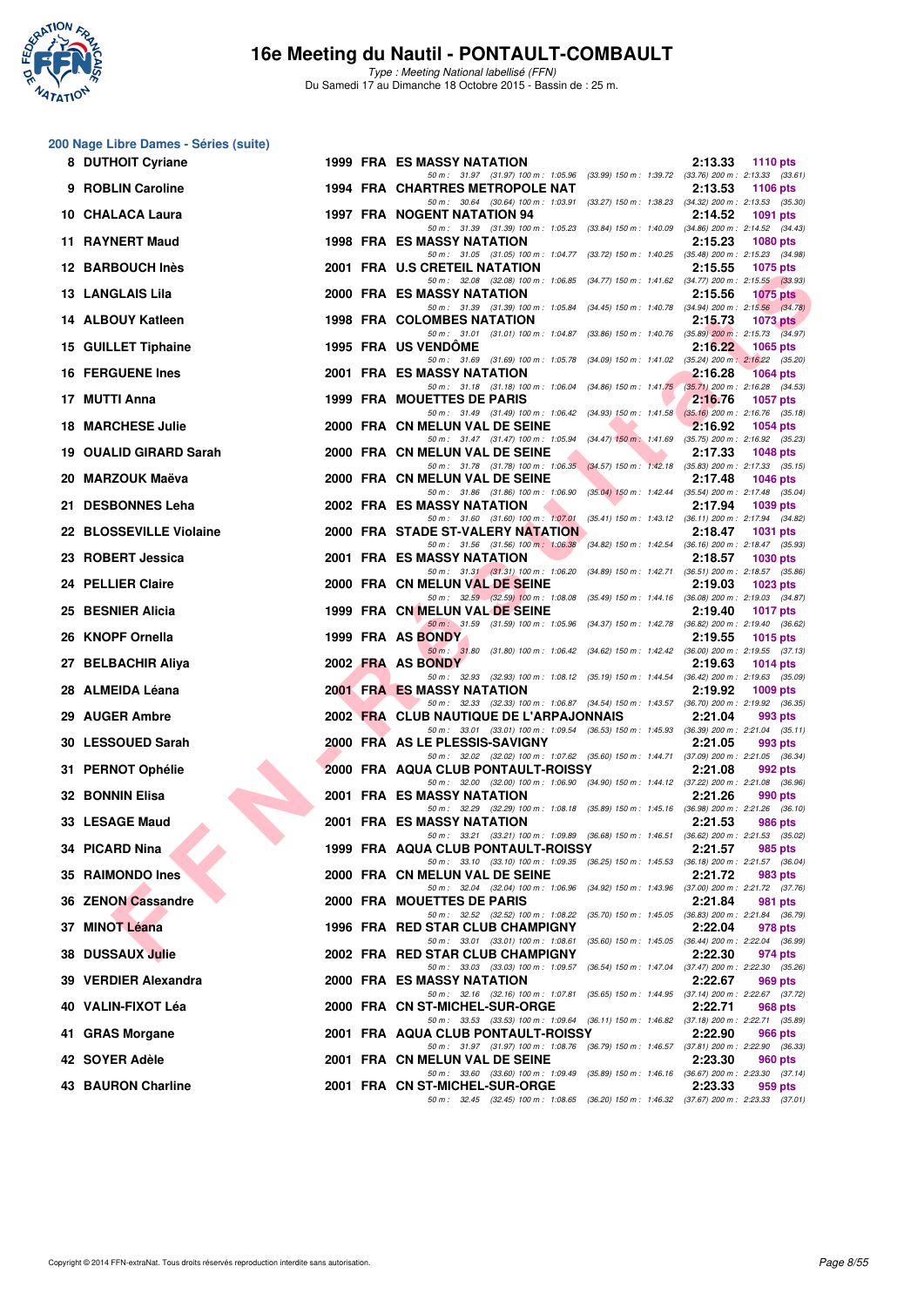

**200 Nage Libre Dames - Séries (suite)**

#### **16e Meeting du Nautil - PONTAULT-COMBAULT**

Type : Meeting National labellisé (FFN) Du Samedi 17 au Dimanche 18 Octobre 2015 - Bassin de : 25 m.

| 44 CHEDRI Melissa         |  | 2001 FRA CN MELUN VAL DE SEINE                                                                                                     | 2:23.62 | 955 pts        |
|---------------------------|--|------------------------------------------------------------------------------------------------------------------------------------|---------|----------------|
| <b>45 BARRIERE Alice</b>  |  | 50 m: 33.04 (33.04) 100 m: 1:10.86 (37.82) 150 m: 1:47.66 (36.80) 200 m: 2:23.62 (35.96)<br>2000 FRA COLOMBES NATATION             | 2:23.90 | 951 pts        |
| <b>46 BARRIERE Sophie</b> |  | 50 m: 32.92 (32.92) 100 m: 1:09.13 (36.21) 150 m: 1:46.56 (37.43) 200 m: 2:23.90 (37.34)<br>2001 FRA COLOMBES NATATION             | 2:24.42 | 944 pts        |
| 47 CHESNEAU Marine        |  | 50 m: 33.05 (33.05) 100 m: 1:09.51 (36.46) 150 m: 1:47.21 (37.70) 200 m: 2:24.42 (37.21)<br><b>1999 FRA ES MASSY NATATION</b>      | 2:24.86 | 937 pts        |
| 48 LOUSTAU Sarah          |  | 50 m: 33.59 (33.59) 100 m: 1:09.67 (36.08) 150 m: 1:46.94 (37.27) 200 m: 2:24.86 (37.92)<br>1999 FRA C.S MONTERELAIS NATATION      | 2:25.07 | 934 pts        |
| 49 REBELO Alizee          |  | 50 m: 32.80 (32.80) 100 m: 1:09.56 (36.76) 150 m: 1:48.03 (38.47) 200 m: 2:25.07 (37.04)<br>2001 FRA ES MASSY NATATION             | 2:25.21 | 932 pts        |
| 50 DUSAILLANT Mathilde    |  | 50 m: 33.35 (33.35) 100 m: 1:09.77 (36.42) 150 m: 1:48.03 (38.26) 200 m: 2:25.21 (37.18)<br>1999 FRA CN MELUN VAL DE SEINE         | 2:26.04 | $921$ pts      |
| 51 DUTHOY Chloé           |  | 50 m: 32.53 (32.53) 100 m: 1:09.63 (37.10) 150 m: 1:48.54 (38.91) 200 m: 2:26.04 (37.50)<br>1996 FRA ES SUCY-EN-BRIE               | 2:26.42 | 915 pts        |
| 52 TAVERNE Marion         |  | 50 m: 31.70 (31.70) 100 m: 1:08.20 (36.50) 150 m: 1:46.78 (38.58) 200 m: 2:26.42 (39.64)<br>1999 FRA AQUA CLUB PONTAULT-ROISSY     | 2:27.72 | 897 pts        |
| 53 HANTRAYE Agathe        |  | 50 m : 32.93 (32.93) 100 m : 1:09.71 (36.78) 150 m : 1:48.61 (38.90) 200 m : 2:27.72 (39.11)<br>2000 FRA AQUA CLUB PONTAULT-ROISSY | 2:29.57 | 871 pts        |
| 54 BONEL Emma             |  | 50 m: 33.96 (33.96) 100 m: 1:11.77 (37.81) 150 m: 1:50.74 (38.97) 200 m: 2:29.57 (38.83)<br>1998 FRA CN ST-MICHEL-SUR-ORGE         | 2:29.58 | 871 pts        |
| 55 MEHATS Micaela         |  | 50 m: 33.45 (33.45) 100 m: 1:10.81 (37.36) 150 m: 1:50.43 (39.62) 200 m: 2:29.58 (39.15)<br>2001 FRA COLOMBES NATATION             | 2:29.70 | 870 pts        |
| 56 BARBE Lea              |  | 50 m: 34.71 (34.71) 100 m: 1:12.57 (37.86) 150 m: 1:51.14 (38.57) 200 m: 2:29.70 (38.56)<br>2002 FRA US JEUNESSE MITRY-MORY        | 2:30.14 | 864 pts        |
| 57 VIRAPIN Laureny        |  | 50 m: 34.61 (34.61) 100 m: 1:12.77 (38.16) 150 m: 1:51.92 (39.15) 200 m: 2:30.14 (38.22)<br>2000 FRA AS LE PLESSIS-SAVIGNY         | 2:30.55 | 858 pts        |
| 58 HOUAL Solene           |  | 50 m: 33.43 (33.43) 100 m: 1:10.19 (36.76) 150 m: 1:50.46 (40.27) 200 m: 2:30.55 (40.09)<br><b>2002 FRA ES MASSY NATATION</b>      | 2:31.23 | 849 pts        |
| 59 POURAGEAUX Agatha      |  | 50 m: 34.31 (34.31) 100 m: 1:13.32 (39.01) 150 m: 1:53.22 (39.90) 200 m: 2:31.23 (38.01)<br>2002 FRA AQUA CLUB PONTAULT-ROISSY     | 2:31.25 | 848 pts        |
| 60 BENNACER Assia         |  | 50 m: 34.15 (34.15) 100 m: 1:12.02 (37.87) 150 m: 1:51.97 (39.95) 200 m: 2:31.25 (39.28)<br>2001 FRA AQUA CLUB PONTAULT-ROISSY     | 2:31.47 | 845 pts        |
| 61 PAULIN Perryne         |  | 50 m: 34.64 (34.64) 100 m: 1:12.46 (37.82) 150 m: 1:51.43 (38.97) 200 m: 2:31.47 (40.04)<br>1999 FRA RED STAR CLUB CHAMPIGNY       | 2:31.64 | 843 pts        |
| 62 KNOPF Elora            |  | 50 m: 33.63 (33.63) 100 m: 1:11.50 (37.87) 150 m: 1:51.81 (40.31) 200 m: 2:31.64 (39.83)<br>2002 FRA AS BONDY                      | 2:31.65 |                |
| 63 ANDROUIN Justine       |  | 50 m: 34.24 (34.24) 100 m: 1:12.68 (38.44) 150 m: 1:52.63 (39.95) 200 m: 2:31.65 (39.02)                                           | 2:32.48 | 843 pts        |
|                           |  | 2001 FRA USM VIROFLAY<br>50 m: 35.80 (35.80) 100 m: 1:15.00 (39.20) 150 m: 1:54.28 (39.28) 200 m: 2:32.48 (38.20)                  |         | 832 pts        |
| 64 MOUROT Lea             |  | 2001 FRA COLOMBES NATATION<br>50 m: 34.89 (34.89) 100 m: 1:14.52 (39.63) 150 m: 1:54.53 (40.01) 200 m: 2:32.83 (38.30)             | 2:32.83 | 827 pts        |
| 65 MARTINEZ Myriam        |  | 2002 FRA COLOMBES NATATION<br>50 m: 35.34 (35.34) 100 m: 1:14.40 (39.06) 150 m: 1:54.42 (40.02) 200 m: 2:33.41 (38.99)             | 2:33.41 | 819 pts        |
| 66 GAULTIER Emma          |  | 1999 FRA US JEUNESSE MITRY-MORY<br>50 m: 35.40 (35.40) 100 m: 1:14.53 (39.13) 150 m: 1:54.87 (40.34) 200 m: 2:33.61 (38.74)        | 2:33.61 | 817 pts        |
| 67 BOURON Perrine         |  | <b>2000 FRA PROVINS NATATION</b><br>50 m: 34.91 (34.91) 100 m: 1:13.13 (38.22) 150 m: 1:53.27 (40.14) 200 m: 2:33.97 (40.70)       | 2:33.97 | 812 pts        |
| 68 DUFOUR Clara           |  | 2002 FRA C.S MONTERELAIS NATATION<br>50 m: 35.43 (35.43) 100 m: 1:14.75 (39.32) 150 m: 1:55.49 (40.74) 200 m: 2:34.89 (39.40)      | 2:34.89 | 800 pts        |
| 69 SOUDANI Melissa        |  | 2001 FRA RED STAR CLUB CHAMPIGNY<br>50 m: 35.70 (35.70) 100 m: 1:15.96 (40.26) 150 m: 1:56.69 (40.73) 200 m: 2:35.74 (39.05)       | 2:35.74 | 788 pts        |
| 70 LEFEVRE Marine         |  | 2000 FRA AQUA CLUB PONTAULT-ROISSY<br>50 m: 36.45 (36.45) 100 m: 1:16.11 (39.66) 150 m: 1:56.57 (40.46) 200 m: 2:36.93 (40.36)     | 2:36.93 | 773 pts        |
| 71 LAUNAY Maelle          |  | 2002 FRA CN ST-MICHEL-SUR-ORGE<br>50 m: 35.83 (35.83) 100 m: 1:15.39 (39.56) 150 m: 1:56.45 (41.06) 200 m: 2:37.07 (40.62)         | 2:37.07 | 771 pts        |
| <b>72 YEBGA Lorie</b>     |  | 2002 FRA RED STAR CLUB CHAMPIGNY<br>50 m: 36.24 (36.24) 100 m: 1:15.98 (39.74) 150 m: 1:58.08 (42.10) 200 m: 2:37.08 (39.00)       | 2:37.08 | 771 pts        |
| 73 GRESSIER Charlotte     |  | 2002 FRA U.S CRETEIL NATATION<br>50 m: 35.11 (35.11) 100 m: 1:14.65 (39.54) 150 m: 1:56.16 (41.51) 200 m: 2:37.21 (41.05)          | 2:37.21 | 769 pts        |
| 74 CHERIFI Emma           |  | 2001 FRA CN MELUN VAL DE SEINE<br>50 m: 35.81 (35.81) 100 m: 1:16.40 (40.59) 150 m: 1:58.19 (41.79) 200 m: 2:38.59 (40.40)         | 2:38.59 | 751 pts        |
| 75 TASSEL Nolwenn         |  | 2002 FRA CN MAISONS-ALFORT<br>50 m: 35.17 (35.17) 100 m: 1:15.33 (40.16) 150 m: 1:58.08 (42.75) 200 m: 2:40.28 (42.20)             | 2:40.28 | 730 pts        |
| 76 HOCQUARD Margaux       |  | 2002 FRA RED STAR CLUB CHAMPIGNY<br>50 m: 36.03 (36.03) 100 m: 1:17.35 (41.32) 150 m: 1:59.66 (42.31) 200 m: 2:40.42 (40.76)       | 2:40.42 | <b>728 pts</b> |
| 77 GERVAIS Cassandre      |  | 2001 FRA USM VIROFLAY<br>50 m: 36.81 (36.81) 100 m: 1:18.98 (42.17) 150 m: 2:01.32 (42.34) 200 m: 2:41.04 (39.72)                  | 2:41.04 | <b>720 pts</b> |
| 78 FERON Enêa             |  | 2002 FRA RED STAR CLUB CHAMPIGNY                                                                                                   | 2:41.07 | 720 pts        |
| 79 MANIS Helin            |  | 50 m: 36.02 (36.02) 100 m: 1:17.56 (41.54) 150 m: 2:00.12 (42.56) 200 m: 2:41.07 (40.95)<br>2002 FRA COLOMBES NATATION             | 2:41.22 | 718 pts        |
|                           |  | 50 m: 36.93 (36.93) 100 m: 1:17.74 (40.81) 150 m: 2:00.56 (42.82) 200 m: 2:41.22 (40.66)                                           |         |                |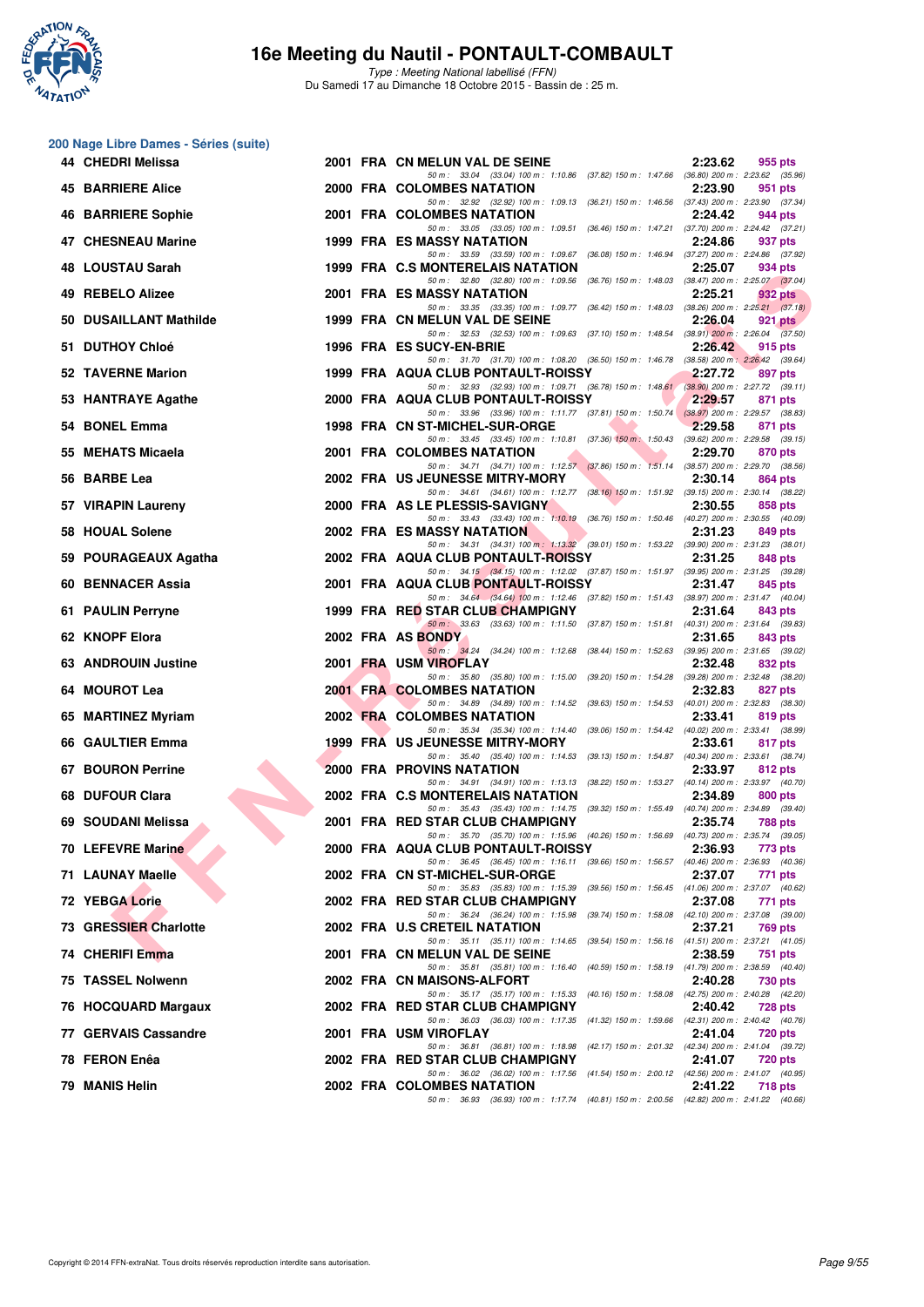

**200 Nage Libre Dames - Séries (suite)**

## **16e Meeting du Nautil - PONTAULT-COMBAULT**

Type : Meeting National labellisé (FFN) Du Samedi 17 au Dimanche 18 Octobre 2015 - Bassin de : 25 m.

| 80 KITTLER Solène                                               |  | 2000 FRA RED STAR CLUB CHAMPIGNY                                                                                                    | 2:41.34        | 717 pts         |
|-----------------------------------------------------------------|--|-------------------------------------------------------------------------------------------------------------------------------------|----------------|-----------------|
| 81 CHEA Mei-Eve                                                 |  | 50 m: 35.82 (35.82) 100 m: 1:16.95 (41.13) 150 m: 1:59.55 (42.60) 200 m: 2:41.34 (41.79)<br>2002 FRA CN MAISONS-ALFORT              | 2:41.43        | <b>716 pts</b>  |
| 82 DUTRIEUX Maud                                                |  | 50 m: 36.45 (36.45) 100 m: 1:17.35 (40.90) 150 m: 1:59.88 (42.53) 200 m: 2:41.43 (41.55)<br>2002 FRA USM VIROFLAY                   | 2:41.58        | 714 pts         |
| 83 ROUSSEL Mélissa                                              |  | 50 m: 36.37 (36.37) 100 m: 1:17.47 (41.10) 150 m: 2:00.39 (42.92) 200 m: 2:41.58 (41.19)<br><b>2002 FRA COULOMMIERS NATATION</b>    | 2:43.30        | 692 pts         |
| 84 LAFFILE Léa                                                  |  | 50 m: 37.13 (37.13) 100 m: 1:19.18 (42.05) 150 m: 2:02.36 (43.18) 200 m: 2:43.30 (40.94)                                            |                |                 |
|                                                                 |  | 2001 FRA CLUB NAUTIQUE DE L'ARPAJONNAIS<br>50 m: 37.67 (37.67) 100 m: 1:18.72 (41.05) 150 m: 2:01.16 (42.44) 200 m: 2:43.76 (42.60) | 2:43.76        | 687 pts         |
| 85 PETIOT Lola                                                  |  | 2001 FRA AQUA CLUB PONTAULT-ROISSY<br>50 m: 38.31 (38.31) 100 m: 1:22.83 (44.52) 150 m: 2:08.60 (45.77) 200 m: 2:54.23 (45.63)      | 2:54.23        | 565 pts         |
| --- TORRES Marie                                                |  | 2002 FRA STADE ST-VALERY NATATION                                                                                                   | DNF            |                 |
| --- MPACKO Ketsia                                               |  | 2000 FRA AQUA CLUB PONTAULT-ROISSY                                                                                                  | <b>DSQ Da</b>  |                 |
| --- GOMEZ Melissande                                            |  | <b>1997 FRA US JEUNESSE MITRY-MORY</b>                                                                                              | <b>DNS</b> dec |                 |
| --- SACZAWA Magdalena                                           |  | 2000 FRA AQUA CLUB PONTAULT-ROISSY                                                                                                  | <b>DNS dec</b> |                 |
| --- JAMLAOUI Salsabil                                           |  | 1999 FRA MOUETTES DE PARIS                                                                                                          | <b>DNS</b> dec |                 |
| --- BAQUET Rosanna                                              |  | 1999 FRA U.S CRETEIL NATATION                                                                                                       | <b>DNS</b> dec |                 |
| --- BRANCOTTE Louise                                            |  | 2000 FRA CN MAISONS-ALFORT                                                                                                          | <b>DNS Nd</b>  |                 |
|                                                                 |  |                                                                                                                                     |                |                 |
| 50 Dos Dames - Finale A 18 ans et plus (Samedi 17 Octobre 2015) |  |                                                                                                                                     |                |                 |
| 1 PACOURET Charlotte                                            |  | <b>1996 FRA NOGENT NATATION 94</b>                                                                                                  | 29.97          | <b>1313 pts</b> |
| 2 RODRIGUEZ Cindy                                               |  | 1997 FRA AQUA CLUB PONTAULT-ROISSY                                                                                                  | 31.23          | <b>1235 pts</b> |
| 3 PROUFF Faustine                                               |  | <b>1988 FRA MOUETTES DE PARIS</b>                                                                                                   | 32.08          | 1184 pts        |
| 4 COMMUNAUDAT Margaux                                           |  | 1998 FRA CN MELUN VAL DE SEINE                                                                                                      | 32.94          | 1134 pts        |
| 5 GARCIA Pauline                                                |  | 1996 FRA CHARTRES METROPOLE NAT                                                                                                     | 33.88          | 1080 pts        |
| 6 GOUJON Chloé                                                  |  | 1996 FRA ES SUCY-EN-BRIE                                                                                                            | 34.18          | 1063 pts        |
|                                                                 |  |                                                                                                                                     |                |                 |
| 50 Dos Dames - Finale B 16-17 ans (Samedi 17 Octobre 2015)      |  |                                                                                                                                     |                |                 |
| 1 KNOPF Ornella                                                 |  | 1999 FRA AS BONDY                                                                                                                   | 31.98          | <b>1190 pts</b> |
| 2 FIGUEIREDO Mariana                                            |  | 2000 FRA JEANNE D'ARC DRANCY                                                                                                        | 32.63          | 1152 pts        |
| 3 ZENON Cassandre                                               |  | 2000 FRA MOUETTES DE PARIS                                                                                                          | 33.00          | 1130 pts        |
| 4 PICARD Nina                                                   |  | <b>1999 FRA AQUA CLUB PONTAULT-ROISSY</b>                                                                                           | 33.71          | 1090 pts        |
| 5 MARZOUK Maëva                                                 |  | 2000 FRA CN MELUN VAL DE SEINE                                                                                                      | 34.51          | <b>1044 pts</b> |
| 6 GAULTIER Emma                                                 |  | 1999 FRA US JEUNESSE MITRY-MORY                                                                                                     | 34.90          | 1023 pts        |
|                                                                 |  |                                                                                                                                     |                |                 |
| 50 Dos Dames - Finale C 14-15 ans (Samedi 17 Octobre 2015)      |  |                                                                                                                                     |                |                 |
| 1 DESNOYERS Chloé                                               |  | 2001 FRA JEANNE D'ARC DRANCY                                                                                                        | 31.06          | <b>1246 pts</b> |
| 2 BARBOUCH Inès                                                 |  | 2001 FRA U.S CRETEIL NATATION                                                                                                       | 31.76          | <b>1203 pts</b> |
| <b>3 SOMMIER Elodie</b>                                         |  | 2001 FRA U.S CRETEIL NATATION                                                                                                       | 33.03          | 1129 pts        |
| 4 AUGER Ambre                                                   |  | 2002 FRA CLUB NAUTIQUE DE L'ARPAJONNAIS                                                                                             | 33.18          | <b>1120 pts</b> |
| 5 GRAS Morgane                                                  |  | 2001 FRA AQUA CLUB PONTAULT-ROISSY                                                                                                  | 33.52          | 1100 pts        |
| 6 MARCHAND Sofia                                                |  | <b>2002 FRA PROVINS NATATION</b>                                                                                                    | 34.00          | 1073 pts        |
|                                                                 |  |                                                                                                                                     |                |                 |
| 50 Dos Dames - Séries<br>(Samedi 17 Octobre 2015)               |  |                                                                                                                                     |                |                 |
| 1 DEL'HOMME Laurine                                             |  | 1997 FRA CLUB DES NAGEURS DE PARIS                                                                                                  | 29.45          | 1345 pts        |
| 2 PACOURET Charlotte                                            |  | <b>1996 FRA NOGENT NATATION 94</b>                                                                                                  | 30.10          | 1305 pts        |
| 3 LECANU Maëlle                                                 |  | 1999 FRA STADE FRANÇAIS O COURBEVOIE                                                                                                | 30.21          | <b>1298 pts</b> |
| 4 RODRIGUEZ Cindy                                               |  | 1997 FRA AQUA CLUB PONTAULT-ROISSY                                                                                                  | 31.40          | <b>1225 pts</b> |
| 5 DESNOYERS Chloé                                               |  | 2001 FRA JEANNE D'ARC DRANCY                                                                                                        | 31.66          | 1209 pts        |
| 6 BAQUET Rosanna                                                |  | <b>1999 FRA U.S CRETEIL NATATION</b>                                                                                                | 31.90          | 1195 pts        |
| 7 KNOPF Ornella                                                 |  | 1999 FRA AS BONDY                                                                                                                   | 32.08          | 1184 pts        |
| 8 PROUFF Faustine                                               |  | <b>1988 FRA MOUETTES DE PARIS</b>                                                                                                   | 32.09          | <b>1184 pts</b> |
| 9 FIGUEIREDO Mariana                                            |  | 2000 FRA JEANNE D'ARC DRANCY                                                                                                        | 32.24          | <b>1175 pts</b> |

**10 BARBOUCH Inès 2001 FRA U.S CRETEIL NATATION 32.25 1174 pts**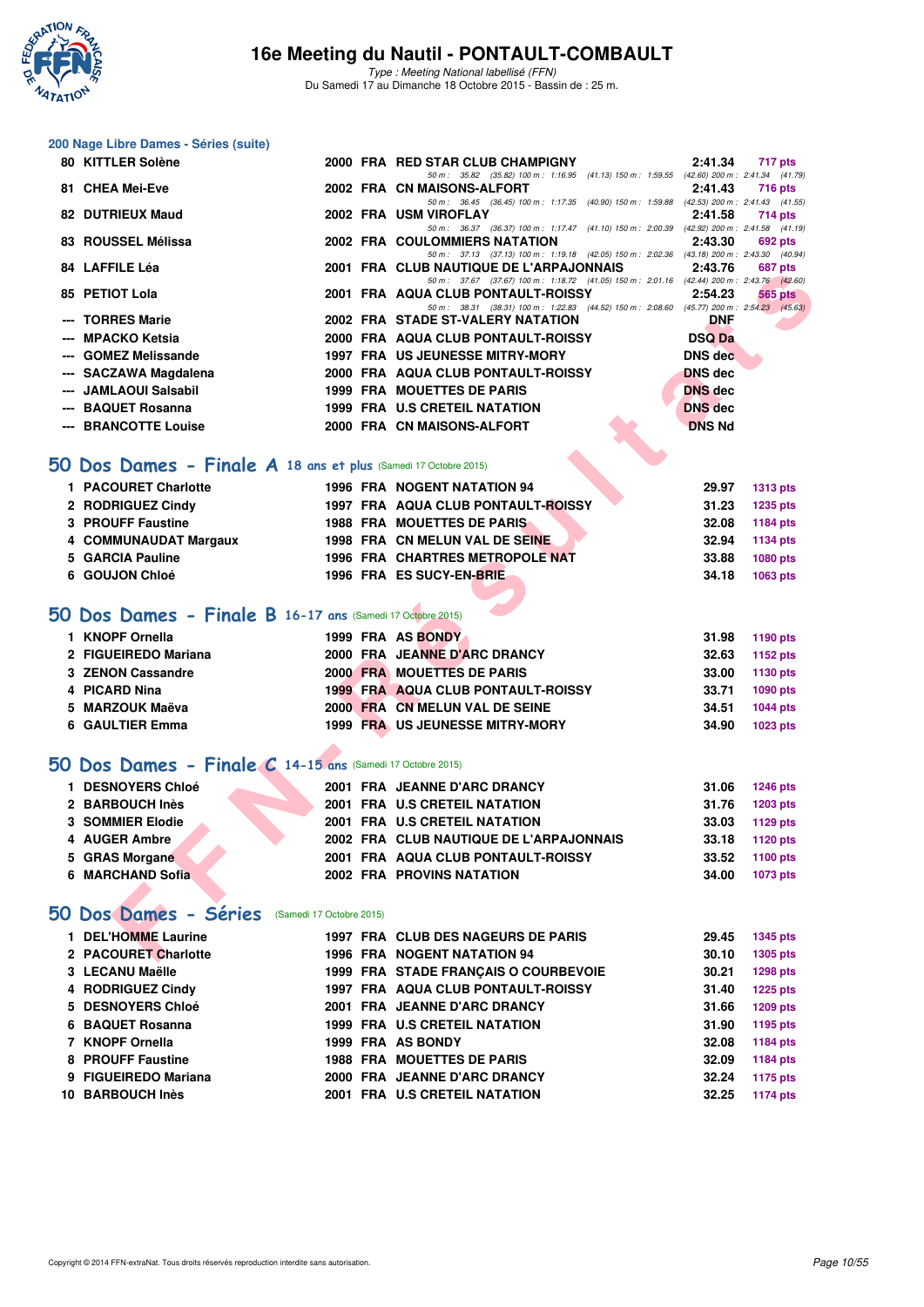

Type : Meeting National labellisé (FFN) Du Samedi 17 au Dimanche 18 Octobre 2015 - Bassin de : 25 m.

#### **50 Dos Dames - Séries (suite)**

| 11 SOMMIER Elodie          |  | 2001 FRA U.S CRETEIL NATATION             | 32.49          | <b>1160 pts</b> |
|----------------------------|--|-------------------------------------------|----------------|-----------------|
| 12 ZENON Cassandre         |  | 2000 FRA MOUETTES DE PARIS                | 32.96          | 1133 pts        |
| 13 AUGER Ambre             |  | 2002 FRA CLUB NAUTIQUE DE L'ARPAJONNAIS   | 33.41          | 1107 pts        |
| 14 COMMUNAUDAT Margaux     |  | 1998 FRA CN MELUN VAL DE SEINE            | 33.55          | 1099 pts        |
| 15 GRAS Morgane            |  | 2001 FRA AQUA CLUB PONTAULT-ROISSY        | 33.99          | <b>1074 pts</b> |
| 16 MARCHAND Sofia          |  | 2002 FRA PROVINS NATATION                 | 34.01          | 1073 pts        |
| 17 GOUJON Chloé            |  | 1996 FRA ES SUCY-EN-BRIE                  | 34.18          | 1063 pts        |
| 18 BEAL Elodie             |  | 1999 FRA USM VIROFLAY                     | 34.32          | <b>1055 pts</b> |
| 19 BARBE Lea               |  | 2002 FRA US JEUNESSE MITRY-MORY           | 34.46          | <b>1047 pts</b> |
| 20 GARCIA Pauline          |  | 1996 FRA CHARTRES METROPOLE NAT           | 34.50          | <b>1045 pts</b> |
| 21 PICARD Nina             |  | <b>1999 FRA AQUA CLUB PONTAULT-ROISSY</b> | 34.82          | <b>1027 pts</b> |
| 22 GUILLET Tiphaine        |  | 1995 FRA US VENDÔME                       | 34.87          | <b>1025 pts</b> |
| 23 MINOT Léana             |  | 1996 FRA RED STAR CLUB CHAMPIGNY          | 34.98          | <b>1018 pts</b> |
| 23 MARZOUK Maëva           |  | 2000 FRA CN MELUN VAL DE SEINE            | 34.98          | <b>1018 pts</b> |
| 25 DUSSAUX Julie           |  | 2002 FRA RED STAR CLUB CHAMPIGNY          | 35.15          | 1009 pts        |
| 26 HOCQUARD Margaux        |  | 2002 FRA RED STAR CLUB CHAMPIGNY          | 35.24          | 1004 pts        |
| 26 QUELVEN Marie           |  | 2001 FRA US JEUNESSE MITRY-MORY           | 35.24          | 1004 pts        |
| 28 DE LELLIS Carla         |  | 2001 FRA ES VITRY                         | 35.29          | 1001 pts        |
| 29 DELALANDRE Julie        |  | 2001 FRA STADE ST-VALERY NATATION         | 35.38          | 997 pts         |
| 30 GAULTIER Emma           |  | <b>1999 FRA US JEUNESSE MITRY-MORY</b>    | 35.50          | 990 pts         |
| <b>31 MARTINS Chloe</b>    |  | 2001 FRA US JEUNESSE MITRY-MORY           | 35.64          | 982 pts         |
| 32 CHEA Aurelie            |  | 2002 FRA AS LE PLESSIS-SAVIGNY            | 35.79          | 974 pts         |
| 33 LELEU Justine           |  | 1998 FRA JEANNE D'ARC DRANCY              | 35.94          | <b>966 pts</b>  |
| 34 ALGARON Chloé           |  | <b>2001 FRA COULOMMIERS NATATION</b>      | 36.03          | 962 pts         |
| 35 TORRES Marie            |  | 2002 FRA STADE ST-VALERY NATATION         | 36.65          | 929 pts         |
| 36 OUSSALAH Lyma           |  | 2002 FRA ES VITRY                         | 36.81          | 920 pts         |
| 37 LAKHDARI Lyna           |  | 2001 FRA ES VITRY                         | 37.08          | 906 pts         |
| 37 MAREZ Marie             |  | 2000 FRA PROVINS NATATION                 | 37.08          | <b>906 pts</b>  |
| 39 LECLUSE Tiffany         |  | 2001 FRA US JEUNESSE MITRY-MORY           | 37.37          | 891 pts         |
| 40 POURAGEAUX Agatha       |  | 2002 FRA AQUA CLUB PONTAULT-ROISSY        | 37.55          | 882 pts         |
| 41 TEBBAL Nawel            |  | 2002 FRA U.S CRETEIL NATATION             | 37.62          | <b>878 pts</b>  |
| 42 LARGILLIER Iliana       |  | 2001 FRA CN MELUN VAL DE SEINE            | 37.82          | <b>868 pts</b>  |
| 43 RICARD Elodie           |  | 2000 FRA CLUB NAUTIQUE DE L'ARPAJONNAIS   | 38.22          | 848 pts         |
| 44 GERVAIS Cassandre       |  | 2001 FRA USM VIROFLAY                     | 38.29          | 845 pts         |
| 45 LEBAS Colleen           |  | 2001 FRA ES SUCY-EN-BRIE                  | 38.61          | <b>829 pts</b>  |
| 46 SCHMITT Loan            |  | 2002 FRA AQUA CLUB PONTAULT-ROISSY        | 38.62          | <b>828 pts</b>  |
| 47 LECOURT Camille         |  | 2000 FRA NANGIS NATATION                  | 38.90          | 814 pts         |
| <b>48 MANIS Helin</b>      |  | 2002 FRA COLOMBES NATATION                | 39.18          | 801 pts         |
| 49 TETTAMANTI Marie-Amélie |  | 2001 FRA COULOMMIERS NATATION             | 39.28          | <b>796 pts</b>  |
| 50 JACQUET Maëlle          |  | 2001 FRA ES SUCY-EN-BRIE                  | 39.81          | <b>770 pts</b>  |
| 51 GRESSIER Charlotte      |  | 2002 FRA U.S CRETEIL NATATION             | 40.56          | 735 pts         |
| 52 BONDEAU Agathe          |  | 2001 FRA CN MELUN VAL DE SEINE            | 40.60          | <b>733 pts</b>  |
| 53 WOZNIAK Rima            |  | 2002 FRA CN MELUN VAL DE SEINE            | 41.26          | <b>702 pts</b>  |
| 54 BOUAZZA Lilia           |  | 2002 FRA RED STAR CLUB CHAMPIGNY          | 42.38          | 652 pts         |
| 55 ABDEDAIEM Sara          |  | 2002 FRA RED STAR CLUB CHAMPIGNY          | 42.53          | <b>645 pts</b>  |
| --- GOMEZ Melissande       |  | <b>1997 FRA US JEUNESSE MITRY-MORY</b>    | <b>DNS</b> dec |                 |
|                            |  |                                           |                |                 |

#### **[100 Dos Dames - Finale A](http://www.ffnatation.fr/webffn/resultats.php?idact=nat&go=epr&idcpt=33325&idepr=12) 18 ans et plus** (Dimanche 18 Octobre 2015)

| 1 PACOURET Charlotte  | <b>1996 FRA NOGENT NATATION 94</b> |  |         | $1:05.25$ 1246 pts                                               |
|-----------------------|------------------------------------|--|---------|------------------------------------------------------------------|
| 2 PRIOVILLE Estelle   | <b>1996 FRA NOGENT NATATION 94</b> |  |         | 50 m: 32.04 (32.04) 100 m: 1:05.25 (33.21)<br>$1:08.26$ 1159 pts |
| 3 COMMUNAUDAT Margaux | 1998 FRA CN MELUN VAL DE SEINE     |  |         | 50 m: 33.18 (33.18) 100 m: 1:08.26 (35.08)<br>$1:12.10$ 1053 pts |
| 4 MINOT Léana         | 1996 FRA RED STAR CLUB CHAMPIGNY   |  | 1:14.87 | 50 m: 34.46 (34.46) 100 m: 1:12.10 (37.64)<br>980 pts            |
|                       |                                    |  |         | 50 m: 36.45 (36.45) 100 m: 1:14.87 (38.42)                       |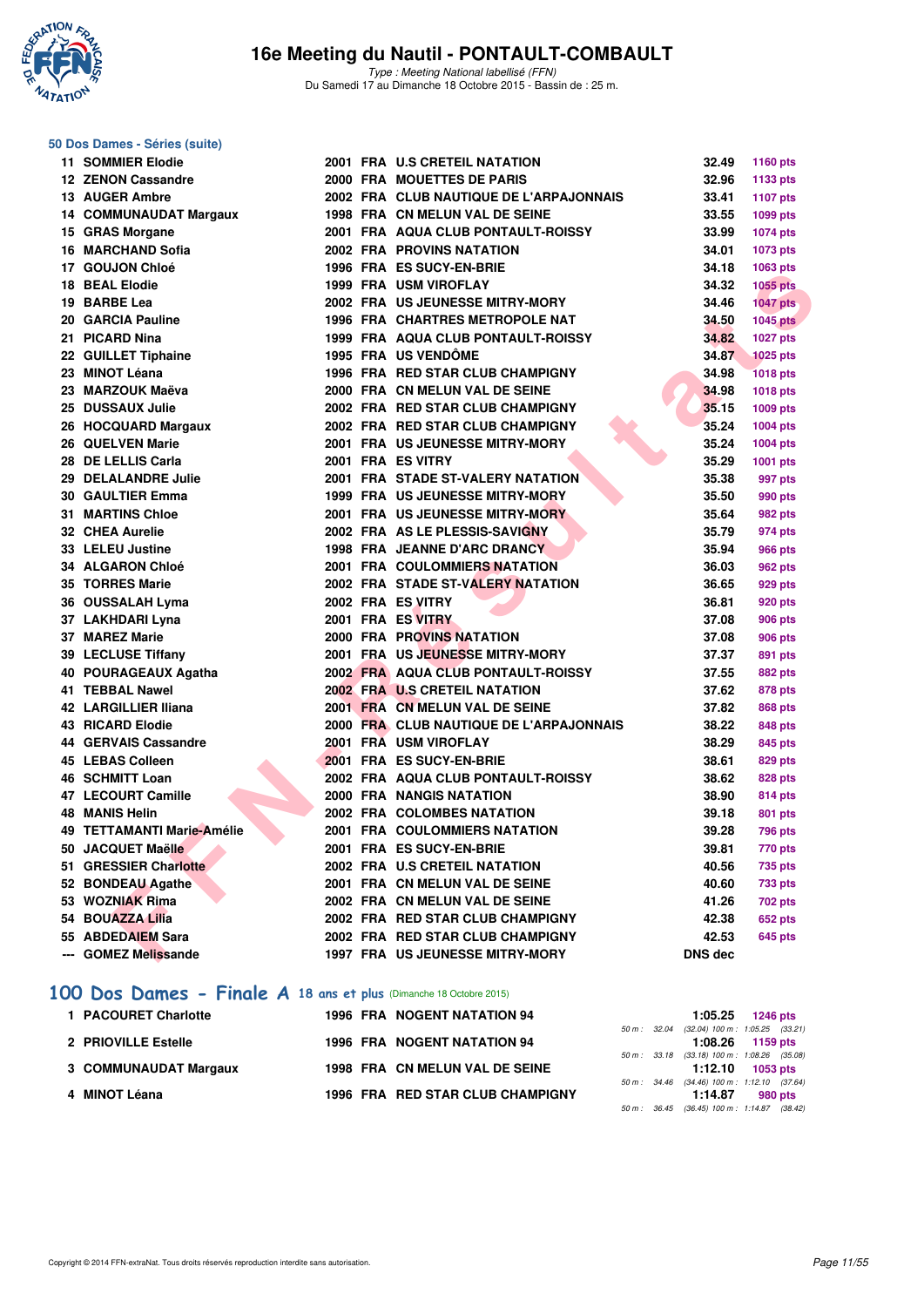

Type : Meeting National labellisé (FFN) Du Samedi 17 au Dimanche 18 Octobre 2015 - Bassin de : 25 m.

#### **100 Dos Dames - Finale A (suite)**

| 5 LELEU Justine      |  | <b>1998 FRA JEANNE D'ARC DRANCY</b> |  | 1:16.22                                                | 945 pts |  |
|----------------------|--|-------------------------------------|--|--------------------------------------------------------|---------|--|
| 6 DOS SANTOS Johanna |  | 1998 FRA ES SUCY-EN-BRIE            |  | 50 m : 36.42 (36.42) 100 m : 1:16.22 (39.80<br>1:21.74 | 809 pts |  |
|                      |  |                                     |  | 50 m: 39.44 (39.44) 100 m: 1:21.74 (42.30              |         |  |

#### **[100 Dos Dames - Finale B](http://www.ffnatation.fr/webffn/resultats.php?idact=nat&go=epr&idcpt=33325&idepr=12) 16-17 ans** (Dimanche 18 Octobre 2015)

| <b>BOTAS Salomé</b>    |  | 2000 FRA RED STAR CLUB CHAMPIGNY |
|------------------------|--|----------------------------------|
| 2 COSTES Loriane       |  | 2000 FRA NOGENT NATATION 94      |
| 3 KNOPF Ornella        |  | 1999 FRA AS BONDY                |
| 4 FIGUEIREDO Mariana   |  | 2000 FRA JEANNE D'ARC DRANCY     |
| 5 OUALID GIRARD Sarah  |  | 2000 FRA CN MELUN VAL DE SEINE   |
| <b>DESBORDES Joana</b> |  | 2000 FRA SO ROSNY                |

#### **[100 Dos Dames - Finale C](http://www.ffnatation.fr/webffn/resultats.php?idact=nat&go=epr&idcpt=33325&idepr=12) 14-15 ans** (Dimanche 18 Octobre 2015)

| <b>DESNOYERS Chloé</b> |  | 2001 FRA JEANNE D'ARC DRANCY            |                        | 1:06.82                                        | <b>1201 pts</b> |  |
|------------------------|--|-----------------------------------------|------------------------|------------------------------------------------|-----------------|--|
| 2 SOMMIER Elodie       |  | 2001 FRA U.S CRETEIL NATATION           | $50 \text{ m}$ : 31.67 | $(31.67)$ 100 m : 1:06.82 $(35.15)$<br>1:08.85 | 1143 $pts$      |  |
| 3 BELBACHIR Aliya      |  | 2002 FRA AS BONDY                       | 50 m: 33.87            | $(33.87)$ 100 m : 1:08.85 $(34.98)$<br>1:10.43 | $1099$ pts      |  |
| 4 KOCEN Emelyne        |  | 2002 FRA CLUB NAUTIQUE DE L'ARPAJONNAIS | $50 m$ : $34.50$       | $(34.50)$ 100 m : 1:10.43 $(35.93)$<br>1:10.83 | <b>1088 pts</b> |  |
| 5 BARBE Lea            |  | 2002 FRA US JEUNESSE MITRY-MORY         | $50 m$ : $34.77$       | $(34.77)$ 100 m : 1:10.83 $(36.06)$<br>1:13.92 | $1004$ pts      |  |
| <b>6 MARTINS Chloe</b> |  | 2001 FRA US JEUNESSE MITRY-MORY         | $50 m$ : $35.65$       | $(35.65)$ 100 m : 1:13.92 $(38.27)$<br>1:14.40 | 992 pts         |  |
|                        |  |                                         | 50 m : 36.38           | $(36.38)$ 100 m : 1:14.40 $(38.02)$            |                 |  |

# [100 Dos Dames - Séries](http://www.ffnatation.fr/webffn/resultats.php?idact=nat&go=epr&idcpt=33325&idepr=12) (Dimanche 18 Octobre 2015)

|           | 2 COSTES Loriane                                          |                            | 2000 FRA NOGENT NATATION 94             |              |              | 1:07.71                                                                             | 1175 pts        |  |
|-----------|-----------------------------------------------------------|----------------------------|-----------------------------------------|--------------|--------------|-------------------------------------------------------------------------------------|-----------------|--|
|           | 3 KNOPF Ornella                                           |                            | 1999 FRA AS BONDY                       |              |              | 50 m: 33.17 (33.17) 100 m: 1:07.71 (34.54)<br>1:08.18                               | <b>1162 pts</b> |  |
|           | 4 FIGUEIREDO Mariana                                      |                            | 2000 FRA JEANNE D'ARC DRANCY            |              |              | 50 m: 33.34 (33.34) 100 m: 1:08.18 (34.84)<br>1:09.44                               | <b>1126 pts</b> |  |
|           | 5 OUALID GIRARD Sarah                                     |                            |                                         |              |              | 50 m : 33.97 (33.97) 100 m : 1:09.44 (35.47)                                        |                 |  |
|           |                                                           |                            | 2000 FRA CN MELUN VAL DE SEINE          | 50 m : 34.39 |              | 1:10.90<br>$(34.39)$ 100 m : 1:10.90 $(36.51)$                                      | <b>1086 pts</b> |  |
|           | 6 DESBORDES Joana                                         |                            | 2000 FRA SO ROSNY                       | 50 m : 35.06 |              | 1.11.11<br>$(35.06)$ 100 m : 1:11.11 $(36.05)$                                      | <b>1080 pts</b> |  |
| 00        | Dos Dames - Finale C 14-15 ans (Dimanche 18 Octobre 2015) |                            |                                         |              |              |                                                                                     |                 |  |
|           | 1 DESNOYERS Chloé                                         |                            | 2001 FRA JEANNE D'ARC DRANCY            |              |              |                                                                                     |                 |  |
|           |                                                           |                            |                                         |              |              | 1:06.82<br>50 m: 31.67 (31.67) 100 m: 1:06.82 (35.15)                               | <b>1201 pts</b> |  |
|           | 2 SOMMIER Elodie                                          |                            | 2001 FRA U.S CRETEIL NATATION           |              | 50 m : 33.87 | 1:08.85<br>$(33.87)$ 100 m : 1:08.85 $(34.98)$                                      | 1143 pts        |  |
|           | 3 BELBACHIR Aliya                                         |                            | 2002 FRA AS BONDY                       |              |              | 1:10.43                                                                             | 1099 pts        |  |
|           | 4 KOCEN Emelyne                                           |                            | 2002 FRA CLUB NAUTIQUE DE L'ARPAJONNAIS | 50 m: 34.50  |              | $(34.50)$ 100 m : 1:10.43 $(35.93)$<br>1:10.83                                      | 1088 pts        |  |
|           | 5 BARBE Lea                                               |                            | 2002 FRA US JEUNESSE MITRY-MORY         |              |              | 50 m: 34.77 (34.77) 100 m: 1:10.83 (36.06)                                          |                 |  |
|           |                                                           |                            |                                         |              |              | 1:13.92<br>50 m: 35.65 (35.65) 100 m: 1:13.92 (38.27)                               | 1004 pts        |  |
|           | <b>6 MARTINS Chloe</b>                                    |                            | 2001 FRA US JEUNESSE MITRY-MORY         | 50 m : 36.38 |              | 1:14.40<br>(36.38) 100 m: 1:14.40 (38.02)                                           | 992 pts         |  |
|           |                                                           |                            |                                         |              |              |                                                                                     |                 |  |
| <b>OO</b> | Dos Dames - Séries                                        | (Dimanche 18 Octobre 2015) |                                         |              |              |                                                                                     |                 |  |
|           | 1 PACOURET Charlotte                                      |                            | <b>1996 FRA NOGENT NATATION 94</b>      |              |              | 1:05.72<br>50 m: 31.85 (31.85) 100 m: 1:05.72 (33.87)                               | <b>1233 pts</b> |  |
|           | 2 COSTES Loriane                                          |                            | 2000 FRA NOGENT NATATION 94             | 50 m : 32.35 |              | 1:07.16<br>$(32.35)$ 100 m : 1:07.16 $(34.81)$                                      | 1191 pts        |  |
|           | 3 BOTAS Salomé                                            |                            | 2000 FRA RED STAR CLUB CHAMPIGNY        |              |              | 1:07.89                                                                             | <b>1170 pts</b> |  |
|           | <b>4 DESNOYERS Chloé</b>                                  |                            | 2001 FRA JEANNE D'ARC DRANCY            |              | 50 m: 32.61  | (32.61) 100 m: 1:07.89 (35.28)<br>1:07.98                                           | <b>1167 pts</b> |  |
|           |                                                           |                            |                                         |              |              | 50 m : 32.66 (32.66) 100 m : 1:07.98 (35.32)                                        |                 |  |
|           | 5 PRIOVILLE Estelle                                       |                            | 1996 FRA NOGENT NATATION 94             | 50 m : 33.36 |              | 1:08.19<br>$(33.36)$ 100 m : 1:08.19 $(34.83)$                                      | <b>1161 pts</b> |  |
|           | 6 KNOPF Ornella                                           |                            | 1999 FRA AS BONDY                       |              |              | 1:09.19<br>50 m: 33.55 (33.55) 100 m: 1:09.19 (35.64)                               | 1133 pts        |  |
|           | <b>7 SOMMIER Elodie</b>                                   |                            | 2001 FRA U.S CRETEIL NATATION           |              |              | 1:09.44                                                                             | <b>1126 pts</b> |  |
|           | 8 BARBOUCH Inès                                           |                            | 2001 FRA U.S CRETEIL NATATION           | 50 m : 33.85 |              | $(33.85)$ 100 m : 1:09.44 $(35.59)$<br>1:10.02                                      | <b>1110 pts</b> |  |
|           |                                                           |                            |                                         | 50 m : 34.58 |              | $(34.58)$ 100 m : 1:10.02 $(35.44)$                                                 |                 |  |
|           | 9 RODRIGUEZ Cindy                                         |                            | 1997 FRA AQUA CLUB PONTAULT-ROISSY      | 50 m: 33.53  |              | 1:10.13<br>$(33.53)$ 100 m : 1:10.13 $(36.60)$                                      | <b>1107 pts</b> |  |
|           | 10 FIGUEIREDO Mariana                                     |                            | 2000 FRA JEANNE D'ARC DRANCY            |              | 50 m : 33.91 | 1:10.39<br>$(33.91)$ 100 m : 1:10.39 $(36.48)$                                      | 1100 pts        |  |
|           | 11 OUALID GIRARD Sarah                                    |                            | 2000 FRA CN MELUN VAL DE SEINE          |              |              | 1:10.63                                                                             | 1093 pts        |  |
|           | 12 KOCEN Emelyne                                          |                            | 2002 FRA CLUB NAUTIQUE DE L'ARPAJONNAIS |              |              | 50 m: 34.54 (34.54) 100 m: 1:10.63 (36.09)<br>1:10.75                               | <b>1090 pts</b> |  |
|           |                                                           |                            | 2000 FRA SO ROSNY                       |              |              | 50 m: 34.65 (34.65) 100 m: 1:10.75 (36.10)                                          |                 |  |
|           | 13 DESBORDES Joana                                        |                            |                                         | 50 m : 34.31 |              | 1:10.81<br>(34.31) 100 m : 1:10.81 (36.50)                                          | <b>1088 pts</b> |  |
|           | 14 BELBACHIR Aliya                                        |                            | 2002 FRA AS BONDY                       |              | 50 m : 34.78 | 1:11.26<br>$(34.78)$ 100 m : 1:11.26 $(36.48)$                                      | <b>1076 pts</b> |  |
|           | 15 PICARD Nina                                            |                            | 1999 FRA AQUA CLUB PONTAULT-ROISSY      |              |              | 1:12.74                                                                             | 1036 pts        |  |
|           | 16 COMMUNAUDAT Margaux                                    |                            | 1998 FRA CN MELUN VAL DE SEINE          |              | 50 m : 35.94 | (35.94) 100 m: 1:12.74 (36.80)<br>1:12.88                                           | <b>1032 pts</b> |  |
|           |                                                           |                            |                                         |              | 50 m : 35.32 | $(35.32)$ 100 m : 1:12.88 $(37.56)$                                                 |                 |  |
|           | <b>17 MARTINS Chloe</b>                                   |                            | 2001 FRA US JEUNESSE MITRY-MORY         |              |              | 1:13.74<br>50 m : 35.79 (35.79) 100 m : 1:13.74 (37.95)                             | 1009 pts        |  |
|           | 18 BARBE Lea                                              |                            | 2002 FRA US JEUNESSE MITRY-MORY         |              |              | 1:13.79<br>$50 \text{ m}$ : $35.71$ $(35.71)$ $100 \text{ m}$ : $1:13.79$ $(38.08)$ | <b>1008 pts</b> |  |
|           |                                                           |                            |                                         |              |              |                                                                                     |                 |  |

**1:06.76 1202 pts** 

**2 COSTES Loriane 2000 FRA NOGENT NATATION 94 1:07.71 1175 pts**

50 m : 32.51 (32.51) 100 m : 1:06.76 (34.25)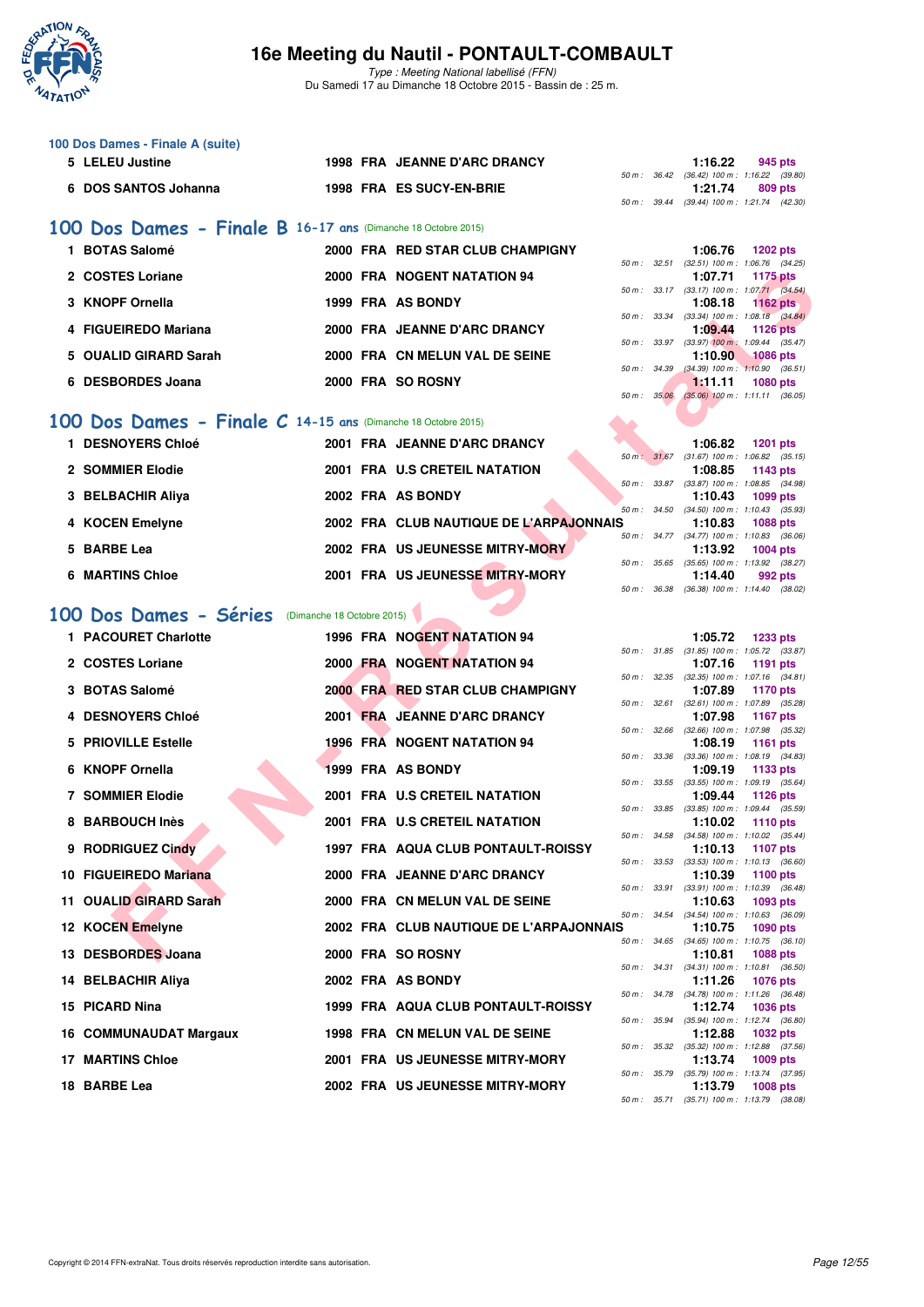

|  | 100 Dos Dames - Séries (suite) |  |
|--|--------------------------------|--|
|  | 10 CDAS Morgano                |  |

| 19 GRAS Morgane            |  | 2001 FRA AQUA CLUB PONTAULT-ROISSY       |                  |                | 1:14.17 | 998 pts                                                 |
|----------------------------|--|------------------------------------------|------------------|----------------|---------|---------------------------------------------------------|
| 20 MPACKO Ketsia           |  | 2000 FRA AQUA CLUB PONTAULT-ROISSY       | 50 m : 35.69     |                | 1:14.31 | $(35.69)$ 100 m : 1:14.17 $(38.48)$<br>994 pts          |
| 21 FOLLET Elisa            |  | 1999 FRA RED STAR CLUB CHAMPIGNY         | 50 m : 36.23     |                | 1:14.44 | $(36.23)$ 100 m : 1:14.31 $(38.08)$<br>991 pts          |
| 22 DUSSAUX Julie           |  | 2002 FRA RED STAR CLUB CHAMPIGNY         | 50 m : 35.99     |                | 1:14.56 | $(35.99)$ 100 m : 1:14.44 $(38.45)$<br>988 pts          |
| 23 MARZOUK Maëva           |  | 2000 FRA CN MELUN VAL DE SEINE           | 50 m: 36.20      |                | 1:14.68 | $(36.20)$ 100 m : 1:14.56 $(38.36)$<br>984 pts          |
| 24 MINOT Léana             |  | 1996 FRA RED STAR CLUB CHAMPIGNY         |                  |                | 1:15.16 | 50 m: 36.77 (36.77) 100 m: 1:14.68 (37.91)<br>972 pts   |
| 25 GAULTIER Emma           |  | <b>1999 FRA US JEUNESSE MITRY-MORY</b>   |                  |                | 1:15.17 | 50 m: 35.78 (35.78) 100 m: 1:15.16 (39.38)<br>972 pts   |
| 26 HOCQUARD Margaux        |  | 2002 FRA RED STAR CLUB CHAMPIGNY         |                  | 50 m : 36.71   | 1:15.19 | $(36.71)$ 100 m : 1:15.17 $(38.46)$<br>971 pts          |
| 27 LOUSTAU Sarah           |  | 1999 FRA C.S MONTERELAIS NATATION        | 50 m : 35.56     |                | 1:15.37 | $(35.56)$ 100 m : 1:15.19 $(39.63)$<br>967 pts          |
| 28 MARCHAND Sofia          |  | <b>2002 FRA PROVINS NATATION</b>         |                  | 50 m: 36.68    | 1:15.52 | $(36.68)$ 100 m : 1:15.37 $(38.69)$<br>963 pts          |
| 29 QUELVEN Marie           |  | 2001 FRA US JEUNESSE MITRY-MORY          |                  | $50 m$ : 36.24 | 1.15.68 | $(36.24)$ 100 m : 1:15.52 $(39.28)$<br>959 pts          |
| 30 GODEFROY-FIMES Maurine  |  | 2001 FRA P.V GRANDVILLIERS NATATION      | $50 m$ : $36.76$ |                | 1:16.02 | (36.76) 100 m: 1:15.68 (38.92)<br>950 pts               |
| 31 OUSSALAH Lyma           |  | 2002 FRA ES VITRY                        |                  |                | 1:16.65 | 50 m: 37.37 (37.37) 100 m: 1:16.02 (38.65)<br>934 pts   |
| <b>32 NICOLLE Pauline</b>  |  | 2002 FRA VILLIERS SPORTS JEUNESSE        | 50 m: 37.34      |                | 1:16.76 | $(37.34)$ 100 m : 1:16.65 $(39.31)$<br>931 pts          |
| <b>33 DELALANDRE Julie</b> |  | <b>2001 FRA STADE ST-VALERY NATATION</b> | 50 m : 38.30     |                | 1:16.95 | $(38.30)$ 100 m : 1:16.76 $(38.46)$<br>926 pts          |
| 34 ROCA Luna               |  | 1999 FRA RED STAR CLUB CHAMPIGNY         |                  |                | 1:17.33 | 50 m: 37.22 (37.22) 100 m: 1:16.95 (39.73)<br>916 pts   |
| 35 POURAGEAUX Agatha       |  | 2002 FRA AQUA CLUB PONTAULT-ROISSY       |                  |                | 1:17.84 | 50 m: 37.80 (37.80) 100 m: 1:17.33 (39.53)<br>904 pts   |
| 36 CHAPUT Perrine          |  | 2001 FRA COULOMMIERS NATATION            |                  |                | 1:17.89 | 50 m: 38.01 (38.01) 100 m: 1:17.84 (39.83)<br>902 pts   |
| 37 DE LELLIS Carla         |  | 2001 FRA ES VITRY                        |                  |                | 1:17.90 | 50 m: 37.67 (37.67) 100 m: 1:17.89 (40.22)<br>902 pts   |
| 38 TORRES Marie            |  | 2002 FRA STADE ST-VALERY NATATION        |                  |                | 1:18.57 | 50 m: 37.59 (37.59) 100 m: 1:17.90 (40.31)<br>885 pts   |
| 39 LELEU Justine           |  | <b>1998 FRA JEANNE D'ARC DRANCY</b>      | 50 m : 39.62     |                | 1:18.68 | $(39.62)$ 100 m : 1:18.57 $(38.95)$<br>883 pts          |
| 40 ALLOUNE Léana           |  | 2001 FRA U.S CRETEIL NATATION            |                  |                | 1:18.92 | 50 m: 37.61 (37.61) 100 m: 1:18.68 (41.07)<br>877 pts   |
| 41 ALGARON Chloé           |  | <b>2001 FRA COULOMMIERS NATATION</b>     |                  |                | 1:19.07 | 50 m: 38.07 (38.07) 100 m: 1:18.92 (40.85)<br>873 pts   |
| 42 RICHET Morgane          |  | 1999 FRA VILLIERS SPORTS JEUNESSE        | 50 m : 37.98     |                | 1:19.29 | (37.98) 100 m: 1:19.07 (41.09)<br>868 pts               |
| 43 MAREZ Marie             |  | 2000 FRA PROVINS NATATION                |                  |                | 1:19.34 | 50 m: 38.16 (38.16) 100 m: 1:19.29 (41.13)<br>866 pts   |
| 44 POKRZYWA Romane         |  | 1999 FRA CLUB NAUTIQUE DE L'ARPAJONNAIS  |                  |                | 1:19.84 | 50 m: 39.16 (39.16) 100 m: 1:19.34 (40.18)<br>854 pts   |
| 45 TASSEL Nolwenn          |  | 2002 FRA CN MAISONS-ALFORT               |                  | 50 m : 39.51   | 1:19.89 | $(39.51)$ 100 m : 1:19.84 $(40.33)$<br>853 pts          |
| 46 HANTRAYE Agathe         |  | 2000 FRA AQUA CLUB PONTAULT-ROISSY       |                  | 50 m : 38.48   | 1:20.79 | $(38.48)$ 100 m : 1:19.89 $(41.41)$<br>831 pts          |
| 47 LARGILLIER Iliana       |  | 2001 FRA CN MELUN VAL DE SEINE           |                  |                | 1:21.25 | 50 m : 39.02 (39.02) 100 m : 1:20.79 (41.77)<br>820 pts |
| <b>48 CHEA Aurelie</b>     |  | 2002 FRA AS LE PLESSIS-SAVIGNY           |                  | 50 m : 39.51   | 1:21.27 | $(39.51)$ 100 m : 1:21.25 $(41.74)$<br>820 pts          |
| 49 LECLUSE Tiffany         |  | 2001 FRA US JEUNESSE MITRY-MORY          |                  |                | 1:21.72 | 50 m: 38.49 (38.49) 100 m: 1:21.27 (42.78)<br>809 pts   |
| 50 DOS SANTOS Johanna      |  | 1998 FRA ES SUCY-EN-BRIE                 |                  | 50 m : 39.00   | 1:21.83 | (39.00) 100 m : 1:21.72 (42.72)<br>806 pts              |
| 51 LAKHDARI Lyna           |  | 2001 FRA ES VITRY                        |                  | 50 m : 39.28   | 1:22.24 | (39.28) 100 m: 1:21.83 (42.55)<br>797 pts               |
| 52 PACAUD Clémentine       |  | 2000 FRA RED STAR CLUB CHAMPIGNY         |                  |                | 1:23.20 | 50 m: 39.08 (39.08) 100 m: 1:22.24 (43.16)<br>774 pts   |
| 53   ROUSSEL Mélissa       |  | <b>2002 FRA COULOMMIERS NATATION</b>     |                  |                | 1:23.53 | 50 m: 41.32 (41.32) 100 m: 1:23.20 (41.88)<br>767 pts   |
| 54 SCHMITT Loan            |  | 2002 FRA AQUA CLUB PONTAULT-ROISSY       |                  |                | 1:24.86 | 50 m: 41.42 (41.42) 100 m: 1:23.53 (42.11)<br>736 pts   |
|                            |  |                                          |                  |                |         | $50m - 4130$ $(4130)100m - 12486$ $(4356)$              |

| $50 m$ : | 35.99 | $(35.99)$ 100 m :                    | 1:14.44<br>(38.45)             |
|----------|-------|--------------------------------------|--------------------------------|
|          |       | 1:14.56                              | <b>988 pts</b>                 |
| $50 m$ : | 36.20 | $(36.20)$ 100 m :                    | 1:14.56<br>(38.36)             |
|          |       | 1:14.68                              | 984 pts                        |
| $50 m$ : | 36.77 | $(36.77)$ 100 m :<br>1:15.16         | (37.91)<br>1:14.68<br>972 pts  |
| $50 m$ : | 35.78 | $(35.78) 100 m$ :                    | 1:15.16 (39.38)                |
|          |       | 1:15.17                              | 972 pts                        |
| $50 m$ : | 36.71 | $(36.71)$ 100 m :                    | $1:15.17$ (38.46)              |
|          |       | 1:15.19                              | 971 pts                        |
| $50 m$ : | 35.56 | $(35.56) 100 m$ :                    | $1:15.19$ (39.63)              |
|          |       | 1:15.37                              | 967 pts                        |
| $50 m$ : | 36.68 | $(36.68) 100 m$ :<br>1:15.52         | 1:15.37 (38.69)<br>963 pts     |
| $50 m$ : | 36.24 | $(36.24)$ 100 m :                    | 1:15.52<br>(39.28)             |
|          |       | 1:15.68                              | 959 pts                        |
| $50 m$ : | 36.76 | $(36.76) 100 m$ :                    | 1:15.68<br>(38.92)             |
|          |       | 1:16.02                              | 950 pts                        |
| $50 m$ : | 37.37 | $(37.37) 100 m$ :                    | 1:16.02<br>(38.65)             |
|          |       | 1:16.65                              | 934 pts                        |
| $50 m$ : | 37.34 | (37.34) 100 m :                      | 1:16.65 (39.31)                |
| $50 m$ : | 38.30 | 1:16.76<br>$(38.30)$ 100 m :         | 931 pts<br>$1:16.76$ (38.46)   |
|          |       | 1:16.95                              | 926 pts                        |
| $50 m$ : | 37.22 | (37.22) 100 m :                      | 1:16.95<br>(39.73)             |
|          |       | 1:17.33                              | <b>916 pts</b>                 |
| $50 m$ : | 37.80 | $(37.80)$ 100 m :                    | 1:17.33<br>(39.53)             |
|          |       | 1:17.84                              | 904 pts                        |
| $50 m$ : | 38.01 | $(38.01)$ 100 m :                    | 1:17.84<br>(39.83)             |
| $50 m$ : | 37.67 | 1:17.89                              | 902 pts                        |
|          |       | $(37.67) 100 m$ :<br>1:17.90         | 1:17.89<br>(40.22)<br>902 pts  |
| $50 m$ : | 37.59 | $(37.59) 100 m$ :                    | 1:17.90(40.31)                 |
|          |       | 1:18.57                              | 885 pts                        |
| $50 m$ : | 39.62 | (39.62) 100 m :                      | 1:18.57 (38.95)                |
|          |       | 1:18.68                              | <b>883 pts</b>                 |
| $50 m$ : | 37.61 | $(37.61)$ 100 m :                    | 1:18.68 (41.07)                |
|          |       | 1:18.92                              | 877 pts                        |
| $50 m$ : | 38.07 | (38.07) 100 m :<br>1:19.07           | 1:18.92 (40.85)<br>873 pts     |
| $50 m$ : | 37.98 | $(37.98) 100 m$ :                    | 1:19.07 (41.09)                |
|          |       | 1:19.29                              | 868 pts                        |
| $50 m$ : | 38.16 | $(38.16) 100 m$ :                    | 1:19.29<br>(41.13)             |
|          |       | 1:19.34                              | 866 pts                        |
| $50 m$ : | 39.16 | $(39.16) 100 m$ :                    | 1:19.34<br>(40.18)             |
|          |       | 1:19.84                              | 854 pts<br>$1:19.84$ $(40.33)$ |
| $50 m$ : | 39.51 | $(39.51)$ 100 m :<br>1:19.89         | 853 pts                        |
| $50 m$ : | 38.48 | $(38.48) 100 m$ :                    | 1:19.89<br>(41.41)             |
|          |       | 1:20.79                              | 831 pts                        |
| $50 m$ : | 39.02 | $(39.02)$ 100 m :                    | 1:20.79<br>(41.77)             |
|          |       | 1:21.25                              | 820 pts                        |
| 50 m :   | 39.51 | $(39.51)$ 100 m :                    | 1:21.25 (41.74)                |
|          |       | 1:21.27                              | 820 pts                        |
| 50 m :   | 38.49 | $(38.49) 100 m$ :<br>1:21.72         | 1:21.27<br>(42.78)<br>809 pts  |
| $50 m$ : | 39.00 | (39.00) 100 m :                      | 1:21.72<br>(42.72)             |
|          |       | 1:21.83                              | 806 pts                        |
| $50 m$ : | 39.28 | (39.28) 100 m :                      | 1:21.83<br>(42.55)             |
|          |       | 1:22.24                              | 797 pts                        |
| $50 m$ : | 39.08 | $(39.08)$ 100 m :                    | 1:22.24<br>(43.16)             |
|          |       | 1:23.20                              | 774 pts                        |
| $50 m$ : | 41.32 | $(41.32) 100 m$ :                    | 1:23.20<br>(41.88)             |
| $50 m$ : | 41.42 | 1:23.53<br>$(41.42)$ 100 m : 1:23.53 | 767 pts<br>(42.11)             |
|          |       | 1:24.86                              | <b>736 pts</b>                 |
| 50 m :   | 41.30 | $(41.30)$ 100 m : 1:24.86            | (43.56)                        |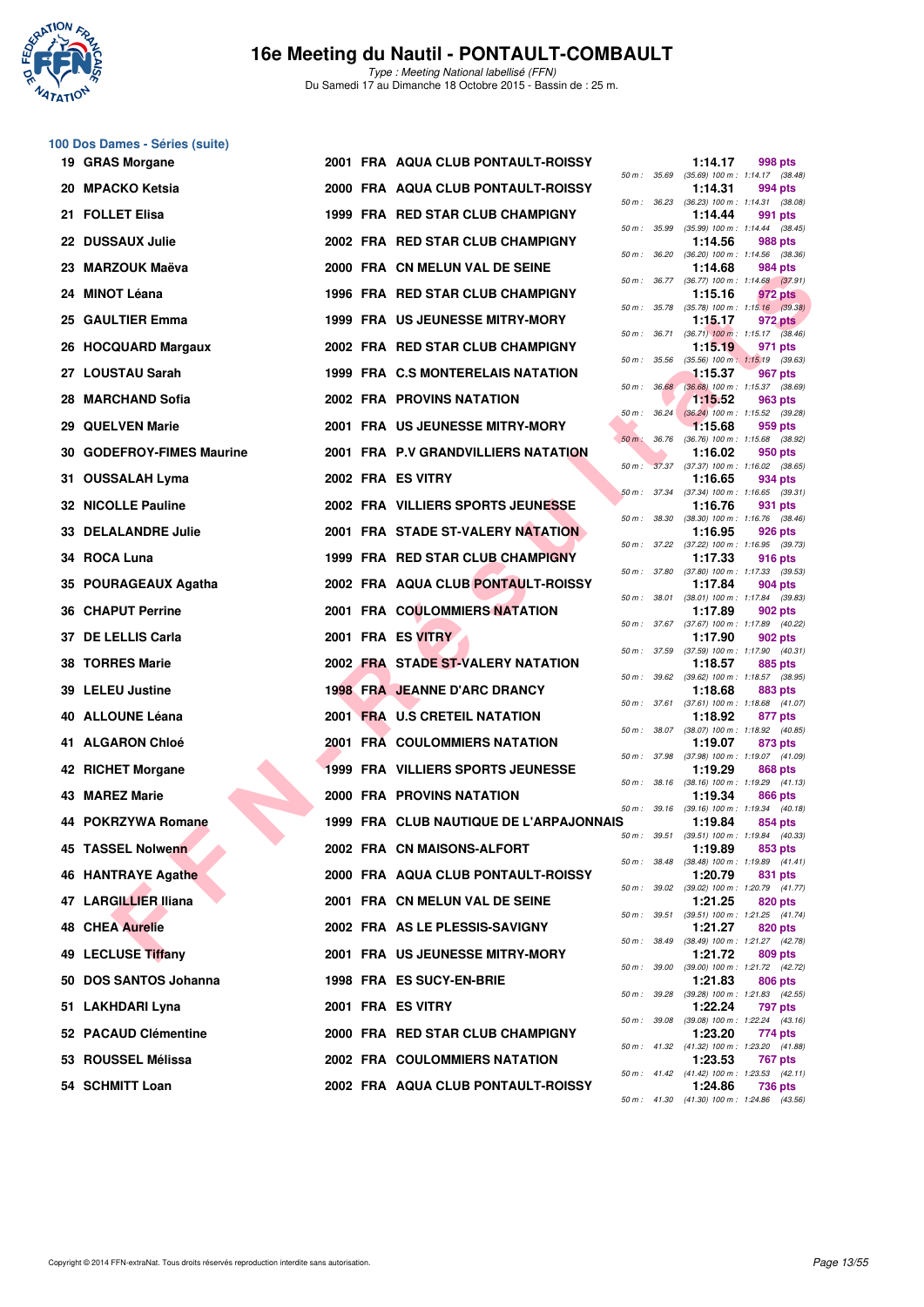

Type : Meeting National labellisé (FFN) Du Samedi 17 au Dimanche 18 Octobre 2015 - Bassin de : 25 m.

#### **100 Dos Dames - Séries (suite)**

| 55 LAFFILE Léa             |  | 2001 FRA CLUB NAUTIQUE DE L'ARPAJONNAIS |                | 1:25.07                                               |                | 732 pts |
|----------------------------|--|-----------------------------------------|----------------|-------------------------------------------------------|----------------|---------|
|                            |  |                                         | 50 m: 40.96    | (40.96) 100 m: 1:25.07 (44.11)                        |                |         |
| 56 SOUDANI Melissa         |  | 2001 FRA RED STAR CLUB CHAMPIGNY        |                | 1:25.17                                               |                | 729 pts |
|                            |  |                                         | 50 m: 41.58    | (41.58) 100 m: 1:25.17 (43.59                         |                |         |
| 57 KITTLER Solène          |  | 2000 FRA RED STAR CLUB CHAMPIGNY        |                | 1:25.57                                               |                | 720 pts |
|                            |  |                                         |                | 50 m : 40.72 (40.72) 100 m : 1:25.57 (44.85           |                |         |
| 58 BAUDOIN Alix            |  | <b>2001 FRA PROVINS NATATION</b>        |                | 1:26.67                                               |                | 696 pts |
|                            |  |                                         |                | 50 m: 41.63 (41.63) 100 m: 1:26.67 (45.04             |                |         |
| 59 CARREIRA Gladys         |  | 1999 FRA RED STAR CLUB CHAMPIGNY        |                | 1:26.72                                               |                | 695 pts |
|                            |  |                                         |                | 50 m: 41.59 (41.59) 100 m: 1:26.72 (45.13             |                |         |
| 60 KOUASSI Lisa            |  | 2001 FRA U.S CRETEIL NATATION           |                | 1:29.13                                               | <b>643 pts</b> |         |
| 61 BOUAZZA Lilia           |  | 2002 FRA RED STAR CLUB CHAMPIGNY        | $50 m$ : 41.43 | (41.43) 100 m: 1:29.13 (47.70                         |                |         |
|                            |  |                                         |                | 1:29.40<br>50 m: 45.07 (45.07) 100 m: 1:29.40 (44.33) |                | 637 pts |
| <b>62 BRANCOTTE Louise</b> |  | 2000 FRA CN MAISONS-ALFORT              |                | 1:32.23                                               |                | 579 pts |
|                            |  |                                         | 50 m: 45.30    | (45.30) 100 m: 1:32.23 (46.93                         |                |         |
| 63 ARNAUT Alexandra        |  | 2002 FRA CN MAISONS-ALFORT              |                | 1:33.28                                               |                | 558 pts |
|                            |  |                                         | 50 m: 45.31    | (45.31) 100 m: 1:33.28 (47.97)                        |                |         |
| --- GOMEZ Melissande       |  | <b>1997 FRA US JEUNESSE MITRY-MORY</b>  |                | <b>DNS</b> dec                                        |                |         |
|                            |  |                                         |                |                                                       |                |         |

#### [200 Dos Dames - Séries](http://www.ffnatation.fr/webffn/resultats.php?idact=nat&go=epr&idcpt=33325&idepr=13) (Samedi 17 Octobre 2015)

| JJ UMNNEINA UIQUYS                             |  | <b>RED STAR CLOB CHAMFIGNT</b>                                                                                                 |  | 1.20.72        | ບວບ µເວ                                                      |
|------------------------------------------------|--|--------------------------------------------------------------------------------------------------------------------------------|--|----------------|--------------------------------------------------------------|
| 60   KOUASSI Lisa                              |  | 2001 FRA U.S CRETEIL NATATION                                                                                                  |  | 1:29.13        | 50 m: 41.59 (41.59) 100 m: 1:26.72 (45.13)<br><b>643 pts</b> |
| 61 BOUAZZA Lilia                               |  | 2002 FRA RED STAR CLUB CHAMPIGNY                                                                                               |  | 1:29.40        | 50 m: 41.43 (41.43) 100 m: 1:29.13 (47.70)<br>637 pts        |
|                                                |  |                                                                                                                                |  |                | 50 m: 45.07 (45.07) 100 m: 1:29.40 (44.33)                   |
| 62 BRANCOTTE Louise                            |  | 2000 FRA CN MAISONS-ALFORT                                                                                                     |  | 1:32.23        | 579 pts<br>50 m: 45.30 (45.30) 100 m: 1:32.23 (46.93)        |
| 63 ARNAUT Alexandra                            |  | 2002 FRA CN MAISONS-ALFORT                                                                                                     |  | 1:33.28        | 558 pts                                                      |
| --- GOMEZ Melissande                           |  | <b>1997 FRA US JEUNESSE MITRY-MORY</b>                                                                                         |  | <b>DNS</b> dec | 50 m: 45.31 (45.31) 100 m: 1:33.28 (47.97)                   |
|                                                |  |                                                                                                                                |  |                |                                                              |
| 00 Dos Dames - Séries (Samedi 17 Octobre 2015) |  |                                                                                                                                |  |                |                                                              |
| 1 LECANU Maëlle                                |  | 1999 FRA STADE FRANÇAIS O COURBEVOIE                                                                                           |  | 2:18.18        | 1261 pts                                                     |
| 2 SIMONETTI Romane                             |  | 50 m: 33.06 (33.06) 100 m: 1:07.72 (34.66) 150 m: 1:42.84 (35.12) 200 m: 2:18.18 (35.34)<br><b>1999 FRA STADE DE VANVES</b>    |  | 2:20.28        | <b>1230 pts</b>                                              |
|                                                |  | 50 m: 33.71 (33.71) 100 m: 1:08.43 (34.72) 150 m: 1:44.43 (36.00) 200 m: 2:20.28 (35.85)                                       |  |                |                                                              |
| 3 BAQUET Rosanna                               |  | 1999 FRA U.S CRETEIL NATATION<br>50 m: 33.32 (33.32) 100 m: 1:08.52 (35.20) 150 m: 1:44.95 (36.43) 200 m: 2:21.34 (36.39)      |  | 2:21.34        | 1215 $pts$                                                   |
| 4 ROBLIN Caroline                              |  | <b>1994 FRA CHARTRES METROPOLE NAT</b>                                                                                         |  | 2:23.70        | 1180 $pts$                                                   |
| 5 SOMMIER Elodie                               |  | 50 m: 35.28 (35.28) 100 m: 1:11.45 (36.17) 150 m: 1:48.02 (36.57) 200 m: 2:23.70 (35.68)<br>2001 FRA U.S CRETEIL NATATION      |  | 2:23.98        | 1176 pts                                                     |
|                                                |  | 50 m: 34.31 (34.31) 100 m: 1:09.89 (35.58) 150 m: 1:46.73 (36.84) 200 m: 2:23.98 (37.25)                                       |  |                |                                                              |
| 6 COSTES Loriane                               |  | 2000 FRA NOGENT NATATION 94<br>50 m: 34.19 (34.19) 100 m: 1:11.03 (36.84) 150 m: 1:48.82 (37.79) 200 m: 2:25.39 (36.57)        |  | 2:25.39        | 1156 pts                                                     |
| 7 BOURNONVILLE Mey                             |  | 1999 FRA CN MELUN VAL DE SEINE                                                                                                 |  | 2:26.06        | 1147 pts                                                     |
| 8 BOTAS Salomé                                 |  | 50 m: 33.79 (33.79) 100 m: 1:10.48 (36.69) 150 m: 1:48.34 (37.86) 200 m: 2:26.06 (37.72)<br>2000 FRA RED STAR CLUB CHAMPIGNY   |  | 2:27.92        | 1121 $pts$                                                   |
| 9 OUALID GIRARD Sarah                          |  | 50 m: 33.63 (33.63) 100 m: 1:10.78 (37.15) 150 m: 1:49.44 (38.66) 200 m: 2:27.92 (38.48)<br>2000 FRA CN MELUN VAL DE SEINE     |  |                |                                                              |
|                                                |  | 50 m: 35.25 (35.25) 100 m: 1:12.70 (37.45) 150 m: 1:51.28 (38.58) 200 m: 2:28.56 (37.28)                                       |  | 2:28.56        | 1112 $pts$                                                   |
| 10 ALMEIDA Léana                               |  | <b>2001 FRA ES MASSY NATATION</b><br>50 m: 34.76 (34.76) 100 m: 1:12.49 (37.73) 150 m: 1:51.41 (38.92) 200 m: 2:29.45 (38.04)  |  | 2:29.45        | 1099 pts                                                     |
| 11 HULIN Charlotte                             |  | 1995 FRA CN ST-MICHEL-SUR-ORGE                                                                                                 |  | 2:29.93        | 1093 pts                                                     |
| 12 KNOPF Ornella                               |  | 50 m: 35.61 (35.61) 100 m: 1:13.49 (37.88) 150 m: 1:52.21 (38.72) 200 m: 2:29.93 (37.72)<br>1999 FRA AS BONDY                  |  | 2:30.41        | <b>1086 pts</b>                                              |
|                                                |  | 50 m: 34.97 (34.97) 100 m: 1:12.18 (37.21) 150 m: 1:51.09 (38.91) 200 m: 2:30.41 (39.32)                                       |  |                |                                                              |
| 13 FIGUEIREDO Mariana                          |  | 2000 FRA JEANNE D'ARC DRANCY<br>50 m: 34.39 (34.39) 100 m: 1:11.91 (37.52) 150 m: 1:51.18 (39.27) 200 m: 2:30.51 (39.33)       |  | 2:30.51        | <b>1085 pts</b>                                              |
| 14 DESBORDES Joana                             |  | 2000 FRA SO ROSNY                                                                                                              |  | 2:30.88        | <b>1080 pts</b>                                              |
| 15 BELBACHIR Aliya                             |  | 50 m: 36.07 (36.07) 100 m: 1:14.18 (38.11) 150 m: 1:52.79 (38.61) 200 m: 2:30.88 (38.09)<br>2002 FRA AS BONDY                  |  | 2:31.02        | <b>1078 pts</b>                                              |
|                                                |  | 50 m: 35.29 (35.29) 100 m: 1:13.31 (38.02) 150 m: 1:52.70 (39.39) 200 m: 2:31.02 (38.32)                                       |  |                |                                                              |
| <b>16 DESNOYERS Chloé</b>                      |  | 2001 FRA JEANNE D'ARC DRANCY<br>50 m: 34.12 (34.12) 100 m: 1:12.06 (37.94) 150 m: 1:51.36 (39.30) 200 m: 2:31.03 (39.67)       |  | 2:31.03        | <b>1078 pts</b>                                              |
| 17 BACOT Marjolaine                            |  | 1996 FRA USM VIROFLAY<br>50 m: 36.54 (36.54) 100 m: 1:15.54 (39.00) 150 m: 1:54.47 (38.93) 200 m: 2:33.10 (38.63)              |  | 2:33.10        | <b>1049 pts</b>                                              |
| 18 KOCEN Emelyne                               |  | 2002 FRA CLUB NAUTIQUE DE L'ARPAJONNAIS                                                                                        |  | 2:34.28        | 1033 pts                                                     |
| 19 COMMUNAUDAT Margaux                         |  | 50 m: 36.07 (36.07) 100 m: 1:15.09 (39.02) 150 m: 1:56.18 (41.09) 200 m: 2:34.28 (38.10)<br>1998 FRA CN MELUN VAL DE SEINE     |  | 2:35.69        | 1014 pts                                                     |
|                                                |  | 50 m: 36.73 (36.73) 100 m: 1:16.27 (39.54) 150 m: 1:56.20 (39.93) 200 m: 2:35.69 (39.49)                                       |  |                |                                                              |
| 20 BAURON Charline                             |  | 2001 FRA CN ST-MICHEL-SUR-ORGE<br>50 m: 36.24 (36.24) 100 m: 1:15.24 (39.00) 150 m: 1:55.40 (40.16) 200 m: 2:36.34 (40.94)     |  | 2:36.34        | 1006 pts                                                     |
| 21 GARCIA Pauline                              |  | 1996 FRA CHARTRES METROPOLE NAT                                                                                                |  | 2:36.89        | 999 pts                                                      |
| 22 PICARD Nina                                 |  | 50 m: 36.56 (36.56) 100 m: 1:15.40 (38.84) 150 m: 1:56.23 (40.83) 200 m: 2:36.89 (40.66)<br>1999 FRA AQUA CLUB PONTAULT-ROISSY |  | 2:36.96        | 998 pts                                                      |
|                                                |  | 50 m: 36.33 (36.33) 100 m: 1:16.20 (39.87) 150 m: 1:56.71 (40.51) 200 m: 2:36.96 (40.25)                                       |  |                |                                                              |
| 23 BONEL Emma                                  |  | 1998 FRA CN ST-MICHEL-SUR-ORGE<br>50 m: 36.22 (36.22) 100 m: 1:16.01 (39.79) 150 m: 1:57.04 (41.03) 200 m: 2:37.02 (39.98)     |  | 2:37.02        | 997 pts                                                      |
| 24 GAULTIER Emma                               |  | 1999 FRA US JEUNESSE MITRY-MORY                                                                                                |  | 2:40.25        | 955 pts                                                      |
| 25 BARBE Lea                                   |  | 50 m: 38.34 (38.34) 100 m: 1:19.11 (40.77) 150 m: 1:59.76 (40.65) 200 m: 2:40.25 (40.49)<br>2002 FRA US JEUNESSE MITRY-MORY    |  | 2:41.38        | 940 pts                                                      |
|                                                |  | 50 m: 36.90 (36.90) 100 m: 1:17.03 (40.13) 150 m: 1:59.42 (42.39) 200 m: 2:41.38 (41.96)                                       |  |                |                                                              |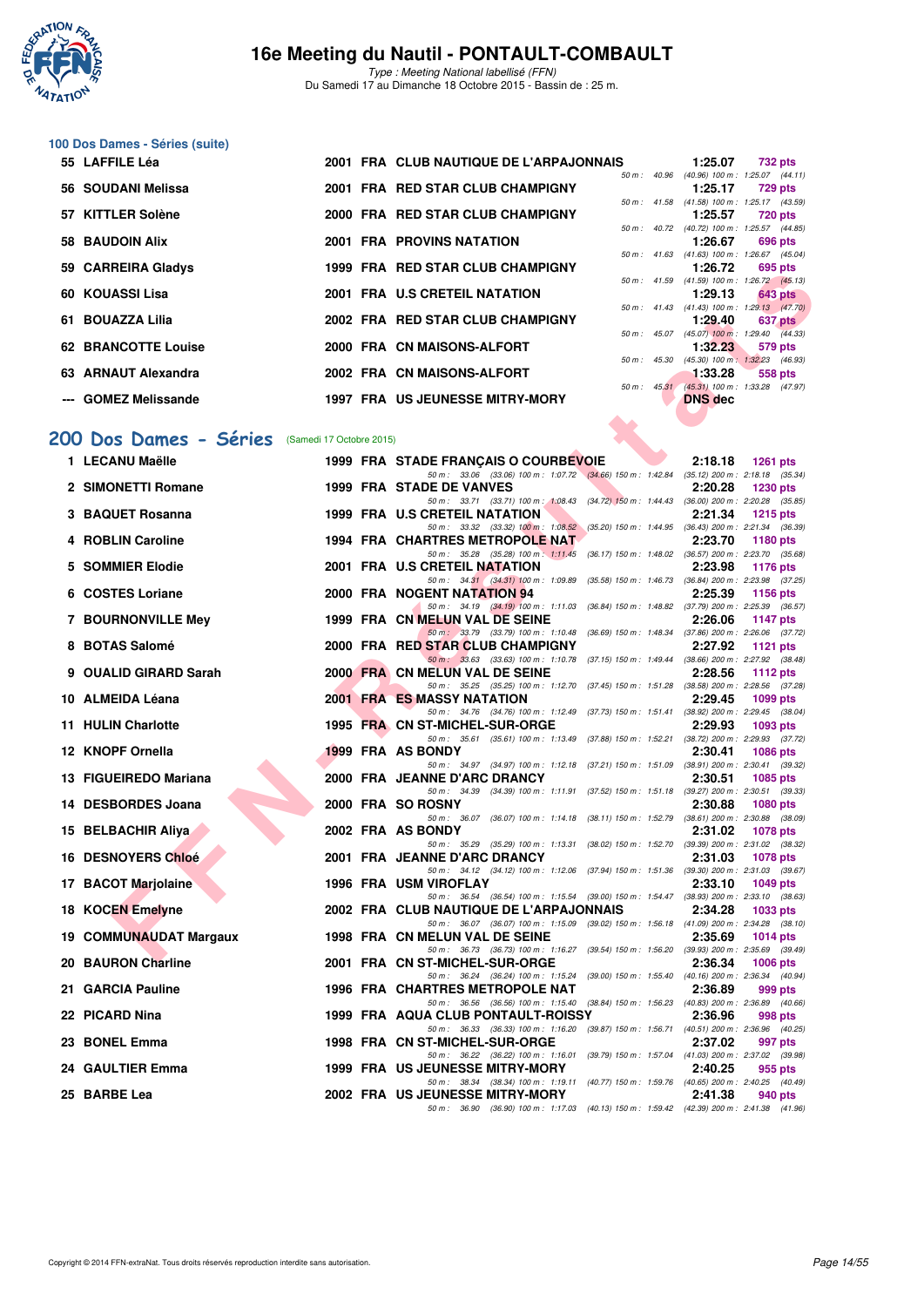

Type : Meeting National labellisé (FFN) Du Samedi 17 au Dimanche 18 Octobre 2015 - Bassin de : 25 m.

# **200 Dos Dames - Séries (suite)**

| 26 QUELVEN Marie                                                       |  | 2001 FRA US JEUNESSE MITRY-MORY                                                                                                     | 2:41.48       | 939 pts                     |
|------------------------------------------------------------------------|--|-------------------------------------------------------------------------------------------------------------------------------------|---------------|-----------------------------|
| 27 PELLIER Claire                                                      |  | 50 m: 37.73 (37.73) 100 m: 1:18.12 (40.39) 150 m: 1:59.91 (41.79) 200 m: 2:41.48 (41.57)<br>2000 FRA CN MELUN VAL DE SEINE          | 2:42.16       | 930 pts                     |
| 28 LIBESPERE Manon                                                     |  | 50 m: 39.45 (39.45) 100 m: 1:20.29 (40.84) 150 m: 2:01.91 (41.62) 200 m: 2:42.16 (40.25)<br>2002 FRA NOGENT NATATION 94             | 2:42.38       | 927 pts                     |
|                                                                        |  | 50 m: 38.66 (38.66) 100 m: 1:20.21 (41.55) 150 m: 2:02.46 (42.25) 200 m: 2:42.38 (39.92)                                            |               |                             |
| 29 GRAS Morgane                                                        |  | 2001 FRA AQUA CLUB PONTAULT-ROISSY<br>50 m: 37.05 (37.05) 100 m: 1:17.91 (40.86) 150 m: 2:00.80 (42.89) 200 m: 2:43.35 (42.55)      | 2:43.35       | 915 pts                     |
| <b>30 DELALANDRE Julie</b>                                             |  | 2001 FRA STADE ST-VALERY NATATION<br>50 m: 38.79 (38.79) 100 m: 1:20.68 (41.89) 150 m: 2:03.80 (43.12) 200 m: 2:46.61 (42.81)       | 2:46.61       | 874 pts                     |
| 31 HOCQUARD Margaux                                                    |  | 2002 FRA RED STAR CLUB CHAMPIGNY                                                                                                    | 2:46.70       | 873 pts                     |
| 32 ROCA Luna                                                           |  | 50 m: 38.00 (38.00) 100 m: 1:20.08 (42.08) 150 m: 2:03.81 (43.73) 200 m: 2:46.70 (42.89)<br>1999 FRA RED STAR CLUB CHAMPIGNY        | 2:48.32       | <b>853 pts</b>              |
| 33 HANTRAYE Agathe                                                     |  | 50 m: 37.60 (37.60) 100 m: 1:19.84 (42.24) 150 m: 2:05.59 (45.75) 200 m: 2:48.32 (42.73)<br>2000 FRA AQUA CLUB PONTAULT-ROISSY      | 2:48.47       | 851 pts                     |
|                                                                        |  | 50 m: 39.87 (39.87) 100 m: 1:22.23 (42.36) 150 m: 2:05.75 (43.52) 200 m: 2:48.47 (42.72)                                            |               |                             |
| 34 TASSEL Nolwenn                                                      |  | 2002 FRA CN MAISONS-ALFORT<br>50 m: 39.36 (39.36) 100 m: 1:22.59<br>(43.23) 150 m : 2:07.26 (44.67) 200 m : 2:50.15 (42.89)         | 2:50.15       | 831 pts                     |
| 35 LELEU Justine                                                       |  | 1998 FRA JEANNE D'ARC DRANCY                                                                                                        | 2:50.44       | 828 pts                     |
| 36 LECLUSE Tiffany                                                     |  | 50 m: 37.82 (37.82) 100 m: 1:20.54 (42.72) 150 m: 2:05.33 (44.79) 200 m: 2:50.44 (45.11)<br>2001 FRA US JEUNESSE MITRY-MORY         | 2:53.39       | 792 pts                     |
|                                                                        |  | 50 m : 40.00 (40.00) 100 m : 1:23.56 (43.56) $150 \text{ m}$ : 2:08.63 (45.07) 200 m : 2:53.39 (44.76)                              |               |                             |
| 37 PACAUD Clémentine                                                   |  | 2000 FRA RED STAR CLUB CHAMPIGNY<br>50 m: 40.30 (40.30) 100 m: 1:25.11 (44.81) 150 m: 2:10.38 (45.27) 200 m: 2:55.26 (44.88)        | 2:55.26       | 771 pts                     |
| 38 MANIS Helin                                                         |  | 2002 FRA COLOMBES NATATION                                                                                                          | 2:56.38       | <b>758 pts</b>              |
| 39 SCHMITT Loan                                                        |  | 50 m: 40.78 (40.78) 100 m: 1:25.52 (44.74) 150 m: 2:11.00 (45.48) 200 m: 2:56.38 (45.38)<br>2002 FRA AQUA CLUB PONTAULT-ROISSY      | 2:56.70       | 754 pts                     |
|                                                                        |  | 50 m: 40.98 (40.98) 100 m: 1:25.23 (44.25) 150 m: 2:11.19 (45.96) 200 m: 2:56.70 (45.51)                                            |               |                             |
| 40 LAFFILE Léa                                                         |  | 2001 FRA CLUB NAUTIQUE DE L'ARPAJONNAIS<br>50 m: 42.52 (42.52) 100 m: 1:27.93 (45.41) 150 m: 2:13.93 (46.00) 200 m: 2:59.21 (45.28) | 2:59.21       | <b>725 pts</b>              |
| --- MARTINS Chloe                                                      |  | 2001 FRA US JEUNESSE MITRY-MORY                                                                                                     | <b>DSQ Vi</b> |                             |
| --- BOUAZZA Lilia                                                      |  | 2002 FRA RED STAR CLUB CHAMPIGNY                                                                                                    | <b>DSQ Vi</b> |                             |
|                                                                        |  |                                                                                                                                     |               |                             |
| $50$ Brasse Dames - Finale A 18 ans et plus (Dimanche 18 Octobre 2015) |  |                                                                                                                                     |               |                             |
| 1 LEBLOND Tiphaine                                                     |  | 1996 FRA NOGENT NATATION 94                                                                                                         | 33.28         | 1275 pts                    |
| 2 CHARRO Anaïs                                                         |  | 1998 FRA U.S CRETEIL NATATION                                                                                                       | 33.60         | 1258 pts                    |
| 3 GAILLARD Clémence                                                    |  | 1998 FRA AS LE PLESSIS-SAVIGNY                                                                                                      | 35.43         | <b>1167 pts</b>             |
| 4 PACOURET Charlotte                                                   |  | <b>1996 FRA NOGENT NATATION 94</b>                                                                                                  | 36.20         | 1129 pts                    |
| 5 LELEU Justine                                                        |  | 1998 FRA JEANNE D'ARC DRANCY                                                                                                        | 39.69         | 967 pts                     |
| 6 GUILMARD Marine                                                      |  | 1992 FRA VILLIERS SPORTS JEUNESSE                                                                                                   | 41.88         | <b>872 pts</b>              |
| <b>iO Brasse Dames - Finale B 16-17 ans (Dimanche 18 Octobre 2015)</b> |  |                                                                                                                                     |               |                             |
| 1 DESBORDES Joana                                                      |  | 2000 FRA SO ROSNY                                                                                                                   | 35.78         | <b>1150 pts</b>             |
| 2 DUSAILLANT Mathilde                                                  |  | 1999 FRA CN MELUN VAL DE SEINE                                                                                                      | 35.80         | 1149 pts                    |
| 3 BOYER Charlotte                                                      |  | 2000 FRA C.S MONTERELAIS NATATION                                                                                                   | 36.36         | 1122 pts                    |
| 4 PAULIN Perryne                                                       |  | 1999 FRA RED STAR CLUB CHAMPIGNY                                                                                                    | 36.72         | 1105 pts                    |
| 5 TOURILLON Floriane                                                   |  | 1999 FRA CN MELUN VAL DE SEINE                                                                                                      | 37.26         | 1079 pts                    |
| 6 FIGUEIREDO Mariana                                                   |  | 2000 FRA JEANNE D'ARC DRANCY                                                                                                        | 38.28         | 1031 pts                    |
| <b>iO Brasse Dames - Finale C 14-15 ans (Dimanche 18 Octobre 2015)</b> |  |                                                                                                                                     |               |                             |
| 1 COLLOT Lilou                                                         |  |                                                                                                                                     | 36.49         |                             |
| 2 BOURNONVILLE Laura                                                   |  | 2002 FRA P.V GRANDVILLIERS NATATION<br>2001 FRA ES VITRY                                                                            | 36.51         | <b>1116 pts</b><br>1115 pts |
|                                                                        |  |                                                                                                                                     |               |                             |

#### **[50 Brasse Dames - Finale A](http://www.ffnatation.fr/webffn/resultats.php?idact=nat&go=epr&idcpt=33325&idepr=21) 18 ans et plus** (Dimanche 18 Octobre 2015)

| 1 LEBLOND Tiphaine   | 1996 FRA NOGENT NATATION 94              | 33.28<br>1275 pts        |
|----------------------|------------------------------------------|--------------------------|
| 2 CHARRO Anaïs       | 1998 FRA U.S CRETEIL NATATION            | 33.60<br><b>1258 pts</b> |
| 3 GAILLARD Clémence  | 1998 FRA AS LE PLESSIS-SAVIGNY           | 35.43<br>1167 pts        |
| 4 PACOURET Charlotte | <b>1996 FRA NOGENT NATATION 94</b>       | 36.20<br>1129 pts        |
| 5 LELEU Justine      | 1998 FRA JEANNE D'ARC DRANCY             | 39.69<br>967 pts         |
| 6 GUILMARD Marine    | <b>1992 FRA VILLIERS SPORTS JEUNESSE</b> | 41.88<br>872 pts         |

#### **[50 Brasse Dames - Finale B](http://www.ffnatation.fr/webffn/resultats.php?idact=nat&go=epr&idcpt=33325&idepr=21) 16-17 ans** (Dimanche 18 Octobre 2015)

| <b>DESBORDES Joana</b> |  | 2000 FRA SO ROSNY                 | 35.78 | 1150 pts |
|------------------------|--|-----------------------------------|-------|----------|
| 2 DUSAILLANT Mathilde  |  | 1999 FRA CN MELUN VAL DE SEINE    | 35.80 | 1149 pts |
| 3 BOYER Charlotte      |  | 2000 FRA C.S MONTERELAIS NATATION | 36.36 | 1122 pts |
| 4 PAULIN Perryne       |  | 1999 FRA RED STAR CLUB CHAMPIGNY  | 36.72 | 1105 pts |
| 5 TOURILLON Floriane   |  | 1999 FRA CN MELUN VAL DE SEINE    | 37.26 | 1079 pts |
| 6 FIGUEIREDO Mariana   |  | 2000 FRA JEANNE D'ARC DRANCY      | 38.28 | 1031 pts |

#### **[50 Brasse Dames - Finale C](http://www.ffnatation.fr/webffn/resultats.php?idact=nat&go=epr&idcpt=33325&idepr=21) 14-15 ans** (Dimanche 18 Octobre 2015)

| 1 COLLOT Lilou       |  | 2002 FRA P.V GRANDVILLIERS NATATION  | 36.49 | 1116 pts |
|----------------------|--|--------------------------------------|-------|----------|
| 2 BOURNONVILLE Laura |  | 2001 FRA ES VITRY                    | 36.51 | 1115 pts |
| 3 SOMMIER Elodie     |  | 2001 FRA U.S CRETEIL NATATION        | 36.96 | 1093 pts |
| 4 MARTINS Chloe      |  | 2001 FRA US JEUNESSE MITRY-MORY      | 37.49 | 1068 pts |
| 5 POTIER Coline      |  | <b>2001 FRA COULOMMIERS NATATION</b> | 37.69 | 1059 pts |
| 6 GIBON Flavie       |  | 2001 FRA NOGENT NATATION 94          | 38.47 | 1023 pts |
|                      |  |                                      |       |          |

#### **[50 Brasse Dames - Séries](http://www.ffnatation.fr/webffn/resultats.php?idact=nat&go=epr&idcpt=33325&idepr=21)** (Dimanche 18 Octobre 2015)

| 1 LEBLOND Tiphaine | 1996 FRA NOGENT NATATION 94          | 33.91 1243 pts |
|--------------------|--------------------------------------|----------------|
| 2 CHARRO Anaïs     | <b>1998 FRA U.S CRETEIL NATATION</b> | 34.10 1233 pts |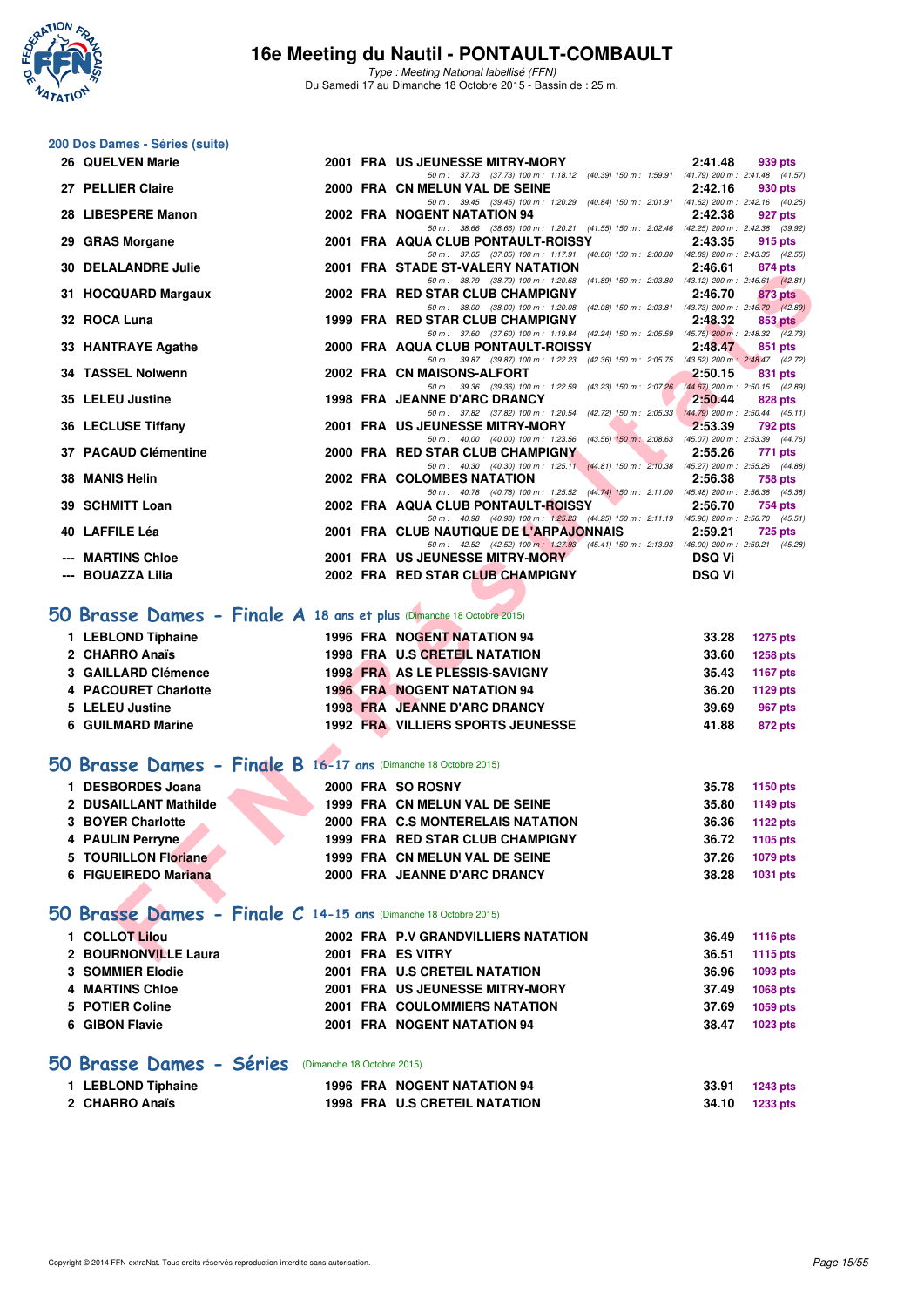

#### **50 Brasse Dames - Séries (suite)**

| <b>3 GAILLARD Clémence</b>    |  | 1998 FRA AS LE PLESSIS-SAVIGNY           | 34.53   | <b>1212 pts</b> |
|-------------------------------|--|------------------------------------------|---------|-----------------|
| 4 DESBORDES Joana             |  | 2000 FRA SO ROSNY                        | 36.63   | 1109 pts        |
| 5 DUSAILLANT Mathilde         |  | 1999 FRA CN MELUN VAL DE SEINE           | 36.66   | <b>1107 pts</b> |
| 6 BOYER Charlotte             |  | 2000 FRA C.S MONTERELAIS NATATION        | 36.84   | 1099 pts        |
| <b>7 SOMMIER Elodie</b>       |  | 2001 FRA U.S CRETEIL NATATION            | 36.94   | 1094 pts        |
| 8 PAULIN Perryne              |  | 1999 FRA RED STAR CLUB CHAMPIGNY         | 36.97   | 1093 pts        |
| 9 PACOURET Charlotte          |  | <b>1996 FRA NOGENT NATATION 94</b>       | 36.98   | 1092 pts        |
| <b>10 TOURILLON Floriane</b>  |  | 1999 FRA CN MELUN VAL DE SEINE           | 37.04   | <b>1089 pts</b> |
| <b>11 BOURNONVILLE Laura</b>  |  | 2001 FRA ES VITRY                        | 37.25   | <b>1079 pts</b> |
| <b>12 MARTINS Chloe</b>       |  | 2001 FRA US JEUNESSE MITRY-MORY          | 37.64   | <b>1061 pts</b> |
| 13 COLLOT Lilou               |  | 2002 FRA P.V GRANDVILLIERS NATATION      | 37.73   | 1057 pts        |
| 14 FIGUEIREDO Mariana         |  | 2000 FRA JEANNE D'ARC DRANCY             | 37.77   | <b>1055 pts</b> |
| 15 GIBON Flavie               |  | 2001 FRA NOGENT NATATION 94              | 37.78   | <b>1055 pts</b> |
| 16 POTIER Coline              |  | <b>2001 FRA COULOMMIERS NATATION</b>     | 37.80   | 1054 pts        |
| 17 BLAIRE Lea                 |  | <b>2000 FRA NANGIS NATATION</b>          | 38.30   | 1030 pts        |
| 18 GHRIBI Célia               |  | 2000 FRA ES VITRY                        | 38.73   | 1011 pts        |
| 19 CHEDRI Melissa             |  | 2001 FRA CN MELUN VAL DE SEINE           | 39.01   | 998 pts         |
| 19 TEBBAL Nawel               |  | 2002 FRA U.S CRETEIL NATATION            | 39.01   | 998 pts         |
| 21 MONTEIRO Oceane            |  | 2001 FRA CLUB NAUTIQUE DE L'ARPAJONNAIS  | 39.20   | 989 pts         |
| 22 KNOPF Elora                |  | 2002 FRA AS BONDY                        | 39.27   | 986 pts         |
| 23 FERMIER Maeva              |  | 2000 FRA AS LE PLESSIS-SAVIGNY           | 39.48   | 977 pts         |
| 24 PERNOT Ophélie             |  | 2000 FRA AQUA CLUB PONTAULT-ROISSY       | 39.69   | 967 pts         |
| 25 QUELVEN Marie              |  | 2001 FRA US JEUNESSE MITRY-MORY          | 40.35   | 938 pts         |
| 26 LELEU Justine              |  | 1998 FRA JEANNE D'ARC DRANCY             | 40.69   | 923 pts         |
| 27 SIESS Pauline              |  | 2002 FRA VILLIERS SPORTS JEUNESSE        | 40.71   | 922 pts         |
| 28 CHERIFI Emma               |  | 2001 FRA CN MELUN VAL DE SEINE           | 41.42   | 892 pts         |
| 29 GUILMARD Marine            |  | <b>1992 FRA VILLIERS SPORTS JEUNESSE</b> | 41.64   | 882 pts         |
| 30 BLOSSEVILLE Violaine       |  | 2000 FRA STADE ST-VALERY NATATION        | 41.79   | 876 pts         |
| 31 CHELIA Inés                |  | 1998 FRA U.S CRETEIL NATATION            | 42.00   | 867 pts         |
| 32 LISTWAN Lea                |  | <b>1999 FRA VILLIERS SPORTS JEUNESSE</b> | 42.27   | 856 pts         |
| 33 BENISTY Margaux            |  | 1997 FRA CN MELUN VAL DE SEINE           | 42.34   | 853 pts         |
| 34 CUSSY Eva                  |  | 2002 FRA CN MELUN VAL DE SEINE           | 42.46   | 848 pts         |
| 35 ESTEVENS Emilie            |  | 1998 FRA SO ROSNY                        | 42.53   | 845 pts         |
| <b>36 LEFEVRE Marine</b>      |  | 2000 FRA AQUA CLUB PONTAULT-ROISSY       | 42.69   | 838 pts         |
| 37 SOYER Adèle                |  | 2001 FRA CN MELUN VAL DE SEINE           | 42.98   | 826 pts         |
| 38 FERON Enêa                 |  | 2002 FRA RED STAR CLUB CHAMPIGNY         | 42.99   | 826 pts         |
| 39 CORBRION Adele             |  | 2001 FRA US JEUNESSE MITRY-MORY          | 43.41   | 808 pts         |
| <b>40 DELALANDRE Julie</b>    |  | 2001 FRA STADE ST-VALERY NATATION        | 43.47   | 806 pts         |
| 41 CLAVERIE Léa               |  | 2001 FRA CLUB NAUTIQUE DE L'ARPAJONNAIS  | 43.95   | <b>786 pts</b>  |
| 42 HOBAYA Aïcha               |  | 2002 FRA U.S CRETEIL NATATION            | 44.00   | <b>784 pts</b>  |
| <b>43 BOCQUILLION Morgann</b> |  | 1999 FRA VILLIERS SPORTS JEUNESSE        | 44.18   | 777 pts         |
| 44 LAFFILE Léa                |  | 2001 FRA CLUB NAUTIQUE DE L'ARPAJONNAIS  | 44.49   | <b>765 pts</b>  |
| <b>45 THOUVENIN Estelle</b>   |  | 2000 FRA RED STAR CLUB CHAMPIGNY         | 44.65   | 759 pts         |
| 46 OLIVA Rafaelle             |  | 2002 FRA AQUA CLUB PONTAULT-ROISSY       | 44.69   | 757 pts         |
| 47 BIRAND Brenda              |  | 2002 FRA C.S MONTERELAIS NATATION        | 45.05   | 743 pts         |
| 48 RAJCA Chloé                |  | 1999 FRA PROVINS NATATION                | 45.51   | <b>725 pts</b>  |
| <b>49 KOUASSI Axelle</b>      |  | 2002 FRA U.S CRETEIL NATATION            | 45.66   | <b>719 pts</b>  |
| 50 AOUANA Inès                |  | 2002 FRA US JEUNESSE MITRY-MORY          | 47.13   | 664 pts         |
| --- MESTRE Manon              |  | 1997 FRA AQUA CLUB PONTAULT-ROISSY       | DNS dec |                 |
|                               |  |                                          |         |                 |

#### **[100 Brasse Dames - Finale A](http://www.ffnatation.fr/webffn/resultats.php?idact=nat&go=epr&idcpt=33325&idepr=22) 18 ans et plus** (Samedi 17 Octobre 2015)

| 1 RAYNERT Maud     |  |                                                                  |  | 1259 pts |                                                                                                                             |
|--------------------|--|------------------------------------------------------------------|--|----------|-----------------------------------------------------------------------------------------------------------------------------|
|                    |  |                                                                  |  |          |                                                                                                                             |
| 2 LEBLOND Tiphaine |  |                                                                  |  |          |                                                                                                                             |
|                    |  |                                                                  |  |          |                                                                                                                             |
|                    |  | <b>1998 FRA ES MASSY NATATION</b><br>1996 FRA NOGENT NATATION 94 |  |          | 1:12.43<br>50 m : 34.84 (34.84) 100 m : 1:12.43 (37.59)<br>$1:12.73$ 1252 pts<br>50 m: 34.53 (34.53) 100 m: 1:12.73 (38.20) |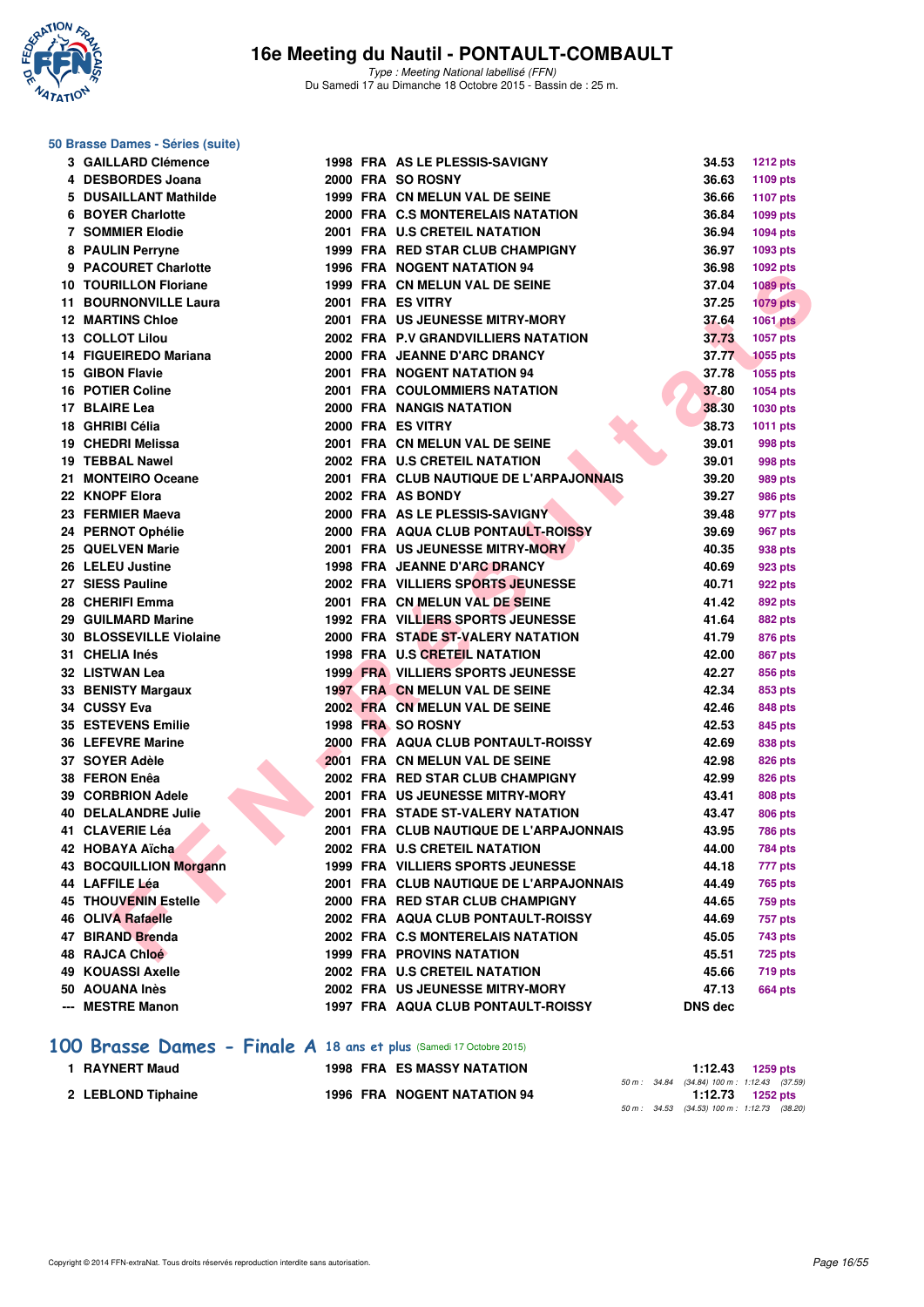

Type : Meeting National labellisé (FFN) Du Samedi 17 au Dimanche 18 Octobre 2015 - Bassin de : 25 m.

| 100 Brasse Dames - Finale A (suite) |                                    |
|-------------------------------------|------------------------------------|
| 3 CHARRO Anaïs                      | 1998 FRA U.S CRETEIL NATATION      |
| 4 HELLE Julie                       | 1995 FRA ALLIANCE ORLEANS NATATION |

| 5 PACOURET Charlotte |  | 1996 FRA NOGENT NATATION 94    |
|----------------------|--|--------------------------------|
| 6 BONEL Emma         |  | 1998 FRA CN ST-MICHEL-SUR-ORGE |

#### **[100 Brasse Dames - Finale B](http://www.ffnatation.fr/webffn/resultats.php?idact=nat&go=epr&idcpt=33325&idepr=22) 16-17 ans** (Samedi 17 Octobre 2015)

| <b>MUTTI Anna</b>     | <b>1999 FRA MOUETTES DE PARIS</b> |          |                          | 1:17.79                                            | <b>1127 pts</b> |
|-----------------------|-----------------------------------|----------|--------------------------|----------------------------------------------------|-----------------|
|                       |                                   |          |                          | 50 m: 37.04 (37.04) 100 m: 1:17.79 (40.            |                 |
| 2 DUSAILLANT Mathilde | 1999 FRA CN MELUN VAL DE SEINE    |          |                          | 1:18.71<br>50 m: 36.47 (36.47) 100 m: 1:18.71 (42. | 1105 pts        |
| 3 PAULIN Perryne      | 1999 FRA RED STAR CLUB CHAMPIGNY  |          |                          | 1:19.18                                            | <b>1094 pts</b> |
|                       |                                   |          | 50 m: 37.10              | $(37.10)$ 100 m : 1:19.18 (42.                     |                 |
| 4 TOURILLON Floriane  | 1999 FRA CN MELUN VAL DE SEINE    |          |                          | 1.19.80                                            | 1080 pts        |
| 5 BESNIER Alicia      | 1999 FRA CN MELUN VAL DE SEINE    |          | $50 \text{ m}$ : $37.47$ | $(37.47)$ 100 m : 1:19.80 (42.<br>1:24.03          | 983 pts         |
|                       |                                   | $50 m$ : |                          | 39.58 (39.58) 100 m : 1:24.03 (44.                 |                 |
| 6 FERMIER Maeva       | 2000 FRA AS LE PLESSIS-SAVIGNY    |          |                          | 1:27.05                                            | 917 pts         |

#### **[100 Brasse Dames - Finale C](http://www.ffnatation.fr/webffn/resultats.php?idact=nat&go=epr&idcpt=33325&idepr=22) 14-15 ans** (Samedi 17 Octobre 2015)

| <b>BOURNONVILLE Laura</b> | 2001 FRA ES VITRY               | 1:19.30<br>1091 pts                              |
|---------------------------|---------------------------------|--------------------------------------------------|
|                           |                                 | $(37.62)$ 100 m : 1:19.30 $(41.$<br>50 m : 37.62 |
| 2 LENGLET Nolwenn         | 2002 FRA AS CORBEIL-ESSONNE     | 1:20.10<br>1073 pts                              |
|                           |                                 | $(38.06)$ 100 m : 1:20.10 $(42.$<br>50 m: 38.06  |
| <b>3 SOMMIER Elodie</b>   | 2001 FRA U.S CRETEIL NATATION   | 1:20.98<br>1052 pts                              |
|                           |                                 | 50 m: 38.32 (38.32) 100 m: 1:20.98 (42.          |
| 4 BELBACHIR Aliya         | 2002 FRA AS BONDY               | 1:21.26<br>1046 pts                              |
|                           |                                 | $(38.36)$ 100 m : 1:21.26 (42.<br>50 m: 38.36    |
| 5 CHEDRI Melissa          | 2001 FRA CN MELUN VAL DE SEINE  | 1:22.57<br>1016 pts                              |
|                           |                                 | (38.28) 100 m : 1:22.57 (44.<br>38.28<br>50 m :  |
| 6 MARTINS Chloe           | 2001 FRA US JEUNESSE MITRY-MORY | 1:23.23<br>1001 pts                              |
|                           |                                 |                                                  |

#### **[100 Brasse Dames - Séries](http://www.ffnatation.fr/webffn/resultats.php?idact=nat&go=epr&idcpt=33325&idepr=22)** (Samedi 17 Octobre 2015)

| 00 Brasse Dames - Finale B 16-17 ans (Samedi 17 Octobre 2015)        |                          |                                           |              |                             |                                                                                       |                 |  |
|----------------------------------------------------------------------|--------------------------|-------------------------------------------|--------------|-----------------------------|---------------------------------------------------------------------------------------|-----------------|--|
| 1 MUTTI Anna                                                         |                          | <b>1999 FRA MOUETTES DE PARIS</b>         |              |                             | 1:17.79                                                                               | 1127 $p$ ts     |  |
| 2 DUSAILLANT Mathilde                                                |                          | 1999 FRA CN MELUN VAL DE SEINE            |              |                             | 50 m : 37.04 (37.04) 100 m : 1:17.79 (40.75)<br>1:18.71                               | 1105 pts        |  |
| 3 PAULIN Perryne                                                     |                          | 1999 FRA RED STAR CLUB CHAMPIGNY          |              | 50 m : 36.47<br>50 m: 37.10 | $(36.47)$ 100 m : 1:18.71 $(42.24)$<br>1:19.18<br>$(37.10)$ 100 m : 1:19.18 $(42.08)$ | <b>1094 pts</b> |  |
| 4 TOURILLON Floriane                                                 |                          | 1999 FRA CN MELUN VAL DE SEINE            |              |                             | 1:19.80                                                                               | <b>1080 pts</b> |  |
| 5 BESNIER Alicia                                                     |                          | 1999 FRA CN MELUN VAL DE SEINE            |              | $50 m$ : $37.47$            | $(37.47)$ 100 m : 1:19.80 $(42.33)$<br>1:24.03                                        | 983 pts         |  |
| 6 FERMIER Maeva                                                      |                          | 2000 FRA AS LE PLESSIS-SAVIGNY            |              | 50 m : 39.58                | $(39.58)$ 100 m : 1:24.03 $(44.45)$<br>1:27.05                                        | 917 pts         |  |
|                                                                      |                          |                                           |              | 50 m: 40.41                 | $(40.41)$ 100 m : 1:27.05 $(46.64)$                                                   |                 |  |
| <b>00 Brasse Dames - Finale C 14-15 ans (Samedi 17 Octobre 2015)</b> |                          |                                           |              |                             |                                                                                       |                 |  |
| 1 BOURNONVILLE Laura                                                 |                          | 2001 FRA ES VITRY                         |              |                             | 1:19.30                                                                               | 1091 pts        |  |
|                                                                      |                          |                                           |              | 50 m : 37.62                | $(37.62)$ 100 m : 1:19.30 $(41.68)$                                                   |                 |  |
| 2 LENGLET Nolwenn                                                    |                          | 2002 FRA AS CORBEIL-ESSONNE               |              | 50 m : 38.06                | 1:20.10<br>$(38.06)$ 100 m : 1:20.10 $(42.04)$                                        | 1073 pts        |  |
| <b>3 SOMMIER Elodie</b>                                              |                          | 2001 FRA U.S CRETEIL NATATION             |              |                             | 1:20.98                                                                               | <b>1052 pts</b> |  |
| 4 BELBACHIR Aliya                                                    |                          | 2002 FRA AS BONDY                         |              |                             | 50 m : 38.32 (38.32) 100 m : 1:20.98 (42.66)<br>1:21.26                               | <b>1046 pts</b> |  |
|                                                                      |                          |                                           | 50 m : 38.36 |                             | (38.36) 100 m: 1:21.26 (42.90)                                                        |                 |  |
| 5 CHEDRI Melissa                                                     |                          | 2001 FRA CN MELUN VAL DE SEINE            |              |                             | 1:22.57                                                                               | <b>1016 pts</b> |  |
| <b>6 MARTINS Chloe</b>                                               |                          | 2001 FRA US JEUNESSE MITRY-MORY           |              |                             | 50 m: 38.28 (38.28) 100 m: 1:22.57 (44.29)<br>1:23.23                                 | <b>1001 pts</b> |  |
|                                                                      |                          |                                           | 50 m : 38.90 |                             | (38.90) 100 m: 1:23.23 (44.33)                                                        |                 |  |
| 00 Brasse Dames - Séries                                             | (Samedi 17 Octobre 2015) |                                           |              |                             |                                                                                       |                 |  |
| 1 RAYNERT Maud                                                       |                          | <b>1998 FRA ES MASSY NATATION</b>         |              |                             | 1:11.61                                                                               | <b>1280 pts</b> |  |
| 2 LEBLOND Tiphaine                                                   |                          | <b>1996 FRA NOGENT NATATION 94</b>        |              |                             | 50 m: 33.72 (33.72) 100 m: 1:11.61 (37.89)<br>1:14.92                                 | 1197 pts        |  |
|                                                                      |                          |                                           |              | 50 m : 35.64                | $(35.64)$ 100 m : 1:14.92 $(39.28)$                                                   |                 |  |
| 3 CHARRO Anaïs                                                       |                          | <b>1998 FRA U.S CRETEIL NATATION</b>      |              |                             | 1:15.52                                                                               | 1182 pts        |  |
| 4 TOURILLON Floriane                                                 |                          | 1999 FRA CN MELUN VAL DE SEINE            |              | 50 m : 34.91                | $(34.91)$ 100 m : 1:15.52 $(40.61)$<br>1:18.41                                        | 1113 pts        |  |
|                                                                      |                          |                                           |              |                             | 50 m: 36.95 (36.95) 100 m: 1:18.41 (41.46)                                            |                 |  |
| 5 MUTTI Anna                                                         |                          | <b>1999 FRA MOUETTES DE PARIS</b>         | 50 m: 37.24  |                             | 1:18.94<br>$(37.24)$ 100 m : 1:18.94 $(41.70)$                                        | 1100 pts        |  |
| 6 HELLE Julie                                                        |                          | <b>1995 FRA ALLIANCE ORLEANS NATATION</b> |              |                             | 1:19.13                                                                               | 1095 pts        |  |
| <b>7 SOMMIER Elodie</b>                                              |                          | 2001 FRA U.S CRETEIL NATATION             |              | 50 m : 37.39                | $(37.39)$ 100 m : 1:19.13 $(41.74)$<br>1:19.74                                        | <b>1081 pts</b> |  |
|                                                                      |                          |                                           |              |                             | 50 m: 37.85 (37.85) 100 m: 1:19.74 (41.89)                                            |                 |  |
| 8 LENGLET Nolwenn                                                    |                          | 2002 FRA AS CORBEIL-ESSONNE               |              |                             | 1:19.82                                                                               | 1079 pts        |  |
| 9 PACOURET Charlotte                                                 |                          | 1996 FRA NOGENT NATATION 94               |              |                             | 50 m: 37.70 (37.70) 100 m: 1:19.82 (42.12)<br>1:20.02                                 | 1075 pts        |  |
|                                                                      |                          |                                           |              |                             | 50 m: 37.46 (37.46) 100 m: 1:20.02 (42.56)                                            |                 |  |
| <b>10 PAULIN Perryne</b>                                             |                          | 1999 FRA RED STAR CLUB CHAMPIGNY          |              |                             | 1:20.41<br>50 m: 37.33 (37.33) 100 m: 1:20.41 (43.08)                                 | <b>1066 pts</b> |  |
| 11 BELBACHIR Aliya                                                   |                          | 2002 FRA AS BONDY                         |              |                             | 1:21.41                                                                               | <b>1042 pts</b> |  |
| <b>12 DUSAILLANT Mathilde</b>                                        |                          | 1999 FRA CN MELUN VAL DE SEINE            |              |                             | 50 m: 38.56 (38.56) 100 m: 1:21.41 (42.85)                                            |                 |  |
|                                                                      |                          |                                           |              |                             | 1:21.70<br>50 m: 38.14 (38.14) 100 m: 1:21.70 (43.56)                                 | 1036 pts        |  |
| 13 CHEDRI Melissa                                                    |                          | 2001 FRA CN MELUN VAL DE SEINE            |              |                             | 1:22.05                                                                               | <b>1028 pts</b> |  |
| <b>14 MARTINS Chloe</b>                                              |                          | 2001 FRA US JEUNESSE MITRY-MORY           |              |                             | 50 m: 38.92 (38.92) 100 m: 1:22.05 (43.13)<br>1:22.26                                 | 1023 pts        |  |
|                                                                      |                          |                                           |              |                             | 50 m: 38.27 (38.27) 100 m: 1:22.26 (43.99)                                            |                 |  |
| <b>15 BOURNONVILLE Laura</b>                                         |                          | 2001 FRA ES VITRY                         |              |                             | 1:23.37<br>50 m: 39.56 (39.56) 100 m: 1:23.37 (43.81)                                 | 998 pts         |  |
| 16 BONEL Emma                                                        |                          | 1998 FRA CN ST-MICHEL-SUR-ORGE            |              |                             | 1:23.67                                                                               | 991 pts         |  |
|                                                                      |                          |                                           |              |                             |                                                                                       |                 |  |

|  | $1:15.56$ 1181 pts                         |
|--|--------------------------------------------|
|  | 50 m: 35.73 (35.73) 100 m: 1:15.56 (39.83) |
|  | 1:17.67 1130 pts                           |
|  | 50 m: 36.75 (36.75) 100 m: 1:17.67 (40.92) |
|  |                                            |
|  | $1:18.66$ 1107 pts                         |
|  | 50 m: 37.78 (37.78) 100 m: 1:18.66 (40.88) |
|  | 1:21.68 1036 pts                           |

|                        | 1:17.79                                      | $1127$ pts          |  |
|------------------------|----------------------------------------------|---------------------|--|
|                        | 50 m : 37.04 (37.04) 100 m : 1:17.79 (40.75) |                     |  |
|                        | $1:18.71$ 1105 pts                           |                     |  |
| $50 m$ : $36.47$       | $(36.47)$ 100 m :                            | $1:18.71$ $(42.24)$ |  |
|                        | $1:19.18$ 1094 pts                           |                     |  |
| $50 \text{ m}$ : 37.10 | $(37.10)$ 100 m : 1:19.18 $(42.08)$          |                     |  |
|                        | 1:19.80 $1080 \text{ pts}$                   |                     |  |
| 50 m: 37.47            | $(37.47)$ 100 m : 1:19.80 $(42.33)$          |                     |  |
|                        | $1:24.03$ 983 pts                            |                     |  |
| 50 m: 39.58            | $(39.58)$ 100 m : 1:24.03 $(44.45)$          |                     |  |
|                        | 1:27.05 917 pts                              |                     |  |
|                        | 50 m: 40.41 (40.41) 100 m: 1:27.05 (46.64)   |                     |  |

|  | $1:19.30$ 1091 pts                         |                     |  |
|--|--------------------------------------------|---------------------|--|
|  | $50 m$ : $37.62$ $(37.62) 100 m$ :         | $1:19.30$ $(41.68)$ |  |
|  | $1:20.10$ 1073 pts                         |                     |  |
|  | 50 m: 38.06 (38.06) 100 m:                 | $1:20.10$ $(42.04)$ |  |
|  | 1:20.98 1052 pts                           |                     |  |
|  | 50 m: 38.32 (38.32) 100 m:                 | 1:20.98 (42.66)     |  |
|  | $1:21.26$ 1046 pts                         |                     |  |
|  | 50 m : 38.36 (38.36) 100 m :               | 1:21.26 (42.90)     |  |
|  | 1:22.57 1016 pts                           |                     |  |
|  | 50 m: 38.28 (38.28) 100 m: 1:22.57 (44.29) |                     |  |
|  | 1:23.23 1001 pts                           |                     |  |
|  | 50 m: 38.90 (38.90) 100 m: 1:23.23 (44.33) |                     |  |

|             |       | 1:11.61           | 1280 pts            |
|-------------|-------|-------------------|---------------------|
| 50 m: 33.72 |       | $(33.72) 100 m$ : | $1:11.61$ (37.89)   |
|             |       | 1:14.92           | 1197 pts            |
| 50 m :      | 35.64 | $(35.64) 100 m$ : | 1:14.92 (39.28)     |
|             |       | 1:15.52           | 1182 pts            |
| $50 m$ :    | 34.91 | $(34.91)$ 100 m : | $1:15.52$ $(40.61)$ |
|             |       | 1:18.41           | 1113 pts            |
| $50 m$ :    | 36.95 | $(36.95)$ 100 m : | $1:18.41$ $(41.46)$ |
|             |       | 1:18.94           | 1100 pts            |
| $50 m$ :    | 37.24 | $(37.24) 100 m$ : | $1:18.94$ $(41.70)$ |
|             |       | 1:19.13           | 1095 pts            |
| 50 m:       | 37.39 | $(37.39)$ 100 m : | $1:19.13$ $(41.74)$ |
|             |       | 1:19.74           | 1081 pts            |
| $50 m$ :    | 37.85 | $(37.85)$ 100 m : | $1:19.74$ $(41.89)$ |
|             |       | 1:19.82           | 1079 pts            |
| 50 m: 37.70 |       | $(37.70)$ 100 m : | $1:19.82$ $(42.12)$ |
|             |       | 1:20.02           | 1075 pts            |
| $50 m$ :    | 37.46 | $(37.46) 100 m$ : | 1:20.02 (42.56)     |
|             |       | 1:20.41           | 1066 pts            |
| $50 m$ :    | 37.33 | $(37.33) 100 m$ : | 1:20.41 (43.08)     |
|             |       | 1:21.41           | <b>1042 pts</b>     |
| 50 m:       | 38.56 | $(38.56) 100 m$ : | $1:21.41$ $(42.85)$ |
|             |       | 1:21.70           | 1036 pts            |
| $50 m$ :    | 38.14 | $(38.14) 100 m$ : | 1:21.70 (43.56)     |
|             |       | 1:22.05           | 1028 pts            |
| $50 m$ :    | 38.92 | $(38.92)$ 100 m : | $1:22.05$ $(43.13)$ |
|             |       | 1:22.26           | 1023 pts            |
| 50 m: 38.27 |       | $(38.27) 100 m$ : | 1:22.26 (43.99)     |
|             |       | 1:23.37           | 998 pts             |
| 50 m: 39.56 |       | $(39.56) 100 m$ : | 1:23.37 (43.81)     |
|             |       | 1:23.67           | 991 pts             |
| $50 m$ :    | 39.29 | $(39.29)$ 100 m : | 1:23.67 (44.38)     |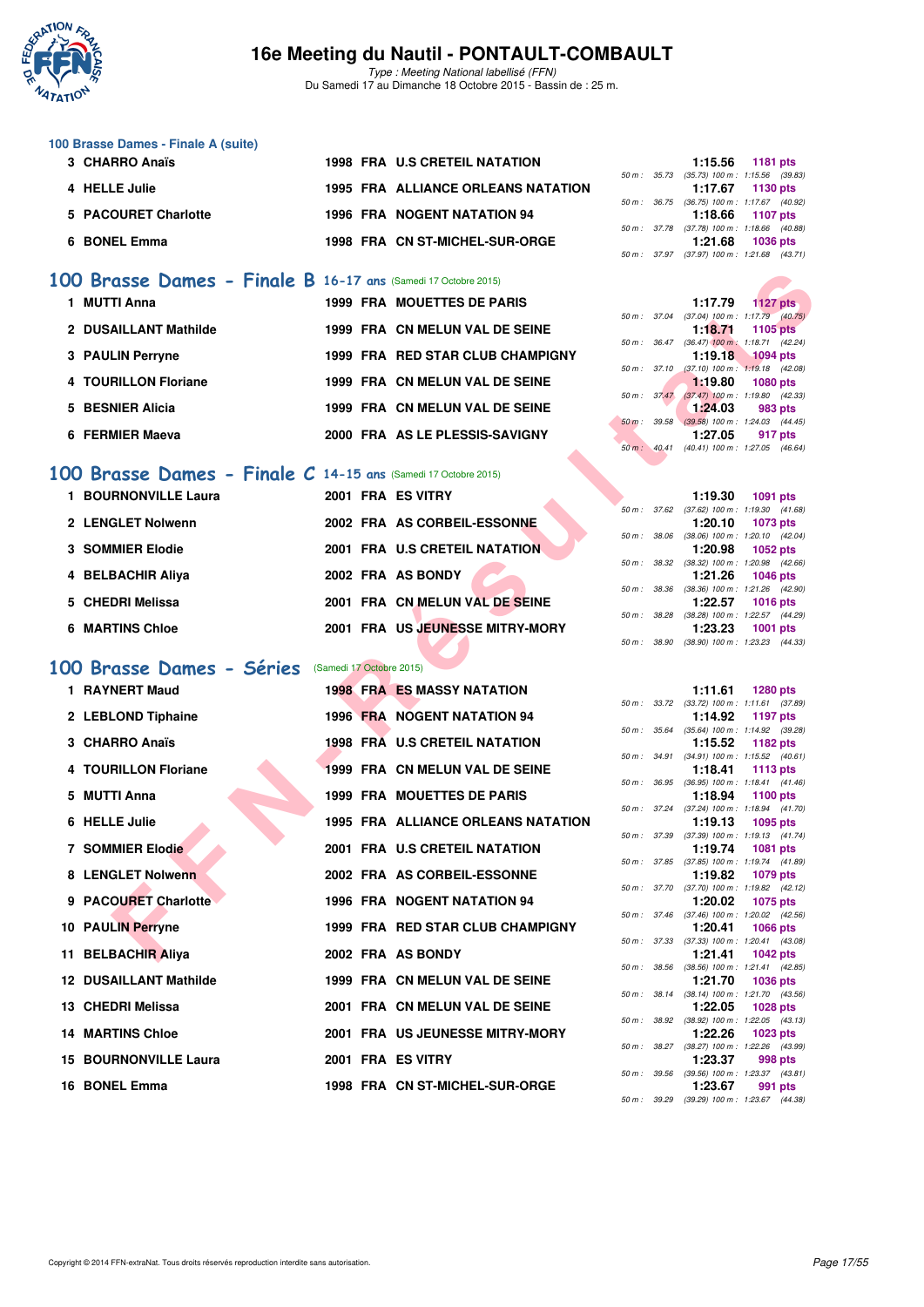

Type : Meeting National labellisé (FFN) Du Samedi 17 au Dimanche 18 Octobre 2015 - Bassin de : 25 m.

#### **100 Brasse Dames - Séries (suite)**

|     | 17 FERMIER Maeva           |  | 2000 FRA AS LE PLESSIS-SAVIGNY          |          |              | 1:25.30 | 955 pts                                                      |
|-----|----------------------------|--|-----------------------------------------|----------|--------------|---------|--------------------------------------------------------------|
|     | <b>18 BENNACER Assia</b>   |  | 2001 FRA AQUA CLUB PONTAULT-ROISSY      |          |              | 1:25.76 | 50 m: 39.14 (39.14) 100 m: 1:25.30 (46.16)<br>945 pts        |
|     | 19 MONTEIRO Oceane         |  | 2001 FRA CLUB NAUTIQUE DE L'ARPAJONNAIS |          |              | 1:25.80 | 50 m: 40.73 (40.73) 100 m: 1:25.76 (45.03)<br>944 pts        |
|     | 20 BESNIER Alicia          |  | 1999 FRA CN MELUN VAL DE SEINE          |          | 50 m : 40.82 | 1:25.88 | (40.82) 100 m: 1:25.80 (44.98)<br>942 pts                    |
| 21. | <b>GIBON Flavie</b>        |  | 2001 FRA NOGENT NATATION 94             |          |              | 1:25.96 | 50 m: 40.76 (40.76) 100 m: 1:25.88 (45.12)<br>940 pts        |
|     | 22 KNOPF Elora             |  | 2002 FRA AS BONDY                       |          |              | 1:26.35 | 50 m: 41.51 (41.51) 100 m: 1:25.96 (44.45)<br>932 pts        |
|     | 23 TEBBAL Nawel            |  | 2002 FRA U.S CRETEIL NATATION           |          |              | 1:26.53 | 50 m : 40.44 (40.44) 100 m : 1:26.35 (45.91)<br>928 pts      |
|     | 24 POTIER Coline           |  | <b>2001 FRA COULOMMIERS NATATION</b>    |          |              | 1:26.64 | 50 m: 41.30 (41.30) 100 m: 1:26.53 (45.23)<br>925 pts        |
|     | 25 BLAIRE Lea              |  | 2000 FRA NANGIS NATATION                |          |              | 1:26.72 | 50 m: 41.67 (41.67) 100 m: 1:26.64 (44.97)<br>924 pts        |
|     | 26 BAURON Charline         |  | 2001 FRA CN ST-MICHEL-SUR-ORGE          |          | 50 m: 40.80  | 1:27.36 | (40.80) 100 m : 1:26.72 (45.92)<br>910 pts                   |
|     | 27 LIBESPERE Manon         |  | 2002 FRA NOGENT NATATION 94             |          |              | 1:27.72 | 50 m : 40.43 (40.43) 100 m : 1:27.36 (46.93)<br>902 pts      |
|     | 28 CUSSY Eva               |  | 2002 FRA CN MELUN VAL DE SEINE          |          |              | 1:28.06 | 50 m : 42.18 (42.18) 100 m : 1:27.72 (45.54)<br>895 pts      |
|     | 29 BARRIERE Sophie         |  | 2001 FRA COLOMBES NATATION              | $50 m$ : |              | 1:28.18 | 42.91 (42.91) 100 m: 1:28.06 (45.15)<br>892 pts              |
|     | <b>30 BARRIERE Alice</b>   |  | 2000 FRA COLOMBES NATATION              |          |              | 1:28.22 | 50 m: 41.04 (41.04) 100 m: 1:28.18 (47.14)<br>892 pts        |
|     | 31 PERNOT Ophélie          |  | 2000 FRA AQUA CLUB PONTAULT-ROISSY      |          |              | 1:28.66 | 50 m: 41.44 (41.44) 100 m: 1:28.22 (46.78)<br><b>882 pts</b> |
|     | <b>32 DELALANDRE Julie</b> |  | 2001 FRA STADE ST-VALERY NATATION       |          |              | 1:29.54 | 50 m: 41.64 (41.64) 100 m: 1:28.66 (47.02)<br>864 pts        |
|     | <b>33 QUELVEN Marie</b>    |  | 2001 FRA US JEUNESSE MITRY-MORY         |          |              | 1:29.92 | 50 m: 42.15 (42.15) 100 m: 1:29.54 (47.39)<br>856 pts        |
|     | <b>34 REGLIN Clarice</b>   |  | 2002 FRA CN MELUN VAL DE SEINE          |          |              | 1:30.58 | 50 m: 42.92 (42.92) 100 m: 1:29.92 (47.00)<br>842 pts        |
|     | 35 FERON Enêa              |  | 2002 FRA RED STAR CLUB CHAMPIGNY        |          |              | 1:31.20 | 50 m: 42.61 (42.61) 100 m: 1:30.58 (47.97)<br>829 pts        |
|     | 36 SOYER Adèle             |  | 2001 FRA CN MELUN VAL DE SEINE          |          |              | 1:31.26 | 50 m: 42.98 (42.98) 100 m: 1:31.20 (48.22)<br>828 pts        |
|     | 37 CHERIFI Emma            |  | 2001 FRA CN MELUN VAL DE SEINE          |          |              | 1:31.90 | 50 m: 42.84 (42.84) 100 m: 1:31.26 (48.42)<br>815 pts        |
|     | 38 YEBGA Lorie             |  | 2002 FRA RED STAR CLUB CHAMPIGNY        |          |              | 1:31.93 | 50 m: 44.11 (44.11) 100 m: 1:31.90 (47.79)<br>814 pts        |
|     | 39 BENISTY Margaux         |  | 1997 FRA CN MELUN VAL DE SEINE          |          |              | 1:32.06 | 50 m: 43.17 (43.17) 100 m: 1:31.93 (48.76)<br>812 pts        |
| 40. | <b>GERONDIS Erin</b>       |  | 2001 FRA ES VITRY                       |          |              | 1:32.20 | 50 m: 42.62 (42.62) 100 m: 1:32.06 (49.44)<br>809 pts        |
|     | 41 LAUNAY Maelle           |  | 2002 FRA CN ST-MICHEL-SUR-ORGE          |          |              | 1:32.40 | 50 m: 43.96 (43.96) 100 m: 1:32.20 (48.24)<br>805 pts        |
|     | 42 MARTINEZ Myriam         |  | 2002 FRA COLOMBES NATATION              |          |              | 1:32.51 | 50 m: 43.73 (43.73) 100 m: 1:32.40 (48.67)<br>803 pts        |
|     | 43 TARRIDEC Nolwenn        |  | 2001 FRA ES SUCY-EN-BRIE                |          |              | 1:32.77 | 50 m: 42.79 (42.79) 100 m: 1:32.51 (49.72)<br>797 pts        |
|     | 44 ROUSSEL Mélissa         |  | <b>2002 FRA COULOMMIERS NATATION</b>    |          |              | 1:33.93 | 50 m : 43.19 (43.19) 100 m : 1:32.77 (49.58)<br>774 pts      |
|     | 45 DUFOUR Clara            |  | 2002 FRA C.S MONTERELAIS NATATION       |          | 50 m : 46.09 | 1:34.07 | (46.09) 100 m: 1:33.93 (47.84)<br>771 pts                    |
|     | 46 SEGHIRI Camila          |  | 2001 FRA AQUA CLUB PONTAULT-ROISSY      |          |              | 1:34.27 | 50 m: 44.54 (44.54) 100 m: 1:34.07 (49.53)<br>767 pts        |
|     | 47 CORBRION Adele          |  | 2001 FRA US JEUNESSE MITRY-MORY         |          |              | 1:35.07 | 50 m: 43.89 (43.89) 100 m: 1:34.27 (50.38)<br>752 pts        |
|     | 48 OLIVA Rafaelle          |  | 2002 FRA AQUA CLUB PONTAULT-ROISSY      |          |              | 1:36.36 | 50 m: 44.31 (44.31) 100 m: 1:35.07 (50.76)<br><b>727 pts</b> |
|     | 49 BIRAND Brenda           |  | 2002 FRA C.S MONTERELAIS NATATION       |          |              | 1:37.91 | 50 m : 45.57 (45.57) 100 m : 1:36.36 (50.79)<br>697 pts      |
|     | 50 BOURON Perrine          |  | 2000 FRA PROVINS NATATION               |          |              | 1:38.47 | 50 m : 47.59 (47.59) 100 m : 1:37.91 (50.32)<br>687 pts      |
|     | 51 LAVILLE Pauline         |  | 2002 FRA ES SUCY-EN-BRIE                |          | 50 m : 46.54 | 1:39.89 | (46.54) 100 m: 1:38.47 (51.93)<br>661 pts                    |
|     | 52 RAJCA Chloé             |  | 1999 FRA PROVINS NATATION               |          |              | 1:40.13 | 50 m: 46.41 (46.41) 100 m: 1:39.89 (53.48)<br>656 pts        |
|     |                            |  |                                         |          | 50 m : 46.98 |         | $(46.98)$ 100 m : 1:40.13 $(53.15)$                          |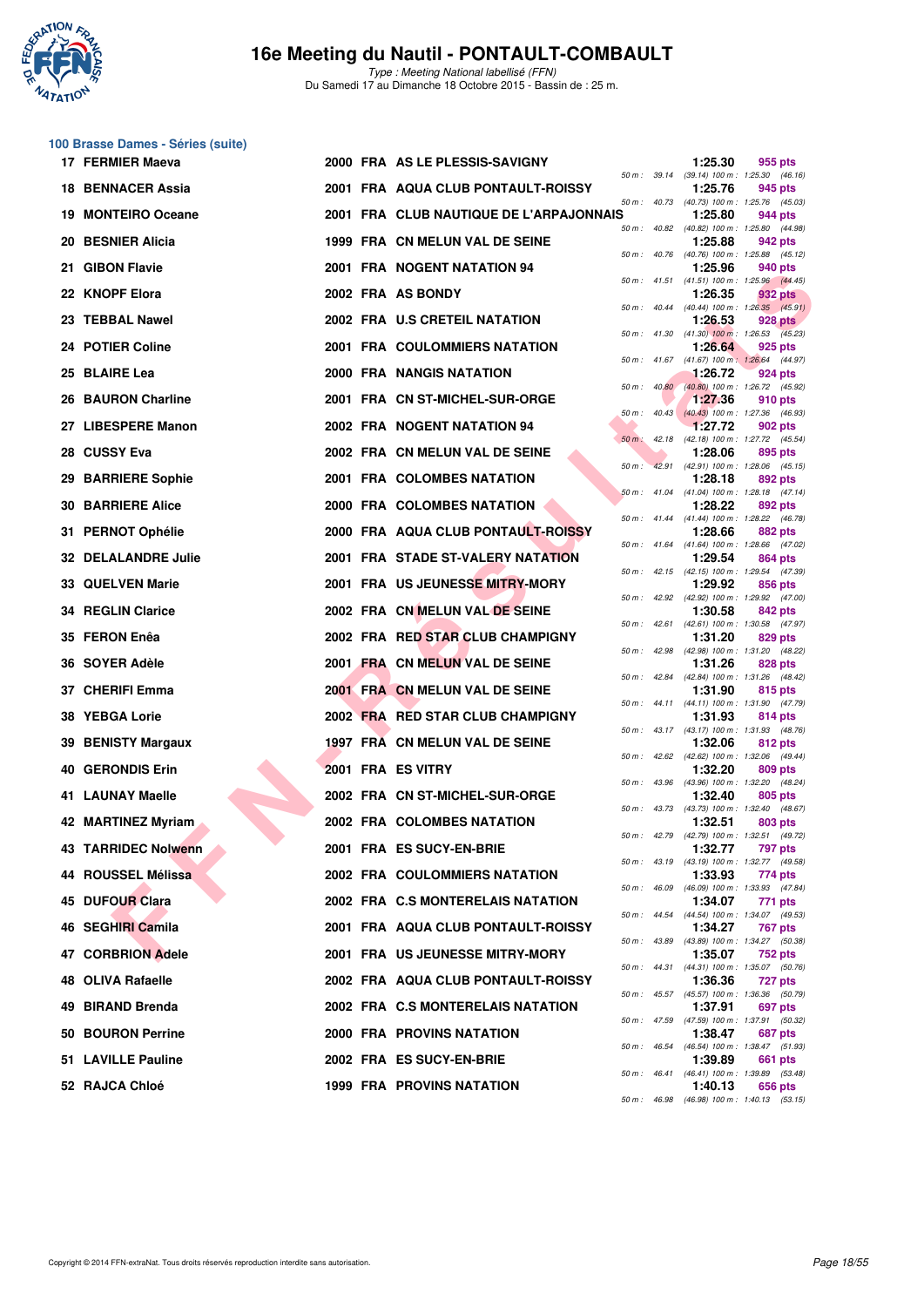

Type : Meeting National labellisé (FFN) Du Samedi 17 au Dimanche 18 Octobre 2015 - Bassin de : 25 m.

| 100 Brasse Dames - Séries (suite) |                                  |                                                           |                                            |
|-----------------------------------|----------------------------------|-----------------------------------------------------------|--------------------------------------------|
| 53 AOUANA Inès                    | 2002 FRA US JEUNESSE MITRY-MORY  |                                                           | 1:43.03<br>604 pts                         |
|                                   |                                  |                                                           | 50 m: 47.34 (47.34) 100 m: 1:43.03 (55.69) |
| 54 BOUAZZA Lilia                  | 2002 FRA RED STAR CLUB CHAMPIGNY |                                                           | 1:44.87<br>572 pts                         |
|                                   |                                  | $50 m$ : $50.05$                                          | (50.05) 100 m : 1:44.87 (54.82)            |
| --- SIMONETTI Romane              | <b>1999 FRA STADE DE VANVES</b>  |                                                           | <b>DSQ Vi</b>                              |
| 200 Brasse Dames - Séries         | (Dimanche 18 Octobre 2015)       |                                                           |                                            |
| <b>BOURNONVILLE Mey</b>           | 1999 FRA CN MELUN VAL DE SEINE   |                                                           | 2:46.31<br>1132 pts                        |
|                                   |                                  | 50 m: 39.60 (39.60) 100 m: 1:22.00 (42.40) 150 m: 2:04.28 | (42.28) 200 m : 2:46.31 (42.03)            |
| 2. GAILLARD Clámanca              | 1998 FRA AS LE DI FSSIS-SAVIGNY  |                                                           | 2.46.33<br>$1132$ nte                      |

| 1 BOURNONVILLE Mey        |  | 1999 FRA CN MELUN VAL DE SEINE<br>2:46.31<br><b>1132 pts</b>                                                                                                  |
|---------------------------|--|---------------------------------------------------------------------------------------------------------------------------------------------------------------|
|                           |  | 50 m: 39.60 (39.60) 100 m: 1:22.00 (42.40) 150 m: 2:04.28 (42.28) 200 m: 2:46.31 (42.03)                                                                      |
| 2 GAILLARD Clémence       |  | 1998 FRA AS LE PLESSIS-SAVIGNY<br>2:46.33<br>1132 $pts$<br>50 m: 36.90 (36.90) 100 m: 1:19.40 (42.50) 150 m: 2:02.88 (43.48) 200 m: 2:46.33 (43.45)           |
| 3 CHARRO Anaïs            |  | 1998 FRA U.S CRETEIL NATATION<br>2:48.27<br><b>1108 pts</b>                                                                                                   |
|                           |  | 50 m: 38.37 (38.37) 100 m: 1:21.83 (43.46) 150 m: 2:04.91 (43.08) 200 m: 2:48.27 (43.36)                                                                      |
| 4 DESBORDES Joana         |  | 2000 FRA SO ROSNY<br>2:49.37<br><b>1095 pts</b>                                                                                                               |
|                           |  | 50 m: 38.86 (38.86) 100 m: 1:22.02 (43.16) 150 m: 2:05.88 (43.86) 200 m: 2:49.37 (43.49)                                                                      |
| 5 TOURILLON Floriane      |  | 1999 FRA CN MELUN VAL DE SEINE<br>2:49.97<br><b>1088 pts</b>                                                                                                  |
| 6 COLLOT Lilou            |  | 50 m: 38.95 (38.95) 100 m: 1:22.06 (43.11) 150 m: 2:06.43 (44.37) 200 m: 2:49.97 (43.54)<br>2002 FRA P.V GRANDVILLIERS NATATION<br>2:52.14<br><b>1062 pts</b> |
|                           |  | 50 m: 38.49 (38.49) 100 m: 1:23.01 (44.52) 150 m: 2:07.33 (44.32) 200 m: 2:52.14 (44.81)                                                                      |
| <b>7 LENGLET Nolwenn</b>  |  | 2002 FRA AS CORBEIL-ESSONNE<br>2:54.70<br><b>1032 pts</b>                                                                                                     |
|                           |  | 50 m: 39.29 (39.29) 100 m: 1:23.77 (44.48) 150 m: 2:09.38 (45.61) 200 m: 2:54.70 (45.32)                                                                      |
| 8 PAULIN Perryne          |  | 1999 FRA RED STAR CLUB CHAMPIGNY<br>2:54.78<br>1031 pts                                                                                                       |
|                           |  | 50 m: 39.64 (39.64) 100 m: 1:23.82 (44.18) 150 m: 2:09.65 (45.83) 200 m: 2:54.78 (45.13)                                                                      |
| 9 DUSAILLANT Mathilde     |  | 2:56.26<br>1999 FRA CN MELUN VAL DE SEINE<br>1014 $pts$<br>50 m: 39.46 (39.46) 100 m: 1:24.49 (45.03) 150 m: 2:10.36 (45.87) 200 m: 2:56.26 (45.90)           |
| 10 BASTOS Léticia         |  | <b>2000 FRA VILLIERS SPORTS JEUNESSE</b><br>3:00.25<br>969 pts                                                                                                |
|                           |  | 50 m: 40.94 (40.94) 100 m: 1:26.55 (45.61) 150 m: 2:13.13 (46.58) 200 m: 3:00.25 (47.12)                                                                      |
| 11 PONCET Julie           |  | 2000 FRA VILLIERS SPORTS JEUNESSE<br>3:01.58<br>954 pts                                                                                                       |
|                           |  | 50 m : 41.34 (41.34) 100 m : 1:27.44<br>(46.10) 150 m : 2:14.86 (47.42) 200 m : 3:01.58 (46.72)                                                               |
| <b>12 LIBESPERE Manon</b> |  | 2002 FRA NOGENT NATATION 94<br>3:04.19<br>925 pts                                                                                                             |
|                           |  | 50 m: 42.27 (42.27) 100 m: 1:29.20 (46.93) 150 m: 2:17.87 (48.67) 200 m: 3:04.19 (46.32)                                                                      |
| 13 PELLIER Claire         |  | 2000 FRA CN MELUN VAL DE SEINE<br>3:05.58<br>909 pts<br>50 m: 43.26 (43.26) 100 m: 1:31.30 (48.04) 150 m: 2:19.31 (48.01) 200 m: 3:05.58 (46.27)              |
| 14 SIESS Pauline          |  | 2002 FRA VILLIERS SPORTS JEUNESSE<br>3:05.71<br>908 pts                                                                                                       |
|                           |  | 50 m: 42.66 (42.66) 100 m: 1:30.14 (47.48) 150 m: 2:18.47 (48.33) 200 m: 3:05.71 (47.24)                                                                      |
| 15 MONTEIRO Oceane        |  | 2001 FRA CLUB NAUTIQUE DE L'ARPAJONNAIS<br>3:06.88<br>895 pts                                                                                                 |
|                           |  | 50 m : 42.09 (42.09) 100 m : 1:29.60 (47.51) 150 m : 2:17.95 (48.35) 200 m : 3:06.88 (48.93)                                                                  |
| 16 BENNACER Assia         |  | 2001 FRA AQUA CLUB PONTAULT-ROISSY<br>3:08.00<br>883 pts                                                                                                      |
| 17 TEBBAL Nawel           |  | 50 m: 42.28 (42.28) 100 m: 1:29.87 (47.59) 150 m: 2:18.12 (48.25) 200 m: 3:08.00 (49.88)<br>2002 FRA U.S CRETEIL NATATION                                     |
|                           |  | 3:10.12<br>860 pts<br>50 m: 43.35 (43.35) 100 m: 1:32.62 (49.27) 150 m: 2:22.26 (49.64) 200 m: 3:10.12 (47.86)                                                |
| 18 CUSSY Eva              |  | 2002 FRA CN MELUN VAL DE SEINE<br>3:11.00<br>851 pts                                                                                                          |
|                           |  | 50 m: 45.38 (45.38) 100 m: 1:33.92 (48.54) 150 m: 2:23.04 (49.12) 200 m: 3:11.00 (47.96)                                                                      |
| 19 KNOPF Elora            |  | 2002 FRA AS BONDY<br>3:11.29<br>848 pts                                                                                                                       |
|                           |  | 50 m: 41.89 (41.89) 100 m: 1:31.12 (49.23) 150 m: 2:21.32 (50.20) 200 m: 3:11.29 (49.97)                                                                      |
| 20 BLAIRE Lea             |  | 2000 FRA NANGIS NATATION<br>3:11.87<br>842 pts                                                                                                                |
| 21 PERNOT Ophélie         |  | 50 m: 42.06 (42.06) 100 m: 1:30.55 (48.49) 150 m: 2:21.55 (51.00) 200 m: 3:11.87 (50.32)<br>2000 FRA AQUA CLUB PONTAULT-ROISSY<br>3:12.37<br>837 pts          |
|                           |  | 50 m: 43.54 (43.54) 100 m: 1:32.36 (48.82) 150 m: 2:22.48 (50.12) 200 m: 3:12.37 (49.89)                                                                      |
| 22 BLOSSEVILLE Violaine   |  | 2000 FRA STADE ST-VALERY NATATION<br>3:15.94<br>800 pts                                                                                                       |
|                           |  | 50 m: 44.99 (44.99) 100 m: 1:35.06 (50.07) 150 m: 2:25.58 (50.52) 200 m: 3:15.94 (50.36)                                                                      |
| 23 REGLIN Clarice         |  | 2002 FRA CN MELUN VAL DE SEINE<br>3:17.91<br>780 pts                                                                                                          |
|                           |  | 50 m: 45.41 (45.41) 100 m: 1:36.89 (51.48) 150 m: 2:27.21 (50.32) 200 m: 3:17.91 (50.70)                                                                      |
| 24 OLIVA Rafaelle         |  | 2002 FRA AQUA CLUB PONTAULT-ROISSY<br>3:28.71<br>674 pts                                                                                                      |
| 25 KOUASSI Axelle         |  | 50 m: 48.61 (48.61) 100 m: 1.41.86 (53.25) 150 m: 2:36.22 (54.36) 200 m: 3:28.71 (52.49)<br>2002 FRA U.S CRETEIL NATATION<br>3:33.05<br>634 pts               |
|                           |  | 50 m: 46.52 (46.52) 100 m: 1:40.78 (54.26) 150 m: 2:37.04 (56.26) 200 m: 3:33.05 (56.01)                                                                      |
| 26 BOURON Perrine         |  | <b>2000 FRA PROVINS NATATION</b><br>3:33.40<br>631 pts                                                                                                        |
|                           |  | 50 m: 47.40 (47.40) 100 m: 1:41.44 (54.04) 150 m: 2:37.48 (56.04) 200 m: 3:33.40 (55.92)                                                                      |
|                           |  |                                                                                                                                                               |

#### **[50 Papillon Dames - Finale A](http://www.ffnatation.fr/webffn/resultats.php?idact=nat&go=epr&idcpt=33325&idepr=31) 18 ans et plus** (Samedi 17 Octobre 2015)

| 1 PACOURET Charlotte |  | <b>1996 FRA NOGENT NATATION 94</b> | 28.65 | 1256 pts |
|----------------------|--|------------------------------------|-------|----------|
| 2 PROUFF Faustine    |  | <b>1988 FRA MOUETTES DE PARIS</b>  | 29.36 | 1213 pts |
| 3 RAYNERT Maud       |  | <b>1998 FRA ES MASSY NATATION</b>  | 29.81 | 1186 pts |
| 4 ALFAIZ Lola        |  | 1995 FRA U.S CRETEIL NATATION      | 30.70 | 1134 pts |
| 5 CHALACA Laura      |  | 1997 FRA NOGENT NATATION 94        | 31.74 | 1075 pts |
| 6 DUTHOY Chloé       |  | 1996 FRA ES SUCY-EN-BRIE           | 33.02 | 1004 pts |
|                      |  |                                    |       |          |

#### **[50 Papillon Dames - Finale B](http://www.ffnatation.fr/webffn/resultats.php?idact=nat&go=epr&idcpt=33325&idepr=31) 16-17 ans** (Samedi 17 Octobre 2015)

| 1 COSTES Loriane | 2000 FRA NOGENT NATATION 94 | 28.86 1243 pts |
|------------------|-----------------------------|----------------|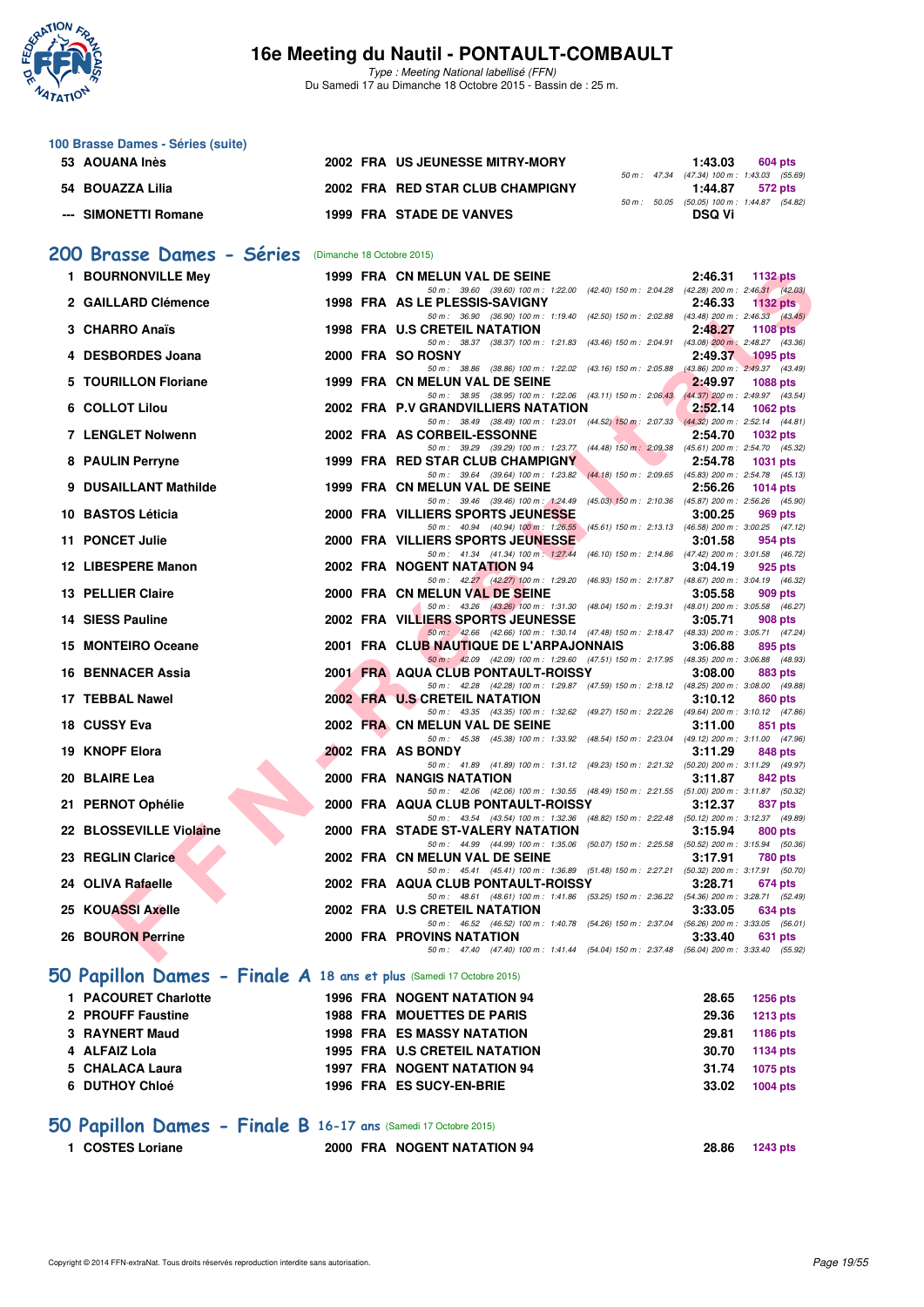

Type : Meeting National labellisé (FFN) Du Samedi 17 au Dimanche 18 Octobre 2015 - Bassin de : 25 m.

#### **50 Papillon Dames - Finale B (suite)**

| 2 DESBORDES Joana    |  | 2000 FRA SO ROSNY                  | 29.47          | 1206 pts |
|----------------------|--|------------------------------------|----------------|----------|
| <b>3 CELINI Lesy</b> |  | <b>1999 FRA ES MASSY NATATION</b>  | 29.64 1196 pts |          |
| 4 ZENON Cassandre    |  | 2000 FRA MOUETTES DE PARIS         | 30.80 1128 pts |          |
| 5 MPACKO Ketsia      |  | 2000 FRA AQUA CLUB PONTAULT-ROISSY | 31.44          | 1092 pts |
| 6 LANGLAIS Lila      |  | 2000 FRA ES MASSY NATATION         | 31.92          | 1065 pts |
|                      |  |                                    |                |          |

## **[50 Papillon Dames - Finale C](http://www.ffnatation.fr/webffn/resultats.php?idact=nat&go=epr&idcpt=33325&idepr=31) 14-15 ans** (Samedi 17 Octobre 2015)

| 50 Papillon Dames - Séries (Samedi 17 Octobre 2015) |                                   |       |                 |
|-----------------------------------------------------|-----------------------------------|-------|-----------------|
| 6 LENGLET Nolwenn                                   | 2002 FRA AS CORBEIL-ESSONNE       | 31.89 | 1067 pts        |
| 5 GARCIA Louise                                     | 2001 FRA AS BONDY                 | 31.01 | 1116 pts        |
| 3 DESBONNES Leha                                    | <b>2002 FRA ES MASSY NATATION</b> | 30.03 | 1173 pts        |
| 3 BARBOUCH Inès                                     | 2001 FRA U.S CRETEIL NATATION     | 30.03 | <b>1173 pts</b> |
| 2 MAILLE IIona                                      | <b>2001 FRA ES MASSY NATATION</b> | 29.80 | <b>1187 pts</b> |
| 1 ALMEIDA Léana                                     | <b>2001 FRA ES MASSY NATATION</b> | 29.43 | <b>1209 pts</b> |
|                                                     |                                   |       |                 |

## **[50 Papillon Dames - Séries](http://www.ffnatation.fr/webffn/resultats.php?idact=nat&go=epr&idcpt=33325&idepr=31)** (Samedi 17 Octobre 2015)

| <b>U Papillon Dames - Finale C 14-15 ans (Samedi 17 Octobre 2015)</b> |  |                                           |       |                 |
|-----------------------------------------------------------------------|--|-------------------------------------------|-------|-----------------|
| 1 ALMEIDA Léana                                                       |  | 2001 FRA ES MASSY NATATION                | 29.43 | <b>1209 pts</b> |
| 2 MAILLE IIona                                                        |  | <b>2001 FRA ES MASSY NATATION</b>         | 29.80 | <b>1187 pts</b> |
| 3 BARBOUCH Inès                                                       |  | 2001 FRA U.S CRETEIL NATATION             | 30.03 | <b>1173 pts</b> |
| 3 DESBONNES Leha                                                      |  | <b>2002 FRA ES MASSY NATATION</b>         | 30.03 | 1173 pts        |
| 5 GARCIA Louise                                                       |  | 2001 FRA AS BONDY                         | 31.01 | <b>1116 pts</b> |
| 6 LENGLET Nolwenn                                                     |  | 2002 FRA AS CORBEIL-ESSONNE               | 31.89 | 1067 pts        |
|                                                                       |  |                                           |       |                 |
| O Papillon Dames - Séries (Samedi 17 Octobre 2015)                    |  |                                           |       |                 |
| 1 PACOURET Charlotte                                                  |  | 1996 FRA NOGENT NATATION 94               | 29.11 | <b>1228 pts</b> |
| 2 PRIOVILLE Estelle                                                   |  | <b>1996 FRA NOGENT NATATION 94</b>        | 29.30 | <b>1216 pts</b> |
| 3 DESBORDES Joana                                                     |  | 2000 FRA SO ROSNY                         | 29.39 | <b>1211 pts</b> |
| 4 COSTES Loriane                                                      |  | 2000 FRA NOGENT NATATION 94               | 29.44 | <b>1208 pts</b> |
| 5 LECANU Maëlle                                                       |  | 1999 FRA STADE FRANÇAIS O COURBEVOIE      | 29.57 | <b>1200 pts</b> |
| 6 MAILLE Ilona                                                        |  | <b>2001 FRA ES MASSY NATATION</b>         | 29.73 | 1191 pts        |
| <b>7 SIMONETTI Romane</b>                                             |  | <b>1999 FRA STADE DE VANVES</b>           | 29.86 | 1183 pts        |
| 7 ALMEIDA Léana                                                       |  | 2001 FRA ES MASSY NATATION                | 29.86 | 1183 pts        |
| 9 CELINI Lesy                                                         |  | <b>1999 FRA ES MASSY NATATION</b>         | 29.90 | 1181 pts        |
| <b>10 PROUFF Faustine</b>                                             |  | <b>1988 FRA MOUETTES DE PARIS</b>         | 30.00 | 1175 pts        |
| 11 BARBOUCH Inès                                                      |  | 2001 FRA U.S CRETEIL NATATION             | 30.18 | <b>1164 pts</b> |
| 12 ZENON Cassandre                                                    |  | 2000 FRA MOUETTES DE PARIS                | 30.21 | 1163 pts        |
| 13 DESBONNES Leha                                                     |  | <b>2002 FRA ES MASSY NATATION</b>         | 30.34 | 1155 pts        |
| 14 RAYNERT Maud                                                       |  | <b>1998 FRA ES MASSY NATATION</b>         | 30.48 | <b>1147 pts</b> |
| 15 ALFAIZ Lola                                                        |  | <b>1995 FRA U.S CRETEIL NATATION</b>      | 31.12 | <b>1110 pts</b> |
| 16 MPACKO Ketsia                                                      |  | 2000 FRA AQUA CLUB PONTAULT-ROISSY        | 31.19 | 1106 pts        |
| 17 LANGLAIS Lila                                                      |  | <b>2000 FRA ES MASSY NATATION</b>         | 31.35 | <b>1097 pts</b> |
| 18 VALIN-FIXOT Léa                                                    |  | 2000 FRA CN ST-MICHEL-SUR-ORGE            | 31.46 | 1091 pts        |
| 19 ALBOUY Katleen                                                     |  | <b>1998 FRA COLOMBES NATATION</b>         | 31.53 | <b>1087 pts</b> |
| 20 HANRAS Tiphaine                                                    |  | 2000 FRA COULOMMIERS NATATION             | 31.67 | <b>1079 pts</b> |
| 21 LENGLET Nolwenn                                                    |  | 2002 FRA AS CORBEIL-ESSONNE               | 31.72 | <b>1076 pts</b> |
| 22 GARCIA Louise                                                      |  | 2001 FRA AS BONDY                         | 31.96 | <b>1063 pts</b> |
| 23 BOURNONVILLE Laura                                                 |  | 2001 FRA ES VITRY                         | 32.01 | 1060 pts        |
| 24 CHALACA Laura                                                      |  | 1997 FRA NOGENT NATATION 94               | 32.17 | 1051 pts        |
| 25 MARCHAND Sofia                                                     |  | <b>2002 FRA PROVINS NATATION</b>          | 32.96 | <b>1007 pts</b> |
| 26 KOCEN Emelyne                                                      |  | 2002 FRA CLUB NAUTIQUE DE L'ARPAJONNAIS   | 33.00 | 1005 pts        |
| 27 CHEA Aurelie                                                       |  | 2002 FRA AS LE PLESSIS-SAVIGNY            | 33.16 | 997 pts         |
| 28 DUTHOY Chloé                                                       |  | 1996 FRA ES SUCY-EN-BRIE                  | 33.21 | 994 pts         |
| 29 RAMBAUD Anissa                                                     |  | 1999 FRA AQUA CLUB PONTAULT-ROISSY        | 33.30 | 989 pts         |
| 30 GIBON Flavie                                                       |  | 2001 FRA NOGENT NATATION 94               | 33.50 | 978 pts         |
| 31 MONTEIRO Oceane                                                    |  | 2001 FRA CLUB NAUTIQUE DE L'ARPAJONNAIS   | 33.51 | 978 pts         |
| 32 TORRES Marie                                                       |  | 2002 FRA STADE ST-VALERY NATATION         | 33.58 | 974 pts         |
| 33 MUTTI Anna                                                         |  | <b>1999 FRA MOUETTES DE PARIS</b>         | 33.70 | 968 pts         |
| 34 DUSSAUX Julie                                                      |  | 2002 FRA RED STAR CLUB CHAMPIGNY          | 33.82 | 961 pts         |
| 35 MOUROT Lea                                                         |  | 2001 FRA COLOMBES NATATION                | 33.94 | 955 pts         |
| 36 POTIER Coline                                                      |  | <b>2001 FRA COULOMMIERS NATATION</b>      | 34.01 | 951 pts         |
| 37 DI MARTINO Lison                                                   |  | <b>1998 FRA AQUA CLUB PONTAULT-ROISSY</b> | 34.09 | 947 pts         |
| 38 CHEDRI Melissa                                                     |  | 2001 FRA CN MELUN VAL DE SEINE            | 34.21 | 941 pts         |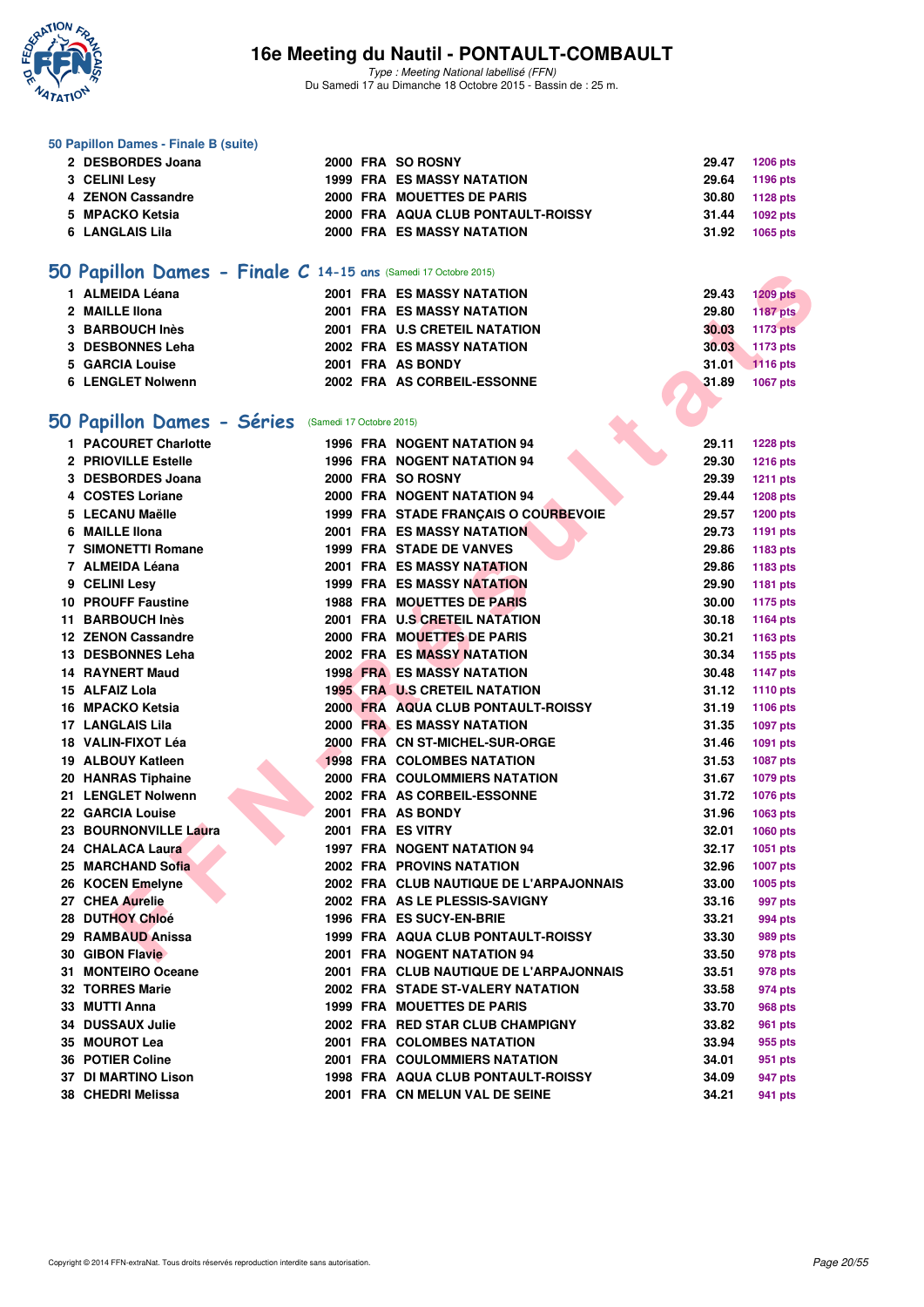

Type : Meeting National labellisé (FFN) Du Samedi 17 au Dimanche 18 Octobre 2015 - Bassin de : 25 m.

#### **50 Papillon Dames - Séries (suite)**

| 39 DE LELLIS Carla                                                             |  | 2001 FRA ES VITRY                       |              | 34.37                                | 932 pts                                                |
|--------------------------------------------------------------------------------|--|-----------------------------------------|--------------|--------------------------------------|--------------------------------------------------------|
| 40 SOYER Adèle                                                                 |  | 2001 FRA CN MELUN VAL DE SEINE          |              | 34.55                                | 923 pts                                                |
| 41 RICARD Elodie                                                               |  | 2000 FRA CLUB NAUTIQUE DE L'ARPAJONNAIS |              | 34.56                                | 922 pts                                                |
| 42 MINOT Léana                                                                 |  | 1996 FRA RED STAR CLUB CHAMPIGNY        |              | 34.69                                | 916 pts                                                |
| 43 TETTAMANTI Marie-Amélie                                                     |  | <b>2001 FRA COULOMMIERS NATATION</b>    |              | 34.70                                | 915 pts                                                |
| <b>44 VIRAPIN Laureny</b>                                                      |  | 2000 FRA AS LE PLESSIS-SAVIGNY          |              | 34.94                                | <b>903 pts</b>                                         |
| <b>45 BLOSSEVILLE Violaine</b>                                                 |  | 2000 FRA STADE ST-VALERY NATATION       |              | 35.02                                | 899 pts                                                |
| 46 LEGER Solene                                                                |  | <b>2002 FRA ES MASSY NATATION</b>       |              | 35.13                                | <b>893 pts</b>                                         |
| 47 CARVALHO Emma                                                               |  | 2000 FRA ES SUCY-EN-BRIE                |              | 35.21                                | <b>889 pts</b>                                         |
| <b>48 DELLIOT Chloe</b>                                                        |  | 2002 FRA AQUA CLUB PONTAULT-ROISSY      |              | 35.24                                | 887 pts                                                |
| <b>49 ANDROUIN Justine</b>                                                     |  | 2001 FRA USM VIROFLAY                   |              | 35.37                                | <b>881 pts</b>                                         |
| 49 HOCQUARD Margaux                                                            |  | 2002 FRA RED STAR CLUB CHAMPIGNY        |              | 35.37                                | <b>881 pts</b>                                         |
| 51 YEBGA Lorie                                                                 |  | 2002 FRA RED STAR CLUB CHAMPIGNY        |              | 35.40                                | <b>879 pts</b>                                         |
| 52 DELALANDRE Julie                                                            |  | 2001 FRA STADE ST-VALERY NATATION       |              | 35.41                                | 879 pts                                                |
| 53 PAULIN Perryne                                                              |  | 1999 FRA RED STAR CLUB CHAMPIGNY        |              | 35.74                                | <b>862 pts</b>                                         |
| <b>54 BARRIERE Alice</b>                                                       |  | 2000 FRA COLOMBES NATATION              |              | 35.84                                | 857 pts                                                |
| 55 MEHATS Micaela                                                              |  | 2001 FRA COLOMBES NATATION              |              | 35.86                                | 856 pts                                                |
| 56 TEBBAL Nawel                                                                |  | 2002 FRA U.S CRETEIL NATATION           |              | 35.89                                | 854 pts                                                |
| 57 GRESSIER Charlotte                                                          |  | 2002 FRA U.S CRETEIL NATATION           |              | 35.90                                | 854 pts                                                |
| 58 DOS SANTOS Johanna                                                          |  | 1998 FRA ES SUCY-EN-BRIE                |              | 36.37                                | 831 pts                                                |
| 59 MAREZ Marie                                                                 |  | <b>2000 FRA PROVINS NATATION</b>        |              | 37.33                                | <b>784 pts</b>                                         |
| 60 LECOURT Camille                                                             |  | 2000 FRA NANGIS NATATION                |              | 37.68                                | <b>767 pts</b>                                         |
| 61 LAUNAY Maelle                                                               |  | 2002 FRA CN ST-MICHEL-SUR-ORGE          |              | 38.44                                | 731 pts                                                |
| 62 LAUD Lila                                                                   |  | 2002 FRA RED STAR CLUB CHAMPIGNY        |              | 38.66                                | <b>721 pts</b>                                         |
| 63 BLAIRE Lea                                                                  |  | 2000 FRA NANGIS NATATION                |              | 38.73                                | 718 pts                                                |
| <b>64 TARRIDEC Nolwenn</b>                                                     |  | 2001 FRA ES SUCY-EN-BRIE                |              | 39.72                                | 673 pts                                                |
| 65 BIRAND Brenda                                                               |  | 2002 FRA C.S MONTERELAIS NATATION       |              | 39.79                                | <b>670 pts</b>                                         |
| 66 WOZNIAK Rima                                                                |  | 2002 FRA CN MELUN VAL DE SEINE          |              | 39.87                                | 667 pts                                                |
| 67 GUILLOTEAU Solène                                                           |  | 2002 FRA ES SUCY-EN-BRIE                |              | 39.90                                | <b>665 pts</b>                                         |
| 68 ABDEDAIEM Sara                                                              |  | 2002 FRA RED STAR CLUB CHAMPIGNY        |              | 40.95                                | <b>620 pts</b>                                         |
| 69 LAVILLE Pauline                                                             |  | 2002 FRA ES SUCY-EN-BRIE                |              | 41.54                                | 595 pts                                                |
| 70 DOS SANTOS Maréva                                                           |  | 2001 FRA ES SUCY-EN-BRIE                |              | 44.22                                | 488 pts                                                |
| --- AOUANA Inès                                                                |  | 2002 FRA US JEUNESSE MITRY-MORY         |              | <b>DSQ Da</b>                        |                                                        |
|                                                                                |  |                                         |              |                                      |                                                        |
| 00 Papillon Dames - Finale A 18 ans et plus (Dimanche 18 Octobre 2015)         |  |                                         |              |                                      |                                                        |
| 1 PRIOVILLE Estelle                                                            |  | <b>1996 FRA NOGENT NATATION 94</b>      |              | 1:03.34                              | <b>1241 pts</b>                                        |
| 2 PACOURET Charlotte                                                           |  | <b>1996 FRA NOGENT NATATION 94</b>      | 50 m : 29.72 | 1:03.92                              | (29.72) 100 m: 1:03.34 (33.62)<br><b>1223 pts</b>      |
|                                                                                |  |                                         | 50 m: 29.60  |                                      | $(29.60)$ 100 m : 1:03.92 $(34.32)$                    |
| 3 LEBLOND Tiphaine                                                             |  | <b>1996 FRA NOGENT NATATION 94</b>      |              | 1:06.75                              | 1140 pts<br>50 m: 31.03 (31.03) 100 m: 1:06.75 (35.72) |
| 4 ALFAIZ Lola                                                                  |  | <b>1995 FRA U.S CRETEIL NATATION</b>    |              | 1:07.83                              | <b>1110 pts</b>                                        |
|                                                                                |  |                                         |              |                                      | 50 m: 31.52 (31.52) 100 m: 1:07.83 (36.31)             |
| 5 CHALACA Laura                                                                |  | 1997 FRA NOGENT NATATION 94             | 50 m : 32.71 | 1:09.61<br>$(32.71)$ 100 m : 1:09.61 | <b>1060 pts</b><br>(36.90)                             |
| <b>6 SOYER Emma</b>                                                            |  | 1998 FRA CN MELUN VAL DE SEINE          |              | 1:11.17                              | 1017 pts                                               |
|                                                                                |  |                                         |              |                                      | 50 m: 32.75 (32.75) 100 m: 1:11.17 (38.42)             |
| $\overline{00}$ Panillon Dames - Finale R 14-15 ans (Dimanche 18 Octobre 2015) |  |                                         |              |                                      |                                                        |

#### **[100 Papillon Dames - Finale A](http://www.ffnatation.fr/webffn/resultats.php?idact=nat&go=epr&idcpt=33325&idepr=32) 18 ans et plus** (Dimanche 18 Octobre 2015)

| 1 PRIOVILLE Estelle                                                | <b>1996 FRA NOGENT NATATION 94</b> |                  |                | 1:03.34                                                       | 1241 pts |  |
|--------------------------------------------------------------------|------------------------------------|------------------|----------------|---------------------------------------------------------------|----------|--|
| 2 PACOURET Charlotte                                               | <b>1996 FRA NOGENT NATATION 94</b> |                  | $50 m$ : 29.72 | (29.72) 100 m : 1:03.34 (33.62)<br>1:03.92 $1223 \text{ pts}$ |          |  |
|                                                                    |                                    | 50 m: 29.60      |                | $(29.60)$ 100 m : 1:03.92 $(34.32)$                           |          |  |
| 3 LEBLOND Tiphaine                                                 | <b>1996 FRA NOGENT NATATION 94</b> |                  |                | $1:06.75$ 1140 pts                                            |          |  |
|                                                                    |                                    |                  |                | 50 m: 31.03 (31.03) 100 m: 1:06.75 (35.72)                    |          |  |
| 4 ALFAIZ Lola                                                      | 1995 FRA U.S CRETEIL NATATION      |                  |                | $1:07.83$ 1110 pts                                            |          |  |
|                                                                    |                                    |                  |                | 50 m: 31.52 (31.52) 100 m: 1:07.83 (36.31)                    |          |  |
| 5 CHALACA Laura                                                    | <b>1997 FRA NOGENT NATATION 94</b> |                  |                | 1:09.61                                                       | 1060 pts |  |
|                                                                    |                                    | $50 m$ : $32.71$ |                | $(32.71)$ 100 m : 1:09.61 $(36.90)$                           |          |  |
| 6 SOYER Emma                                                       | 1998 FRA CN MELUN VAL DE SEINE     |                  |                | 1:11.17 $1017 \text{ pts}$                                    |          |  |
|                                                                    |                                    |                  |                | 50 m: 32.75 (32.75) 100 m: 1:11.17 (38.42)                    |          |  |
| 100 Papillon Dames - Finale B 14-15 ans (Dimanche 18 Octobre 2015) |                                    |                  |                |                                                               |          |  |

| 1 COSTES Loriane  | 2000 FRA NOGENT NATATION 94       |              | 1146 pts<br>1:06.55                                              |
|-------------------|-----------------------------------|--------------|------------------------------------------------------------------|
| 2 HANRAS Tiphaine | 2000 FRA COULOMMIERS NATATION     | 50 m : 30.88 | $(30.88)$ 100 m : 1:06.55 $(35.67)$<br>1:07.91 1107 pts          |
| 3 MARCHESE Julie  | 2000 FRA CN MELUN VAL DE SEINE    |              | 50 m: 31.53 (31.53) 100 m: 1:07.91 (36.38)<br>$1:11.50$ 1008 pts |
| 4 BOYER Charlotte | 2000 FRA C.S MONTERELAIS NATATION | 50 m: 33.61  | $(33.61)$ 100 m : 1:11.50 $(37.89)$<br>1:12.30<br>986 pts        |
|                   |                                   | 50 m : 33.22 | $(33.22)$ 100 m : 1:12.30 $(39.08)$                              |
| 5 RAIMONDO Ines   | 2000 FRA CN MELUN VAL DE SEINE    |              | 1:13.52<br>954 pts<br>50 m: 34.14 (34.14) 100 m: 1:13.52 (39.38) |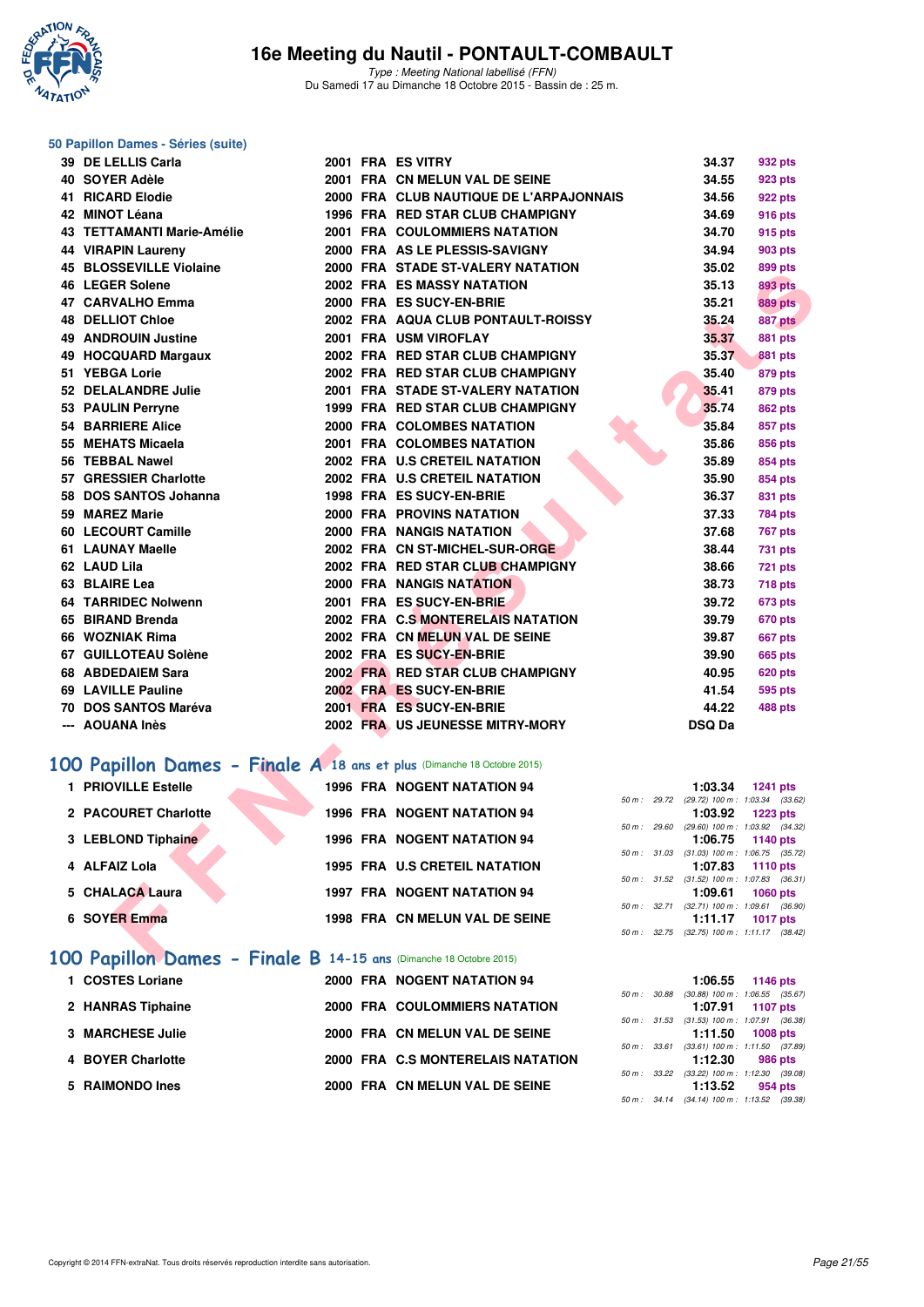

Type : Meeting National labellisé (FFN) Du Samedi 17 au Dimanche 18 Octobre 2015 - Bassin de : 25 m.

| 100 Papillon Dames - Finale B (suite)<br>--- BOUCENNA Sarah        |  | 1999 FRA CN MAISONS-ALFORT           |             |              | <b>DNS dec</b>                                                             |
|--------------------------------------------------------------------|--|--------------------------------------|-------------|--------------|----------------------------------------------------------------------------|
| 100 Papillon Dames - Finale C 14-15 ans (Dimanche 18 Octobre 2015) |  |                                      |             |              |                                                                            |
| 1 BARBOUCH Inès                                                    |  | 2001 FRA U.S CRETEIL NATATION        |             |              | 1:07.09<br><b>1131 pts</b>                                                 |
| 2 BOURNONVILLE Laura                                               |  | 2001 FRA ES VITRY                    |             |              | 50 m: 31.12 (31.12) 100 m: 1:07.09 (35.97)<br>1:08.23<br>1098 pts          |
| 3 GODEFROY-FIMES Maurine                                           |  | 2001 FRA P.V GRANDVILLIERS NATATION  |             |              | 50 m: 32.77 (32.77) 100 m: 1:08.23 (35.46)<br>1:09.73<br><b>1056 pts</b>   |
| 4 LENGLET Nolwenn                                                  |  | 2002 FRA AS CORBEIL-ESSONNE          |             |              | 50 m: 32.92 (32.92) 100 m: 1:09.73 (36.81)<br>1:10.50<br><b>1035 pts</b>   |
| 5 GARCIA Louise                                                    |  | 2001 FRA AS BONDY                    |             |              | 50 m : 32.52 (32.52) 100 m : 1:10.50 (37.98)<br>1:10.54<br><b>1034 pts</b> |
| 6 BELBACHIR Aliya                                                  |  | 2002 FRA AS BONDY                    |             |              | 50 m : 32.92 (32.92) 100 m : 1:10.54 (37.62)<br>1:11.32<br><b>1013 pts</b> |
|                                                                    |  |                                      |             |              | 50 m: 33.57 (33.57) 100 m: 1:11.32 (37.75)                                 |
| 100 Papillon Dames - Séries                                        |  | (Dimanche 18 Octobre 2015)           |             |              |                                                                            |
| 1 PRIOVILLE Estelle                                                |  | <b>1996 FRA NOGENT NATATION 94</b>   | $50 m$ :    | 30.02        | 1:04.53<br><b>1205 pts</b><br>$(30.02)$ 100 m : 1:04.53 $(34.51)$          |
| 2 PACOURET Charlotte                                               |  | <b>1996 FRA NOGENT NATATION 94</b>   |             |              | 1:04.79<br>1198 pts<br>50 m: 29.74 (29.74) 100 m: 1:04.79 (35.05)          |
| 3 COSTES Loriane                                                   |  | 2000 FRA NOGENT NATATION 94          |             |              | 1:06.04<br><b>1161 pts</b>                                                 |
| 4 LEBLOND Tiphaine                                                 |  | <b>1996 FRA NOGENT NATATION 94</b>   |             |              | 50 m: 30.37 (30.37) 100 m: 1:06.04 (35.67)<br>1:07.44<br>1121 pts          |
| 5 BARBOUCH Inès                                                    |  | 2001 FRA U.S CRETEIL NATATION        |             |              | 50 m: 31.40 (31.40) 100 m: 1:07.44 (36.04)<br>1:08.41<br>1093 pts          |
| 6 HANRAS Tiphaine                                                  |  | <b>2000 FRA COULOMMIERS NATATION</b> |             |              | 50 m: 31.45 (31.45) 100 m: 1:08.41 (36.96)<br>1:09.56<br>1061 pts          |
| 7 ALFAIZ Lola                                                      |  | 1995 FRA U.S CRETEIL NATATION        |             |              | 50 m: 31.61 (31.61) 100 m: 1:09.56 (37.95)<br>1:09.77<br>1055 pts          |
| 8 CHALACA Laura                                                    |  | <b>1997 FRA NOGENT NATATION 94</b>   |             |              | 50 m: 32.00 (32.00) 100 m: 1:09.77 (37.77)<br>1:10.74<br><b>1029 pts</b>   |
| 9 BOURNONVILLE Laura                                               |  | 2001 FRA ES VITRY                    |             |              | 50 m: 33.24 (33.24) 100 m: 1:10.74 (37.50)<br>1:10.79<br><b>1027 pts</b>   |
| 10 LENGLET Nolwenn                                                 |  | 2002 FRA AS CORBEIL-ESSONNE          | 50 m: 33.60 |              | $(33.60)$ 100 m : 1:10.79 $(37.19)$<br>1:11.20<br><b>1016 pts</b>          |
| 11 GODEFROY-FIMES Maurine                                          |  | 2001 FRAMP V GRANDVILLIERS NATATION  |             |              | 50 m: 32.92 (32.92) 100 m: 1:11.20 (38.28)<br>1:11.44<br>1009 pts          |
| <b>12 BOYER Charlotte</b>                                          |  | 2000 FRA C.S MONTERELAIS NATATION    |             | 50 m : 33.32 | $(33.32)$ 100 m : 1:11.44 $(38.12)$<br>1:11.84<br>999 pts                  |
| 13 SOYER Emma                                                      |  | 1998 FRA CN MELUN VAL DE SEINE       |             |              | 50 m: 33.09 (33.09) 100 m: 1:11.84 (38.75)<br>1:12.36<br>985 pts           |
| <b>14 GARCIA Louise</b>                                            |  | 2001 FRA AS BONDY                    |             |              | 50 m: 32.75 (32.75) 100 m: 1:12.36 (39.61)                                 |
|                                                                    |  |                                      |             |              | 1:13.35<br>958 pts<br>50 m: 33.25 (33.25) 100 m: 1:13.35 (40.10)           |
| 15 BELBACHIR Aliya                                                 |  | 2002 FRA AS BONDY                    |             |              | 1:14.00<br>941 pts<br>50 m: 34.77 (34.77) 100 m: 1:14.00 (39.23)           |
| <b>16 MARCHESE Julie</b>                                           |  | 2000 FRA CN MELUN VAL DE SEINE       |             |              | 1:14.08<br>939 pts<br>50 m: 34.93 (34.93) 100 m: 1:14.08 (39.15)           |
| 17 COMMUNAUDAT Margaux                                             |  | 1998 FRA CN MELUN VAL DE SEINE       | 50 m: 33.38 |              | 1:14.22<br>936 pts<br>(33.38) 100 m: 1:14.22 (40.84)                       |
| <b>18 BOUCENNA Sarah</b>                                           |  | 1999 FRA CN MAISONS-ALFORT           |             | 50 m : 35.28 | 1:15.67<br>898 pts<br>(35.28) 100 m : 1:15.67 (40.39)                      |
| 19 RAIMONDO Ines                                                   |  | 2000 FRA CN MELUN VAL DE SEINE       |             |              | 1:15.81<br>895 pts<br>50 m: 34.89 (34.89) 100 m: 1:15.81 (40.92)           |
| <b>20 TORRES Marie</b>                                             |  | 2002 FRA STADE ST-VALERY NATATION    |             | 50 m : 35.09 | 1:15.93<br>892 pts<br>$(35.09)$ 100 m : 1:15.93 $(40.84)$                  |
| 21 LESSOUED Sarah                                                  |  | 2000 FRA AS LE PLESSIS-SAVIGNY       |             |              | 1:16.09<br>888 pts<br>50 m: 35.30 (35.30) 100 m: 1:16.09 (40.79)           |
| 22 PEITEADO Victoria                                               |  | 2002 FRA CN MAISONS-ALFORT           |             | 50 m : 36.03 | 1:17.23<br>859 pts                                                         |
| 23 MPACKO Ketsia                                                   |  | 2000 FRA AQUA CLUB PONTAULT-ROISSY   |             |              | (36.03) 100 m: 1:17.23 (41.20)<br>1:17.88<br>843 pts                       |
| 24 AUBRY Aurélia                                                   |  | <b>1998 FRA U.S CRETEIL NATATION</b> |             | 50 m : 36.43 | (36.43) 100 m: 1:17.88 (41.45)<br>1:19.16<br>811 pts                       |
| 25 CHEA Aurelie                                                    |  | 2002 FRA AS LE PLESSIS-SAVIGNY       |             | 50 m : 35.60 | (35.60) 100 m: 1:19.16 (43.56)<br>1:19.25<br>809 pts                       |
| 26 RAMBAUD Anissa                                                  |  | 1999 FRA AQUA CLUB PONTAULT-ROISSY   |             |              | 50 m: 35.80 (35.80) 100 m: 1:19.25 (43.45)<br>1:20.64<br>776 pts           |
| 27 CHEA Mei-Eve                                                    |  | 2002 FRA CN MAISONS-ALFORT           |             |              | 50 m: 35.87 (35.87) 100 m: 1:20.64 (44.77)<br>1:21.02<br>767 pts           |
|                                                                    |  |                                      |             |              | 50 m: 37.64 (37.64) 100 m: 1:21.02 (43.38)                                 |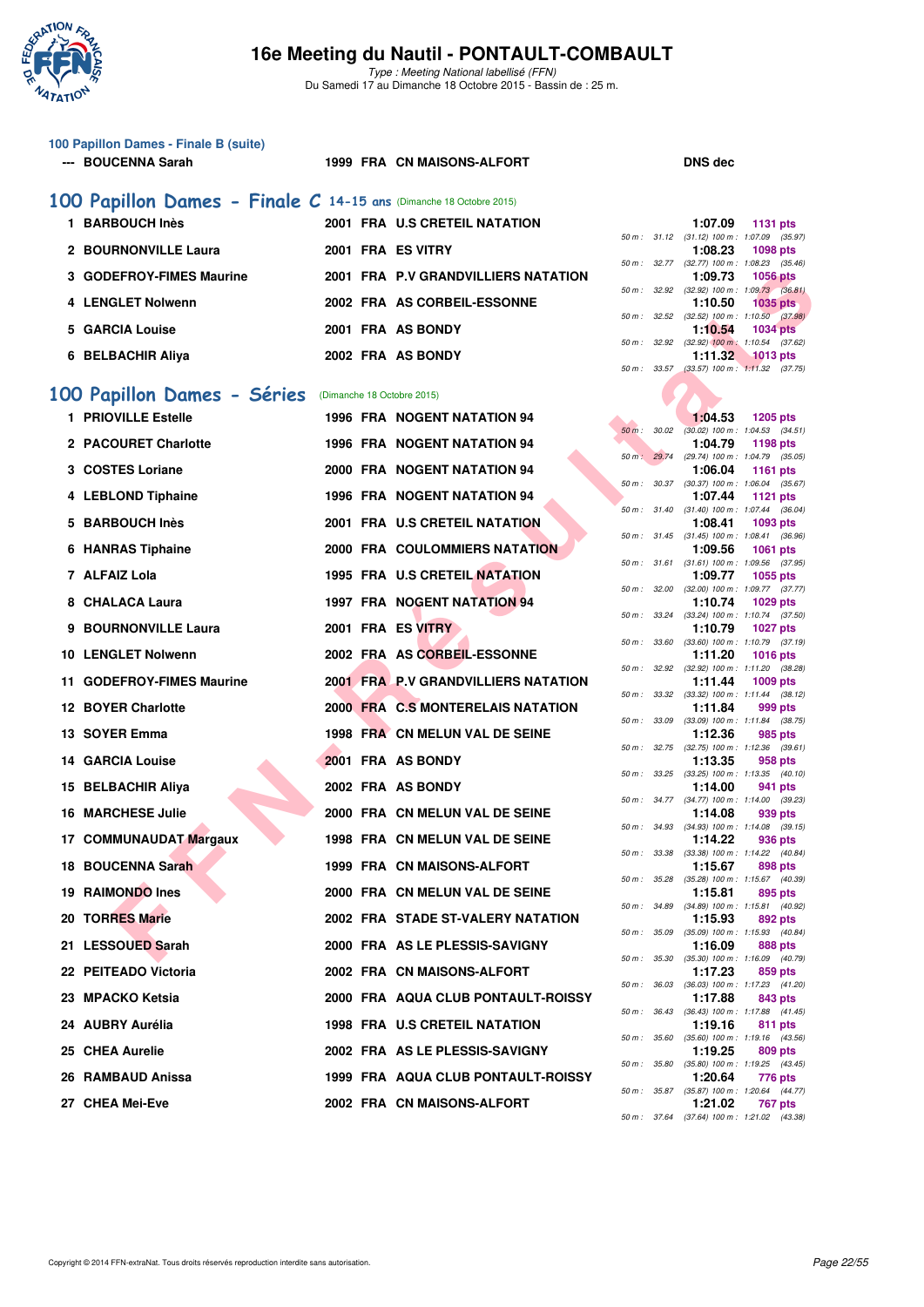

Type : Meeting National labellisé (FFN) Du Samedi 17 au Dimanche 18 Octobre 2015 - Bassin de : 25 m.

# **100 Papillon Dames - Séries (suite)**

| 28 PICARD Jennifer <b>Example 28</b> PICARD |  | 1991 FRA ES SUCY-EN-BRIE             |  | 1:21.63 752 pts                             |  |
|---------------------------------------------|--|--------------------------------------|--|---------------------------------------------|--|
|                                             |  |                                      |  | 50 m : 36.62 (36.62) 100 m : 1:21.63 (45.0) |  |
| 29 BLONDEAU Alexandra                       |  | 2000 FRA VILLIERS SPORTS JEUNESSE    |  | 1:21.81 748 pts                             |  |
|                                             |  |                                      |  | 50 m: 37.56 (37.56) 100 m: 1:21.81 (44.2)   |  |
| 30 CARMONE Loréna                           |  | 1999 FRA US JEUNESSE MITRY-MORY      |  | 1:22.84 724 pts                             |  |
|                                             |  |                                      |  | 50 m: 37.56 (37.56) 100 m: 1:22.84 (45.2    |  |
| 31 BLOSSEVILLE Violaine                     |  | 2000 FRA STADE ST-VALERY NATATION    |  | 1:23.40 712 pts                             |  |
|                                             |  |                                      |  | 50 m : 36.83 (36.83) 100 m : 1:23.40 (46.5  |  |
| 32 YEBGA Lorie                              |  | 2002 FRA RED STAR CLUB CHAMPIGNY     |  | 1:24.09 696 pts                             |  |
|                                             |  |                                      |  | 50 m: 38.53 (38.53) 100 m: 1:24.09 (45.5)   |  |
| 33 BESNIER Alicia                           |  | 1999 FRA CN MELUN VAL DE SEINE       |  | $1:24.25$ 692 pts                           |  |
|                                             |  |                                      |  | 50 m : 38.90 (38.90) 100 m : 1:24.25 (45.3  |  |
| 34 GRESSIER Charlotte                       |  | 2002 FRA U.S CRETEIL NATATION        |  | 1:25.23 671 pts                             |  |
|                                             |  |                                      |  | 50 m : 38.40 (38.40) 100 m : 1:25.23 (46.8  |  |
| 35 BOURASSI Lina                            |  | <b>1998 FRA U.S CRETEIL NATATION</b> |  | 1:25.43 666 pts                             |  |
|                                             |  |                                      |  | 50 m: 39.15 (39.15) 100 m: 1:25.43 (46.2)   |  |
| 36 HOBAYA Aïcha                             |  | 2002 FRA U.S CRETEIL NATATION        |  | $1:27.91$ 613 pts                           |  |
|                                             |  |                                      |  | 50 m : 39.99 (39.99) 100 m : 1:27.91 (47.9  |  |
| 37 ABDEDAIEM Sara                           |  | 2002 FRA RED STAR CLUB CHAMPIGNY     |  | $1:31.63$ 537 pts                           |  |
|                                             |  |                                      |  | 50 m: 42.48 (42.48) 100 m: 1:31.63 (49.1    |  |
| 38 WOZNIAK Rima                             |  | 2002 FRA CN MELUN VAL DE SEINE       |  | $-1:35.53$ 463 pts                          |  |
|                                             |  |                                      |  | 50 m : 42.99 (42.99) 100 m : 1:35.53 (52.5  |  |
| --- KNOPF Ornella                           |  | 1999 FRA AS BONDY                    |  | <b>DSQ Da</b>                               |  |
|                                             |  |                                      |  |                                             |  |
| --- DUTHOY Chloé                            |  | 1996 FRA ES SUCY-EN-BRIE             |  | DNS dec                                     |  |
| --- LECOURT Camille                         |  | <b>2000 FRA NANGIS NATATION</b>      |  | <b>DNS Nd</b>                               |  |
|                                             |  |                                      |  |                                             |  |

|  |  |  |  |  |  | 200 Papillon Dames - Séries (Samedi 17 Octobre 2015) |
|--|--|--|--|--|--|------------------------------------------------------|
|--|--|--|--|--|--|------------------------------------------------------|

| TEDUA LUIG                   |  | <b>ALD STAR ULUD UTAMFRINT</b>                                                                                                 |              | 1.44.05        | บฮบ pเจ                                                        |
|------------------------------|--|--------------------------------------------------------------------------------------------------------------------------------|--------------|----------------|----------------------------------------------------------------|
| 33 BESNIER Alicia            |  | 1999 FRA CN MELUN VAL DE SEINE                                                                                                 |              | 1:24.25        | 50 m : 38.53 (38.53) 100 m : 1:24.09 (45.56)<br><b>692 pts</b> |
| 34 GRESSIER Charlotte        |  | 2002 FRA U.S CRETEIL NATATION                                                                                                  | 50 m : 38.90 | 1:25.23        | $(38.90)$ 100 m : 1:24.25 $(45.35)$<br>671 pts                 |
|                              |  |                                                                                                                                |              |                | 50 m : 38.40 (38.40) 100 m : 1:25.23 (46.83)                   |
| 35 BOURASSI Lina             |  | 1998 FRA U.S CRETEIL NATATION                                                                                                  |              | 1:25.43        | 666 pts<br>50 m: 39.15 (39.15) 100 m: 1:25.43 (46.28)          |
| 36 HOBAYA Aïcha              |  | 2002 FRA U.S CRETEIL NATATION                                                                                                  |              | 1:27.91        | 613 pts                                                        |
| 37 ABDEDAIEM Sara            |  | 2002 FRA RED STAR CLUB CHAMPIGNY                                                                                               | 50 m : 39.99 | 1:31.63        | (39.99) 100 m : 1:27.91 (47.92)<br>537 pts                     |
|                              |  |                                                                                                                                |              |                | 50 m: 42.48 (42.48) 100 m: 1:31.63 (49.15)                     |
| 38 WOZNIAK Rima              |  | 2002 FRA CN MELUN VAL DE SEINE                                                                                                 | 50 m: 42.99  | 1:35.53        | 463 pts<br>(42.99) 100 m: 1:35.53 (52.54)                      |
| <b>KNOPF Ornella</b>         |  | 1999 FRA AS BONDY                                                                                                              |              | <b>DSQ Da</b>  |                                                                |
| <b>DUTHOY Chloé</b>          |  | 1996 FRA ES SUCY-EN-BRIE                                                                                                       |              | <b>DNS dec</b> |                                                                |
| --- LECOURT Camille          |  | 2000 FRA NANGIS NATATION                                                                                                       |              | <b>DNS Nd</b>  |                                                                |
|                              |  |                                                                                                                                |              |                |                                                                |
| 00 Papillon Dames - Séries   |  | (Samedi 17 Octobre 2015)                                                                                                       |              |                |                                                                |
| 1 CELINI Lesy                |  | <b>1999 FRA ES MASSY NATATION</b>                                                                                              |              | 2:20.81        | <b>1205 pts</b>                                                |
| 2 LANGLAIS Lila              |  | 50 m: 31.30 (31.30) 100 m: 1:06.40 (35.10) 150 m: 1:43.13 (36.73) 200 m: 2:20.81 (37.68)<br><b>2000 FRA ES MASSY NATATION</b>  |              | 2:22.97        | 1172 pts                                                       |
|                              |  | 50 m: 32.36 (32.36) 100 m: 1:08.10 (35.74) 150 m: 1:45.16 (37.06) 200 m: 2:22.97 (37.81)                                       |              |                |                                                                |
| 3 SIMONETTI Romane           |  | 1999 FRA STADE DE VANVES<br>50 m: 32.14 (32.14) 100 m: 1:08.61 (36.47) 150 m: 1:46.57 (37.96) 200 m: 2:24.90 (38.33)           |              | 2:24.90        | 1144 pts                                                       |
| 4 PRIOVILLE Estelle          |  | 1996 FRA NOGENT NATATION 94                                                                                                    |              | 2:27.55        | 1105 pts                                                       |
| 5 BOURNONVILLE Mey           |  | 50 m : 31.94 (31.94) 100 m : 1:07.81 (35.87) 150 m : 1:46.12 (38.31) 200 m : 2:27.55 (41.43)<br>1999 FRA CN MELUN VAL DE SEINE |              | 2:29.25        | <b>1080 pts</b>                                                |
|                              |  | 50 m: 33.72 (33.72) 100 m: 1:11.66 (37.94) 150 m: 1:50.36 (38.70) 200 m: 2:29.25 (38.89)                                       |              |                |                                                                |
| 6 ALBOUY Katleen             |  | <b>1998 FRA COLOMBES NATATION</b><br>50 m: 32.46 (32.46) 100 m: 1:10.68 (38.22) 150 m: 1:51.87 (41.19) 200 m: 2:32.22 (40.35)  |              | 2:32.22        | <b>1038 pts</b>                                                |
| 7 DUTHOIT Cyriane            |  | <b>1999 FRA ES MASSY NATATION</b>                                                                                              |              | 2:32.61        | <b>1033 pts</b>                                                |
| 8 MAILLE IIona               |  | 50 m: 34.16 (34.16) 100 m: 1:12.34 (38.18) 150 m: 1:52.11 (39.77) 200 m: 2:32.61 (40.50)<br><b>2001 FRA ES MASSY NATATION</b>  |              | 2:33.93        | 1014 $pts$                                                     |
|                              |  | 50 m: 32.63 (32.63) 100 m: 1:12.01 (39.38) 150 m: 1:53.82 (41.81) 200 m: 2:33.93 (40.11)                                       |              |                |                                                                |
| 9 DESNOYERS Chloé            |  | 2001 FRA JEANNE D'ARC DRANCY<br>50 m: 17.13 (17.13) 100 m: 1:11.01 (53.88) 150 m: 1:52.63 (41.62) 200 m: 2:35.89 (43.26)       |              | 2:35.89        | 987 pts                                                        |
| <b>10 BOURNONVILLE Laura</b> |  | 2001 FRA ES VITRY                                                                                                              |              | 2:36.31        | 981 pts                                                        |
| 11 VALIN-FIXOT Léa           |  | 50 m: 34.70 (34.70) 100 m: 1:15.11 (40.41) 150 m: 1:56.29 (41.18) 200 m: 2:36.31 (40.02)<br>2000 FRA CN ST-MICHEL-SUR-ORGE     |              | 2:38.36        | 954 pts                                                        |
|                              |  | 50 m: 34.08 (34.08) 100 m: 1:13.31 (39.23) 150 m: 1:55.48 (42.17) 200 m: 2:38.36 (42.88)                                       |              |                |                                                                |
| 12 ALMEIDA Léana             |  | <b>2001 FRA ES MASSY NATATION</b><br>50 m: 33.53 (33.53) 100 m: 1:13.52 (39.99) 150 m: 1:56.54 (43.02) 200 m: 2:39.32 (42.78)  |              | 2:39.32        | 941 pts                                                        |
| 13 PELLIER Claire            |  | 2000 FRA CN MELUN VAL DE SEINE                                                                                                 |              | 2:43.94        | 880 pts                                                        |
| 14 BOYER Charlotte           |  | 50 m: 36.20 (36.20) 100 m: 1:17.50 (41.30) 150 m: 1:59.93 (42.43) 200 m: 2:43.94 (44.01)<br>2000 FRA C.S MONTERELAIS NATATION  |              | 2:43.98        | 879 pts                                                        |
|                              |  | 50 m: 33.28 (33.28) 100 m: 1:14.02 (40.74) 150 m: 1:59.11 (45.09) 200 m: 2:43.98 (44.87)                                       |              |                |                                                                |
| <b>15 CHESNEAU Marine</b>    |  | <b>1999 FRA ES MASSY NATATION</b><br>50 m: 35.72 (35.72) 100 m: 1:16.62 (40.90) 150 m: 2:00.36 (43.74) 200 m: 2:46.77 (46.41)  |              | 2:46.77        | 844 pts                                                        |
| 16 DESBONNES Leha            |  | 2002 FRA ES MASSY NATATION                                                                                                     |              | 2:47.05        | 840 pts                                                        |
| 17 REBELO Alizee             |  | 50 m: 35.43 (35.43) 100 m: 1:17.24 (41.81) 150 m: 2:01.85 (44.61) 200 m: 2:47.05 (45.20)<br>2001 FRA ES MASSY NATATION         |              | 2:47.71        | 832 pts                                                        |
|                              |  | 50 m : 36.67 (36.67) 100 m : 1:18.45 (41.78) 150 m : 2:04.20                                                                   |              |                | (45.75) 200 m : 2:47.71 (43.51)                                |
| <b>18 TORRES Marie</b>       |  | 2002 FRA STADE ST-VALERY NATATION<br>50 m: 37.21 (37.21) 100 m: 1:19.07 (41.86) 150 m: 2:03.88 (44.81) 200 m: 2:48.36 (44.48)  |              | 2:48.36        | 824 pts                                                        |
| 19 MOUROT Lea                |  | 2001 FRA COLOMBES NATATION                                                                                                     |              | 2:51.52        | 785 pts                                                        |
| 20 BONNIN Elisa              |  | 50 m: 35.99 (35.99) 100 m: 1:19.18 (43.19) 150 m: 2:05.56 (46.38) 200 m: 2:51.52 (45.96)<br>2001 FRA ES MASSY NATATION         |              | 2:54.80        |                                                                |
|                              |  | 50 m: 36.22 (36.22) 100 m: 1:20.25 (44.03) 150 m: 2:07.88 (47.63) 200 m: 2:54.80 (46.92)                                       |              |                | 745 pts                                                        |
| 21 MARCHAND Sofia            |  | 2002 FRA PROVINS NATATION<br>50 m: 37.07 (37.07) 100 m: 1:22.12 (45.05) 150 m: 2:09.44 (47.32) 200 m: 2:57.38 (47.94)          |              | 2:57.38        | 715 pts                                                        |
| 22 RICARD Elodie             |  | 2000 FRA CLUB NAUTIQUE DE L'ARPAJONNAIS                                                                                        |              | 3:02.78        | 653 pts                                                        |

50 m : 38.85 (38.85) 100 m : 1:24.57 (45.72) 150 m : 2:13.59 (49.02) 200 m : 3:02.78 (49.19)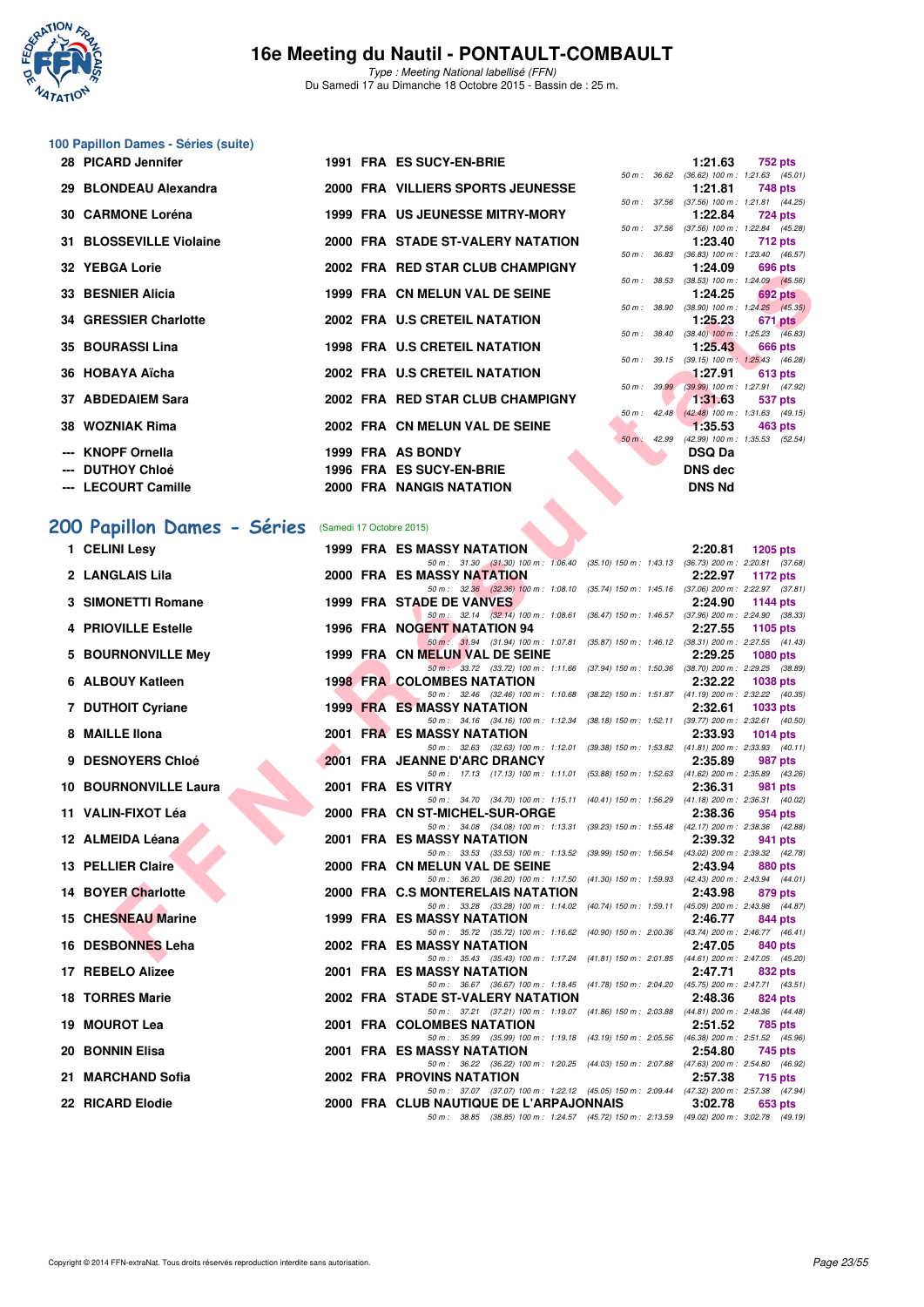

Type : Meeting National labellisé (FFN) Du Samedi 17 au Dimanche 18 Octobre 2015 - Bassin de : 25 m.

| 200 Papillon Dames - Séries (suite)                                         |  |                                                                                                                                |                |                 |
|-----------------------------------------------------------------------------|--|--------------------------------------------------------------------------------------------------------------------------------|----------------|-----------------|
| 23 MEHATS Micaela                                                           |  | 2001 FRA COLOMBES NATATION<br>50 m: 37.33 (37.33) 100 m: 1:24.27 (46.94) 150 m: 2:14.05 (49.78) 200 m: 3:04.75 (50.70)         | 3:04.75        | 631 pts         |
|                                                                             |  |                                                                                                                                |                |                 |
| 200 4 Nages Dames - Série rapide (Samedi 17 Octobre 2015)<br>1 RAYNERT Maud |  |                                                                                                                                |                |                 |
|                                                                             |  | <b>1998 FRA ES MASSY NATATION</b><br>50 m: 31.36 (31.36) 100 m: 1:09.96 (38.60) 150 m: 1:49.87 (39.91) 200 m: 2:24.65 (34.78)  | 2:24.65        | 1195 pts        |
| 2 DESBORDES Joana                                                           |  | 2000 FRA SO ROSNY<br>50 m: 32.30 (32.30) 100 m: 1:09.23 (36.93) 150 m: 1:52.57 (43.34) 200 m: 2:26.11 (33.54)                  | 2:26.11        | 1174 pts        |
| 3 MAILLE IIona                                                              |  | 2001 FRA ES MASSY NATATION<br>50 m: 32.27 (32.27) 100 m: 1.08.91 (36.64) 150 m: 1.52.26 (43.35) 200 m: 2.26.67 (34.41)         | 2:26.67        | 1165 pts        |
| 5 CHARRO Anaïs                                                              |  | 1998 FRA U.S CRETEIL NATATION                                                                                                  | 2:28.93        | <b>1132 pts</b> |
| 8 LANGLAIS Lila                                                             |  | 50 m: 32.77 (32.77) 100 m: 1:11.79 (39.02) 150 m: 1:54.18 (42.39) 200 m: 2:28.93 (34.75)<br>2000 FRA ES MASSY NATATION         | 2:31.77        | <b>1091 pts</b> |
| --- SIMONETTI Romane                                                        |  | 50 m: 32.54 (32.54) 100 m: 1:12.94 (40.40) 150 m: 1:55.80 (42.86) 200 m: 2:31.77 (35.97)<br><b>1999 FRA STADE DE VANVES</b>    | <b>DNS</b> dec |                 |
|                                                                             |  |                                                                                                                                |                |                 |
| 200 4 Nages Dames - Séries lentes (Samedi 17 Octobre 2015)                  |  |                                                                                                                                |                |                 |
| 4 LEBLOND Tiphaine                                                          |  | 1996 FRA NOGENT NATATION 94                                                                                                    | 2:28.39        | 1140 pts        |
| 6 DESBONNES Leha                                                            |  | 50 m: 31.27 (31.27) 100 m: 1:11.34 (40.07) 150 m: 1:53.10 (41.76) 200 m: 2:28.39 (35.29)<br>2002 FRA ES MASSY NATATION         | 2:31.52        | 1095 pts        |
| 7 CELINI Lesy                                                               |  | 50 m: 32.95 (32.95) 100 m: 1:11.89 (38.94) 150 m: 1:56.41 (44.52) 200 m: 2:31.52 (35.11)<br>1999 FRA ES MASSY NATATION         | 2:31.57        | <b>1094 pts</b> |
|                                                                             |  | 50 m: 30.80 (30.80) 100 m: 1:10.02 (39.22) 150 m: 1:57.71 (47.69) 200 m: 2:31.57 (33.86)                                       |                |                 |
| 9 ALFAIZ Lola                                                               |  | 1995 FRA U.S CRETEIL NATATION<br>50 m: 32.97 (32.97) 100 m: 1:12.20 (39.23) 150 m: 1:56.51 (44.31) 200 m: 2:32.05 (35.54)      | 2:32.05        | <b>1087 pts</b> |
| 10 ALBOUY Katleen                                                           |  | <b>1998 FRA COLOMBES NATATION</b><br>50 m: 32.51 (32.51) 100 m: 1:11.88 (39.37) 150 m: 1:58.16 (46.28) 200 m: 2:33.00 (34.84)  | 2:33.00        | 1073 pts        |
| 11 CHALACA Laura                                                            |  | 1997 FRA NOGENT NATATION 94<br>50 m: 33.08 (33.08) 100 m: 1:12.62 (39.54) 150 m: 1:57.99 (45.37) 200 m: 2:33.52 (35.53)        | 2:33.52        | <b>1066 pts</b> |
| 12 GARCIA Louise                                                            |  | 2001 FRA AS BONDY                                                                                                              | 2:33.96        | <b>1060 pts</b> |
| <b>13 LENGLET Nolwenn</b>                                                   |  | 50 m: 33.00 (33.00) 100 m: 1:13.14 (40.14) 150 m: 1:58.16 (45.02) 200 m: 2:33.96 (35.80)<br>2002 FRA AS CORBEIL-ESSONNE        | 2:34.37        | <b>1054 pts</b> |
| 14 GAILLARD Clémence                                                        |  | 50 m: 33.53 (33.53) 100 m: 1:14.16 (40.63) 150 m: 1:57.63 (43.47) 200 m: 2:34.37 (36.74)<br>1998 FRA AS LE PLESSIS-SAVIGNY     | 2:34.54        | <b>1052 pts</b> |
| <b>15 BOYER Charlotte</b>                                                   |  | 50 m: 34.11 (34.11) 100 m: 1:15.38 (41.27) 150 m: 1:57.19 (41.81) 200 m: 2:34.54 (37.35)<br>2000 FRA C.S MONTERELAIS NATATION  | 2:34.57        | 1051 pts        |
|                                                                             |  | 50 m · 33.24 (33.24) 100 m : 1:12.72 (39.48) 150 m : 1:59.46 (46.74) 200 m : 2:34.57 (35.11)                                   |                |                 |
| 16 SOYER Emma                                                               |  | 1998 FRA CN MELUN VAL DE SEINE<br>50 m: 32.34 (32.34) 100 m: 1:11.32 (38.98) 150 m: 2:00.52 (49.20) 200 m: 2:34.79 (34.27)     | 2:34.79        | <b>1048 pts</b> |
| 17 BELBACHIR Aliya                                                          |  | 2002 FRA AS BONDY<br>50 m: 34.06 (34.06) 100 m: 1:14.26 (40.20) 150 m: 1:59.75 (45.49) 200 m: 2:35.70 (35.95)                  | 2:35.70        | 1035 pts        |
| <b>18 RAIMONDO Ines</b>                                                     |  | 2000 FRA CN MELUN VAL DE SEINE                                                                                                 | 2:35.83        | <b>1034 pts</b> |
| 19 ROUBIOL Caroline                                                         |  | 50 m: 34.12 (34.12) 100 m: 1:15.49 (41.37) 150 m: 2:00.06 (44.57) 200 m: 2:35.83 (35.77)<br>1994 FRA AQUA CLUB PONTAULT-ROISSY | 2:35.93        | <b>1032 pts</b> |
| 20 ROBERT Jessica                                                           |  | 50 m: 31.52 (31.52) 100 m: 1:10.75 (39.23) 150 m: 1:56.81 (46.06) 200 m: 2:35.93 (39.12)<br>2001 FRA ES MASSY NATATION         | 2:36.01        | <b>1031 pts</b> |
| 21 MARCHESE Julie                                                           |  | 50 m: 34.56 (34.56) 100 m: 1:14.49 (39.93) 150 m: 2:01.02 (46.53) 200 m: 2:36.01 (34.99)<br>2000 FRA CN MELUN VAL DE SEINE     | 2:36.05        | <b>1031 pts</b> |
|                                                                             |  | 50 m: 33.13 (33.13) 100 m: 1:15.38 (42.25) 150 m: 2:03.41 (48.03) 200 m: 2:36.05 (32.64)<br><b>1999 FRA ES MASSY NATATION</b>  |                |                 |
| 22 DUTHOIT Cyriane                                                          |  | 50 m: 34.17 (34.17) 100 m: 1:12.94 (38.77) 150 m: 2:01.09 (48.15) 200 m: 2:36.46 (35.37)                                       | 2:36.46        | <b>1025 pts</b> |
| 23 REBELO Alizee                                                            |  | 2001 FRA ES MASSY NATATION<br>50 m: 34.94 (34.94) 100 m: 1:15.33 (40.39) 150 m: 2:00.52 (45.19) 200 m: 2:37.03 (36.51)         | 2:37.03        | <b>1017 pts</b> |
| 24 HELLE Julie                                                              |  | 1995 FRA ALLIANCE ORLEANS NATATION<br>50 m: 34.90 (34.90) 100 m: 1:16.57 (41.67) 150 m: 2:00.10 (43.53) 200 m: 2:37.82 (37.72) | 2:37.82        | <b>1006 pts</b> |
| <b>25 BONNIN Elisa</b>                                                      |  | <b>2001 FRA ES MASSY NATATION</b>                                                                                              | 2:37.91        | 1005 pts        |
| <b>26 CHESNEAU Marine</b>                                                   |  | 50 m: 33.59 (33.59) 100 m: 1:12.46 (38.87) 150 m: 2:00.78 (48.32) 200 m: 2:37.91 (37.13)<br>1999 FRA ES MASSY NATATION         | 2:38.01        | $1003$ pts      |
| 27 VERDIER Alexandra                                                        |  | 50 m: 34.36 (34.36) 100 m: 1.15.70 (41.34) 150 m: 2:01.16 (45.46) 200 m: 2:38.01 (36.85)<br>2000 FRA ES MASSY NATATION         | 2:38.42        | 998 pts         |
| 28 MARZOUK Maëva                                                            |  | 50 m: 34.32 (34.32) 100 m: 1:15.97 (41.65) 150 m: 2:01.09 (45.12) 200 m: 2:38.42 (37.33)<br>2000 FRA CN MELUN VAL DE SEINE     | 2:38.65        | 995 pts         |
|                                                                             |  | 50 m: 33.90 (33.90) 100 m: 1:14.57 (40.67) 150 m: 2:01.69 (47.12) 200 m: 2:38.65 (36.96)                                       |                |                 |
| 29 VALIN-FIXOT Léa                                                          |  | 2000 FRA CN ST-MICHEL-SUR-ORGE<br>50 m: 33.76 (33.76) 100 m: 1:15.55 (41.79) 150 m: 2:04.01 (48.46) 200 m: 2:39.57 (35.56)     | 2:39.57        | 982 pts         |
| 30 ZENON Cassandre                                                          |  | 2000 FRA MOUETTES DE PARIS<br>50 m: 33.28 (33.28) 100 m: 1:14.13 (40.85) 150 m: 2:02.94 (48.81) 200 m: 2:40.42 (37.48)         | 2:40.42        | 971 pts         |
| 31 BONEL Emma                                                               |  | 1998 FRA CN ST-MICHEL-SUR-ORGE<br>50 m: 34.53 (34.53) 100 m: 1:15.14 (40.61) 150 m: 2:01.46 (46.32) 200 m: 2:40.87 (39.41)     | 2:40.87        | 964 pts         |
| 32 PERNOT Ophélie                                                           |  | 2000 FRA AQUA CLUB PONTAULT-ROISSY                                                                                             | 2:40.93        | 964 pts         |
|                                                                             |  | 50 m: 36.24 (36.24) 100 m: 1:17.31 (41.07) 150 m: 2:03.45 (46.14) 200 m: 2:40.93 (37.48)                                       |                |                 |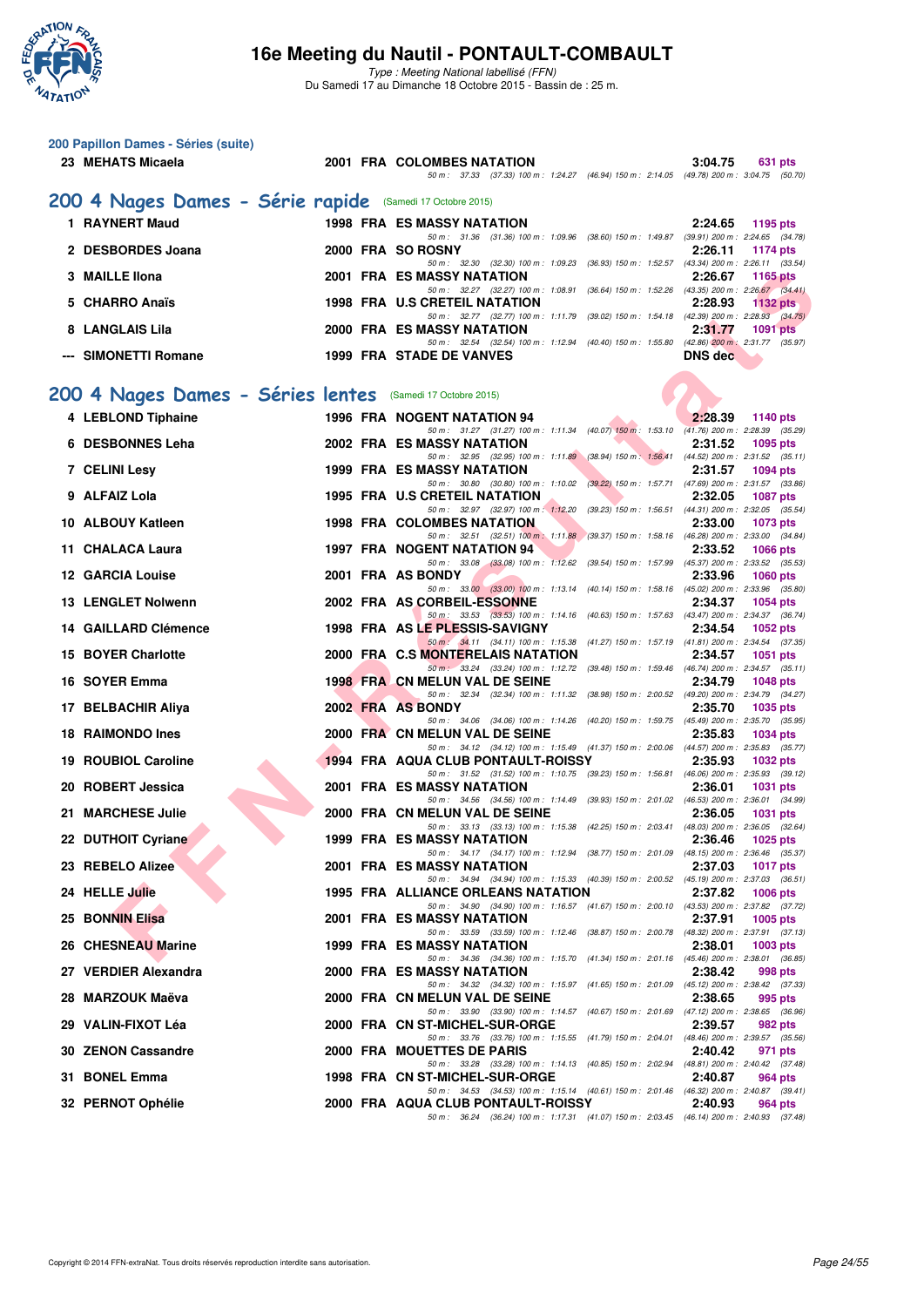

Type : Meeting National labellisé (FFN) Du Samedi 17 au Dimanche 18 Octobre 2015 - Bassin de : 25 m.

#### **200 4 Nages Dames - Séries lentes (suite)**

| 33 TOURILLON Floriane     |  | 1999 FRA CN MELUN VAL DE SEINE                                                                                                      | 2:41.77 | 952 pts        |
|---------------------------|--|-------------------------------------------------------------------------------------------------------------------------------------|---------|----------------|
| 34 LESAGE Maud            |  | 50 m: 36.32 (36.32) 100 m: 1:21.32 (45.00) 150 m: 2:02.70 (41.38) 200 m: 2:41.77 (39.07)<br>2001 FRA ES MASSY NATATION              | 2:42.16 | 947 pts        |
| 35 LEGER Solene           |  | 50 m: 35.43 (35.43) 100 m: 1:17.16 (41.73) 150 m: 2:05.86 (48.70) 200 m: 2:42.16 (36.30)<br>2002 FRA ES MASSY NATATION              | 2:42.22 | 946 pts        |
| 36 BEAL Elodie            |  | 50 m: 35.88 (35.88) 100 m: 1:17.71 (41.83) 150 m: 2:03.97 (46.26) 200 m: 2:42.22 (38.25)<br>1999 FRA USM VIROFLAY                   | 2:42.69 | 940 pts        |
| 37 BAURON Charline        |  | 50 m: 34.73 (34.73) 100 m: 1:14.63 (39.90) 150 m: 2:04.53 (49.90) 200 m: 2:42.69 (38.16)<br>2001 FRA CN ST-MICHEL-SUR-ORGE          | 2:42.72 | 940 pts        |
| <b>38 FERGUENE Ines</b>   |  | 50 m: 35.38 (35.38) 100 m: 1:16.42 (41.04) 150 m: 2:04.70 (48.28) 200 m: 2:42.72 (38.02)<br>2001 FRA ES MASSY NATATION              | 2:42.99 | 936 pts        |
| <b>39 BARRIERE Sophie</b> |  | 50 m: 36.16 (36.16) 100 m: 1:16.32 (40.16) 150 m: 2:07.31 (50.99) 200 m: 2:42.99 (35.68)<br>2001 FRA COLOMBES NATATION              | 2:43.12 | 934 pts        |
| 40 MARCHAND Sofia         |  | 50 m: 36.89 (36.89) 100 m: 1:18.46 (41.57) 150 m: 2:06.29 (47.83) 200 m: 2:43.12 (36.83)<br>2002 FRA PROVINS NATATION               | 2:43.56 | 929 pts        |
| 41 FOLLET Elisa           |  | 50 m: 35.05 (35.05) 100 m: 1:17.24 (42.19) 150 m: 2:07.09 (49.85) 200 m: 2:43.56 (36.47)<br>1999 FRA RED STAR CLUB CHAMPIGNY        | 2:43.82 | 925 pts        |
| 42 MPACKO Ketsia          |  | 50 m: 35.17 (35.17) 100 m: 1:17.03 (41.86) 150 m: 2:04.72 (47.69) 200 m: 2:43.82 (39.10)<br>2000 FRA AQUA CLUB PONTAULT-ROISSY      | 2:43.98 | 923 pts        |
| 43 KOCEN Emelyne          |  | 50 m: 35.80 (35.80) 100 m: 1:15.88 (40.08) 150 m: 2:05.22 (49.34) 200 m: 2:43.98 (38.76)<br>2002 FRA CLUB NAUTIQUE DE L'ARPAJONNAIS | 2:44.03 | 922 pts        |
| 44 KNOPF Elora            |  | 50 m: 34.70 (34.70) 100 m: 1:15.65 (40.95) 150 m: 2:05.80 (50.15) 200 m: 2:44.03 (38.23)<br>2002 FRA AS BONDY                       | 2:44.91 | 911 pts        |
| 45 GARCIA Pauline         |  | 50 m: 35.89 (35.89) 100 m: 1:17.80 (41.91) 150 m: 2:05.72 (47.92) 200 m: 2:44.91 (39.19)<br>1996 FRA CHARTRES METROPOLE NAT         | 2:45.26 | 906 pts        |
| 46 GIBON Flavie           |  | 50 m: 34.71 (34.71) 100 m: 1:16.58 (41.87) 150 m: 2:06.74 (50.16) 200 m: 2:45.26 (38.52)                                            |         |                |
|                           |  | 2001 FRA NOGENT NATATION 94<br>50 m: 36.32 (36.32) 100 m: 1:18.95 (42.63) 150 m: 2:06.98 (48.03) 200 m: 2:45.63 (38.65)             | 2:45.63 | 901 pts        |
| <b>47 CHAPUT Perrine</b>  |  | <b>2001 FRA COULOMMIERS NATATION</b><br>50 m: 35.64 (35.64) 100 m: 1:18.44 (42.80) 150 m: 2:07.15 (48.71) 200 m: 2:45.64 (38.49)    | 2:45.64 | 901 pts        |
| 48 FERMIER Maeva          |  | 2000 FRA AS LE PLESSIS-SAVIGNY<br>50 m: 37.01 (37.01) 100 m: 1:20.79 (43.78) 150 m: 2:07.17 (46.38) 200 m: 2:46.62 (39.45)          | 2:46.62 | 889 pts        |
| <b>49 BARRIERE Alice</b>  |  | 2000 FRA COLOMBES NATATION<br>50 m: 36.26 (36.26) 100 m: 1:20.94 (44.68) 150 m: 2:09.73 (48.79) 200 m: 2:47.01 (37.28)              | 2:47.01 | 884 pts        |
| 50 POURAGEAUX Agatha      |  | 2002 FRA AQUA CLUB PONTAULT-ROISSY<br>50 m: 37.10 (37.10) 100 m: 1:20.10 (43.00) 150 m: 2:09.42 (49.32) 200 m: 2:48.14 (38.72)      | 2:48.14 | 869 pts        |
| 51 LESSOUED Sarah         |  | 2000 FRA AS LE PLESSIS-SAVIGNY<br>50 m: 35.41 (35.41) 100 m: 1:21.17 (45.76) 150 m: 2:13.21 (52.04) 200 m: 2:48.44 (35.23)          | 2:48.44 | 865 pts        |
| 52 MEHATS Micaela         |  | 2001 FRA COLOMBES NATATION<br>50 m: 37.12 (37.12) 100 m: 1:20.37 (43.25) 150 m: 2:11.06 (50.69) 200 m: 2:48.84 (37.78)              | 2:48.84 | 860 pts        |
| 53 MOUROT Lea             |  | 2001 FRA COLOMBES NATATION<br>50 m: 35.24 (35.24) 100 m: 1:20.88 (45.64) 150 m: 2:10.25 (49.37) 200 m: 2:49.85 (39.60)              | 2:49.85 | 847 pts        |
| 54 DUFOUR Clara           |  | 2002 FRA C.S MONTERELAIS NATATION<br>50 m: 37.80 (37.80) 100 m: 1:22.19 (44.39) 150 m: 2:12.38 (50.19) 200 m: 2:50.90 (38.52)       | 2:50.90 | 834 pts        |
| 55 TEBBAL Nawel           |  | 2002 FRA U.S CRETEIL NATATION<br>50 m: 37.93 (37.93) 100 m: 1:24.04 (46.11) 150 m: 2:11.94 (47.90) 200 m: 2:53.57 (41.63)           | 2:53.57 | 801 pts        |
| 56 DUTRIEUX Maud          |  | 2002 FRA USM VIROFLAY<br>50 m: 40.16 (40.16) 100 m: 1:25.84 (45.68) 150 m: 2:15.72 (49.88) 200 m: 2:54.10 (38.38)                   | 2:54.10 | 794 pts        |
| 57 YEBGA Lorie            |  | 2002 FRA RED STAR CLUB CHAMPIGNY<br>50 m: 38.57 (38.57) 100 m: 1:26.07 (47.50) 150 m: 2:17.17 (51.10) 200 m: 2:54.25 (37.08)        | 2:54.25 | <b>793 pts</b> |
| 58 CLAVERIE Léa           |  | 2001 FRA CLUB NAUTIQUE DE L'ARPAJONNAIS<br>50 m: 37.64 (37.64) 100 m: 1:21.73 (44.09) 150 m: 2:12.52 (50.79) 200 m: 2:54.69 (42.17) | 2:54.69 | <b>787 pts</b> |
| 59 CUSSY Eva              |  | 2002 FRA CN MELUN VAL DE SEINE<br>50 m: 43.70 (43.70) 100 m: 1:27.63 (43.93) 150 m: 2:14.73 (47.10) 200 m: 2:55.28 (40.55)          | 2:55.28 | <b>780 pts</b> |
| 60 FERON Enêa             |  | 2002 FRA RED STAR CLUB CHAMPIGNY                                                                                                    | 2:57.69 | 751 pts        |
| 61 POKRZYWA Romane        |  | 50 m: 42.79 (42.79) 100 m: 1:30.02 (47.23) 150 m: 2:19.01 (48.99) 200 m: 2:57.69 (38.68)<br>1999 FRA CLUB NAUTIQUE DE L'ARPAJONNAIS | 2:58.03 | 747 pts        |
| 62 TASSEL Nolwenn         |  | 50 m : 39.29 (39.29) 100 m : 1:23.25 (43.96) 150 m : 2:15.98 (52.73) 200 m : 2:58.03 (42.05)<br>2002 FRA CN MAISONS-ALFORT          | 2:58.49 | 742 pts        |
| 63 MARTINEZ Myriam        |  | 50 m: 40.43 (40.43) 100 m: 1:26.27<br>(45.84) 150 m : 2:19.01 (52.74) 200 m : 2:58.49 (39.48)<br>2002 FRA COLOMBES NATATION         | 2:58.86 | <b>737 pts</b> |
| 64 GAULTIER Emma          |  | 50 m: 39.97 (39.97) 100 m: 1:25.68<br>(45.71) 150 m : 2:18.71 (53.03) 200 m : 2:58.86 (40.15)<br>1999 FRA US JEUNESSE MITRY-MORY    | 2:58.97 | <b>736 pts</b> |
| 65 SOUDANI Melissa        |  | (42.52) 150 m : 2:18.10 (53.97) 200 m : 2:58.97 (40.87)<br>50 m: 41.61 (41.61) 100 m: 1:24.13<br>2001 FRA RED STAR CLUB CHAMPIGNY   | 2:59.49 | 730 pts        |
| 66 LAUNAY Maelle          |  | 50 m: 39.27 (39.27) 100 m: 1:25.36<br>(46.09) 150 m : 2:20.25 (54.89) 200 m : 2:59.49 (39.24)<br>2002 FRA CN ST-MICHEL-SUR-ORGE     | 3:01.71 | 704 pts        |
| 67 LAUD Lila              |  | 50 m: 40.79 (40.79) 100 m: 1:28.90<br>(48.11) 150 m: 2:19.47 (50.57) 200 m: 3:01.71 (42.24)<br>2002 FRA RED STAR CLUB CHAMPIGNY     | 3:04.04 | 678 pts        |
| 68 CORBRION Adele         |  | 50 m : 40.35 (40.35) 100 m : 1:27.90<br>(47.55) 150 m : 2:21.82 (53.92) 200 m : 3:04.04 (42.22)<br>2001 FRA US JEUNESSE MITRY-MORY  | 3:05.33 | 663 pts        |
|                           |  | 50 m: 37.94 (37.94) 100 m: 1:23.68 (45.74) 150 m: 2:18.28 (54.60) 200 m: 3:05.33 (47.05)                                            |         |                |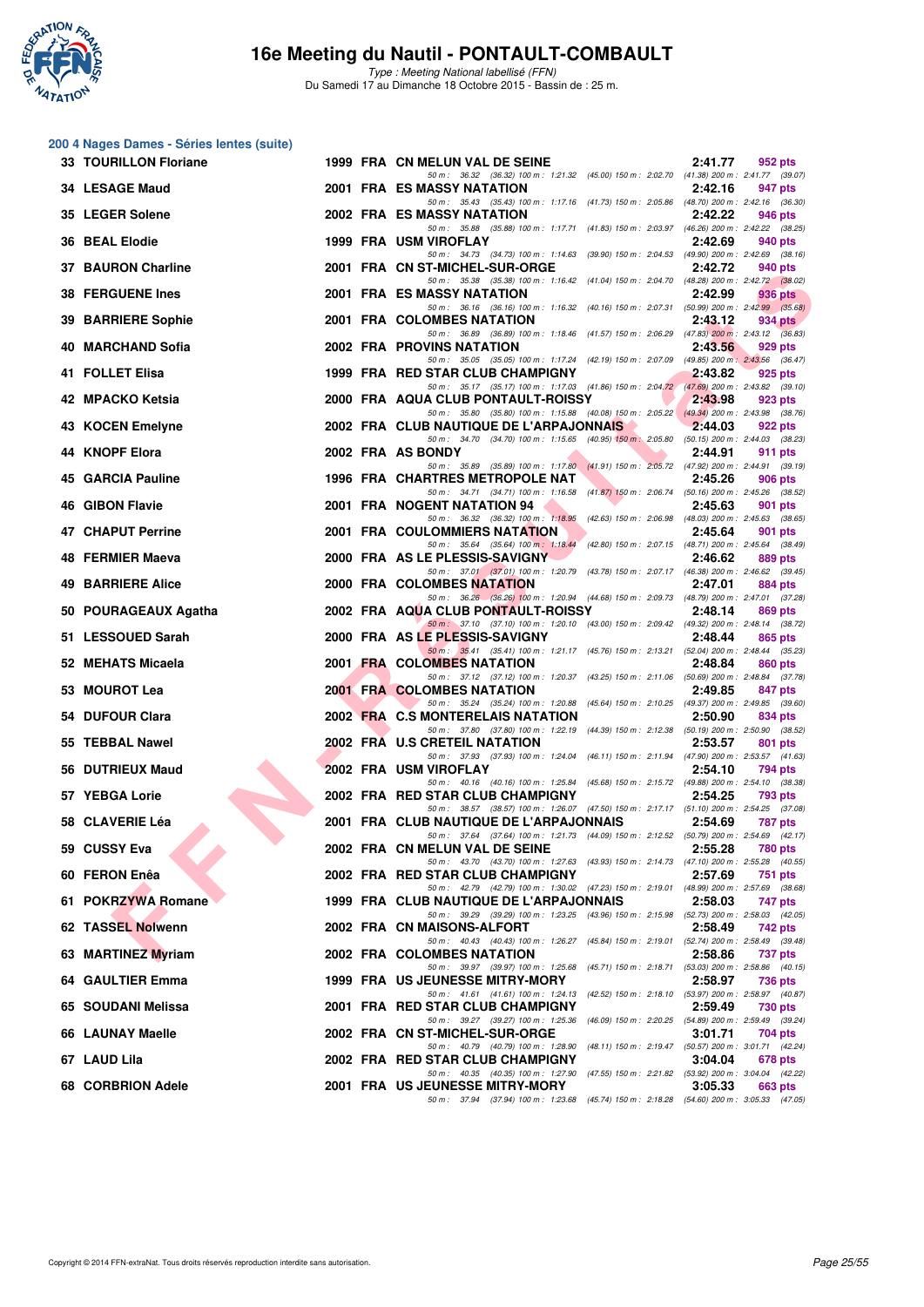

Type : Meeting National labellisé (FFN) Du Samedi 17 au Dimanche 18 Octobre 2015 - Bassin de : 25 m.

| 200 4 Nages Dames - Séries lentes (suite)                                                                         |                 |                                                                                                                                                                                                                          |                |                 |
|-------------------------------------------------------------------------------------------------------------------|-----------------|--------------------------------------------------------------------------------------------------------------------------------------------------------------------------------------------------------------------------|----------------|-----------------|
| 69 SCHMITT Loan                                                                                                   |                 | 2002 FRA AQUA CLUB PONTAULT-ROISSY                                                                                                                                                                                       | 3:06.71        | 648 pts         |
| 70 OLIVA Rafaelle                                                                                                 |                 | 50 m: 42.88 (42.88) 100 m: 1:29.56 (46.68) 150 m: 2:25.94 (56.38) 200 m: 3:06.71 (40.77)<br>2002 FRA AQUA CLUB PONTAULT-ROISSY                                                                                           | 3:07.86        | 635 pts         |
| <b>71 BAUDOIN Alix</b>                                                                                            |                 | 50 m: 41.66 (41.66) 100 m: 1:31.92 (50.26) 150 m: 2:24.48 (52.56) 200 m: 3:07.86 (43.38)<br><b>2001 FRA PROVINS NATATION</b><br>50 m: 40.97 (40.97) 100 m: 1:28.68 (47.71) 150 m: 2:27.78 (59.10) 200 m: 3:11.02 (43.24) | 3:11.02        | 601 pts         |
| 72 PEHLIVAN Léa                                                                                                   |                 | 2002 FRA CN MAISONS-ALFORT<br>50 m: 42.01 (42.01) 100 m: 1:32.95 (50.94) 150 m: 2:29.47 (56.52) 200 m: 3:12.02 (42.55)                                                                                                   | 3:12.02        | 590 pts         |
| <b>73 THOUVENIN Estelle</b>                                                                                       |                 | 2000 FRA RED STAR CLUB CHAMPIGNY<br>50 m: 39.70 (39.70) 100 m: 1:30.70 (51.00) 150 m: 2:27.78 (57.08) 200 m: 3:12.46 (44.68)                                                                                             | 3:12.46        | 586 pts         |
| --- HOUAL Solene                                                                                                  |                 | 2002 FRA ES MASSY NATATION                                                                                                                                                                                               | <b>DSQ Vi</b>  |                 |
| --- BRANCOTTE Louise                                                                                              |                 | 2000 FRA CN MAISONS-ALFORT                                                                                                                                                                                               | <b>DNS dec</b> |                 |
| --- JAMLAOUI Salsabil                                                                                             |                 | 1999 FRA MOUETTES DE PARIS                                                                                                                                                                                               | <b>DNS</b> dec |                 |
| --- DEL'HOMME Laurine                                                                                             |                 | 1997 FRA CLUB DES NAGEURS DE PARIS                                                                                                                                                                                       | <b>DNS</b> dec |                 |
|                                                                                                                   |                 |                                                                                                                                                                                                                          |                |                 |
| 4x50 Nage Libre Dames - Séries (Samedi 17 Octobre 2015)                                                           |                 |                                                                                                                                                                                                                          |                |                 |
| 1 CHARRO Anaïs                                                                                                    |                 | <b>1998 FRA U.S CRETEIL NATATION</b>                                                                                                                                                                                     | 1:53.86        | 1193 pts        |
| <b>BARBOUCH Inès</b>                                                                                              | 2001 FRA        |                                                                                                                                                                                                                          |                |                 |
| <b>SOMMIER Elodie</b>                                                                                             | 2001 FRA        |                                                                                                                                                                                                                          |                |                 |
| <b>ALFAIZ Lola</b>                                                                                                | 1995 FRA        |                                                                                                                                                                                                                          |                |                 |
| 50 m: 28.04 (28.04) 100 m: 56.59 (28.55) 150 m: 1:25.71 (29.12) 200 m: 1:53.86 (28.15)                            |                 |                                                                                                                                                                                                                          | 1:56.52        |                 |
| 2 MPACKO Ketsia                                                                                                   |                 | 2000 FRA AQUA CLUB PONTAULT-ROISSY                                                                                                                                                                                       |                | 1155 pts        |
| <b>PERNOT Ophélie</b>                                                                                             | 2000 FRA        |                                                                                                                                                                                                                          |                |                 |
| <b>ROUBIOL Caroline</b>                                                                                           | 1994 FRA        |                                                                                                                                                                                                                          |                |                 |
| <b>PICARD Nina</b><br>50 m: 30.24 (30.24) 100 m: 59.43 (29.19) 150 m: 1:27.49 (28.06) 200 m: 1:56.52 (29.03)      | 1999 FRA        |                                                                                                                                                                                                                          |                |                 |
| 3 LESSOUED Sarah                                                                                                  |                 | 2000 FRA AS LE PLESSIS-SAVIGNY                                                                                                                                                                                           | 2:02.10        | 1075 pts        |
| <b>GAILLARD Clémence</b>                                                                                          | 1998 FRA        |                                                                                                                                                                                                                          |                |                 |
| <b>VIRAPIN Laureny</b>                                                                                            | 2000 FRA        |                                                                                                                                                                                                                          |                |                 |
| <b>CHEA Aurelie</b>                                                                                               | 2002 FRA        |                                                                                                                                                                                                                          |                |                 |
| 50 m: 30.58 (30.58) 100 m: 1:00.34 (29.76) 150 m: 1:31.27 (30.93) 200 m: 2:02.10 (30.83)                          |                 |                                                                                                                                                                                                                          |                |                 |
| 4 GRAS Morgane                                                                                                    |                 | 2001 FRA AQUA CLUB PONTAULT-ROISSY                                                                                                                                                                                       | 2:07.70        | 998 pts         |
| <b>BENNACER Assia</b>                                                                                             | 2001 FRA        |                                                                                                                                                                                                                          |                |                 |
| POURAGEAUX Agatha                                                                                                 | 2002 FRA        |                                                                                                                                                                                                                          |                |                 |
| <b>OLIVA Rafaelle</b><br>50 m: 31.20 (31.20) 100 m: 1:03.11 (31.91) 150 m: 1:33.77 (30.66) 200 m: 2:07.70 (33.93) | 2002 FRA        |                                                                                                                                                                                                                          |                |                 |
| 5 MAREZ Marie                                                                                                     |                 | <b>2000 FRA PROVINS NATATION</b>                                                                                                                                                                                         | 2:10.26        | 964 pts         |
| <b>BAUDOIN Alix</b>                                                                                               | 2001 FRA        |                                                                                                                                                                                                                          |                |                 |
| <b>RAJCA Chloé</b>                                                                                                | <b>1999 FRA</b> |                                                                                                                                                                                                                          |                |                 |
| <b>MARCHAND Sofia</b>                                                                                             | 2002 FRA        |                                                                                                                                                                                                                          |                |                 |
| 50 m: 31.87 (31.87) 100 m: 1:04.99 (33.12) 150 m: 1:38.76 (33.77) 200 m: 2:10.26 (31.50)                          |                 |                                                                                                                                                                                                                          |                |                 |
| 50 Nage Libre Messieurs - Finale A 18 ans et plus (Samedi 17 Octobre 2015)                                        |                 |                                                                                                                                                                                                                          |                |                 |
| 1 GILOT Fabien                                                                                                    |                 | <b>1984 FRA CN MARSEILLE</b>                                                                                                                                                                                             | 22.64          | <b>1302 pts</b> |
| 2 TURPIN Fabrice                                                                                                  |                 | 1995 FRA CN MELUN VAL DE SEINE                                                                                                                                                                                           | 23.11          | <b>1267 pts</b> |
| 3 AUBRY Flavien                                                                                                   |                 | <b>1994 FRA U.S CRETEIL NATATION</b>                                                                                                                                                                                     | 23.24          | <b>1257 pts</b> |
| 4 TRUCHOT Florian                                                                                                 |                 | 1996 FRA ASPTT ORLEANS                                                                                                                                                                                                   | 23.81          | <b>1215 pts</b> |
| 5 ZENASNI Yanis                                                                                                   |                 | 1995 FRA CN MELUN VAL DE SEINE                                                                                                                                                                                           | 23.98          | <b>1202 pts</b> |
| 6 POSTOLACHI Mikael                                                                                               |                 | 1994 FRA SO ROSNY                                                                                                                                                                                                        | 24.00          | <b>1201 pts</b> |
| 50 Nage Libre Messieurs - Finale B 16-17 ans (Samedi 17 Octobre 2015)                                             |                 |                                                                                                                                                                                                                          |                |                 |
|                                                                                                                   |                 |                                                                                                                                                                                                                          |                |                 |
| 1 MILLION Curtis                                                                                                  |                 | 2000 FRA COULOMMIERS NATATION                                                                                                                                                                                            | 24.55          | <b>1161 pts</b> |
| 2 FAUTRA Yohan                                                                                                    |                 | 2000 FRA AQUA CLUB PONTAULT-ROISSY                                                                                                                                                                                       | 24.93          | <b>1134 pts</b> |
| 3 GIBON Quentin                                                                                                   |                 | <b>1999 FRA NOGENT NATATION 94</b>                                                                                                                                                                                       | 25.40          | <b>1101 pts</b> |
| 4 GABRIEL Jean-Emmanuel                                                                                           |                 | 2000 FRA AQUA CLUB PONTAULT-ROISSY                                                                                                                                                                                       | 25.50          | 1094 pts        |
| 5 PUISSANT Mathis                                                                                                 |                 | 2000 FRA NOGENT NATATION 94                                                                                                                                                                                              | 26.04          | 1057 pts        |
| --- TOURDES Alexis                                                                                                |                 | 1999 FRA US JEUNESSE MITRY-MORY                                                                                                                                                                                          | <b>DNS Nd</b>  |                 |
| 50 Nage Libre Messieurs - Finale C 14-15 ans (Samedi 17 Octobre 2015)                                             |                 |                                                                                                                                                                                                                          |                |                 |
|                                                                                                                   |                 |                                                                                                                                                                                                                          |                |                 |
| 1 CHAUVIN Dennys                                                                                                  |                 | 2001 FRA ES VITRY                                                                                                                                                                                                        | 26.40          | 1033 pts        |
|                                                                                                                   |                 |                                                                                                                                                                                                                          |                |                 |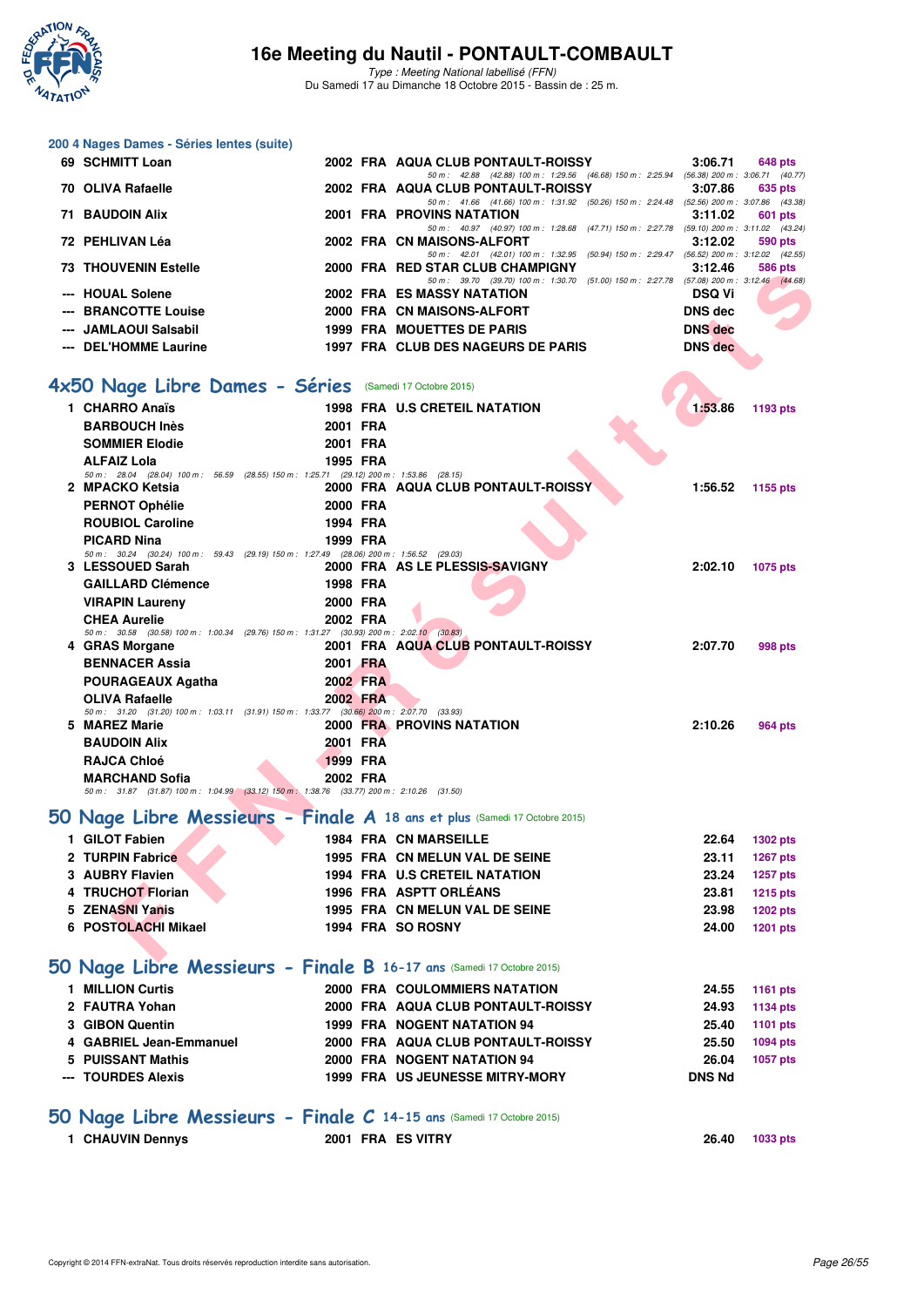

Type : Meeting National labellisé (FFN) Du Samedi 17 au Dimanche 18 Octobre 2015 - Bassin de : 25 m.

#### **50 Nage Libre Messieurs - Finale C (suite)**

| 2 CATINEL-ARAMINTHE Keran   |  | 2001 FRA U.S CRETEIL NATATION      | 26.57          | 1021 pts |
|-----------------------------|--|------------------------------------|----------------|----------|
| 3 THENU Maxime              |  | 2002 FRA AQUA CLUB PONTAULT-ROISSY | 26.70 1013 pts |          |
| 4 LIV Thomas                |  | 2002 FRA AQUA CLUB PONTAULT-ROISSY | 27.24          | 977 pts  |
| 5 GEOFFROY Axel             |  | 2002 FRA SO ROSNY                  | 27.48          | 961 pts  |
| 6 RAJAONA RAJAOFETRA Maxime |  | 2001 FRA AQUA CLUB PONTAULT-ROISSY | 27.57          | 955 pts  |

# **[50 Nage Libre Messieurs - Séries](http://www.ffnatation.fr/webffn/resultats.php?idact=nat&go=epr&idcpt=33325&idepr=51)** (Samedi 17 Octobre 2015)

| <b>U Nage Libre Messieurs - Series</b> (Samedi 17 Octobre 2015) |  |                                           |       |                 |
|-----------------------------------------------------------------|--|-------------------------------------------|-------|-----------------|
| 1 GILOT Fabien                                                  |  | <b>1984 FRA CN MARSEILLE</b>              | 22.32 | <b>1326 pts</b> |
| 2 TURPIN Fabrice                                                |  | 1995 FRA CN MELUN VAL DE SEINE            | 23.21 | 1259 pts        |
| 3 AUBRY Flavien                                                 |  | 1994 FRA U.S CRETEIL NATATION             | 23.54 | <b>1235 pts</b> |
| 4 TRILLAT Léo                                                   |  | <b>1998 FRA CN POISSY</b>                 | 23.56 | 1233 pts        |
| 5 POSTOLACHI Mikael                                             |  | 1994 FRA SO ROSNY                         | 23.68 | <b>1224 pts</b> |
| 6 TRUCHOT Florian                                               |  | 1996 FRA ASPTT ORLÉANS                    | 23.76 | <b>1219 pts</b> |
| 7 ZENASNI Yanis                                                 |  | 1995 FRA CN MELUN VAL DE SEINE            | 23.77 | <b>1218 pts</b> |
| 8 TIEN MI TIE Kevin                                             |  | 1991 FRA AS LE PLESSIS-SAVIGNY            | 23.80 | <b>1216 pts</b> |
| 9 BOUMALI Jugurtha                                              |  | <b>1991 FRA U.S CRETEIL NATATION</b>      | 23.88 | <b>1210 pts</b> |
| 10 CARDEY Léo                                                   |  | 1996 FRA U.S CRETEIL NATATION             | 24.07 | <b>1196 pts</b> |
| <b>11 LONCKE Quentin</b>                                        |  | 1999 FRA CHARTRES METROPOLE NAT           | 24.21 | 1186 pts        |
| <b>12 PLATAUX Robin</b>                                         |  | <b>1997 FRA NOGENT NATATION 94</b>        | 24.39 | 1173 pts        |
| 13 HUILLE Stanislas                                             |  | <b>1999 FRA SN VERSAILLES</b>             | 24.52 | 1163 pts        |
| 14 OLIER Cyril                                                  |  | 1994 FRA NOGENT NATATION 94               | 24.60 | 1158 pts        |
| 15 BERNARDINI Mathieu                                           |  | 1998 FRA STADE FRANÇAIS O COURBEVOIE      | 24.62 | 1156 pts        |
| <b>16 GAYANT Brice</b>                                          |  | 1995 FRA U.S CRETEIL NATATION             | 24.66 | 1153 pts        |
| <b>17 MILLION Curtis</b>                                        |  | <b>2000 FRA COULOMMIERS NATATION</b>      | 24.71 | 1150 pts        |
| 18 MONNOT Eddy                                                  |  | <b>1996 FRA COULOMMIERS NATATION</b>      | 24.84 | <b>1141 pts</b> |
| 19 FAME Abdou                                                   |  | 1988 SEN U.S CRETEIL NATATION             | 24.85 | <b>1140 pts</b> |
| 20 ASSELIN Hugo                                                 |  | 1995 FRA NOGENT NATATION 94               | 25.06 | <b>1125 pts</b> |
| 21 CHARRADE Théo                                                |  | 1998 FRA AAS SARCELLES NATATION 95        | 25.11 | <b>1122 pts</b> |
| 22 CECILIE Dylan                                                |  | 1993 FRA SO ROSNY                         | 25.15 | <b>1119 pts</b> |
| 23 SANDERINK Arnaud                                             |  | 1993 FRA ES SUCY-EN-BRIE                  | 25.19 | <b>1116 pts</b> |
| 24 MENDES Romain                                                |  | <b>1998 FRA AQUA CLUB PONTAULT-ROISSY</b> | 25.22 | <b>1114 pts</b> |
| 25 MECHICHE Magsen                                              |  | <b>1995 FRA MOUETTES DE PARIS</b>         | 25.36 | 1104 pts        |
| 26 GINDRAT Thomas                                               |  | 1998 FRA C.S MONTERELAIS NATATION         | 25.41 | <b>1101 pts</b> |
| 27 TOURDES Alexis                                               |  | <b>1999 FRA US JEUNESSE MITRY-MORY</b>    | 25.52 | 1093 pts        |
| 28 MESSANT Pierre                                               |  | <b>1998 FRA COULOMMIERS NATATION</b>      | 25.54 | 1092 pts        |
| 29 REUILLON Paul                                                |  | <b>1997 FRA MOUETTES DE PARIS</b>         | 25.66 | 1083 pts        |
| 30 GABRIEL Jean-Emmanuel                                        |  | 2000 FRA AQUA CLUB PONTAULT-ROISSY        | 25.69 | 1081 pts        |
| 31 HENRY Clément                                                |  | 2000 FRA ES VITRY                         | 25.74 | 1078 pts        |
| 32 BERNARD Romain                                               |  | 1995 FRA US VENDÖME                       | 25.75 | <b>1077 pts</b> |
| 33 FAUTRA Yohan                                                 |  | 2000 FRA AQUA CLUB PONTAULT-ROISSY        | 25.77 | 1076 pts        |
| 34 UNVOAS Clement                                               |  | 2000 FRA C.S MONTERELAIS NATATION         | 25.81 | 1073 pts        |
| 35 GIBON Quentin                                                |  | 1999 FRA NOGENT NATATION 94               | 25.89 | 1067 pts        |
| <b>36 PUISSANT Mathis</b>                                       |  | 2000 FRA NOGENT NATATION 94               | 25.92 | 1065 pts        |
| 37 PHANTSULAYA George                                           |  | 2000 FRA U.S CRETEIL NATATION             | 25.98 | 1061 pts        |
| <b>38 CHENITI Anis</b>                                          |  | 1999 FRA CN POISSY                        | 26.03 | 1058 pts        |
| 39 MILHAU Marius                                                |  | 1997 FRA AS LE PLESSIS-SAVIGNY            | 26.08 | 1054 pts        |
| 40 GUIGOU Pierre-Lucas                                          |  | 2000 FRA U.S CRETEIL NATATION             | 26.12 | 1052 pts        |
| 41 BENAZET Julien                                               |  | 1999 FRA CN MELUN VAL DE SEINE            | 26.17 | 1048 pts        |
| 41 BANCOURT Julien                                              |  | 1999 FRA AS LE PLESSIS-SAVIGNY            | 26.17 | 1048 pts        |
| 43 GICQUEL Kylian                                               |  | <b>1999 FRA NOGENT NATATION 94</b>        | 26.20 | 1046 pts        |
| 44 DELOMEZ Romain                                               |  | <b>1998 FRA COLOMBES NATATION</b>         | 26.24 | <b>1044 pts</b> |
| <b>45 PEREIRA Thomas</b>                                        |  | 1999 FRA JEANNE D'ARC DRANCY              | 26.25 | 1043 pts        |
| 46 AZAOU Billel                                                 |  | 2000 FRA U.S CRETEIL NATATION             | 26.26 | 1042 pts        |
| 47 SEGUIN Rémi                                                  |  | 1997 FRA CN MELUN VAL DE SEINE            | 26.38 | <b>1034 pts</b> |
|                                                                 |  |                                           |       |                 |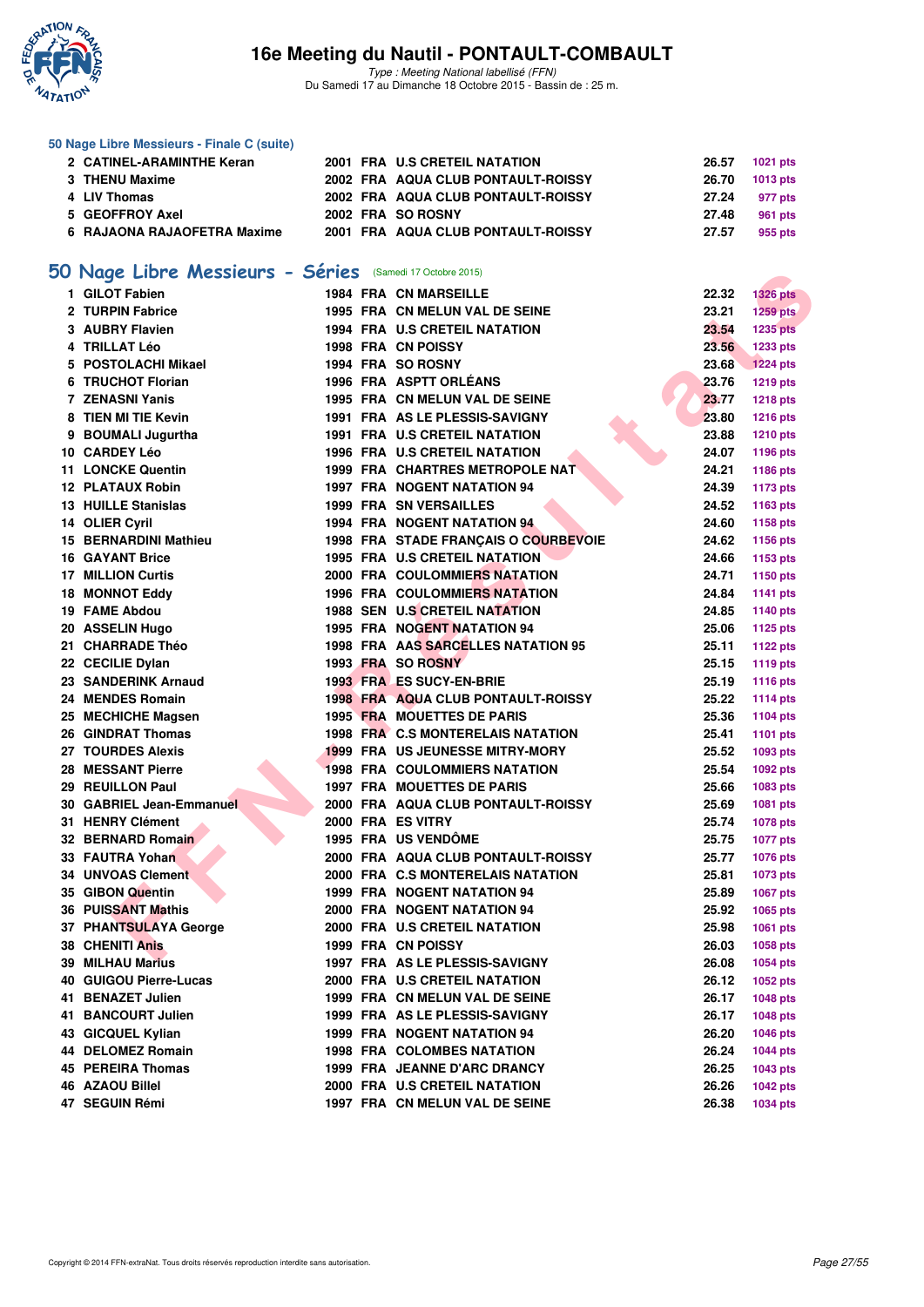

#### **50 Nage Libre Messieurs - Séries (suite)**

| <b>48 GHESQUIERE Hugo</b>    |  | <b>1998 FRA USM VIROFLAY</b>                                           | 26.52 | 1025 pts        |
|------------------------------|--|------------------------------------------------------------------------|-------|-----------------|
| <b>49 CHASSEVENT Owen</b>    |  | 1999 FRA CN MELUN VAL DE SEINE                                         | 26.57 | 1021 pts        |
| 50 FOENIX BLONDEL Thomas     |  | 1999 FRA CN MELUN VAL DE SEINE                                         | 26.62 | 1018 pts        |
| 51 HURTADO Florian           |  | <b>1998 FRA AQUA CLUB PONTAULT-ROISSY</b>                              | 26.63 | <b>1017 pts</b> |
| 52 SETIM Quentin             |  | <b>2000 FRA PROVINS NATATION</b>                                       | 26.69 | <b>1013 pts</b> |
| 53 BERTE Adrien              |  | 1998 FRA CN MELUN VAL DE SEINE                                         | 26.70 | 1013 pts        |
| 54 CHOLLEY Adrien            |  | 1995 FRA NOGENT NATATION 94                                            | 26.71 | <b>1012 pts</b> |
| 54 BIGUE Lucas               |  | 1999 FRA CN MELUN VAL DE SEINE                                         | 26.71 | <b>1012 pts</b> |
| 56 MEDINA Antoine            |  | 1999 FRA CN MELUN VAL DE SEINE                                         | 26.75 | $1009$ pts      |
| 57 CHAUVIN Dennys            |  | 2001 FRA ES VITRY                                                      | 26.80 | <b>1006 pts</b> |
| 58 HANTRAYE Adrien           |  | 1999 FRA AQUA CLUB PONTAULT-ROISSY                                     | 26.82 | 1005 pts        |
| 59 THENU Maxime              |  | 2002 FRA AQUA CLUB PONTAULT-ROISSY                                     | 26.84 | <b>1003 pts</b> |
| 60 BERNARD Ludovic           |  | 1995 FRA ES SUCY-EN-BRIE                                               | 26.85 | <b>1003 pts</b> |
| 61 JOUAN Thibault            |  | 1999 FRA AS BONDY                                                      | 26.87 | 1001 pts        |
| 62 CATINEL-ARAMINTHE Keran   |  | 2001 FRA U.S CRETEIL NATATION                                          | 26.96 | 995 pts         |
| <b>63 REUILLON Louis</b>     |  | 2000 FRA MOUETTES DE PARIS                                             | 27.12 | 985 pts         |
| 64 GERBET Dorian             |  | 1998 FRA AQUA CLUB PONTAULT-ROISSY                                     | 27.19 | 980 pts         |
| 65 MALIE Antony              |  | 1997 FRA CN MELUN VAL DE SEINE                                         | 27.23 | 977 pts         |
| 66 ROZIER-CHABERT Anatole    |  | 1998 FRA ES SUCY-EN-BRIE                                               | 27.36 | 969 pts         |
| 67 LIV Thomas                |  | 2002 FRA AQUA CLUB PONTAULT-ROISSY                                     | 27.39 | 967 pts         |
| 68 BALLOT Paul               |  | 2000 FRA PROVINS NATATION                                              | 27.41 | 966 pts         |
| 69 GEOFFROY Axel             |  | 2002 FRA SO ROSNY                                                      | 27.49 |                 |
| <b>70 CHAMBRAUD Charles</b>  |  | <b>2001 FRA COLOMBES NATATION</b>                                      | 27.52 | 960 pts         |
| 71 RAJAONA RAJAOFETRA Maxime |  | 2001 FRA AQUA CLUB PONTAULT-ROISSY                                     | 27.57 | 959 pts         |
|                              |  |                                                                        |       | 955 pts         |
| 72 BEN OTHMAN Rayan          |  | 1999 FRA RED STAR CLUB CHAMPIGNY<br>1977 FRA C.S. MONTERELAIS NATATION | 27.69 | 948 pts         |
| 73 TLOUZEAU Anthony          |  |                                                                        | 27.83 | 938 pts         |
| 74 MAZARS Carl               |  | 1998 FRA ES SUCY-EN-BRIE                                               | 27.84 | 938 pts         |
| <b>75 DENJEAN Constantin</b> |  | 2002 FRA SO ROSNY                                                      | 27.88 | 935 pts         |
| 76 ROUSSE Julien             |  | 2000 FRA CLUB NAUTIQUE DE L'ARPAJONNAIS                                | 27.89 | 935 pts         |
| 77 LEGER Anthony             |  | 1999 FRA AS LE PLESSIS-SAVIGNY                                         | 27.90 | 934 pts         |
| <b>78 CAMMAGE Mathieu</b>    |  | 1999 FRA AS LE PLESSIS-SAVIGNY                                         | 27.92 | 933 pts         |
| 79 BENOUZIO Florian          |  | 1999 FRA CN MELUN VAL DE SEINE                                         | 28.01 | 927 pts         |
| 80 FEULVARC'H Baptiste       |  | <b>1999 FRA NANGIS NATATION</b>                                        | 28.11 | 921 pts         |
| 81 MIJON Louis               |  | 1999 FRA CN MELUN VAL DE SEINE                                         | 28.12 | 920 pts         |
| 82 ZAKA Nathanael            |  | 2002 FRA USM VIROFLAY                                                  | 28.18 | 916 pts         |
| <b>83 BARITHEL Victor</b>    |  | 2000 FRA USM VIROFLAY                                                  | 28.22 | 914 pts         |
| 84 FERREIRA Dylan            |  | 2000 FRA RED STAR CLUB CHAMPIGNY                                       | 28.25 | 912 pts         |
| 85 JASLET Emmanuel           |  | 2000 FRA JEANNE D'ARC DRANCY                                           | 28.30 | 909 pts         |
| 86 GOULARD Clement           |  | 1999 FRA AQUA CLUB PONTAULT-ROISSY                                     | 28.43 | <b>900 pts</b>  |
| 87 PORTES Lilian             |  | <b>1999 FRA COULOMMIERS NATATION</b>                                   | 28.48 | 897 pts         |
| 88 HEINY Clement             |  | 2002 FRA AS LE PLESSIS-SAVIGNY                                         | 28.49 | 897 pts         |
| 89 ERNANDES Julien           |  | 2000 FRA COULOMMIERS NATATION                                          | 28.59 | 890 pts         |
| 89 AZZIOU Sami               |  | 2001 FRA COLOMBES NATATION                                             | 28.59 | 890 pts         |
| 91 ROTH BELGRAND Mathis      |  | 2002 FRA SO ROSNY                                                      | 28.62 | 888 pts         |
| 92 BEN ALI SOUID Sofien      |  | 1998 FRA C.S MONTERELAIS NATATION                                      | 28.63 | 888 pts         |
| 93 DEMETZ Alexis             |  | 2001 FRA AQUA CLUB PONTAULT-ROISSY                                     | 28.69 | 884 pts         |
| 94 CHIBANE Yanis             |  | 2001 FRA AQUA CLUB PONTAULT-ROISSY                                     | 28.71 | 883 pts         |
| 95 FOURCART Alexandre        |  | <b>2000 FRA PROVINS NATATION</b>                                       | 28.82 | 876 pts         |
| 96 REYNES Melvyn             |  | 2000 FRA ES SUCY-EN-BRIE                                               | 29.00 | 865 pts         |
| 97 BARETS Florian            |  | 2001 FRA CN MELUN VAL DE SEINE                                         | 29.09 | 859 pts         |
| 98 MAC Hugo                  |  | 2001 FRA STADE ST-VALERY NATATION                                      | 29.10 | 859 pts         |
| 99 LACQUEMENT Leo            |  | 2001 FRA SO ROSNY                                                      | 29.12 | 857 pts         |
| 100 COUTURIER Valentin       |  | 2001 FRA PROVINS NATATION                                              | 29.14 | 856 pts         |
| 101 ROCHER Renan             |  | 2000 FRA CN MAISONS-ALFORT                                             | 29.28 | 848 pts         |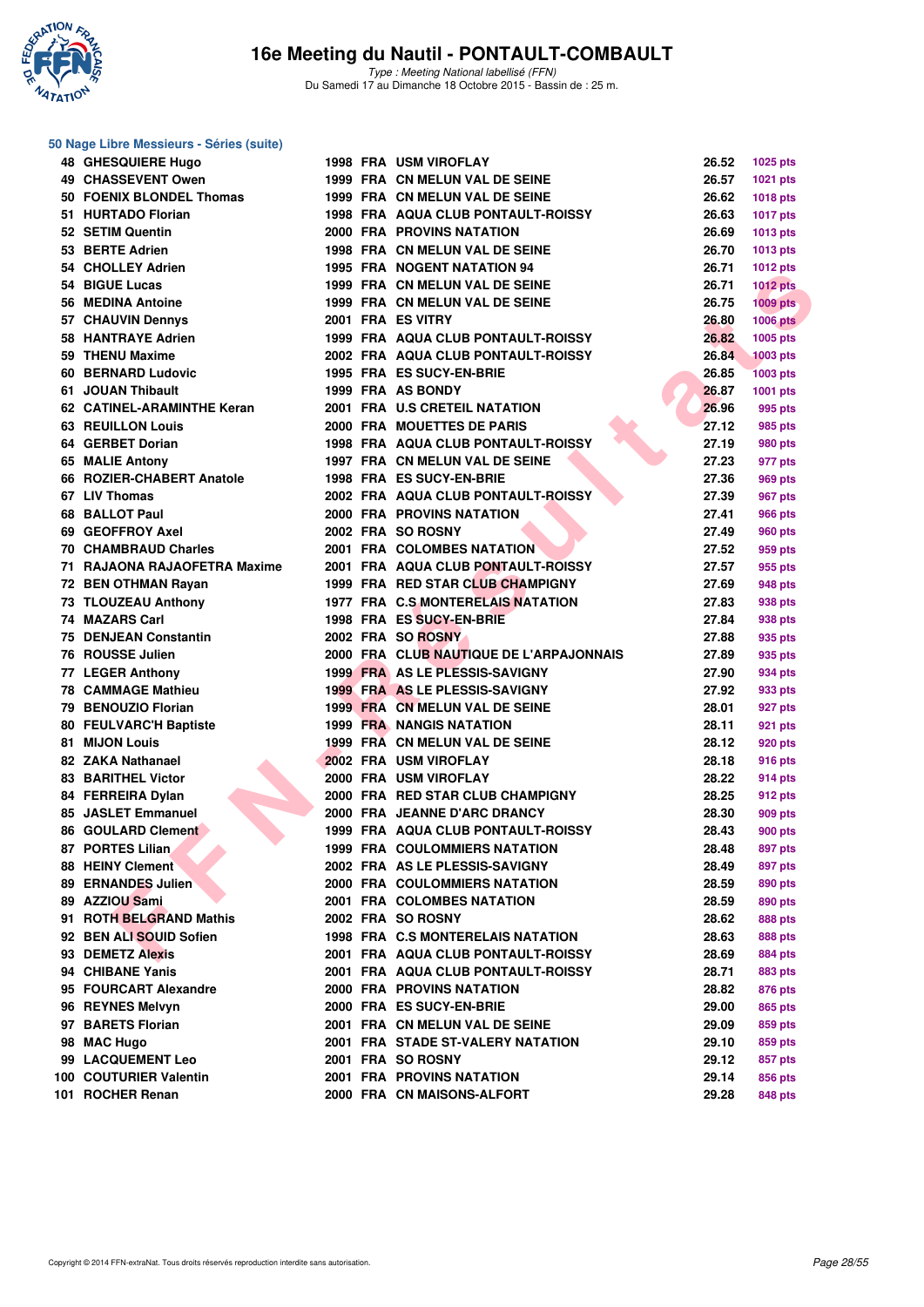

#### **50 Nage Libre Messieurs - Séries (suite)**

| 102 LECERF Pablo                                                              |  | 2001 FRA C.S MONTERELAIS NATATION       | 29.32                                             | 845 pts         |
|-------------------------------------------------------------------------------|--|-----------------------------------------|---------------------------------------------------|-----------------|
| 103 AZRA Alexandre                                                            |  | 2000 FRA ES VITRY                       | 29.37                                             | 842 pts         |
| <b>104 DELANNOY Antoine</b>                                                   |  | 2002 FRA AQUA CLUB PONTAULT-ROISSY      | 29.40                                             | 840 pts         |
| 104 MAUPAIX Killian                                                           |  | 2002 FRA STADE ST-VALERY NATATION       | 29.40                                             | 840 pts         |
| 106 GERIN Axel                                                                |  | 2000 FRA NANGIS NATATION                | 29.54                                             | 832 pts         |
| 107 DJELLAL Bendhiba                                                          |  | 2002 FRA U.S CRETEIL NATATION           | 29.76                                             | <b>818 pts</b>  |
| 108 FERNANA Oussama                                                           |  | 2001 FRA COLOMBES NATATION              | 29.80                                             | <b>816 pts</b>  |
| 109 CIFTCI Denis                                                              |  | 2002 FRA U.S CRETEIL NATATION           | 29.85                                             | <b>813 pts</b>  |
| 110 MENDES Clément                                                            |  | 2001 FRA AQUA CLUB PONTAULT-ROISSY      | 29.86                                             | 812 pts         |
| 111 MORISSE Killian                                                           |  | 2001 FRA ES SUCY-EN-BRIE                | 29.89                                             | 811 pts         |
| <b>112 DINNICHERT Lucas</b>                                                   |  | 2002 FRA USM VIROFLAY                   | 30.10                                             | 798 pts         |
| 113 LACHEMI Mehdi                                                             |  | 2000 FRA C.S MONTERELAIS NATATION       | 30.42                                             | 779 pts         |
| 114 LEROY Enzo                                                                |  | <b>2002 FRA PROVINS NATATION</b>        | 30.48                                             | 776 pts         |
| 115 DA COSTA Enzo                                                             |  | 2002 FRA C.S MONTERELAIS NATATION       | 30.84                                             | 755 pts         |
| 116 SCHMITT Teddy                                                             |  | 2002 FRA AQUA CLUB PONTAULT-ROISSY      | 30.92                                             | <b>750 pts</b>  |
| 117 AUBERT Camille                                                            |  | 2002 FRA STADE ST-VALERY NATATION       | 31.15                                             | 737 pts         |
| 118 MULLOIS Flynn                                                             |  | 2002 FRA AQUA CLUB PONTAULT-ROISSY      | 31.19                                             | <b>735 pts</b>  |
| 119 LE GUILLARD Tanguy                                                        |  | <b>2001 FRA PROVINS NATATION</b>        | 31.39                                             | 723 pts         |
| <b>120 HANTRAYE Loris</b>                                                     |  | 2002 FRA AQUA CLUB PONTAULT-ROISSY      | 31.54                                             | 715 pts         |
| 121 SOULIE Benjamin                                                           |  | 2001 FRA AQUA CLUB PONTAULT-ROISSY      | 31.66                                             | <b>708 pts</b>  |
| 122 GIACALONE Jimi                                                            |  | 2002 FRA US JEUNESSE MITRY-MORY         | 31.72                                             | 705 pts         |
| 123 FABIANSKI Ioannis                                                         |  | 2000 FRA RED STAR CLUB CHAMPIGNY        | 31.76                                             | <b>703 pts</b>  |
| 124 BOCKENMEYER Basile                                                        |  | 2002 FRA ES SUCY-EN-BRIE                | 31.77                                             | <b>702 pts</b>  |
| 125 NICOLLE Thomas                                                            |  | 2000 FRA NANGIS NATATION                | 31.78                                             | <b>702 pts</b>  |
| 126 HOSTEAUX Laurent                                                          |  | 2001 FRA CLUB NAUTIQUE DE L'ARPAJONNAIS | 31.82                                             | 699 pts         |
| 127 DUBOIS Theo                                                               |  | <b>2002 FRA NANGIS NATATION</b>         | 31.87                                             | 697 pts         |
| 128 VALIN-FIXOT Antonin                                                       |  | 2002 FRA CN ST-MICHEL-SUR-ORGE          | 31.95                                             | 692 pts         |
| 129 BARRAULT Alexandre                                                        |  | 2001 FRA NANGIS NATATION                | 31.96                                             | 692 pts         |
| 130 LABATTUT Gabriel                                                          |  | 2001 FRA ES SUCY-EN-BRIE                | 32.40                                             | 668 pts         |
| 131 GORJAO MOREIRA Bastien                                                    |  | 2001 FRA NOGENT NATATION 94             | 32.74                                             | 649 pts         |
| 132 GRANDI Hugo                                                               |  | <b>2002 FRA NANGIS NATATION</b>         | 33.39                                             | 615 pts         |
| <b>133 HENRIQUES Alexis</b>                                                   |  | 2002 FRA ES SUCY-EN-BRIE                | 34.35                                             | <b>566 pts</b>  |
| <b>134 CHAPUT Denis</b>                                                       |  | <b>2002 FRA COULOMMIERS NATATION</b>    | 36.16                                             | 479 pts         |
| --- REYNES Tom                                                                |  | 2002 FRA ES SUCY-EN-BRIE                | <b>DSQ Da</b>                                     |                 |
| --- LEPLATRE Remy                                                             |  | 2000 FRA CN ST-MICHEL-SUR-ORGE          | <b>DNS dec</b>                                    |                 |
| --- LESPRIT Paul                                                              |  | 1999 FRA U.S CRETEIL NATATION           | <b>DNS Nd</b>                                     |                 |
|                                                                               |  |                                         |                                                   |                 |
| 100 Nage Libre Messieurs - Finale A 18 ans et plus (Dimanche 18 Octobre 2015) |  |                                         |                                                   |                 |
| 1 AUBRY Flavien                                                               |  | <b>1994 FRA U.S CRETEIL NATATION</b>    | 50.29                                             | 1284 pts        |
|                                                                               |  |                                         | 50 m: 23.79 (23.79) 100 m: 50.29 (26.50)          |                 |
| 2 ZENASNI Yanis                                                               |  | 1995 FRA CN MELUN VAL DE SEINE          | 51.48                                             | <b>1242 pts</b> |
| 3 BOUMALI Jugurtha                                                            |  | <b>1991 FRA U.S CRETEIL NATATION</b>    | 50 m: 24.69 (24.69) 100 m: 51.48 (26.79)<br>52.14 | <b>1218 pts</b> |
|                                                                               |  |                                         | 50 m: 25.24 (25.24) 100 m: 52.14 (26.90)          |                 |
| 4 TIEN MI TIE Kevin                                                           |  | 1991 FRA AS LE PLESSIS-SAVIGNY          | 53.38                                             | 1175 pts        |
| 5 THIBAULT Thomas                                                             |  | <b>1998 FRA RSC MONTREUIL</b>           | 50 m: 25.30 (25.30) 100 m: 53.38 (28.08)<br>53.44 | 1173 pts        |
|                                                                               |  |                                         | 50 m; 25.68 (25.68) 100 m; 53.44 (27.76)          |                 |

# [100 Nage Libre Messieurs - Finale A](http://www.ffnatation.fr/webffn/resultats.php?idact=nat&go=epr&idcpt=33325&idepr=52) 18 ans et plus (Dimanche 18 Octobre 2015)

| 1 AUBRY Flavien     | <b>1994 FRA U.S CRETEIL NATATION</b> |                        | 50.29                             | <b>1284 pts</b> |
|---------------------|--------------------------------------|------------------------|-----------------------------------|-----------------|
|                     |                                      | 50 m: 23.79            | $(23.79)$ 100 m : 50.29 $(26.50)$ |                 |
| 2 ZENASNI Yanis     | 1995 FRA CN MELUN VAL DE SEINE       |                        | 51.48                             | 1242 pts        |
|                     |                                      | $50 \text{ m}$ : 24.69 | $(24.69)$ 100 m : 51.48 $(26.79)$ |                 |
| 3 BOUMALI Jugurtha  | <b>1991 FRA U.S CRETEIL NATATION</b> |                        | 52.14                             | <b>1218 pts</b> |
|                     |                                      | $50 m$ : 25.24         | $(25.24)$ 100 m : 52.14 $(26.90)$ |                 |
| 4 TIEN MI TIE Kevin | 1991 FRA AS LE PLESSIS-SAVIGNY       |                        | 53.38                             | 1175 pts        |
|                     |                                      | $50 m$ : 25.30         | $(25.30)$ 100 m : 53.38 $(28.08)$ |                 |
| 5 THIBAULT Thomas   | <b>1998 FRA RSC MONTREUIL</b>        |                        | 53.44                             | 1173 pts        |
|                     |                                      | $50 \text{ m}$ : 25.68 | $(25.68)$ 100 m : 53.44 $(27.76)$ |                 |
| 6 POSTOLACHI Mikael | 1994 FRA SO ROSNY                    |                        | 54.79                             | $1126$ pts      |
|                     |                                      | $50 m$ : 25.75         | $(25.75)$ 100 m : 54.79 $(29.04)$ |                 |
|                     |                                      |                        |                                   |                 |

# **[100 Nage Libre Messieurs - Finale B](http://www.ffnatation.fr/webffn/resultats.php?idact=nat&go=epr&idcpt=33325&idepr=52) 16-17 ans** (Dimanche 18 Octobre 2015)

| 1 GIBON Quentin         | <b>1999 FRA NOGENT NATATION 94</b>     |                                            | 54.04 1152 pts |
|-------------------------|----------------------------------------|--------------------------------------------|----------------|
|                         |                                        | 50 m : 26.73 (26.73) 100 m : 54.04 (27.31) |                |
| <b>2 MILLION Curtis</b> | 2000 FRA COULOMMIERS NATATION          |                                            | 55.38 1106 pts |
|                         |                                        | 50 m : 26.57 (26.57) 100 m : 55.38 (28.81) |                |
| <b>3 TOURDES Alexis</b> | <b>1999 FRA US JEUNESSE MITRY-MORY</b> | 55.72                                      | 1095 pts       |
|                         |                                        | 50 m : 27.72 (27.72) 100 m : 55.72 (28.00) |                |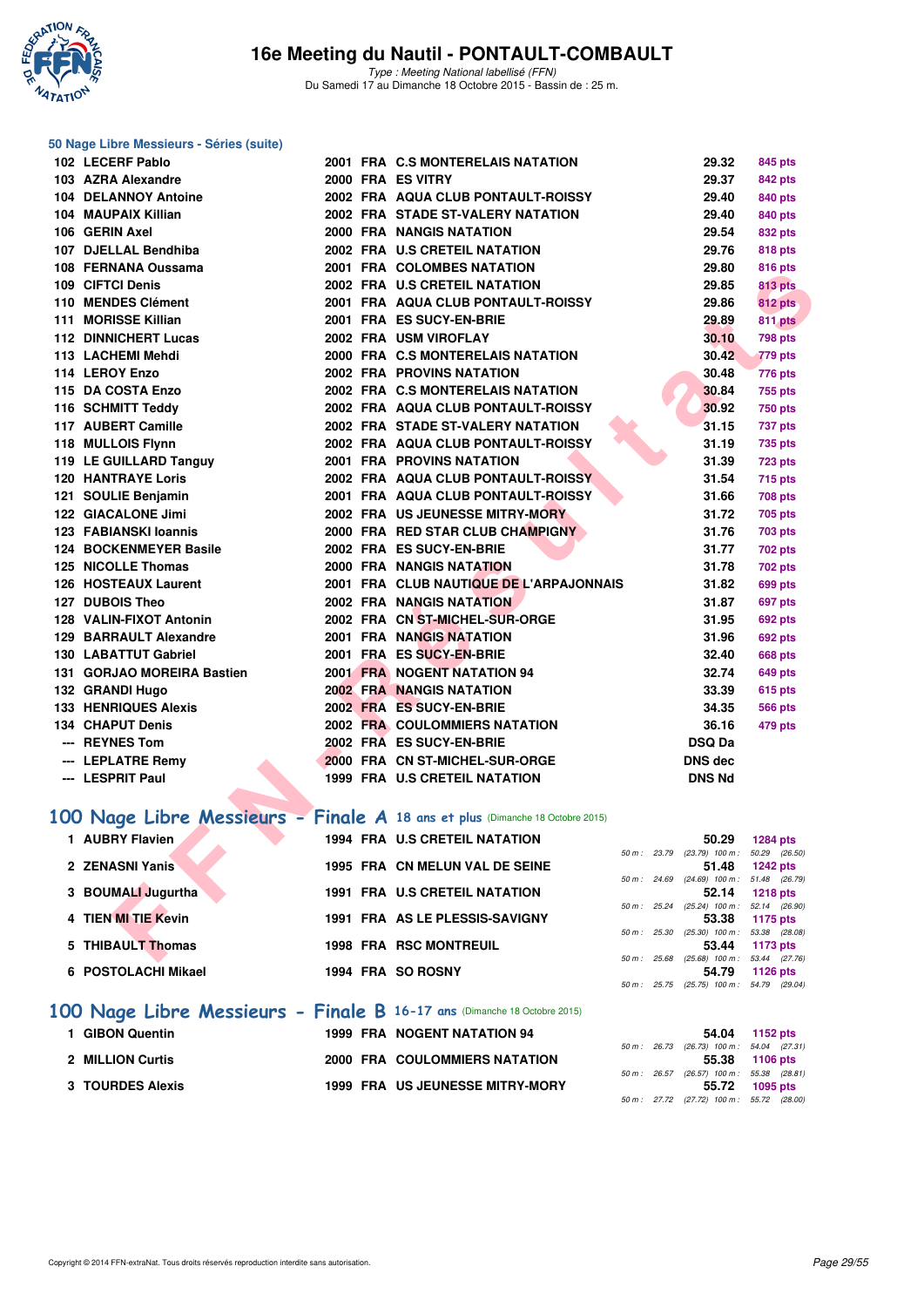

Type : Meeting National labellisé (FFN) Du Samedi 17 au Dimanche 18 Octobre 2015 - Bassin de : 25 m.

|  |  | 100 Nage Libre Messieurs - Finale B (suite) |  |  |
|--|--|---------------------------------------------|--|--|
|--|--|---------------------------------------------|--|--|

| 1079 pts                              |
|---------------------------------------|
| 50 m: 27.86 (27.86) 100 m: 56.19 (28. |
| 1041 pts                              |
| 50 m: 27.34 (27.34) 100 m: 57.34 (30. |
| <b>1037 pts</b>                       |
|                                       |

| 100 Nage Libre Messieurs - Finale C 14-15 ans (Dimanche 18 Octobre 2015) |                   |                                    |                        |       |                                              |                       |
|--------------------------------------------------------------------------|-------------------|------------------------------------|------------------------|-------|----------------------------------------------|-----------------------|
| 1 CATINEL-ARAMINTHE Keran                                                |                   | 2001 FRA U.S CRETEIL NATATION      |                        |       | 57.96                                        | 1021 pts              |
| 2 RAJAONA RAJAOFETRA Maxime                                              |                   | 2001 FRA AQUA CLUB PONTAULT-ROISSY | $50 \text{ m}$ : 27.59 |       | $(27.59)$ 100 m :<br>59.20                   | 57.96 (30.<br>981 pts |
| 3 THENU Maxime                                                           |                   | 2002 FRA AQUA CLUB PONTAULT-ROISSY | 50 m :                 | 28.52 | $(28.52)$ 100 m :<br>59.38                   | 59.20 (30.<br>975 pts |
| 4 DA SILVA UMMENHOVER Thibault                                           |                   | 2001 FRA NOGENT NATATION 94        | 50 m :                 | 28.78 | $(28.78)$ 100 m :<br>59.61                   | 59.38 (30.<br>968 pts |
| 5 LIV Thomas                                                             |                   | 2002 FRA AQUA CLUB PONTAULT-ROISSY | 50 m :                 | 28.88 | $(28.88)$ 100 m : 59.61 (30.<br>1:00.16      | 951 pts               |
| <b>6 CHAUVIN Dennys</b>                                                  | 2001 FRA ES VITRY |                                    | $50 m$ :               | 29.61 | $(29.61)$ 100 m : 1.00.16 (30.<br>1:00.69    | 934 pts               |
|                                                                          |                   |                                    |                        |       | <u>and annother contract the contract of</u> |                       |

## **[100 Nage Libre Messieurs - Séries](http://www.ffnatation.fr/webffn/resultats.php?idact=nat&go=epr&idcpt=33325&idepr=52)** (Dimanche 18 Octobre 2015)

| 1 CATINEL-ARAMINTHE Keran                                   |  | 2001 FRA U.S CRETEIL NATATION             |              |                | 57.96                                             | <b>1021 pts</b>                  |  |
|-------------------------------------------------------------|--|-------------------------------------------|--------------|----------------|---------------------------------------------------|----------------------------------|--|
| 2 RAJAONA RAJAOFETRA Maxime                                 |  | 2001 FRA AQUA CLUB PONTAULT-ROISSY        |              |                | 50 m: 27.59 (27.59) 100 m: 57.96 (30.37)<br>59.20 | $981$ pts                        |  |
| 3 THENU Maxime                                              |  | 2002 FRA AQUA CLUB PONTAULT-ROISSY        | 50 m: 28.52  |                | $(28.52)$ 100 m : 59.20 $(30.68)$<br>59.38        | 975 pts                          |  |
| 4 DA SILVA UMMENHOVER Thibault                              |  | 2001 FRA NOGENT NATATION 94               | 50 m : 28.78 |                | $(28.78)$ 100 m :<br>59.61                        | 59.38 (30.60)<br><b>968 pts</b>  |  |
| 5 LIV Thomas                                                |  | 2002 FRA AQUA CLUB PONTAULT-ROISSY        | 50 m : 28.88 |                | $(28.88)$ 100 m : 59.61 $(30.73)$<br>1:00.16      | 951 pts                          |  |
| 6 CHAUVIN Dennys                                            |  | 2001 FRA ES VITRY                         |              | 50 m: 29.61    | $(29.61)$ 100 m : 1:00.16 $(30.55)$<br>1:00.69    | 934 pts                          |  |
|                                                             |  |                                           |              | 50 m: 29.32    | $(29.32)$ 100 m : 1:00.69 $(31.37)$               |                                  |  |
| 00 Nage Libre Messieurs - Séries (Dimanche 18 Octobre 2015) |  |                                           |              |                |                                                   |                                  |  |
| 1 AUBRY Flavien                                             |  | 1994 FRA U.S CRETEIL NATATION             |              |                | 50.02                                             | <b>1294 pts</b>                  |  |
| 2 ZENASNI Yanis                                             |  | 1995 FRA CN MELUN VAL DE SEINE.           |              |                | 50 m : 23.83 (23.83) 100 m :<br>52.88             | 50.02 (26.19)<br>1192 pts        |  |
| 3 POSTOLACHI Mikael                                         |  | 1994 FRA SO ROSNY                         | 50 m: 25.83  |                | $(25.83)$ 100 m :<br>53.38                        | 52.88 (27.05)<br>1175 pts        |  |
|                                                             |  |                                           |              |                | 50 m: 25.33 (25.33) 100 m: 53.38 (28.05)          |                                  |  |
| 4 THIBAULT Thomas                                           |  | <b>1998 FRA RSC MONTREUIL</b>             |              |                | 53.42<br>50 m: 26.07 (26.07) 100 m: 53.42 (27.35) | 1173 pts                         |  |
| 5 TIEN MI TIE Kevin                                         |  | 1991 FRA AS LE PLESSIS-SAVIGNY            | 50 m: 25.59  |                | 53.67<br>$(25.59)$ 100 m : 53.67 $(28.08)$        | 1165 pts                         |  |
| 6 BOUMALI Jugurtha                                          |  | 1991 FRA U.S CRETEIL NATATION             |              |                | 54.16                                             | 1148 pts                         |  |
| 7 GIBON Quentin                                             |  | 1999 FRA NOGENT NATATION 94               |              |                | 50 m: 26.21 (26.21) 100 m: 54.16 (27.95)<br>54.33 | 1142 pts                         |  |
| 8 OLIER Cyril                                               |  | 1994 FRA NOGENT NATATION 94               |              |                | 50 m : 26.97 (26.97) 100 m :<br>54.42             | 54.33 (27.36)<br>1139 pts        |  |
|                                                             |  |                                           |              |                | 50 m: 26.14 (26.14) 100 m: 54.42 (28.28)          |                                  |  |
| 9 ZINSMEISTER Julien                                        |  | <b>1997 FRA COULOMMIERS NATATION</b>      |              |                | 54.50<br>50 m: 26.54 (26.54) 100 m: 54.50 (27.96) | 1136 pts                         |  |
| 10 GINDRAT Thomas                                           |  | 1998 FRA C.S MONTERELAIS NATATION         |              |                | 54.96                                             | 1120 pts                         |  |
| 11 FAME Abdou                                               |  | <b>1988 SEN U.S CRETEIL NATATION</b>      | 50 m: 26.39  |                | (26.39) 100 m : 54.96 (28.57)<br>55.10            | <b>1116 pts</b>                  |  |
| <b>11 TOURDES Alexis</b>                                    |  | 1999 FRA US JEUNESSE MITRY-MORY           |              |                | 50 m: 26.40 (26.40) 100 m: 55.10 (28.70)<br>55.10 | <b>1116 pts</b>                  |  |
|                                                             |  |                                           |              |                | 50 m: 26.17 (26.17) 100 m: 55.10 (28.93)          |                                  |  |
| <b>13 NANTES Quentin</b>                                    |  | 1998 FRA U.S CRETEIL NATATION             |              |                | 55.21<br>50 m: 26.44 (26.44) 100 m: 55.21 (28.77) | <b>1112 pts</b>                  |  |
| 14 CECILIE Dylan                                            |  | 1993 FRA SO ROSNY                         |              |                | 55.39                                             | 1106 pts                         |  |
| <b>15 MESSANT Pierre</b>                                    |  | <b>1998 FRA COULOMMIERS NATATION</b>      | 50 m: 26.06  |                | $(26.06)$ 100 m :<br>55.51                        | 55.39 (29.33)<br>1102 pts        |  |
| 16 VITRY Ludovic                                            |  | 1998 FRA C.S MONTERELAIS NATATION         |              |                | 50 m: 27.29 (27.29) 100 m: 55.51 (28.22)<br>55.55 | 1100 pts                         |  |
|                                                             |  |                                           |              |                | 50 m : 26.36 (26.36) 100 m : 55.55 (29.19)        |                                  |  |
| <b>17 MILLION Curtis</b>                                    |  | 2000 FRA COULOMMIERS NATATION             |              | $50 m$ : 26.48 | 55.57<br>$(26.48)$ 100 m : 55.57 $(29.09)$        | 1100 pts                         |  |
| 18 ASSELIN Hugo                                             |  | <b>1995 FRA NOGENT NATATION 94</b>        |              |                | 55.67<br>50 m: 26.53 (26.53) 100 m: 55.67 (29.14) | 1096 pts                         |  |
| 19 MILHAU Marius                                            |  | 1997 FRA AS LE PLESSIS-SAVIGNY            |              |                | 55.70                                             | 1095 pts                         |  |
| 20 JONCHERY Pierre                                          |  | 1998 FRA NOGENT NATATION 94               |              |                | 50 m: 27.32 (27.32) 100 m: 55.70 (28.38)<br>55.81 | 1092 pts                         |  |
| 21 CHOLLEY Adrien                                           |  | 1995 FRA NOGENT NATATION 94               |              |                | 50 m : 27.54 (27.54) 100 m :<br>55.90             | 55.81 (28.27)<br>1089 pts        |  |
|                                                             |  |                                           |              |                | 50 m: 27.44 (27.44) 100 m: 55.90 (28.46)          |                                  |  |
| <b>22 DESSAILLY Eric</b>                                    |  | 1999 FRA CN MAISONS-ALFORT                |              |                | 55.92<br>50 m : 26.99 (26.99) 100 m :             | <b>1088 pts</b><br>55.92 (28.93) |  |
| 23 MENDES Romain                                            |  | <b>1998 FRA AQUA CLUB PONTAULT-ROISSY</b> |              |                | 56.18                                             | 1079 pts                         |  |
| 24 BERNIER Aurélien                                         |  | <b>1994 FRA US JEUNESSE MITRY-MORY</b>    |              |                | 50 m: 27.23 (27.23) 100 m: 56.18 (28.95)<br>56.21 | 1078 pts                         |  |
| 25 BENAZET Julien                                           |  | 1999 FRA CN MELUN VAL DE SEINE            |              |                | 50 m: 27.02 (27.02) 100 m: 56.21 (29.19)<br>56.22 | <b>1078 pts</b>                  |  |
|                                                             |  |                                           |              |                |                                                   |                                  |  |

|  | 56.19 (28.33)                                                                                                                                                              |
|--|----------------------------------------------------------------------------------------------------------------------------------------------------------------------------|
|  |                                                                                                                                                                            |
|  |                                                                                                                                                                            |
|  |                                                                                                                                                                            |
|  |                                                                                                                                                                            |
|  | 56.19 1079 pts<br>50 m : 27.86 (27.86) 100 m :<br>57.34 1041 pts<br>50 m: 27.34 (27.34) 100 m: 57.34 (30.00)<br>57.47 1037 pts<br>50 m: 28.23 (28.23) 100 m: 57.47 (29.24) |

|  | 57.96                                        | <b>1021 pts</b>   |
|--|----------------------------------------------|-------------------|
|  | 50 m: 27.59 (27.59) 100 m:                   | 57.96 (30.37)     |
|  | 59.20                                        | <b>981 pts</b>    |
|  | 50 m: 28.52 (28.52) 100 m:                   | 59.20 (30.68)     |
|  | 59.38                                        | 975 pts           |
|  | 50 m : 28.78 (28.78) 100 m :                 | 59.38 (30.60)     |
|  |                                              | 59.61 968 pts     |
|  | 50 m : 28.88 (28.88) 100 m : 59.61 (30.73)   |                   |
|  | 1:00.16                                      | 951 pts           |
|  | 50 m : 29.61 (29.61) 100 m : 1:00.16 (30.55) |                   |
|  |                                              | $1:00.69$ 934 pts |
|  | 50 m : 29.32 (29.32) 100 m : 1:00.69 (31.37) |                   |
|  |                                              |                   |
|  |                                              |                   |
|  |                                              |                   |

|          |       | 50.02                      | 1294 pts                     |
|----------|-------|----------------------------|------------------------------|
| 50 m :   | 23.83 | $(23.83)$ 100 m :          | 50.02<br>(26.19)             |
|          |       | 52.88                      | 1192 pts                     |
| $50 m$ : | 25.83 | $100 m$ :<br>(25.83)       | 52.88<br>(27.05)             |
|          |       | 53.38                      | 1175 pts                     |
| $50 m$ : | 25.33 | $(25.33)$ 100 m :          | 53.38<br>(28.05)             |
|          |       | 53.42                      | 1173 pts                     |
| $50 m$ : | 26.07 | $(26.07)$ 100 m :          | 53.42<br>(27.35)             |
|          |       | 53.67                      | 1165 pts                     |
| $50 m$ : | 25.59 | $(25.59)$ 100 m :          | 53.67<br>(28.08)             |
|          |       | 54.16                      | 1148 pts                     |
| $50 m$ : | 26.21 | $(26.21)$ 100 m :          | 54.16<br>(27.95)             |
|          |       | 54.33                      | <b>1142 pts</b>              |
| $50 m$ : | 26.97 | $(26.97)$ 100 m :          | 54.33<br>(27.36)             |
|          |       | 54.42                      | 1139 pts                     |
| $50 m$ : | 26.14 | $(26.14)$ 100 m :          | 54.42<br>(28.28)             |
|          |       | 54.50                      | 1136 pts                     |
| $50 m$ : | 26.54 | $(26.54)$ 100 m :          | 54.50<br>(27.96)             |
|          |       | 54.96                      | 1120 pts                     |
| $50 m$ : | 26.39 | $(26.39)$ 100 m :          | 54.96<br>(28.57)             |
|          |       | 55.10                      | 1116 pts                     |
| $50 m$ : | 26.40 | $(26.40)$ 100 m :          | 55.10<br>(28.70)             |
|          |       | 55.10                      | 1116 pts                     |
| $50 m$ : | 26.17 | $(26.17)$ 100 m :          | 55.10<br>(28.93)             |
| $50 m$ : | 26.44 | 55.21<br>$(26.44)$ 100 m : | 1112 pts<br>55.21<br>(28.77) |
|          |       | 55.39                      | 1106 pts                     |
| $50 m$ : | 26.06 | $(26.06)$ 100 m :          | (29.33)<br>55.39             |
|          |       | 55.51                      | 1102 pts                     |
| $50 m$ : | 27.29 | $(27.29)$ 100 m :          | 55.51<br>(28.22)             |
|          |       | 55.55                      | 1100 pts                     |
| $50 m$ : | 26.36 | $(26.36)$ 100 m :          | 55.55<br>(29.19)             |
|          |       | 55.57                      | 1100 pts                     |
| $50 m$ : | 26.48 | $(26.48)$ 100 m :          | 55.57<br>(29.09)             |
|          |       | 55.67                      | 1096 pts                     |
| $50 m$ : | 26.53 | $(26.53)$ 100 m :          | 55.67<br>(29.14)             |
|          |       | 55.70                      | 1095 pts                     |
| $50 m$ : | 27.32 | $(27.32)$ 100 m :          | 55.70<br>(28.38)             |
|          |       | 55.81                      | 1092 pts                     |
| $50 m$ : | 27.54 | $(27.54)$ 100 m :          | 55.81<br>(28.27)             |
|          |       | 55.90                      | 1089 pts                     |
| $50 m$ : | 27.44 | $(27.44)$ 100 m :          | 55.90<br>(28.46)             |
|          |       | 55.92                      | 1088 pts                     |
| $50 m$ : | 26.99 | $(26.99)$ 100 m :          | 55.92<br>(28.93)             |
|          |       | 56.18                      | 1079 pts                     |
| $50 m$ : | 27.23 | $(27.23)$ 100 m :          | 56.18<br>(28.95)             |
|          |       | 56.21                      | 1078 pts                     |
| $50 m$ : | 27.02 | $(27.02)$ 100 m :          | 56.21<br>(29.19)             |
|          |       | 56.22                      | 1078 pts                     |
| $50 m$ : | 26.81 | $(26.81)$ 100 m :          | 56.22<br>(29.41)             |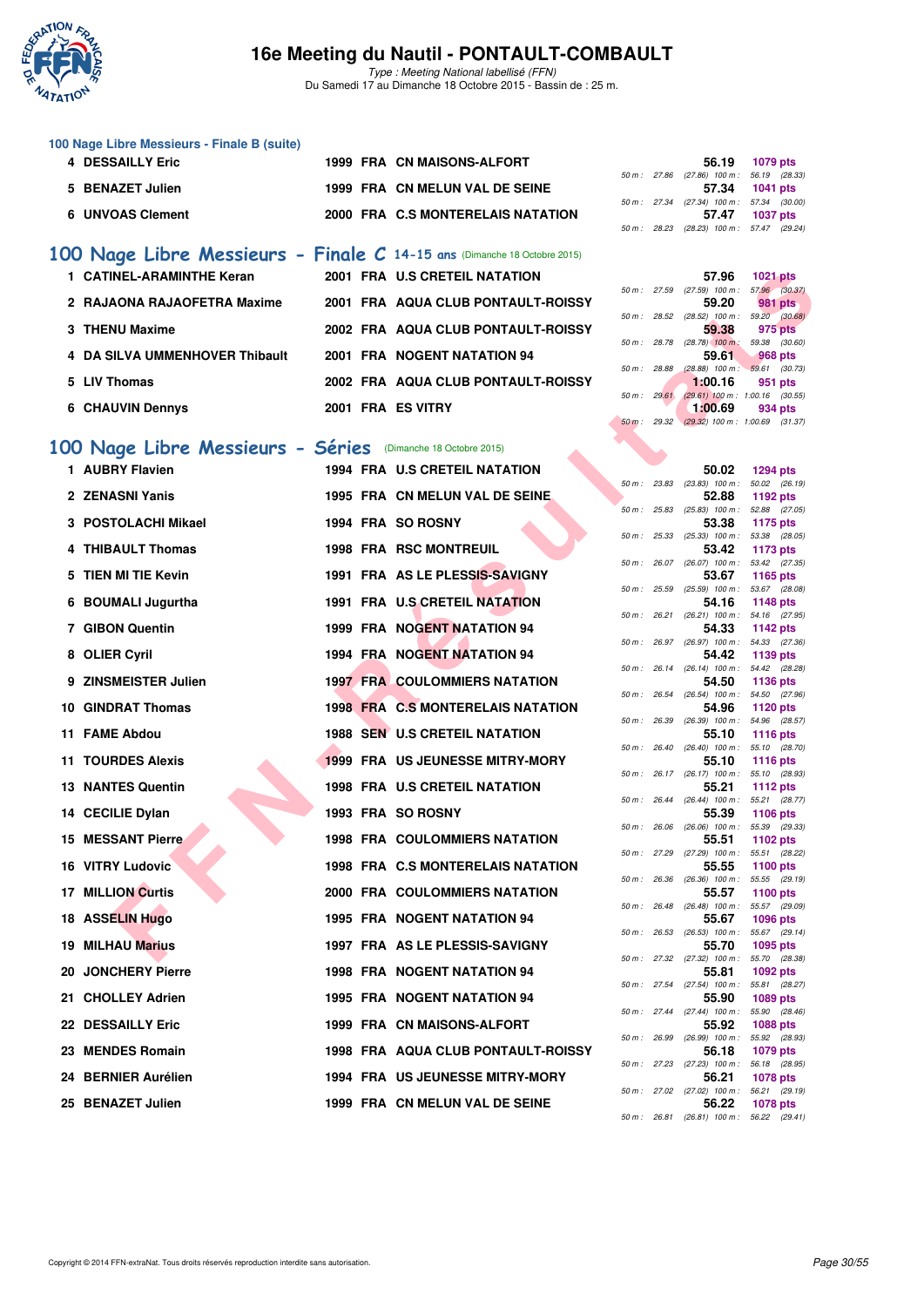

Type : Meeting National labellisé (FFN) Du Samedi 17 au Dimanche 18 Octobre 2015 - Bassin de : 25 m.

# **100 Nage Libre Messieurs - Séries (suite)**

|     | <b>26 PONCIN Charles</b>        |  | <b>1998 FRA U.S CRETEIL NATATION</b>     |        |             | 56.31                                               | 1075 pts                         |  |
|-----|---------------------------------|--|------------------------------------------|--------|-------------|-----------------------------------------------------|----------------------------------|--|
|     | 27 UNVOAS Clement               |  | 2000 FRA C.S MONTERELAIS NATATION        |        | 50 m: 26.69 | (26.69) 100 m : 56.31 (29.62)<br>56.33              | <b>1074 pts</b>                  |  |
|     | 28 BANCOURT Julien              |  | 1999 FRA AS LE PLESSIS-SAVIGNY           |        |             | 50 m : 26.68 (26.68) 100 m : 56.33 (29.65)<br>56.42 | <b>1071 pts</b>                  |  |
|     | <b>29 PUISSANT Mathis</b>       |  | 2000 FRA NOGENT NATATION 94              |        |             | 50 m : 27.37 (27.37) 100 m :<br>56.52               | 56.42 (29.05)<br>1068 pts        |  |
|     | 30 PAPORE Jacques               |  | <b>1998 FRA VILLIERS SPORTS JEUNESSE</b> |        |             | 50 m: 27.82 (27.82) 100 m: 56.52 (28.70)<br>56.73   | 1061 pts                         |  |
|     | 31 FOENIX BLONDEL Thomas        |  | 1999 FRA CN MELUN VAL DE SEINE           |        |             | $50 m$ : 27.71 (27.71) 100 m :<br>56.86             | 56.73 (29.02)<br><b>1057 pts</b> |  |
|     | 32 PHANTSULAYA George           |  | 2000 FRA U.S CRETEIL NATATION            |        |             | 50 m : 27.29 (27.29) 100 m : 56.86 (29.57)<br>57.17 | <b>1047 pts</b>                  |  |
|     | 33 BERTE Adrien                 |  | 1998 FRA CN MELUN VAL DE SEINE           |        |             | 50 m : 27.70 (27.70) 100 m : 57.17 (29.47)<br>57.19 | <b>1046 pts</b>                  |  |
|     | 34 MEKHZOUNI Samy               |  | 1999 FRA U.S CRETEIL NATATION            |        |             | 50 m: 27.66 (27.66) 100 m: 57.19 (29.53)<br>57.23   | <b>1045 pts</b>                  |  |
|     | 35 MERLE Hugo                   |  | 1999 FRA C.S MONTERELAIS NATATION        |        |             | 50 m: 27.47 (27.47) 100 m: 57.23 (29.76)<br>57.37   | <b>1040 pts</b>                  |  |
|     | <b>36 UNVOAS Lucas</b>          |  | 1998 FRA C.S MONTERELAIS NATATION        |        |             | $50 m$ : 27.81 (27.81) 100 m :<br>57.43             | 57.37 (29.56)<br><b>1038 pts</b> |  |
|     | 37 THIBAULT Maxime              |  | 1999 FRA RSC MONTREUIL                   |        |             | 50 m : 27.23 (27.23) 100 m : 57.43 (30.20)<br>57.60 | 1033 pts                         |  |
| 38. | <b>GICQUEL Kylian</b>           |  | 1999 FRA NOGENT NATATION 94              | 50 m : |             | 27.53 (27.53) 100 m: 57.60 (30.07)<br>57.75         | 1028 pts                         |  |
| 39  | <b>GABRIEL Jean-Emmanuel</b>    |  | 2000 FRA AQUA CLUB PONTAULT-ROISSY       |        |             | 50 m: 27.68 (27.68) 100 m: 57.75 (30.07)<br>57.83   | 1025 pts                         |  |
|     | 40 GUIGOU Pierre-Lucas          |  | 2000 FRA U.S CRETEIL NATATION            |        |             | 50 m: 27.92 (27.92) 100 m: 57.83 (29.91)<br>57.86   | 1024 pts                         |  |
|     | <b>41 PERIGAUD Stanislas</b>    |  | 1997 FRA AS LE PLESSIS-SAVIGNY           |        |             | 50 m: 27.68 (27.68) 100 m: 57.86 (30.18)<br>57.98   | <b>1020 pts</b>                  |  |
|     | 42 CATINEL-ARAMINTHE Keran      |  | 2001 FRA U.S CRETEIL NATATION            |        |             | 50 m: 27.85 (27.85) 100 m: 57.98 (30.13)<br>58.21   | <b>1013 pts</b>                  |  |
|     | 42 HURTADO Florian              |  | 1998 FRA AQUA CLUB PONTAULT-ROISSY       |        |             | 50 m : 28.19 (28.19) 100 m :                        | 58.21 (30.02)                    |  |
|     |                                 |  |                                          |        |             | 58.21<br>50 m: 27.74 (27.74) 100 m: 58.21 (30.47)   | <b>1013 pts</b>                  |  |
|     | <b>44 BIGUE Lucas</b>           |  | 1999 FRA CN MELUN VAL DE SEINE           |        |             | 58.30<br>50 m: 28.19 (28.19) 100 m:                 | <b>1010 pts</b><br>58.30 (30.11) |  |
| 45. | <b>BRUNET-PEYRAUD Thibaud</b>   |  | <b>1999 FRA CN MAISONS-ALFORT</b>        |        | 50 m: 28.26 | 58.38<br>$(28.26)$ 100 m :                          | <b>1007 pts</b><br>58.38 (30.12) |  |
|     | 46 FLITZ Tom                    |  | 1999 FRA AS LE PLESSIS-SAVIGNY           |        |             | 58.47<br>50 m : 28.16 (28.16) 100 m :               | <b>1004 pts</b><br>58.47 (30.31) |  |
|     | 47 HANTRAYE Adrien              |  | 1999 FRA AQUA CLUB PONTAULT-ROISSY       |        |             | 58.59<br>50 m : 28.25 (28.25) 100 m :               | 1001 pts<br>58.59 (30.34)        |  |
|     | 48 FAUTRA Yohan                 |  | 2000 FRĀ AQUA CLUB PONTAULT-ROISSY       |        |             | 58.68<br>50 m : 28.52 (28.52) 100 m : 58.68 (30.16) | 998 pts                          |  |
|     | <b>49 THOUVENIN Florian</b>     |  | 1997 FRA RED STAR CLUB CHAMPIGNY         |        |             | 58.83<br>50 m: 27.63 (27.63) 100 m: 58.83 (31.20)   | 993 pts                          |  |
|     | 49 SETIM Quentin                |  | <b>2000 FRA PROVINS NATATION</b>         |        |             | 58.83<br>50 m: 27.74 (27.74) 100 m: 58.83 (31.09)   | 993 pts                          |  |
|     | 51 PHONETHIPSVADS Alexandre     |  | <b>1998 FRA VILLIERS SPORTS JEUNESSE</b> |        |             | 58.84<br>50 m : 28.20 (28.20) 100 m : 58.84 (30.64) | 993 pts                          |  |
|     | 52 TROUVE Théo                  |  | 2000 FRA C.S MONTERELAIS NATATION        |        |             | 58.93<br>50 m: 28.69 (28.69) 100 m: 58.93 (30.24)   | 990 pts                          |  |
|     | 53 PEYPELUT Thibault            |  | <b>1995 FRA VILLIERS SPORTS JEUNESSE</b> |        |             | 58.96<br>50 m: 27.62 (27.62) 100 m: 58.96 (31.34)   | 989 pts                          |  |
|     | 54 DA SILVA UMMENHOVER Thibault |  | 2001 FRA NOGENT NATATION 94              |        |             | 59.07<br>50 m: 28.65 (28.65) 100 m: 59.07 (30.42)   | 985 pts                          |  |
|     | 55 PANZO Yanis                  |  | 2000 FRA ES VITRY                        |        |             | 59.22<br>50 m: 28.13 (28.13) 100 m: 59.22 (31.09)   | 981 pts                          |  |
|     | 56 GUILLEMOT Alexandre          |  | 1999 FRA CN MAISONS-ALFORT               |        |             | 59.25<br>50 m: 28.12 (28.12) 100 m: 59.25 (31.13)   | 980 pts                          |  |
|     | 57 PEREIRA Thomas               |  | 1999 FRA JEANNE D'ARC DRANCY             |        |             | 59.41<br>50 m: 28.10 (28.10) 100 m: 59.41 (31.31)   | 975 pts                          |  |
|     | 58 CHAUVIN Dennys               |  | 2001 FRA ES VITRY                        |        |             | 59.45<br>50 m: 27.57 (27.57) 100 m: 59.45 (31.88)   | 973 pts                          |  |
|     | 59 THENU Maxime                 |  | 2002 FRA AQUA CLUB PONTAULT-ROISSY       |        |             | 59.53<br>50 m: 28.43 (28.43) 100 m: 59.53 (31.10)   | 971 pts                          |  |
|     | 60 LIV Thomas                   |  | 2002 FRA AQUA CLUB PONTAULT-ROISSY       |        |             | 59.64                                               | 967 pts                          |  |
|     | 61 RAJAONA RAJAOFETRA Maxime    |  | 2001 FRA AQUA CLUB PONTAULT-ROISSY       |        |             | 50 m: 29.06 (29.06) 100 m: 59.64 (30.58)<br>1:00.00 | 956 pts                          |  |

| $50 m$ : | 26.69 | 56.31<br>$(26.69)$ 100 m : | 1075 pts                            |
|----------|-------|----------------------------|-------------------------------------|
|          |       | 56.33                      | 56.31 (29.62)<br>1074 pts           |
| 50 m :   | 26.68 | $(26.68)$ 100 m :          | 56.33 (29.65)                       |
| $50 m$ : | 27.37 | 56.42                      | 1071 pts                            |
|          |       | $(27.37)$ 100 m :<br>56.52 | (29.05)<br>56.42<br>1068 pts        |
| $50 m$ : | 27.82 | $(27.82)$ 100 m :          | 56.52<br>(28.70)                    |
|          | 27.71 | 56.73                      | 1061 pts                            |
| $50 m$ : |       | $(27.71)$ 100 m :<br>56.86 | 56.73 (29.02)<br><b>1057 pts</b>    |
| 50 m :   | 27.29 | $(27.29)$ 100 m :          | 56.86 (29.57)                       |
| $50 m$ : | 27.70 | 57.17<br>$(27.70)$ 100 m : | <b>1047 pts</b><br>57.17<br>(29.47) |
|          |       | 57.19                      | 1046 pts                            |
| $50 m$ : | 27.66 | $(27.66)$ 100 m;           | 57.19<br>(29.53)                    |
| 50 m :   | 27.47 | 57.23<br>$(27.47)$ 100 m : | <b>1045 pts</b><br>57.23<br>(29.76) |
|          |       | 57.37                      | 1040 pts                            |
| 50 m :   | 27.81 | $(27.81)$ 100 m :          | 57.37<br>(29.56)                    |
| $50 m$ : | 27.23 | 57.43<br>$(27.23)$ 100 m : | 1038 pts<br>57.43<br>(30.20)        |
|          |       | 57.60                      | 1033 pts                            |
| 50 m :   | 27.53 | $(27.53)$ 100 m :          | 57.60 (30.07)                       |
|          | 27.68 | 57.75<br>$(27.68)$ 100 m : | 1028 pts                            |
| 50 m :   |       | 57.83                      | 57.75<br>(30.07)<br>1025 pts        |
| $50 m$ : | 27.92 | $(27.92)$ 100 m :          | 57.83 (29.91)                       |
| 50 m :   | 27.68 | 57.86<br>$(27.68)$ 100 m : | 1024 pts<br>57.86 (30.18)           |
|          |       | 57.98                      | 1020 pts                            |
| $50 m$ : | 27.85 | $(27.85)$ 100 m :          | 57.98<br>(30.13)                    |
| 50 m :   | 28.19 | 58.21<br>$(28.19)$ 100 m : | 1013 pts<br>(30.02)<br>58.21        |
|          |       | 58.21                      | 1013 pts                            |
| 50 m :   | 27.74 | $(27.74)$ 100 m :          | 58.21<br>(30.47)                    |
| $50 m$ : | 28.19 | 58.30<br>$(28.19)$ 100 m : | 1010 pts<br>(30.11)<br>58.30        |
|          |       | 58.38                      | <b>1007 pts</b>                     |
| $50 m$ : | 28.26 | $(28.26)$ 100 m :          | 58.38<br>(30.12)                    |
| $50 m$ : | 28.16 | 58.47<br>$(28.16)$ 100 m : | 1004 pts<br>58.47 (30.31)           |
|          |       | 58.59                      | 1001 pts                            |
| $50 m$ : | 28.25 | $(28.25)$ 100 m :          | 58.59<br>(30.34)                    |
| 50 m :   | 28.52 | 58.68<br>$(28.52)$ 100 m : | 998 pts<br>58.68 (30.16)            |
|          |       | 58.83                      | 993 pts                             |
| $50 m$ : | 27.63 | $(27.63)$ 100 m :          | 58.83<br>(31.20)                    |
| $50 m$ : | 27.74 | 58.83<br>$(27.74)$ 100 m : | 993 pts<br>58.83<br>(31.09)         |
|          |       | 58.84                      | 993 pts                             |
| $50 m$ : | 28.20 | $(28.20)$ 100 m :          | 58.84<br>(30.64)                    |
| 50 m :   | 28.69 | 58.93<br>$(28.69)$ 100 m : | 990 pts<br>58.93<br>(30.24)         |
|          |       | 58.96                      | 989 pts                             |
| $50 m$ : | 27.62 | $(27.62)$ 100 m :<br>59.07 | (31.34)<br>58.96                    |
| 50 m :   | 28.65 | $(28.65)$ 100 m :          | 985 pts<br>59.07<br>(30.42)         |
|          |       | 59.22                      | 981 pts                             |
| $50 m$ : | 28.13 | $(28.13)$ 100 m :<br>59.25 | 59.22<br>(31.09)<br>980 pts         |
| $50 m$ : | 28.12 | $(28.12)$ 100 m :          | 59.25<br>(31.13)                    |
|          |       | 59.41                      | 975 pts                             |
| $50 m$ : | 28.10 | $(28.10)$ 100 m :<br>59.45 | 59.41<br>(31.31)<br>973 pts         |
| $50 m$ : | 27.57 | $(27.57)$ 100 m :          | 59.45<br>(31.88)                    |
|          |       | 59.53                      | 971 pts                             |
| $50 m$ : | 28.43 | $(28.43)$ 100 m :<br>59.64 | 59.53<br>(31.10)<br>967 pts         |
| $50 m$ : | 29.06 | $(29.06)$ 100 m :          | 59.64<br>(30.58)                    |
|          |       | 1:00.00                    | 956 pts                             |
| $50 m$ : | 29.19 | $(29.19) 100 m$ :          | 1:00.00<br>(30.81)                  |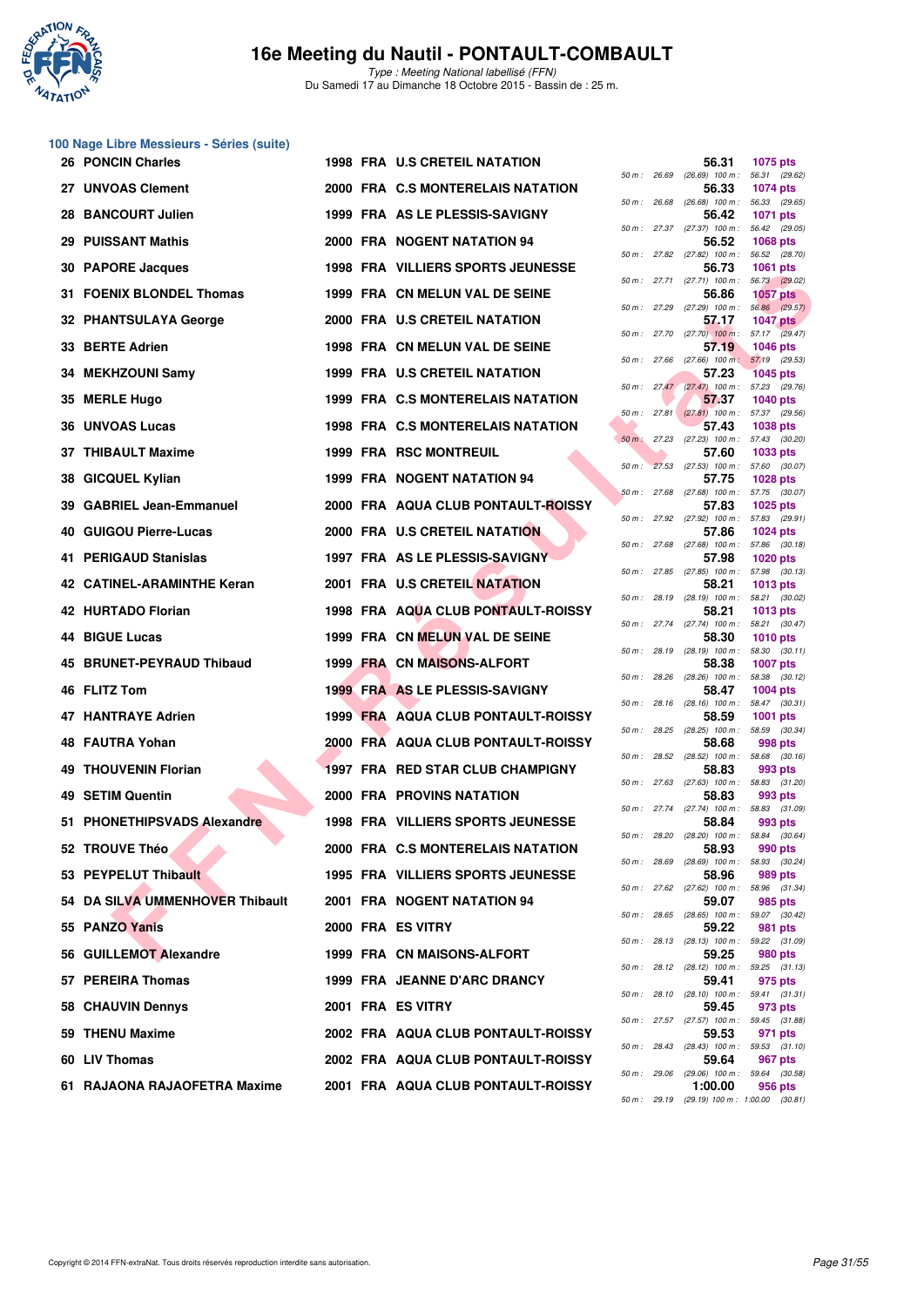

**100 Nage Libre Messieurs - Séries (suite)**

## **16e Meeting du Nautil - PONTAULT-COMBAULT**

Type : Meeting National labellisé (FFN) Du Samedi 17 au Dimanche 18 Octobre 2015 - Bassin de : 25 m.

| 62 ROUSSE Julien                 |  | 2000 FRA CLUB NAUTIQUE DE L'ARPAJONNAIS |              |              | 1:00.11                                                 | 952 pts |  |
|----------------------------------|--|-----------------------------------------|--------------|--------------|---------------------------------------------------------|---------|--|
| 63 CAMMAGE Mathieu               |  | 1999 FRA AS LE PLESSIS-SAVIGNY          | 50 m : 29.23 |              | (29.23) 100 m: 1:00.11 (30.88)<br>1:00.13               | 952 pts |  |
| 64 BENALI Sami                   |  | <b>1998 FRA CN MAISONS-ALFORT</b>       |              |              | 50 m: 28.58 (28.58) 100 m: 1:00.13 (31.55)<br>1:00.54   | 939 pts |  |
| 65 BERNARD Ludovic               |  | 1995 FRA ES SUCY-EN-BRIE                |              | 50 m : 29.07 | (29.07) 100 m: 1:00.54 (31.47)<br>1:00.59               | 938 pts |  |
| 66 MALIE Antony                  |  | 1997 FRA CN MELUN VAL DE SEINE          | 50 m : 27.89 |              | (27.89) 100 m : 1:00.59 (32.70)<br>1:00.74              | 933 pts |  |
| 67 GOULARD Clement               |  | 1999 FRA AQUA CLUB PONTAULT-ROISSY      |              | 50 m : 28.65 | $(28.65)$ 100 m : 1:00.74 $(32.09)$<br>1:00.80          | 931 pts |  |
| <b>DENJEAN Constantin</b><br>68. |  | 2002 FRA SO ROSNY                       |              | 50 m : 29.18 | $(29.18)$ 100 m : 1:00.80 $(31.62)$<br>1:00.83          | 930 pts |  |
| 69 BALLOT Paul                   |  | 2000 FRA PROVINS NATATION               |              |              | 50 m : 29.16 (29.16) 100 m : 1:00.83 (31.67)<br>1:00.92 | 927 pts |  |
| 70 PECHEUX Alexandre             |  | 1997 FRA ES SUCY-EN-BRIE                | 50 m : 28.96 |              | (28.96) 100 m: 1:00.92 (31.96)<br>1:00.93               | 927 pts |  |
| 71 BENOUZIO Florian              |  | 1999 FRA CN MELUN VAL DE SEINE          |              | 50 m: 29.29  | $(29.29)$ 100 m : 1:00.93 (31.64)<br>1:00.96            | 926 pts |  |
| 72 TLOUZEAU Anthony              |  | 1977 FRA C.S MONTERELAIS NATATION       |              | 50 m: 29.28  | $(29.28)$ 100 m : 1:00.96 $(31.68)$<br>1:00.99          | 925 pts |  |
| 73 THEETEN Cédric                |  | 2002 FRA NOGENT NATATION 94             | 50 m: 30.12  |              | (30.12) 100 m: 1:00.99 (30.87)<br>1:01.06               | 923 pts |  |
| 74 PORTES Lilian                 |  | <b>1999 FRA COULOMMIERS NATATION</b>    |              |              | 50 m : 29.18 (29.18) 100 m : 1:01.06 (31.88)<br>1:01.12 | 921 pts |  |
| 75 BAGES Marlon                  |  | <b>1998 FRA CN MAISONS-ALFORT</b>       | 50 m : 29.49 |              | $(29.49)$ 100 m : 1:01.12 $(31.63)$<br>1:01.27          | 917 pts |  |
| 76 ERNANDES Julien               |  | <b>2000 FRA COULOMMIERS NATATION</b>    |              |              | 50 m: 29.52 (29.52) 100 m: 1:01.27 (31.75)<br>1:01.37   | 913 pts |  |
| 77 GEOFFROY Axel                 |  | 2002 FRA SO ROSNY                       |              | 50 m : 29.56 | $(29.56)$ 100 m : 1:01.37 $(31.81)$<br>1:01.43          | 912 pts |  |
| 78 MAN Antoine                   |  | 2000 FRA AS LE PLESSIS-SAVIGNY          |              | 50 m : 29.42 | $(29.42)$ 100 m : 1:01.43 $(32.01)$<br>1:01.49          | 910 pts |  |
| 79 CIFTCI Denis                  |  | 2002 FRA U.S CRETEIL NATATION           |              |              | 50 m: 28.62 (28.62) 100 m: 1:01.49 (32.87)<br>1:01.50   | 910 pts |  |
| 79 ROUGAGNOU Zachary             |  | 2000 FRA CN MAISONS-ALFORT              |              | 50 m : 29.59 | $(29.59)$ 100 m : 1:01.50 $(31.91)$<br>1:01.50          | 910 pts |  |
| 81 MIJON Louis                   |  | 1999 FRA CN MELUN VAL DE SEINE          |              |              | 50 m: 28.83 (28.83) 100 m: 1:01.50 (32.67)<br>1:01.56   | 908 pts |  |
| 82 MAZARS Carl                   |  | 1998 FRA ES SUCY-EN-BRIE                | 50 m: 29.34  |              | (29.34) 100 m: 1:01.56 (32.22)<br>1:01.60               | 906 pts |  |
| 83 FOURCART Alexandre            |  | <b>2000 FRA PROVINS NATATION</b>        |              | 50 m: 29.10  | $(29.10)$ 100 m : 1:01.60 $(32.50)$<br>1:01.67          | 904 pts |  |
| 84 LEGER Anthony                 |  | 1999 FRA AS LE PLESSIS-SAVIGNY          | 50 m : 29.73 |              | (29.73) 100 m: 1:01.67 (31.94)<br>1:01.68               | 904 pts |  |
| 85 GAVARD Ethan                  |  | 2002 FRA CN MELUN VAL DE SEINE          | 50 m : 29.99 |              | (29.99) 100 m: 1:01.68 (31.69)<br>1:01.71               | 903 pts |  |
| <b>86 DRULHE Thibault</b>        |  | 2001 FRA VILLIERS SPORTS JEUNESSE       |              |              | 50 m: 29.77 (29.77) 100 m: 1:01.71 (31.94)<br>1:01.72   | 903 pts |  |
| 87 FERREIRA Jocelyn              |  | 1996 FRA RED STAR CLUB CHAMPIGNY        | 50 m : 29.38 |              | (29.38) 100 m: 1:01.72 (32.34)<br>1:01.76               | 902 pts |  |
| <b>88 DEMETZ Alexis</b>          |  | 2001 FRA AQUA CLUB PONTAULT-ROISSY      |              | 50 m : 29.47 | (29.47) 100 m: 1:01.76 (32.29)<br>1:01.81               | 900 pts |  |
| 89 DE CASTRO FRANCA Marvin       |  | 2001 FRA ES VITRY                       |              |              | 50 m: 29.88 (29.88) 100 m: 1:01.81 (31.93)<br>1:02.07   | 892 pts |  |
| 90 FERREIRA Dylan                |  | 2000 FRA RED STAR CLUB CHAMPIGNY        |              |              | 50 m: 29.52 (29.52) 100 m: 1:02.07 (32.55)<br>1:02.35   | 884 pts |  |
| 91 CHEA Daniel                   |  | 1999 FRA AS LE PLESSIS-SAVIGNY          |              |              | 50 m: 29.74 (29.74) 100 m: 1:02.35 (32.61)<br>1:02.36   | 883 pts |  |
| 92 MARCHAND Maximilian           |  | 2000 FRA PROVINS NATATION               |              |              | 50 m : 28.87 (28.87) 100 m : 1:02.36 (33.49)<br>1:02.48 | 880 pts |  |
| 93 ROTH BELGRAND Mathis          |  | 2002 FRA SO ROSNY                       |              | 50 m : 29.99 | (29.99) 100 m : 1:02.48 (32.49)<br>1:02.55              | 878 pts |  |
| 94 HOSTEAUX Laurent              |  | 2001 FRA CLUB NAUTIQUE DE L'ARPAJONNAIS |              |              | 50 m: 30.12 (30.12) 100 m: 1:02.55 (32.43)<br>1:02.58   | 877 pts |  |
| 95 JASLET Emmanuel               |  | 2000 FRA JEANNE D'ARC DRANCY            |              |              | 50 m: 30.12 (30.12) 100 m: 1:02.58 (32.46)<br>1:02.83   | 869 pts |  |
| 96 CYRILLA Yoan                  |  | 2000 FRA RSC MONTREUIL                  |              |              | 50 m: 29.59 (29.59) 100 m: 1:02.83 (33.24)<br>1:03.12   | 861 pts |  |
| 97 MOLON Antoine                 |  | 2001 FRA CN MAISONS-ALFORT              |              |              | 50 m: 30.37 (30.37) 100 m: 1:03.12 (32.75)<br>1:03.33   | 854 pts |  |
|                                  |  |                                         |              |              | 50 m: 30.45 (30.45) 100 m: 1:03.33 (32.88)              |         |  |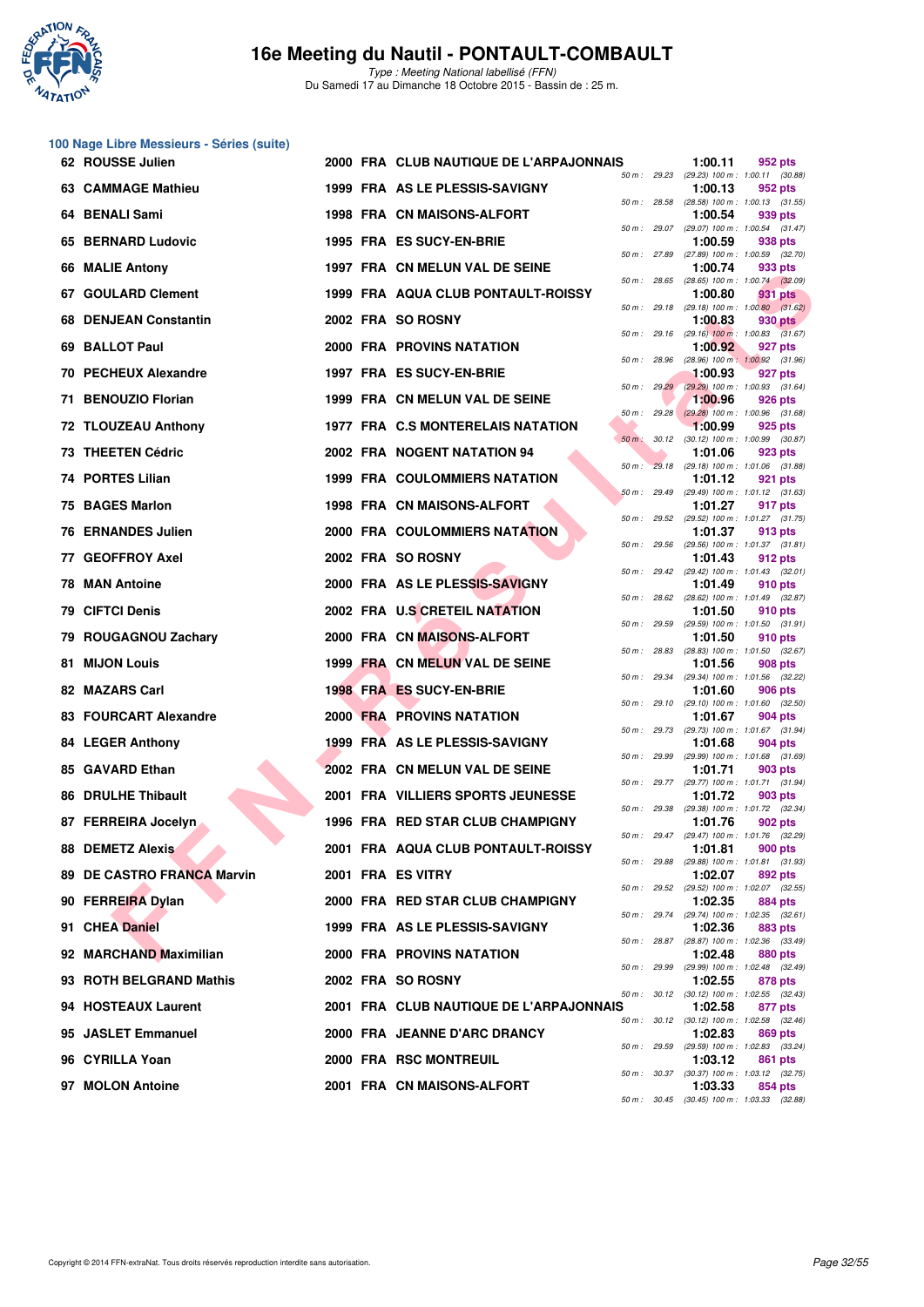

Type : Meeting National labellisé (FFN) Du Samedi 17 au Dimanche 18 Octobre 2015 - Bassin de : 25 m.

#### **100 Nage Libre Messieurs - Séries (suite)**

| 98 MAC Hugo                  |  | 2001 FRA STADE ST-VALERY NATATION       |              |              | 1:03.34                                                 | 854 pts        |  |
|------------------------------|--|-----------------------------------------|--------------|--------------|---------------------------------------------------------|----------------|--|
| 99 SOBH Rayan                |  | 2001 FRA NOGENT NATATION 94             |              | 50 m : 30.53 | $(30.53)$ 100 m : 1:03.34 $(32.81)$<br>1:03.50          | 849 pts        |  |
| 100 VANDAELE Quentin         |  | 2001 FRA NOGENT NATATION 94             | 50 m : 30.76 |              | $(30.76)$ 100 m : 1:03.50 $(32.74)$<br>1:03.56          | 848 pts        |  |
| 101 OUARDI Yanis             |  | 2001 FRA C.S MONTERELAIS NATATION       |              |              | 50 m: 31.14 (31.14) 100 m: 1:03.56 (32.42)<br>1:03.58   | 847 pts        |  |
| 102 BEN ALI SOUID Sofien     |  | 1998 FRA C.S MONTERELAIS NATATION       |              |              | 50 m: 30.13 (30.13) 100 m: 1:03.58 (33.45)<br>1:03.65   | 845 pts        |  |
| 103 HEINY Clement            |  | 2002 FRA AS LE PLESSIS-SAVIGNY          |              |              | 50 m: 29.44 (29.44) 100 m: 1:03.65 (34.21)<br>1:04.03   | 834 pts        |  |
| 104 COUTURIER Valentin       |  | 2001 FRA PROVINS NATATION               |              |              | 50 m: 31.06 (31.06) 100 m: 1:04.03 (32.97)<br>1:04.13   | 831 pts        |  |
| 105 CHELLIA Anis             |  | 2000 FRA U.S CRETEIL NATATION           |              |              | 50 m: 30.56 (30.56) 100 m: 1:04.13 (33.57)<br>1:04.14   | 831 pts        |  |
| 106 BOUDRAR Ayman            |  | 2000 FRA U.S CRETEIL NATATION           |              | 50 m : 30.67 | $(30.67)$ 100 m : 1:04.14 $(33.47)$<br>1:04.26          | 827 pts        |  |
| 107 BEDAIE Nessim            |  | 2000 FRA RSC MONTREUIL                  |              | 50 m: 29.54  | (29.54) 100 m : 1:04.26 (34.72)<br>1:04.54              | 819 pts        |  |
| 108 DELANNOY Antoine         |  | 2002 FRA AQUA CLUB PONTAULT-ROISSY      |              |              | 50 m: 30.27 (30.27) 100 m: 1:04.54 (34.27)<br>1:05.06   | 804 pts        |  |
| 109 DJELLAL Bendhiba         |  | 2002 FRA U.S CRETEIL NATATION           | $50 m$ :     | 30.42        | $(30.42)$ 100 m : 1:05.06 $(34.64)$<br>1:05.08          | 803 pts        |  |
| 110 HANNIER Julien           |  | <b>1999 FRA RSC MONTREUIL</b>           |              |              | 50 m: 30.72 (30.72) 100 m: 1:05.08 (34.36)<br>1:05.22   |                |  |
|                              |  |                                         |              |              | 50 m: 30.12 (30.12) 100 m: 1:05.22 (35.10)              | <b>799 pts</b> |  |
| 111 GERIN Axel               |  | 2000 FRA NANGIS NATATION                |              | 50 m : 31.36 | 1:05.41<br>$(31.36)$ 100 m : 1:05.41 $(34.05)$          | 794 pts        |  |
| 112 BARETS Florian           |  | 2001 FRA CN MELUN VAL DE SEINE          |              |              | 1:05.44<br>50 m: 31.39 (31.39) 100 m: 1:05.44 (34.05)   | 793 pts        |  |
| 113 MAUPAIX Killian          |  | 2002 FRA STADE ST-VALERY NATATION       |              |              | 1:05.49<br>50 m: 31.04 (31.04) 100 m: 1:05.49 (34.45)   | 792 pts        |  |
| 114 LISTWAN Loic             |  | 2002 FRA VILLIERS SPORTS JEUNESSE       |              |              | 1:05.51<br>50 m: 30.97 (30.97) 100 m: 1:05.51 (34.54)   | 791 pts        |  |
| 115 BONTEMPS Gabriel         |  | 2000 FRA RSC MONTREUIL                  |              |              | 1:05.73<br>50 m: 31.09 (31.09) 100 m: 1:05.73 (34.64)   | 785 pts        |  |
| 116 MENDES Clément           |  | 2001 FRA AQUA CLUB PONTAULT-ROISSY      |              |              | 1:05.93<br>50 m: 31.86 (31.86) 100 m: 1:05.93 (34.07)   | 779 pts        |  |
| 117 ROCHER Renan             |  | 2000 FRA CN MAISONS-ALFORT              |              | 50 m : 31.90 | 1:06.11<br>$(31.90)$ 100 m : 1:06.11 $(34.21)$          | 774 pts        |  |
| 118 HARDOUIN Romin           |  | 2001 FRA U.S CRETEIL NATATION           |              |              | 1:06.41<br>50 m: 31.33 (31.33) 100 m: 1:06.41 (35.08)   | 766 pts        |  |
| 119 DA COSTA Enzo            |  | 2002 FRA C.S MONTERELAIS NATATION       |              |              | 1:06.44<br>50 m: 31.69 (31.69) 100 m: 1:06.44 (34.75)   | 765 pts        |  |
| 120 POITOU Merlin            |  | 2001 FRA C.S MONTERELAIS NATATION       |              |              | 1:06.79<br>50 m: 31.62 (31.62) 100 m: 1:06.79 (35.17)   | 755 pts        |  |
| 120 VU Raphaël               |  | 2000 FRA AQUA CLUB PONTAULT-ROISSY      |              |              | 1:06.79                                                 | 755 pts        |  |
| 122 LACHEMI Mehdi            |  | 2000 FRA C.S MONTERELAIS NATATION       |              |              | 50 m: 10.33 (10.33) 100 m: 1:06.79 (56.46)<br>1:07.45   | <b>737 pts</b> |  |
| 123 SCHMITT Teddy            |  | 2002 FRA AQUA CLUB PONTAULT-ROISSY      |              | 50 m : 32.54 | $(32.54)$ 100 m : 1:07.45 $(34.91)$<br>1:07.49          | <b>736 pts</b> |  |
| 124 MANGINI Hugo             |  | 2000 FRA CLUB NAUTIQUE DE L'ARPAJONNAIS | 50 m: 32.58  |              | $(32.58)$ 100 m : 1:07.49 $(34.91)$<br>1:07.54          | 734 pts        |  |
| 125 LATAPY Aurélien          |  | <b>2001 FRA COULOMMIERS NATATION</b>    |              |              | 50 m : 32.46 (32.46) 100 m : 1:07.54 (35.08)<br>1:07.89 | 725 pts        |  |
| 126 LEROY Enzo               |  | <b>2002 FRA PROVINS NATATION</b>        |              | 50 m : 33.24 | $(33.24)$ 100 m : 1:07.89 $(34.65)$<br>1:07.93          | 724 pts        |  |
| <b>127 DALENCOURT Thomas</b> |  | 2002 FRA P.V GRANDVILLIERS NATATION     |              |              | 50 m: 32.18 (32.18) 100 m: 1:07.93 (35.75)<br>1:08.20   | 716 pts        |  |
| 128 ALLARD Simon             |  | 2000 FRA RSC MONTREUIL                  |              |              | 50 m: 32.63 (32.63) 100 m: 1:08.20 (35.57)<br>1:08.27   | 714 pts        |  |
| 129 MORISSE Killian          |  | 2001 FRA ES SUCY-EN-BRIE                | 50 m : 32.30 |              | $(32.30)$ 100 m : 1:08.27 $(35.97)$<br>1:09.20          | 689 pts        |  |
| <b>130 HANSSENS William</b>  |  | 1999 FRA AQUA CLUB PONTAULT-ROISSY      |              | 50 m : 32.36 | (32.36) 100 m: 1:09.20 (36.84)<br>1:09.40               | 684 pts        |  |
| 131 LE GUILLARD Tanguy       |  | <b>2001 FRA PROVINS NATATION</b>        |              | 50 m : 32.96 | $(32.96)$ 100 m : 1:09.40 $(36.44)$<br>1:09.44          | 683 pts        |  |
| 132 FABIANSKI Ioannis        |  | 2000 FRA RED STAR CLUB CHAMPIGNY        |              |              | 50 m: 33.04 (33.04) 100 m: 1:09.44 (36.40)<br>1:09.90   | 671 pts        |  |
| 133 MULLOIS Flynn            |  | 2002 FRA AQUA CLUB PONTAULT-ROISSY      |              |              | 50 m : 34.17 (34.17) 100 m : 1:09.90 (35.73)<br>1:10.19 | 663 pts        |  |
|                              |  |                                         |              |              |                                                         |                |  |

| $50 m$ :    | 30.53 | 1:03.34<br>$(30.53)$ 100 m : | 854 pts<br>1:03.34 (32.81)           |
|-------------|-------|------------------------------|--------------------------------------|
| $50 m$ :    | 30.76 | 1:03.50                      | 849 pts                              |
|             |       | $(30.76)$ 100 m :<br>1:03.56 | 1:03.50 (32.74)<br>848 pts           |
| $50 m$ :    | 31.14 | $(31.14) 100 m$ :<br>1:03.58 | (32.42)<br>1:03.56<br>847 pts        |
| $50 m$ :    | 30.13 | $(30.13) 100 m$ :            | 1:03.58<br>(33.45)                   |
| $50 m$ :    | 29.44 | 1:03.65<br>(29.44) 100 m :   | 845 pts<br>1:03.65 (34.21)           |
|             |       | 1:04.03                      | <b>834 pts</b>                       |
| $50 m$ :    | 31.06 | $(31.06) 100 m$ :<br>1:04.13 | 1:04.03 (32.97)<br>831 pts           |
| $50 m$ :    | 30.56 | $(30.56)$ 100 m :            | 1:04.13 (33.57)                      |
| $50 m$ :    | 30.67 | 1:04.14<br>$(30.67)$ 100 m : | 831 pts<br>$1:04.14$ $(33.47)$       |
|             | 29.54 | 1:04.26                      | 827 pts                              |
| $50 m$ :    |       | $(29.54) 100 m$ :<br>1:04.54 | 1:04.26 (34.72)<br>819 pts           |
| $50 m$ :    | 30.27 | $(30.27)$ 100 m :<br>1:05.06 | 1:04.54<br>(34.27)<br>804 pts        |
| $50 m$ :    | 30.42 | $(30.42)$ 100 m :            | 1:05.06<br>(34.64)                   |
| 50 m :      | 30.72 | 1:05.08<br>$(30.72)$ 100 m : | 803 pts<br>1:05.08<br>(34.36)        |
|             |       | 1:05.22                      | 799 pts                              |
| $50 m$ :    | 30.12 | $(30.12)$ 100 m :<br>1:05.41 | 1:05.22<br>(35.10)<br><b>794 pts</b> |
| $50 m$ :    | 31.36 | $(31.36) 100 m$ :            | 1:05.41<br>(34.05)                   |
| $50 m$ :    | 31.39 | 1:05.44<br>$(31.39) 100 m$ : | 793 pts<br>(34.05)<br>1:05.44        |
|             |       | 1:05.49                      | 792 pts                              |
| $50 m$ :    | 31.04 | $(31.04) 100 m$ :<br>1:05.51 | 1:05.49<br>(34.45)<br>791 pts        |
| $50 m$ :    | 30.97 | $(30.97)$ 100 m :            | 1:05.51<br>(34.54)                   |
| 50 m :      | 31.09 | 1:05.73<br>$(31.09) 100 m$ : | <b>785 pts</b><br>1:05.73<br>(34.64) |
|             |       | 1:05.93                      | 779 pts                              |
| $50 m$ :    | 31.86 | $(31.86) 100 m$ :<br>1:06.11 | 1:05.93<br>(34.07)<br>774 pts        |
| $50 m$ :    | 31.90 | $(31.90) 100 m$ :            | 1:06.11<br>(34.21)                   |
| $50 m$ :    | 31.33 | 1:06.41<br>$(31.33) 100 m$ : | <b>766 pts</b><br>1:06.41<br>(35.08) |
| $50 m$ :    | 31.69 | 1:06.44<br>$(31.69) 100 m$ : | 765 pts<br>1:06.44<br>(34.75)        |
|             |       | 1:06.79                      | 755 pts                              |
| $50 m$ :    | 31.62 | $(31.62) 100 m$ :<br>1:06.79 | 1:06.79<br>(35.17)<br>755 pts        |
| $50 m$ :    | 10.33 | $(10.33) 100 m$ :            | 1:06.79<br>(56.46)                   |
| $50 m$ :    | 32.54 | 1:07.45<br>$(32.54) 100 m$ : | <b>737 pts</b><br>1:07.45<br>(34.91) |
|             |       | 1:07.49                      | <b>736 pts</b>                       |
| 50 m :<br>s | 32.58 | $(32.58) 100 m$ :<br>1:07.54 | 1:07.49<br>(34.91)<br><b>734 pts</b> |
| $50 m$ :    | 32.46 | $(32.46)$ 100 m :<br>1:07.89 | 1:07.54<br>(35.08)<br>725 pts        |
| $50 m$ :    | 33.24 | $(33.24) 100 m$ :            | 1:07.89<br>(34.65)                   |
| $50 m$ :    | 32.18 | 1:07.93<br>$(32.18) 100 m$ : | 724 pts<br>1:07.93<br>(35.75)        |
|             |       | 1:08.20                      | 716 pts                              |
| $50 m$ :    | 32.63 | $(32.63)$ 100 m :<br>1:08.27 | 1:08.20<br>(35.57)<br>714 pts        |
| $50 m$ :    | 32.30 | $(32.30)$ 100 m :            | 1:08.27<br>(35.97)                   |
| $50 m$ :    | 32.36 | 1:09.20<br>$(32.36) 100 m$ : | 689 pts<br>1:09.20<br>(36.84)        |
|             |       | 1:09.40                      | <b>684 pts</b>                       |
| $50 m$ :    | 32.96 | $(32.96) 100 m$ :<br>1:09.44 | 1:09.40<br>(36.44)<br>683 pts        |
| $50 m$ :    | 33.04 | $(33.04) 100 m$ :<br>1:09.90 | 1:09.44<br>(36.40)<br>671            |
| $50 m$ :    | 34.17 | $(34.17) 100 m$ :            | pts<br>1:09.90<br>(35.73)            |
| $50 m$ :    | 32.98 | 1:10.19<br>$(32.98)$ 100 m : | <b>663 pts</b><br>1:10.19<br>(37.21) |
|             |       |                              |                                      |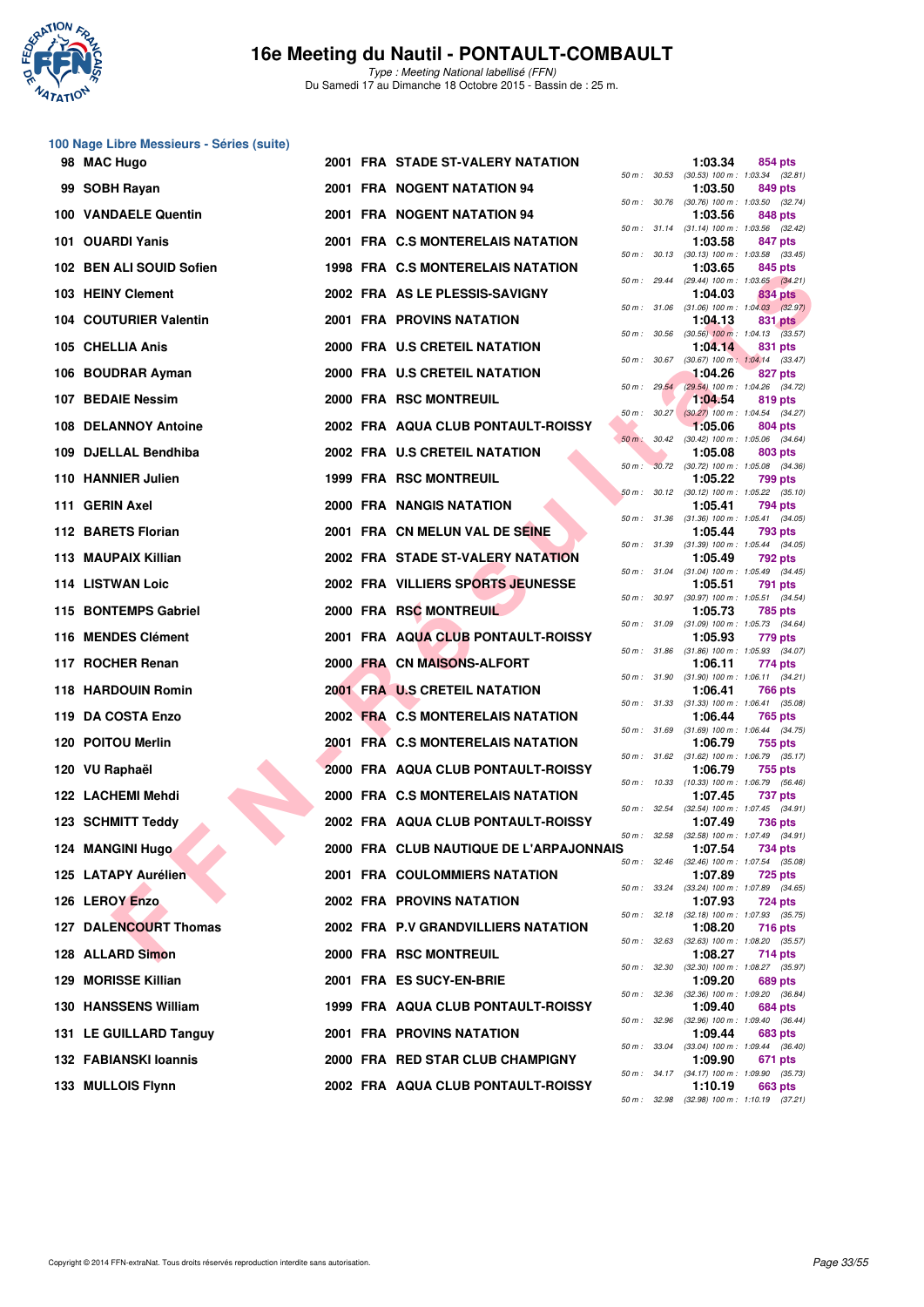

Type : Meeting National labellisé (FFN) Du Samedi 17 au Dimanche 18 Octobre 2015 - Bassin de : 25 m.

| 100 Nage Libre Messieurs - Séries (suite)                                      |  |                                                                                                                                       |                                                                         |
|--------------------------------------------------------------------------------|--|---------------------------------------------------------------------------------------------------------------------------------------|-------------------------------------------------------------------------|
| 134 ZUGOLARO Maxime                                                            |  | 2000 FRA RSC MONTREUIL                                                                                                                | 1:10.67<br>651 pts                                                      |
| 135 BRUZZI Loris                                                               |  | 2002 FRA CN MAISONS-ALFORT                                                                                                            | 50 m: 33.75 (33.75) 100 m: 1:10.67 (36.92)<br>1:10.73<br>649 pts        |
| 135 SOULIE Benjamin                                                            |  | 2001 FRA AQUA CLUB PONTAULT-ROISSY                                                                                                    | 50 m: 34.23 (34.23) 100 m: 1:10.73 (36.50)<br>1:10.73<br>649 pts        |
| 137 DUBOIS Theo                                                                |  | 2002 FRA NANGIS NATATION                                                                                                              | 50 m: 34.17 (34.17) 100 m: 1:10.73 (36.56)<br>1:11.13<br>639 pts        |
| 138 GAVIRA-BOTTARI Antoine                                                     |  | 50 m : 33.92<br>2002 FRA COULOMMIERS NATATION                                                                                         | $(33.92)$ 100 m : 1:11.13 $(37.21)$<br>1:11.48<br>630 pts               |
| <b>139 HANTRAYE Loris</b>                                                      |  | 2002 FRA AQUA CLUB PONTAULT-ROISSY                                                                                                    | 50 m: 34.26 (34.26) 100 m: 1:11.48 (37.22)<br>1:11.79<br><b>622 pts</b> |
| 140 BUS Gabriel                                                                |  | 2002 FRA NOGENT NATATION 94                                                                                                           | 50 m: 33.95 (33.95) 100 m: 1:11.79 (37.84)<br>1:13.46<br><b>581 pts</b> |
| 141 BARRAULT Alexandre                                                         |  | 2001 FRA NANGIS NATATION                                                                                                              | 50 m : 34.62 (34.62) 100 m : 1:13.46 (38.84)<br>1:13.65<br>576 pts      |
|                                                                                |  | 50 m : 35.26                                                                                                                          | $(35.26)$ 100 m : 1:13.65 $(38.39)$                                     |
| 142 GIACALONE Jimi                                                             |  | 2002 FRA US JEUNESSE MITRY-MORY<br>50 m: 35.35                                                                                        | 1:15.13<br>541 pts<br>(35.35) 100 m : 1:15.13 (39.78)                   |
| <b>143 LABATTUT Gabriel</b>                                                    |  | 2001 FRA ES SUCY-EN-BRIE<br>50 m :                                                                                                    | 1:15.79<br>525 pts<br>35.78<br>$(35.78)$ 100 m : 1:15.79 $(40.01)$      |
| 144 GRANDI Hugo                                                                |  | 2002 FRA NANGIS NATATION<br>$50 m$ :                                                                                                  | 1:15.87<br>523 pts<br>$(35.36)$ 100 m : 1:15.87 $(40.51)$<br>35.36      |
| <b>145 HENRIQUES Alexis</b>                                                    |  | 2002 FRA ES SUCY-EN-BRIE<br>50 m:                                                                                                     | 1:18.80<br>458 pts<br>36.62 (36.62) 100 m : 1:18.80 (42.18)             |
| --- GERBET Dorian                                                              |  | 1998 FRA AQUA CLUB PONTAULT-ROISSY                                                                                                    | <b>DSQ Da</b>                                                           |
| <b>LABURE Grégory</b>                                                          |  | 1999 FRA ES VITRY                                                                                                                     | <b>DNS dec</b>                                                          |
| --- REY Martin                                                                 |  | <b>1999 FRA RSC MONTREUIL</b>                                                                                                         | <b>DNS dec</b>                                                          |
| <b>TURPIN Fabrice</b>                                                          |  | 1995 FRA CN MELUN VAL DE SEINE                                                                                                        | DNS dec                                                                 |
| <b>SANDERINK Arnaud</b>                                                        |  | 1993 FRA ES SUCY-EN-BRIE                                                                                                              | <b>DNS dec</b>                                                          |
| --- LESPRIT Paul                                                               |  | 1999 FRA U.S CRETEIL NATATION                                                                                                         | <b>DNS Nd</b>                                                           |
| --- PAULINO Alexandre                                                          |  | 2002 FRA U.S CRETEIL NATATION                                                                                                         | <b>DNS Nd</b>                                                           |
| <b>BUDHAI Jeshan</b>                                                           |  | 2000 FRA JEANNE D'ARC DRANCY                                                                                                          | <b>DNS Nd</b>                                                           |
| 200 Nage Libre Messieurs - Séries (Samedi 17 Octobre 2015)                     |  |                                                                                                                                       |                                                                         |
| 1 PIJULET Paul                                                                 |  | <b>1994 FRA DAUPHINS TOULOUSE OEC</b>                                                                                                 | 1:50.83<br><b>1282 pts</b>                                              |
| 2 BERNARDINI Mathieu                                                           |  | 50 m: 26.64 (26.64) 100 m: 55.01 (28.37) 150 m: 1:23.00 (27.99) 200 m: 1:50.83 (27.83)<br><b>1998 FRA STADE FRANÇAIS O COURBEVOIE</b> | 1:53.65<br><b>1231 pts</b>                                              |
| <b>3 ROLDAN MUNOZ Enzo</b>                                                     |  | 50 m: 26.45 (26.45) 100 m: 55.09 (28.64) 150 m: 1:24.04 (28.95) 200 m: 1:53.65 (29.61)<br><b>1999 FRA DAUPHINS ROMANS PEAGOIS</b>     | 1:54.94<br><b>1208 pts</b>                                              |
| 4 TRILLAT Léo                                                                  |  | 50 m: 27.36 (27.36) 100 m: 56.72 (29.36) 150 m: 1:26.07<br>1998 FRA CN POISSY                                                         | (29.35) 200 m: 1:54.94 (28.87)<br>1:56.12<br><b>1188 pts</b>            |
| <b>5 LONCKE Quentin</b>                                                        |  | 50 m: 27.52 (27.52) 100 m: 57.71 (30.19) 150 m: 1:27.81 (30.10) 200 m: 1:56.12 (28.31)<br>1999 FRA CHARTRES METROPOLE NAT             | 1:56.98<br>1173 pts                                                     |
| 6 ZINSMEISTER Julien                                                           |  | 50 m: 27.77 (27.77) 100 m: 57.32 (29.55) 150 m: 1:27.11 (29.79) 200 m: 1:56.98 (29.87)<br><b>1997 FRA COULOMMIERS NATATION</b>        | 1:57.12<br><b>1170 pts</b>                                              |
| 7 PLATAUX Robin                                                                |  | 50 m: 27.43 (27.43) 100 m: 56.78 (29.35) 150 m: 1:27.11 (30.33) 200 m: 1:57.12 (30.01)<br><b>1997 FRA NOGENT NATATION 94</b>          | 1:57.36<br><b>1166 pts</b>                                              |
| 8 HUILLE Stanislas                                                             |  | 50 m : 26.82 (26.82) 100 m : 55.86 (29.04) 150 m : 1:26.09<br>1999 FRA SN VERSAILLES                                                  | $(30.23)$ 200 m : 1:57.36 $(31.27)$<br>1:57.54<br>1163 pts              |
| 9 CHENITI Anis                                                                 |  | 50 m: 27.29 (27.29) 100 m: 56.98 (29.69) 150 m: 1:27.45 (30.47) 200 m: 1:57.54 (30.09)<br>1999 FRA CN POISSY                          | 1:57.97<br>1156 pts                                                     |
| 10 MOKHFI Naim                                                                 |  | 50 m: 28.30 (28.30) 100 m: 58.70 (30.40) 150 m: 1:28.57<br>2000 FRA ES MASSY NATATION                                                 | (29.87) 200 m: 1:57.97 (29.40)<br>1:58.63<br>1144 pts                   |
|                                                                                |  | 50 m: 27.74 (27.74) 100 m: 57.72 (29.98) 150 m: 1:28.51                                                                               | (30.79) 200 m: 1:58.63 (30.12)                                          |
|                                                                                |  |                                                                                                                                       |                                                                         |
| 11 BOURSAC CERVERA LORTET Thomas 1999 FRA STADE DE VANVES<br>12 GINDRAT Thomas |  | 50 m: 28.38 (28.38) 100 m: 58.60 (30.22) 150 m: 1:29.36 (30.76) 200 m: 1:59.43 (30.07)<br>1998 FRA C.S MONTERELAIS NATATION           | 1:59.43<br><b>1131 pts</b><br>1:59.46<br>1130 pts                       |

## **[200 Nage Libre Messieurs - Séries](http://www.ffnatation.fr/webffn/resultats.php?idact=nat&go=epr&idcpt=33325&idepr=53)** (Samedi 17 Octobre 2015)

| 1 PIJULET Paul                                            |  | 1994 FRA DAUPHINS TOULOUSE OEC 1:50.83                                                                                      |                       | 1282 pts   |
|-----------------------------------------------------------|--|-----------------------------------------------------------------------------------------------------------------------------|-----------------------|------------|
|                                                           |  | 50 m: 26.64 (26.64) 100 m: 55.01 (28.37) 150 m: 1:23.00 (27.99) 200 m: 1:50.83 (27.83)                                      |                       |            |
| 2 BERNARDINI Mathieu                                      |  | 1998 FRA STADE FRANÇAIS O COURBEVOIE 1:53.65 1231 pts                                                                       |                       |            |
|                                                           |  | 50 m: 26.45 (26.45) 100 m: 55.09 (28.64) 150 m: 1:24.04 (28.95) 200 m: 1:53.65 (29.61)                                      |                       |            |
| <b>3 ROLDAN MUNOZ Enzo</b>                                |  | 1999 FRA DAUPHINS ROMANS PÉAGOIS 1:54.94                                                                                    | <b>1208 pts</b>       |            |
|                                                           |  | 50 m: 27.36 (27.36) 100 m: 56.72 (29.36) 150 m: 1:26.07 (29.35) 200 m: 1:54.94 (28.87)                                      |                       |            |
| 4 TRILLAT Léo                                             |  | <b>1998 FRA CN POISSY</b>                                                                                                   | 1:56.12<br>1188 pts   |            |
|                                                           |  | 50 m: 27.52 (27.52) 100 m: 57.71 (30.19) 150 m: 1:27.81 (30.10) 200 m: 1:56.12 (28.31)                                      |                       |            |
| 5 LONCKE Quentin                                          |  | 1999 FRA CHARTRES METROPOLE NAT 1:56.98 1173 pts                                                                            |                       |            |
|                                                           |  | 50 m: 27.77 (27.77) 100 m: 57.32 (29.55) 150 m: 1:27.11 (29.79) 200 m: 1:56.98 (29.87)                                      |                       |            |
| 6 ZINSMEISTER Julien                                      |  | 1997 FRA COULOMMIERS NATATION                                                                                               | 1:57.12 1170 pts      |            |
|                                                           |  | 50 m: 27.43 (27.43) 100 m: 56.78 (29.35) 150 m: 1:27.11 (30.33) 200 m: 1:57.12 (30.01)                                      |                       |            |
| 7 PLATAUX Robin                                           |  | 1997 FRA NOGENT NATATION 94                                                                                                 | 1:57.36               | 1166 pts   |
|                                                           |  | 50 m: 26.82 (26.82) 100 m: 55.86 (29.04) 150 m: 1.26.09 (30.23) 200 m: 1.57.36 (31.27)                                      |                       |            |
| 8 HUILLE Stanislas                                        |  | <b>1999 FRA SN VERSAILLES</b>                                                                                               | 1:57.54<br>$1163$ pts |            |
|                                                           |  | 50 m: 27.29 (27.29) 100 m: 56.98 (29.69) 150 m: 1:27.45 (30.47) 200 m: 1:57.54 (30.09)                                      |                       |            |
| 9 CHENITI Anis                                            |  | 1999 FRA CN POISSY                                                                                                          | 1:57.97<br>1156 pts   |            |
|                                                           |  | 50 m: 28.30 (28.30) 100 m: 58.70 (30.40) 150 m: 1:28.57 (29.87) 200 m: 1:57.97 (29.40)                                      |                       |            |
| 10 MOKHFI Naim                                            |  | <b>2000 FRA ES MASSY NATATION</b>                                                                                           | 1:58.63<br>1144 pts   |            |
|                                                           |  | 50 m: 27.74 (27.74) 100 m: 57.72 (29.98) 150 m: 1.28.51 (30.79) 200 m: 1.58.63 (30.12)                                      |                       |            |
| 11 BOURSAC CERVERA LORTET Thomas 1999 FRA STADE DE VANVES |  |                                                                                                                             | 1:59.43<br>1131 pts   |            |
|                                                           |  | 50 m: 28.38 (28.38) 100 m: 58.60 (30.22) 150 m: 1:29.36 (30.76) 200 m: 1:59.43 (30.07)                                      |                       |            |
| 12 GINDRAT Thomas                                         |  | 1998 FRA C.S MONTERELAIS NATATION 1:59.46 1130 pts                                                                          |                       |            |
|                                                           |  | 50 m: 27.74 (27.74) 100 m: 58.33 (30.59) 150 m: 1:29.05 (30.72) 200 m: 1:59.46 (30.41)                                      |                       |            |
| 13 REUILLON Paul                                          |  | 1997 FRA MOUETTES DE PARIS                                                                                                  | 1:59.97               | 1121 $pts$ |
|                                                           |  | 50 m: 27.80 (27.80) 100 m: 58.43 (30.63) 150 m: 1:29.83 (31.40) 200 m: 1:59.97 (30.14)                                      |                       |            |
| <b>14 TOURDES Alexis</b>                                  |  | 1999 FRA US JEUNESSE MITRY-MORY                                                                                             | 2:00.44<br>1113 $pts$ |            |
|                                                           |  | 50 m: 28.15 (28.15) 100 m: 58.80 (30.65) 150 m: 1:29.95 (31.15) 200 m: 2:00.44 (30.49)                                      |                       |            |
| 15 LEGER Baptiste                                         |  | <b>1999 FRA ES MASSY NATATION</b>                                                                                           | 2:00.62<br>1110 pts   |            |
|                                                           |  | 50 m: 27.28 (27.28) 100 m: 57.69 (30.41) 150 m: 1:29.26 (31.57) 200 m: 2:00.62 (31.36)<br><b>2000 FRA ES MASSY NATATION</b> |                       |            |
| 16 RODRIGUES Adrien                                       |  | 50 m: 27.99 (27.99) 100 m: 58.38 (30.39) 150 m: 1:29.71 (31.33) 200 m: 2:00.91 (31.20)                                      | 2:00.91<br>1106 pts   |            |
| <b>17 TONNEAU Guillaume</b>                               |  | 1998 FRA CN ST-MICHEL-SUR-ORGE                                                                                              |                       |            |
|                                                           |  |                                                                                                                             | 2:01.57 1094 pts      |            |
|                                                           |  | 50 m: 28.58 (28.58) 100 m: 59.63 (31.05) 150 m: 1:31.00 (31.37) 200 m: 2:01.57 (30.57)                                      |                       |            |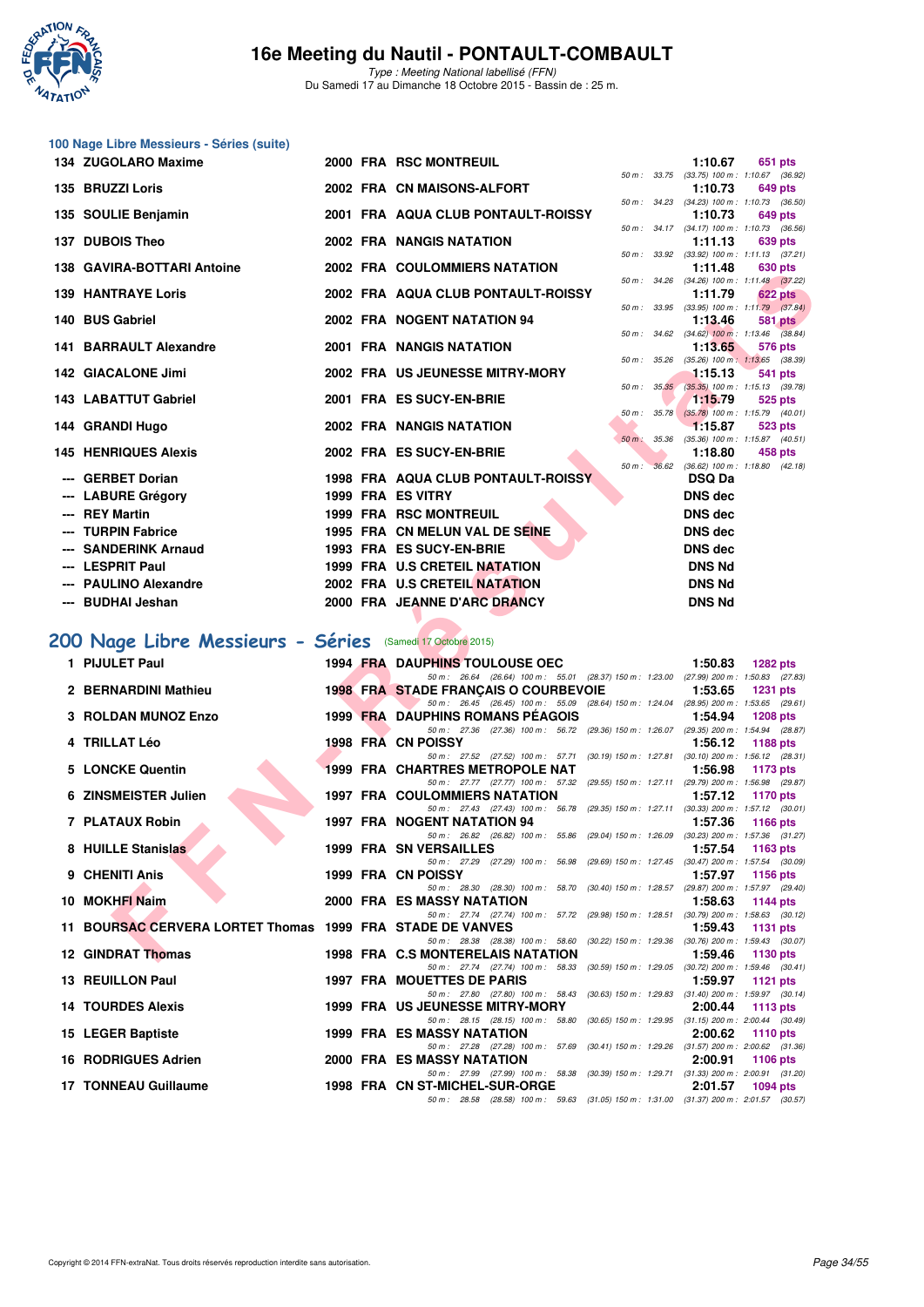

**200 Nage Libre Messieurs - Séries (suite)**

## **16e Meeting du Nautil - PONTAULT-COMBAULT**

Type : Meeting National labellisé (FFN) Du Samedi 17 au Dimanche 18 Octobre 2015 - Bassin de : 25 m.

#### **FIND THE SET OF THE AIR CREATED MATHEM AND CREATED AN ABOVE THE SET OF THE AIR CREATED AND THE SUBARU THE SUBARU THE SUBARU THE SUBARU THE SUBARU THE SUBARU THE SUBARU THE SUBARU THE SUBARU THE SUBARU THE SUBARU THE SUBA 18 PIEKARZ Baptiste** 1995 FRA ES MASSY NATATION 2:01.65 **2:01.65 2:01.65 2:01.65 2:01.65 2:01.65 2:01.65 2:01.65 2:01.65 2:01.65 2:01.65 2:01.65 2:01.65 2:01.65 2:01.65 2:01.65 2:01.65 2:01**  $(31.66)$  200 m : 2:01.65  $(31.13)$ **19 MECHICHE Magsen 1995 FRA MOUETTES DE PARIS 2:02.12 1085 pts** 50 m : 27.74 (27.74) 100 m : 58.08 (30.34) 150 m : 1:29.55 (31.47) 200 m : 2:02.12 (32.57)<br>**ASSY NATATION** 2:02.87 1073 pts **2000 FRA ES MASSY NATATION** 2:02.87 **202.87 2000 FRA 2000 FRA ES MASSY NATATION 2:02.87 2:02.87 1073 2000 2000 2000 2000 2000 2000 2000 2000 2000 2000 2000 2000 2000 2000 2000 200** 50 m : 27.33 (27.33) 100 m : 58.19 (30.86) 150 m : 1:30.57 (32.38) 200 m : 2:02.87 (32.30) **21 BANCOURT Julien 1999 FRA AS LE PLESSIS-SAVIGNY** 2:02.91 **1072 pts**<br>  $\frac{50 \text{ m}}{2848}$   $\frac{2848}{2848}$   $\frac{2848}{2848}$   $\frac{100 \text{ m}}{2848}$   $\frac{5971}{2842}$   $\frac{3123}{2848}$   $\frac{1731}{288}$   $\frac{32.071}{280 \text{ m}}$   $\frac{232.91}{$ 50 m : 28.48 (28.48) 100 m : 59.71 (31.23) 150 m : 1:31.78 (32.07) 200 m : 2:02.91 (31.1<br>ELUN VAL DE SEINE 2:03.14 1068 pts **22 FOENIX BLONDEL Thomas** 1999 FRA CN MELUN VAL DE SEINE 2:03.14 1068 pts<br>  $\frac{50 \text{ m} \cdot 28.77}{50 \text{ m} \cdot 28.77}$   $\frac{28.77}{(28.77)}$   $\frac{100 \text{ m} \cdot 59.76}{(30.99) \cdot 150 \text{ m} \cdot 1.31.80}$   $\frac{(32.04) \cdot 200 \text{ m} \cdot 2.03.14}{(29.3$ 28.77 (28.77) 100 m : 59.76 **23 BERNARD Romain 1995 FRA US VENDÔME 2:03.78 1058 pts** 50 m : 28.76 (28.76) 100 m : 59.18 (30.42) 150 m : 1:31.13 (31.95) 200 m : 2:03.78 (32.65) **24 BONEL Antonyn** 2001 FRA CN ST-MICHEL-SUR-ORGE 2:03.90 **2:03.90 2:03.90 2:03.90 2:03.90 2:03.90 2:03.90 2:03.90 2:03.90 2:03.90 2:03.90 2:03.90 2:03.90 2:03.90 2:03.90 2:03.90 2:03.90 2:0** 50 m : 28.50 (28.50) 100 m : **25 BENAZET Julien** 1999 FRA CN MELUN VAL DE SEINE 2:04.38 2:04.38 1048 pts 2:04.38 1048 pts (31.75) 150 m : 1:33.23 (32.96) 200 m : 2:04.38 (31.15) **26 ASSELIN Hugo** 1995 FRA NOGENT NATATION 94 2:04.42 1047 pts<br>26.90 200m: 28.90 28.90 100m: 1:00.04 (31.14) 150m: 1:31.71 (31.67) 200m: 2:04.42 (32.74) 50 m : 28.90 (28.90) 100 m : 1:00.04 (31.14) 150 m : 1:31.71 (31.67) 200 m : 2:04.42 (32.71) **27 BERTE Adrien** 1998 FRA CN MELUN VAL DE SEINE 2:04.56 1045 pts<br>
<sup>50 m:</sup> 28.69 (20.69) 100 m: 59.78 (31.09) 150 m: 1:31.92 (32.14) 200 m: 2:04.56 (32.64) 50 m : 28.69 (28.69) 100 m : 59.78 **27 TRUCHOT Florian** 1996 FRA ASPTT ORLÉANS 2:04.56 1045 pts<br>
<sup>50 m:</sup> 28.21 (28.21) 100 m: 59.35 (31.14) 150 m: 1.31.59 (32.24) 200 m: 2.04.56 (32.97) 28.21 (28.21) 100 m : 59.35 **29 SALCZER Ladislas** 2000 FRA ES MASSY NATATION 2:04.68 1043 pts<br>
<sup>200</sup> <sup>59 m:</sup> 28.47 (28.47) 100 m: 59.87 (31.40) 150 m: 1:32.70 (32.83) 200 m: 2:04.68 (31.98) 59.87 (31.40) 150 m : 1:32.70 **30 MEDINA Antoine** 1999 FRA CN MELUN VAL DE SEINE 2:05.20 1034 pts<br>
<sup>50 m:</sup> 2901 (2901) 100 m: 1:00.75 (31.74) 150 m: 1:33.24 (32.49) 200 m: 2:05.20 (31.96) 50 m : 29.01 (29.01) 100 m : 1:00.75 **30 BENDRIMIA Axel 1998 FRA CN ST-MICHEL-SUR-ORGE 2:05.20 1034 pts**<br>
<sup>50 50</sup> 2:05.20 *205.20* **2:05.20 2:05.20 2:05.20 2:05.20 2:05.20 2:05.20 2:05.20 2:05.20 2:05.20 2:05.20 2:05.20 2:05.20 2:05.20** 50 m : 28.50 (28.50) 100 m : 1:00.30 **32 GUIGOU Pierre-Lucas** 2000 FRA U.S CRETEIL NATATION 2:05.43 1031 pts<br>
<sup>50 m:</sup> 28.25 (28.25) 100 m: 59.75 (31.50) 150 m: 1:32.51 (32.76) 200 m: 2:05.43 (32.92) 50 m : 28.25 (28.25) 100 m : 59.75 (31.50) 150 m : 1:32.51 (32.76) 200 m : <br>**ASSY NATATION** 2:05.45 **33 GHALI Hussein** 1989 EGY ES MASSY NATATION 2:05.45 1030 pts<br>50 m: 29.21 (29.21) 100 m: 1:00.76 (31.55) 150 m: 1:33.05 (32.29) 200 m: 2:05.45 (32.49) 200 m: 2:05.45 (32.49)  $(31.55) 150 m : 1:33.05$   $(32.29) 200 m : 2:05.45$   $(32.40)$ <br>**2:05.47 1030 pts 34 MERLE Hugo 1999 FRA C.S MONTERELAIS NATATION** 2:05.47 1030 pts<br>
<sup>50 50</sup> 28.48 (28.48) 100 m; 1:00.08 (31.60) 150 m; 1:33.33 (33.25) 200 m; 2:05.47 (32.14)  $50 m$  : 28.48 (28.48) 100 m : 1:00.08 **35 GABRIEL Jean-Emmanuel 2000 FRA AQUA CLUB PONTAULT-ROISSY 2:05.92 1023 pts** 50 m : 28.08 (28.08) 100 m : 59.82 (31.74) 150 m : 1:33.06 (33.24) 200 m : 2:05.92 (32.86) **36 TIEN MI TIE Kevin 1991 FRA AS LE PLESSIS-SAVIGNY 2:06.08 2:06.08 1991 PRA AS LE PLESSIS-SAVIGNY 190m:** 57.95 (30.91) 150m: 1:30.74 (32.79) 200m: 50 m : 27.04 (27.04) 100 m : 57.95 (30.91) 150 m : 1:30.74 (32.79) 200 m : 2:06.08 (35.34) **37 SEGUIN Rémi** 1997 FRA CN MELUN VAL DE SEINE 2:06.52 **1013 pts**<br> **38.28 2:06.52 2:06.52 2:06.52 2:06.52 2:06.52 2:04.21** 50 m : 28.28 (28.28) 100 m : 59.34 (31.06) 150 m : 1:32.31 (32.97) 200 m : 2:06.52 (34.2<br>**E PLESSIS-SAVIGNY** 2:06.93 1006 pts **38 PERIGAUD Stanislas 1997 FRA AS LE PLESSIS-SAVIGNY 1997 PTS** 2:06.93 50 m : 28.57 (28.57) 100 m : 1:00.58 (32.01) 150 m : 1:34.09 (33.51) 200 m : 2:06.93 (32.84) **39 RAKOTONDRAMANGA Eliot-Tahina** 2002 FRA ES MASSY NATATION 2:07.06 2:07.06 1004 pts 50 m : 28.99 (28.99) 100 m : 1:01.65 (32.66) 150 m : 1:34.94 (33.29) 200 m : 2:07.06 (32.12) **40 TROUVE Théo** 2000 FRA C.S MONTERELAIS NATATION 2:07.14 1003 pts<br>
<sup>50 50</sup> 29.57 (29.57) 100 m; 1:02.00 (32.43) 150 m; 1:05.11 (33.11) 200 m; 2:07.14 (32.03)  $50 m : 29.57 (29.57) 100 m : 1:02.00$ **41 PHANTSULAYA George** 2000 FRA U.S CRETEIL NATATION 2:07.43 998 pts<br>  $\frac{50 \text{ m} \cdot 2947}{50 \text{ m} \cdot 2947}$   $\frac{994 \text{ N}}{2947}$   $\frac{101.99}{100 \text{ m} \cdot 1.01.99}$   $\frac{(32.52) 150 \text{ m} \cdot 1.35.43}{50.8141,200 \text{ m} \cdot 2.0743}$   $\frac{(3$ 50 m : 29.47 (29.47) 100 m : 1:01.99 (32.52) 150 m : 1:35.43 (33.44) 200 m : **42 HANTRAYE Adrien 1999 FRA AQUA CLUB PONTAULT-ROISSY** 2:07.63 995 pts 2:07.63 995 pts 5 pts 5 pts 5 pts 5 pts 5 pts 5 pts 5 pts 5 pts 5 pts 5 pts 5 pts 5 pts 5 pts 5 pts 5 pts 5 pts 5 pts 5 pts 5 pts 5 pts 5 pts 5 pts 5 50 m : 29.11 (29.11) 100 m : 1:01.35 (32.24) 150 m : 1:34.80 **43 REUILLON Louis 2000 FRA MOUETTES DE PARIS** 2:07.79 993 pts 2:07.79 993 pts 50 m : 20.56 (29.56) 100 m : 1:01.88 (32.32) 150 m : 1:35.03 (33.15) 200 m : 2:07.79 (32.76) 50 m : 29.56 (29.56) 100 m : 1:01.88 (32.32) 150 m : 1:35.03 (33.15) 200 m : 2:07.79 (32.76) **44 CATINEL-ARAMINTHE Keran 2001 FRA U.S CRETEIL NATATION 2:07.93 990 pts** 50 m : 28.96 (28.96) 100 m : 1:00.47 (31.51) 150 m : 1:34.27 (33.80) 200 m : 2:07.93 (33.66) **45 LIV Thomas 2002 FRA AQUA CLUB PONTAULT-ROISSY 2:08.13 2:08.13 987 pts 50 m**: 30.94 **100 m**: 30.94 **100 m**: 1:04.12 **(33.18)** 150 m: 1:37.19 **(33.07)** 200 m: 2:08.13 **(30.94)** 50 m : 30.94 (30.94) 100 m : 1:04.12 (33.18) 150 m : 1:37.19 (33.07) 200 m : 2:08.13 (30.94) **46 AZAOU Billel 2000 FRA U.S CRETEIL NATATION** 2:08.28 985 pts<br>
<sup>50 m:</sup> 29.51 (29.51) 100 m: 1:02.20 (32.69) 150 m: 1:35.63 (33.43) 200 m: 2:08.28 (32.65) 50 m : 29.51 (29.51) 100 m : 1:02.20 (32.69) 150 m : 1:35.63 (33.43) 200 m : <br>ELUN VAL DE SEINE 2:08.40 **47 BIGUE Lucas 1999 FRA CN MELUN VAL DE SEINE** 2:08.40 983 pts<br>  $\frac{50 \text{ m} \cdot 29.58 \quad (29.58) \cdot 100 \text{ m} \cdot 1.02.26 \quad (32.68) \cdot 150 \text{ m} \cdot 1.35.59 \quad (33.33) \cdot 200 \text{ m} \cdot 2.08.40 \quad (32.81) \cdot (32.81) \cdot (32.81) \cdot (32.82) \cdot (32.82) \$ 50 m : 29.58 (29.58) 100 m : 1:02.26 (32.68) 150 m : 1:35.59 (33.33) 200 m : 2:08.40 (32.81) **48 CHOLLEY Adrien** 1995 FRA NOGENT NATATION 94 2:08.73 978 pts 2:08.73 978 pts 2:08.73 978 pts 50 m; 2.08.73 978 pts (29.79) 100 m : 1:01.82 (32.03) 150 m : 1:35.27 (33.45) 200 m : 2:08.73 (33.46)<br>**ATION** 2:09.13 971 pts **49 JACOLOT Baptiste** 2000 FRA ES MASSY NATATION 2:09.13 971 pts 2:09.13 971 pts 3000 5 2:09.13 971 pts 30.260 2000 5 2:09.13 971 pts 30.260 2000 5 2:09.13 971 pts 30.260 30.260 50 mi 2:02.04 9 2:05.13 0 2:05.13 0 32.260 5 50 m : 29.33 (29.33) 100 m : 1:02.04 (32.71) 150 m : 1:35.87 (33.83) 200 m : 2:09.13 (33.26)<br>**T-MICHEL-SUR-ORGE** 2:**10.62** 948 pts **50 POUMAREDE Julien 2001 FRA CN ST-MICHEL-SUR-ORGE 2:10.62**<br> **50 POUMAREDE Julien** 2001 **PRA CN ST-MICHEL-SUR-ORGE** 2003 200 pts **1.03.32** (33.39) 150 pc 1.37.35 (34.03) 200 pts 50 m : 29.93 (29.93) 100 m : 1:03.32 (33.39) 150 m : 1:37.35 (34.03) 200 m : 2:10.62 (33.27)<br>**4 CLUB PONTAULT-ROISSY** 2:10.82 945 pts **51 GOULARD Clement 1999 FRA AQUA CLUB PONTAULT-ROISSY 2:10.82 945 pts** 50 m : 30.81 (30.81) 100 m : 1:03.01 (32.20) 150 m : 1:36.20 (33.19) 200 m : 2:10.82 (34.62) **52 THENU Maxime 2002 FRA AQUA CLUB PONTAULT-ROISSY 2:10.97 942 pts** 50 m : 29.03 (29.03) 100 m : 1:02.41 (33.38) 150 m : 1:37.22 (34.81) 200 m : 2:10.97 (33.75) **53 OUNOUGHI Ihsane 2001 FRA ES MASSY NATATION 2:11.14 940 pts** 50 m : 28.30 (28.30) 100 m : 1:01.10 (32.80) 150 m : 1:36.44 (35.34) 200 m : 2:11.14 (34.70)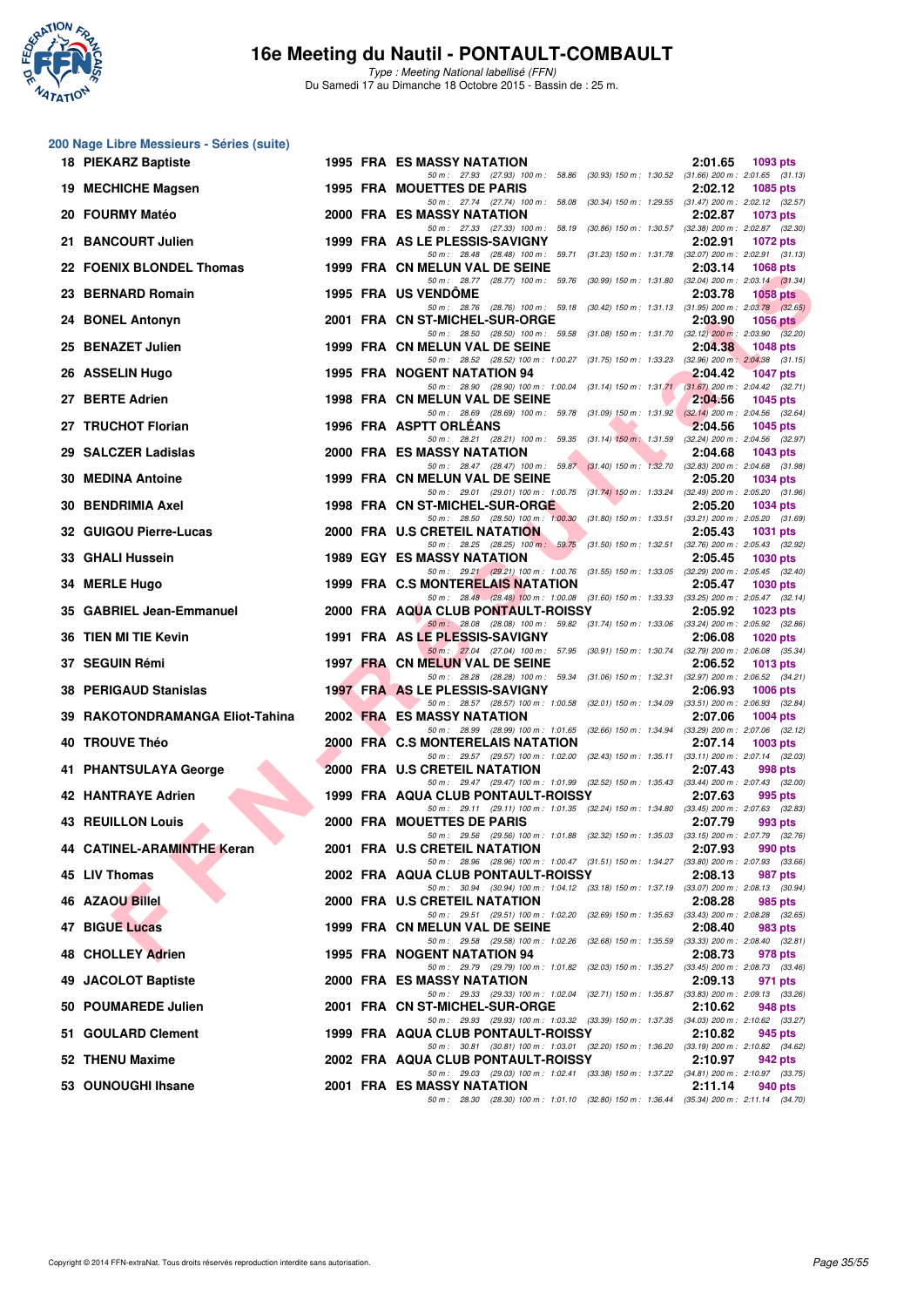

**200 Nage Libre Messieurs - Séries (suite)**

## **16e Meeting du Nautil - PONTAULT-COMBAULT**

Type : Meeting National labellisé (FFN) Du Samedi 17 au Dimanche 18 Octobre 2015 - Bassin de : 25 m.

| 54 DA SILVA UMMENHOVER Thibault | 2001 FRA NOGENT NATATION 94                                                                                                         | 2:11.47<br>935 pts                                                            |
|---------------------------------|-------------------------------------------------------------------------------------------------------------------------------------|-------------------------------------------------------------------------------|
| 55 RATANDRA Lalao               | 50 m: 31.35 (31.35) 100 m: 1:04.64 (33.29) 150 m: 1:38.66 (34.02) 200 m: 2:11.47 (32.81)<br>1997 FRA RED STAR CLUB CHAMPIGNY        | 2:11.91<br>928 pts                                                            |
| 56 CHAMBRAUD Charles            | 50 m: 29.47 (29.47) 100 m: 1:02.26 (32.79) 150 m: 1:36.91 (34.65) 200 m: 2:11.91 (35.00)<br>2001 FRA COLOMBES NATATION              | 2:12.14<br>924 pts                                                            |
| 57 RAJAONA RAJAOFETRA Maxime    | 50 m: 29.87 (29.87) 100 m: 1:03.38 (33.51) 150 m: 1:37.69 (34.31) 200 m: 2:12.14 (34.45)<br>2001 FRA AQUA CLUB PONTAULT-ROISSY      | 2:12.22<br>923 pts                                                            |
| <b>FAUTRA Yohan</b><br>58       | 50 m: 30.49 (30.49) 100 m: 1:02.89 (32.40) 150 m: 1:37.82 (34.93) 200 m: 2:12.22 (34.40)<br>2000 FRA AQUA CLUB PONTAULT-ROISSY      | 2:12.61<br>917 pts                                                            |
| 59 CAMUS Loïc                   | 50 m: 30.04 (30.04) 100 m: 1:03.46 (33.42) 150 m: 1:38.80 (35.34) 200 m: 2:12.61 (33.81)<br>2001 FRA ES MASSY NATATION              | 2:12.85<br>913 pts                                                            |
| 60 GAVARD Ethan                 | 50 m: 31.12 (31.12) 100 m: 1:04.36 (33.24) 150 m: 1:38.91 (34.55) 200 m: 2:12.85 (33.94)<br>2002 FRA CN MELUN VAL DE SEINE          | 2:14.11<br>$894$ pts                                                          |
| 61 BALLOT Paul                  | 50 m: 30.88 (30.88) 100 m: 1:04.66 (33.78) 150 m: 1:39.49 (34.83) 200 m: 2:14.11 (34.62)<br>2000 FRA PROVINS NATATION               | 2:14.20<br>893 pts                                                            |
| 62 THEETEN Cédric               | 50 m: 30.58 (30.58) 100 m: 1:04.51 (33.93) 150 m: 1:40.09 (35.58) 200 m: 2:14.20 (34.11)<br>2002 FRA NOGENT NATATION 94             | 2:14.29<br>891 pts                                                            |
| 63 ROUSSE Julien                | 50 m: 30.18 (30.18) 100 m: 1:03.37 (33.19) 150 m: 1:38.28 (34.91) 200 m: 2:14.29 (36.01)<br>2000 FRA CLUB NAUTIQUE DE L'ARPAJONNAIS | 2:14.73<br>885 pts                                                            |
| 64 BENOUZIO Florian             | 50 m: 30.07 (30.07) 100 m: 1:03.18 (33.11) 150 m: 1:38.75 (35.57) 200 m: 2:14.73 (35.98)<br>1999 FRA CN MELUN VAL DE SEINE          | 2:14.90<br>882 pts                                                            |
| <b>CIFTCI Denis</b><br>65       | 50 m: 31.22 (31.22) 100 m: 1:05.25 (34.03) 150 m: 1:40.34 (35.09) 200 m: 2:14.90 (34.56)<br>2002 FRA U.S CRETEIL NATATION           | 2:15.26<br>877 pts                                                            |
| 66 AZZIOU Sami                  | 50 m: 30.42 (30.42) 100 m: 1:03.56 (33.14) 150 m: 1:39.17 (35.61) 200 m: 2:15.26 (36.09)<br>2001 FRA COLOMBES NATATION              | 2:15.95<br>866 pts                                                            |
| 67 GUILLAUME Vincent            | 50 m: 30.39 (30.39) 100 m: 1:04.94 (34.55) 150 m: 1:40.58 (35.64) 200 m: 2:15.95 (35.37)<br><b>2002 FRA ES MASSY NATATION</b>       | 2:16.01<br>866 pts                                                            |
| 68 ZAKA Nathanael               | 50 m: 30.69 (30.69) 100 m: 1:04.99 (34.30) 150 m: 1:41.21 (36.22) 200 m: 2:16.01 (34.80)<br>2002 FRA USM VIROFLAY                   | 2:16.06<br>865 pts                                                            |
| 69 MIJON Louis                  | 50 m: 30.57 (30.57) 100 m: 1:05.26 (34.69) 150 m: 1:42.17 (36.91) 200 m: 2:16.06 (33.89)<br>1999 FRA CN MELUN VAL DE SEINE          | 2:16.25<br>862 pts                                                            |
| 70 FOURCART Alexandre           | 50 m: 30.34 (30.34) 100 m: 1:04.23 (33.89) 150 m: 1:39.94 (35.71) 200 m: 2:16.25 (36.31)<br><b>2000 FRA PROVINS NATATION</b>        | 2:16.43<br>859 pts                                                            |
| 71 CHIBANE Yanis                | 50 m: 30.44 (30.44) 100 m: 1:04.60 (34.16) 150 m: 1:40.81 (36.21) 200 m: 2:16.43 (35.62)<br>2001 FRA AQUA CLUB PONTAULT-ROISSY      | 2:16.62<br>856 pts                                                            |
| 72 HONDRE Victor                | 50 m: 32.02 (32.02) 100 m: 1:06.25 (34.23) 150 m: 1:41.96 (35.71) 200 m: 2:16.62 (34.66)<br><b>1998 FRA MOUETTES DE PARIS</b>       | 2:16.84<br>853 pts                                                            |
| 73 HOSTEAUX Laurent             | 50 m: 31.07 (31.07) 100 m: 1:05.51 (34.44) 150 m: 1:40.91 (35.40) 200 m: 2:16.84 (35.93)<br>2001 FRA CLUB NAUTIQUE DE L'ARPAJONNAIS | 2:17.05<br>850 pts                                                            |
| 74 LEGER Anthony                | 50 m: 30.28 (30.28) 100 m: 1:04.92 (34.64) 150 m: 1:42.02 (37.10) 200 m: 2:17.05 (35.03)<br>1999 FRA AS LE PLESSIS-SAVIGNY          | 2:17.26<br>847 pts                                                            |
| 75 DEMETZ Alexis                | 50 m: 31.43 (31.43) 100 m: 1:05.93 (34.50) 150 m: 1:41.48 (35.55) 200 m: 2:17.26 (35.78)<br>2001 FRA AQUA CLUB PONTAULT-ROISSY      | 2:17.43<br>844 pts                                                            |
| 76 MAC Hugo                     | 50 m: 32.09 (32.09) 100 m: 1:06.97 (34.88) 150 m: 1:42.64 (35.67) 200 m: 2:17.43 (34.79)<br>2001 FRA STADE ST-VALERY NATATION       | 2:17.45<br>844 pts                                                            |
| 77 MAZARS Carl                  | 50 m: 31.84 (31.84) 100 m: 1:06.42 (34.58) 150 m: 1:42.12 (35.70) 200 m: 2:17.45 (35.33)<br>1998 FRA ES SUCY-EN-BRIE                | 2:17.50<br>843 pts                                                            |
| 78 OUARDI Yanis                 | 50 m: 31.38 (31.38) 100 m: 1:04.97 (33.59) 150 m: 1:40.79 (35.82) 200 m: 2:17.50 (36.71)<br>2001 FRA C.S MONTERELAIS NATATION       | 2:17.65<br>841 pts                                                            |
| 79 BEN ALI SOUID Sofien         | 50 m: 30.71 (30.71) 100 m: 1:05.20 (34.49) 150 m: 1:41.56 (36.36) 200 m: 2:17.65 (36.09)<br>1998 FRA C.S MONTERELAIS NATATION       | 2:18.82<br>824 pts                                                            |
| 80 BERNARD Ludovic              | 50 m: 31.37 (31.37) 100 m: 1:06.25 (34.88) 150 m: 1:42.60 (36.35) 200 m: 2:18.82 (36.22)<br>1995 FRA ES SUCY-EN-BRIE                | 2:19.47<br>815 pts                                                            |
| 81 LECERF Pablo                 | 50 m: 29.54 (29.54) 100 m: 1:03.42 (33.88) 150 m: 1:40.47 (37.05) 200 m: 2:19.47 (39.00)<br>2001 FRA C.S MONTERELAIS NATATION       | 2:19.58<br>813 pts                                                            |
| 82 MOLON Antoine                | 50 m: 31.61 (31.61) 100 m: 1:07.24 (35.63) 150 m: 1:43.89 (36.65) 200 m: 2:19.58 (35.69)<br>2001 FRA CN MAISONS-ALFORT              | 2:19.68<br>812 pts                                                            |
| 83 PAUBEL Lucas                 | 50 m : 31.52 (31.52) 100 m : 1:06.56 (35.04) 150 m : 1:42.91 (36.35) 200 m : 2:19.68 (36.77)<br>2002 FRA ES MASSY NATATION          | 2:19.97<br>807 pts                                                            |
| 84 SAINT MARC Lucas             | 50 m: 32.48 (32.48) 100 m: 1:07.85 (35.37) 150 m: 1:44.55 (36.70) 200 m: 2:19.97 (35.42)<br>2000 FRA ES SUCY-EN-BRIE                | 2:21.20<br>790 pts                                                            |
| 85 FERNANA Oussama              | 50 m: 32.06 (32.06) 100 m: 1:07.86 (35.80) 150 m: 1:45.05 (37.19) 200 m: 2:21.20 (36.15)<br>2001 FRA COLOMBES NATATION              | 2:21.54<br>785 pts                                                            |
| 86 DA COSTA Enzo                | 50 m : 32.05 (32.05) 100 m : 1:08.35 (36.30) 150 m : 1:45.54 (37.19) 200 m : 2:21.54 (36.00)<br>2002 FRA C.S MONTERELAIS NATATION   | 2:21.96<br>779 pts                                                            |
| 87 MAUPAIX Killian              | 50 m : 32.26 (32.26) 100 m : 1:08.54<br>2002 FRA STADE ST-VALERY NATATION                                                           | (36.28) 150 m: 1:46.10 (37.56) 200 m: 2:21.96 (35.86)<br>2:22.12<br>777 pts   |
| 88 BARETS Florian               | 50 m : 32.05 (32.05) 100 m : 1:07.84<br>2001 FRA CN MELUN VAL DE SEINE                                                              | (35.79) 150 m : 1:44.90 (37.06) 200 m : 2:22.12 (37.22)<br>2:22.45<br>772 pts |
| 89 AUBERT Camille               | 50 m : 32.53 (32.53) 100 m : 1:08.71<br>2002 FRA STADE ST-VALERY NATATION                                                           | (36.18) 150 m : 1:46.25 (37.54) 200 m : 2:22.45 (36.20)<br>2:22.81<br>767 pts |
|                                 | 50 m: 33.03 (33.03) 100 m: 1:09.24 (36.21) 150 m: 1:46.17 (36.93) 200 m: 2:22.81 (36.64)                                            |                                                                               |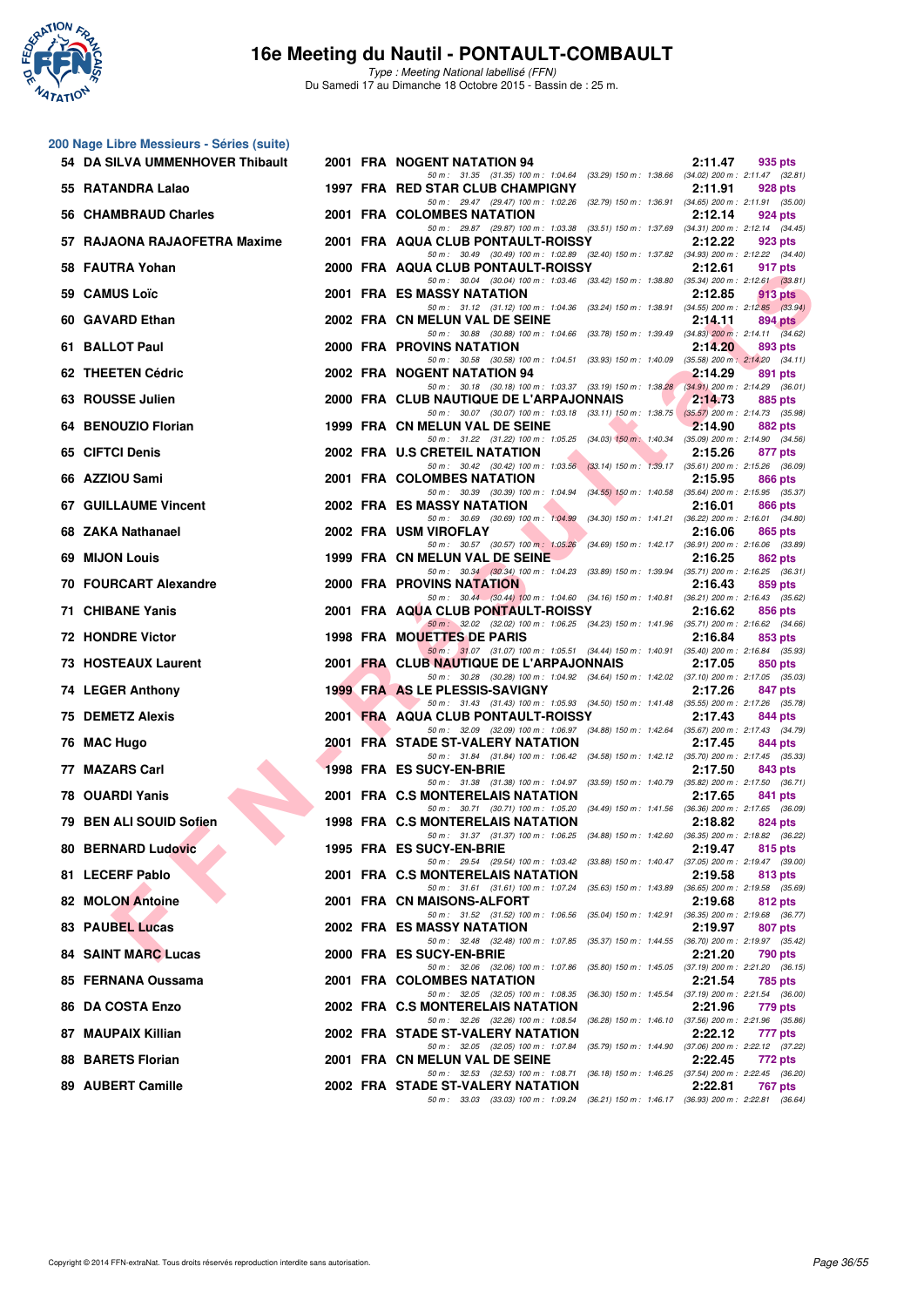

Type : Meeting National labellisé (FFN) Du Samedi 17 au Dimanche 18 Octobre 2015 - Bassin de : 25 m.

#### **200 Nage Libre Messieurs - Séries (suite)**

| 90 GRANDIN MARTIN Numa                                              |  | <b>2002 FRA ES MASSY NATATION</b>                                                                                                | 2:23.56        | <b>757 pts</b>  |
|---------------------------------------------------------------------|--|----------------------------------------------------------------------------------------------------------------------------------|----------------|-----------------|
| 91 MENDES Clément                                                   |  | 50 m: 31.11 (31.11) 100 m: 1:07.65 (36.54) 150 m: 1:46.39 (38.74) 200 m: 2:23.56 (37.17)<br>2001 FRA AQUA CLUB PONTAULT-ROISSY   | 2:25.26        | 733 pts         |
|                                                                     |  | 50 m: 33.48 (33.48) 100 m: 1:09.71 (36.23) 150 m: 1:47.97 (38.26) 200 m: 2:25.26 (37.29)                                         |                |                 |
| 92 LACHEMI Mehdi                                                    |  | 2000 FRA C.S MONTERELAIS NATATION<br>50 m: 32.96 (32.96) 100 m: 1:10.35 (37.39) 150 m: 1:49.11 (38.76) 200 m: 2:26.15 (37.04)    | 2:26.15        | 721 pts         |
| 93 MASBAHI Théo                                                     |  | 2000 FRA MOUETTES DE PARIS                                                                                                       | 2:26.96        | <b>710 pts</b>  |
| 94 DJELLAL Bendhiba                                                 |  | 50 m: 33.22 (33.22) 100 m: 1:10.15 (36.93) 150 m: 1:48.82 (38.67) 200 m: 2:26.96 (38.14)<br>2002 FRA U.S CRETEIL NATATION        | 2:27.38        | 704 pts         |
|                                                                     |  | 50 m: 32.51 (32.51) 100 m: 1:09.27 (36.76) 150 m: 1:48.21 (38.94) 200 m: 2:27.38 (39.17)                                         |                |                 |
| 95 JASLET Emmanuel                                                  |  | 2000 FRA JEANNE D'ARC DRANCY                                                                                                     | 2:27.47        | 703 pts         |
| 96 LATAPY Aurélien                                                  |  | 50 m: 32.05 (32.05) 100 m: 1:09.67 (37.62) 150 m: 1:49.10 (39.43) 200 m: 2:27.47 (38.37)<br><b>2001 FRA COULOMMIERS NATATION</b> | 2:27.55        | <b>702 pts</b>  |
|                                                                     |  | 50 m: 34.14 (34.14) 100 m: 1:11.34 (37.20) 150 m: 1:50.18 (38.84) 200 m: 2:27.55 (37.37)                                         |                |                 |
| 97 ROCHER Renan                                                     |  | 2000 FRA CN MAISONS-ALFORT<br>50 m: 33.06 (33.06) 100 m: 1:11.94 (38.88) 150 m: 1:52.62 (40.68) 200 m: 2:33.02 (40.40)           | 2:33.02        | 630 pts         |
| 98 DUBOIS Theo                                                      |  | 2002 FRA NANGIS NATATION                                                                                                         | 2:34.71        | 609 pts         |
| 99 BOCKENMEYER Basile                                               |  | 50 m: 33.46 (33.46) 100 m: 1:12.32 (38.86) 150 m: 1:54.21 (41.89) 200 m: 2:34.71 (40.50)<br>2002 FRA ES SUCY-EN-BRIE             | 2:34.81        | 608 pts         |
|                                                                     |  | 50 m: 34.74 (34.74) 100 m: 1:14.36 (39.62) 150 m: 1:55.35 (40.99) 200 m: 2:34.81 (39.46)                                         |                |                 |
| 100 BRUZZI Loris                                                    |  | 2002 FRA CN MAISONS-ALFORT                                                                                                       | 2:37.99        | <b>569 pts</b>  |
| --- LEPLATRE Remy                                                   |  | 50 m: 36.12 (36.12) 100 m: 1:16.84 (40.72) 150 m: 1:57.22 (40.38) 200 m: 2:37.99 (40.77)<br>2000 FRA CN ST-MICHEL-SUR-ORGE       | <b>DNS dec</b> |                 |
| --- LESPRIT Paul                                                    |  | <b>1999 FRA U.S CRETEIL NATATION</b>                                                                                             | <b>DNS Nd</b>  |                 |
|                                                                     |  |                                                                                                                                  |                |                 |
| 50 Dos Messieurs - Finale A 18 ans et plus (Samedi 17 Octobre 2015) |  |                                                                                                                                  |                |                 |
| 1 AUBRY Flavien                                                     |  | <b>1994 FRA U.S CRETEIL NATATION</b>                                                                                             | 26.45          | <b>1317 pts</b> |
| 2 MENDES Romain                                                     |  | <b>1998 FRA AQUA CLUB PONTAULT-ROISSY</b>                                                                                        | 26.75          | 1297 pts        |
| <b>3 GAYANT Brice</b>                                               |  | 1995 FRA U.S CRETEIL NATATION                                                                                                    | 27.01          | 1280 pts        |
| 4 MONNOT Eddy                                                       |  | <b>1996 FRA COULOMMIERS NATATION</b>                                                                                             | 27.04          | <b>1278 pts</b> |
| 5 CARDEY Léo                                                        |  | 1996 FRA U.S CRETEIL NATATION                                                                                                    | 27.73          | 1233 pts        |
| 6 MECHICHE Magsen                                                   |  | 1995 FRA MOUETTES DE PARIS                                                                                                       | 27.76          | 1231 pts        |
|                                                                     |  |                                                                                                                                  |                |                 |
| 50 Dos Messieurs - Finale B 16-17 ans (Samedi 17 Octobre 2015)      |  |                                                                                                                                  |                |                 |
| 1 TOURDES Alexis                                                    |  | <b>1999 FRA US JEUNESSE MITRY-MORY</b>                                                                                           | 27.27          | <b>1263 pts</b> |
| 2 UNVOAS Clement                                                    |  | 2000 FRA C.S MONTERELAIS NATATION                                                                                                | 28.04          | <b>1213 pts</b> |
| 3 PEREIRA Thomas                                                    |  | 1999 FRA JEANNE D'ARC DRANCY                                                                                                     | 28.14          | 1207 pts        |
| 4 GIBON Quentin                                                     |  | 1999 FRA NOGENT NATATION 94                                                                                                      | 28.63          | 1176 pts        |
| 5 HENRY Clément                                                     |  | 2000 FRA ES VITRY                                                                                                                | 28.81          | <b>1164 pts</b> |
| 6 GICQUEL Kylian                                                    |  | <b>1999 FRA NOGENT NATATION 94</b>                                                                                               | 30.49          | 1062 pts        |
|                                                                     |  |                                                                                                                                  |                |                 |
| 50 Dos Messieurs - Finale C 14-15 ans (Samedi 17 Octobre 2015)      |  |                                                                                                                                  |                |                 |
| 1 PASTULA Kacper                                                    |  | 2001 POL ES VITRY                                                                                                                | 28.43          | 1188 pts        |
| 2 PAUPARDIN Guillaume                                               |  | 2001 FRA CN MELUN VAL DE SEINE                                                                                                   | 29.09          | 1147 pts        |
| <b>3 CHAUVIN Dennys</b>                                             |  | 2001 FRA ES VITRY                                                                                                                | 29.88          | <b>1098 pts</b> |
| 4 COUBLE Tom                                                        |  | 2001 FRA CLUB NAUTIQUE DE L'ARPAJONNAIS                                                                                          | 30.56          | <b>1057 pts</b> |
| 5 THENU Maxime                                                      |  | 2002 FRA AQUA CLUB PONTAULT-ROISSY                                                                                               | 31.28          | 1015 pts        |
| 6 THEETEN Cédric                                                    |  | 2002 FRA NOGENT NATATION 94                                                                                                      | 31.86          | <b>981 pts</b>  |
|                                                                     |  |                                                                                                                                  |                |                 |
| $50$ Dos Messieurs - Séries (Samedi 17 Octobre 2015)                |  |                                                                                                                                  |                |                 |

#### **[50 Dos Messieurs - Finale A](http://www.ffnatation.fr/webffn/resultats.php?idact=nat&go=epr&idcpt=33325&idepr=61) 18 ans et plus** (Samedi 17 Octobre 2015)

| 1 AUBRY Flavien   | <b>1994 FRA U.S CRETEIL NATATION</b>      | 26.45 1317 pts    |
|-------------------|-------------------------------------------|-------------------|
| 2 MENDES Romain   | <b>1998 FRA AQUA CLUB PONTAULT-ROISSY</b> | 1297 pts<br>26.75 |
| 3 GAYANT Brice    | 1995 FRA U.S CRETEIL NATATION             | 1280 pts<br>27.01 |
| 4 MONNOT Eddy     | <b>1996 FRA COULOMMIERS NATATION</b>      | 1278 pts<br>27.04 |
| 5 CARDEY Léo      | 1996 FRA U.S. CRETEIL NATATION            | 1233 pts<br>27.73 |
| 6 MECHICHE Magsen | <b>1995 FRA MOUETTES DE PARIS</b>         | 1231 pts<br>27.76 |

## **[50 Dos Messieurs - Finale B](http://www.ffnatation.fr/webffn/resultats.php?idact=nat&go=epr&idcpt=33325&idepr=61) 16-17 ans** (Samedi 17 Octobre 2015)

| 1 TOURDES Alexis |  | <b>1999 FRA US JEUNESSE MITRY-MORY</b> | 27.27 | $1263$ pts      |
|------------------|--|----------------------------------------|-------|-----------------|
| 2 UNVOAS Clement |  | 2000 FRA C.S MONTERELAIS NATATION      | 28.04 | 1213 pts        |
| 3 PEREIRA Thomas |  | 1999 FRA JEANNE D'ARC DRANCY           | 28.14 | 1207 pts        |
| 4 GIBON Quentin  |  | <b>1999 FRA NOGENT NATATION 94</b>     | 28.63 | 1176 pts        |
| 5 HENRY Clément  |  | 2000 FRA ES VITRY                      | 28.81 | 1164 pts        |
| 6 GICQUEL Kylian |  | <b>1999 FRA NOGENT NATATION 94</b>     | 30.49 | <b>1062 pts</b> |
|                  |  |                                        |       |                 |

#### **[50 Dos Messieurs - Finale C](http://www.ffnatation.fr/webffn/resultats.php?idact=nat&go=epr&idcpt=33325&idepr=61) 14-15 ans** (Samedi 17 Octobre 2015)

| 2001 POL ES VITRY                                       | 28.43 | 1188 pts |
|---------------------------------------------------------|-------|----------|
| 2 PAUPARDIN Guillaume<br>2001 FRA CN MELUN VAL DE SEINE | 29.09 | 1147 pts |
| 2001 FRA ES VITRY                                       | 29.88 | 1098 pts |
| 2001 FRA CLUB NAUTIQUE DE L'ARPAJONNAIS                 | 30.56 | 1057 pts |
| 2002 FRA AQUA CLUB PONTAULT-ROISSY                      | 31.28 | 1015 pts |
| 2002 FRA NOGENT NATATION 94                             | 31.86 | 981 pts  |
|                                                         |       |          |

#### **[50 Dos Messieurs - Séries](http://www.ffnatation.fr/webffn/resultats.php?idact=nat&go=epr&idcpt=33325&idepr=61)** (Samedi 17 Octobre 2015)

| 1 PIJULET Paul     |  | <b>1994 FRA DAUPHINS TOULOUSE OEC</b>     | 25.77 | 1363 pts        |
|--------------------|--|-------------------------------------------|-------|-----------------|
| 2 HUILLE Stanislas |  | <b>1999 FRA SN VERSAILLES</b>             | 26.39 | 1321 pts        |
| 3 MENDES Romain    |  | <b>1998 FRA AQUA CLUB PONTAULT-ROISSY</b> | 26.52 | <b>1312 pts</b> |
| 4 ROCH Nans        |  | 1996 FRA CNO ST-GERMAIN-EN-LAYE           | 26.64 | 1304 pts        |
| 5 AUBRY Flavien    |  | 1994 FRA U.S CRETEIL NATATION             | 26.69 | 1301 pts        |
| 6 MONNOT Eddy      |  | <b>1996 FRA COULOMMIERS NATATION</b>      | 26.81 | 1293 pts        |
| 7 TRILLAT Léo      |  | <b>1998 FRA CN POISSY</b>                 | 27.09 | <b>1275 pts</b> |
| 8 GAYANT Brice     |  | <b>1995 FRA U.S CRETEIL NATATION</b>      | 27.34 | <b>1258 pts</b> |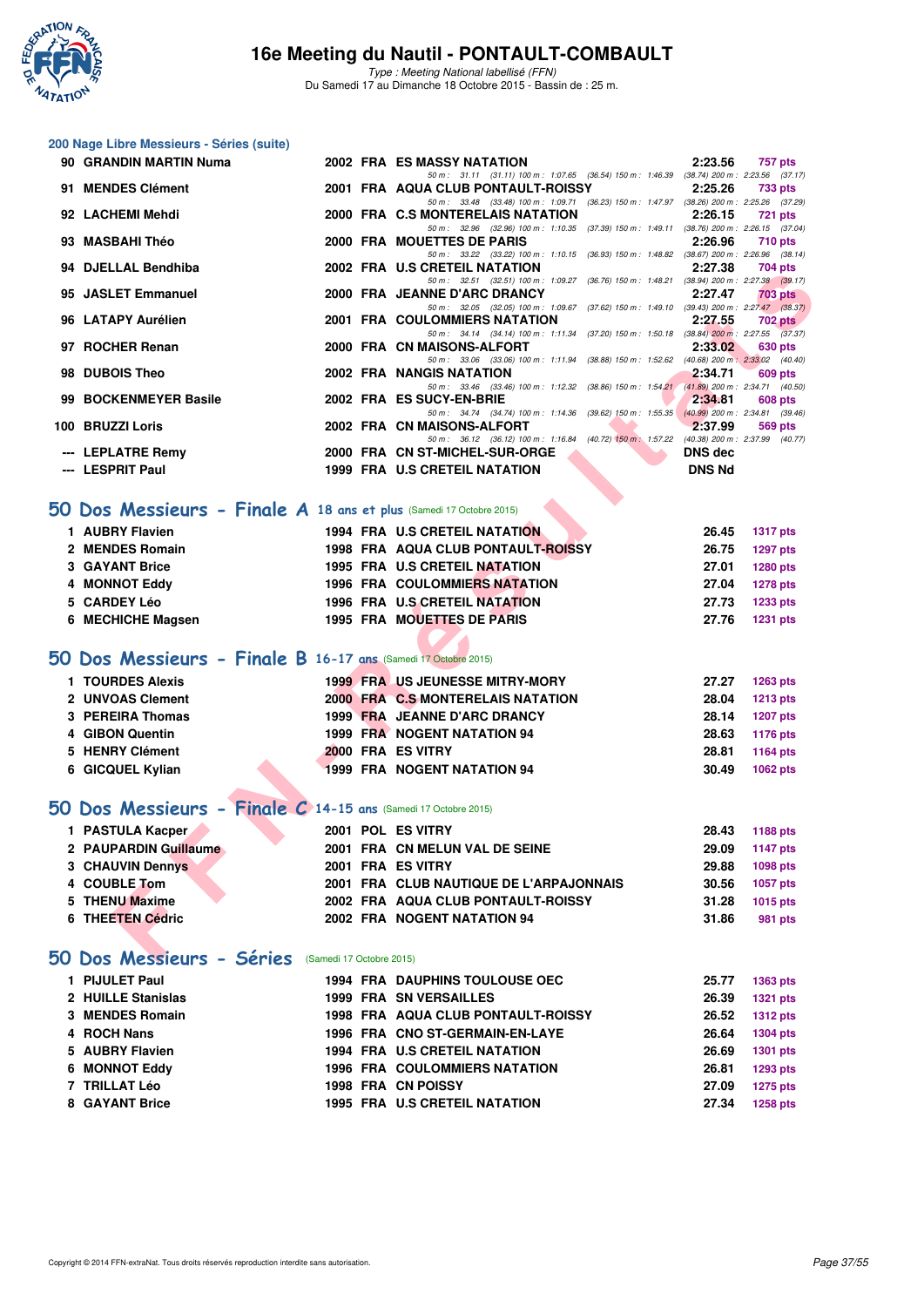

#### **50 Dos Messieurs - Séries (suite)**

| 9 LONCKE Quentin              |  | <b>1999 FRA CHARTRES METROPOLE NAT</b>    | 27.48         | <b>1249 pts</b> |
|-------------------------------|--|-------------------------------------------|---------------|-----------------|
| 10 MECHICHE Magsen            |  | <b>1995 FRA MOUETTES DE PARIS</b>         | 27.91         | <b>1222 pts</b> |
| 11 CARDEY Léo                 |  | <b>1996 FRA U.S CRETEIL NATATION</b>      | 27.96         | 1218 pts        |
| <b>11 TOURDES Alexis</b>      |  | <b>1999 FRA US JEUNESSE MITRY-MORY</b>    | 27.96         | <b>1218 pts</b> |
| <b>13 UNVOAS Clement</b>      |  | 2000 FRA C.S MONTERELAIS NATATION         | 28.38         | 1192 pts        |
| <b>14 HENRY Clément</b>       |  | 2000 FRA ES VITRY                         | 28.70         | 1171 pts        |
| 15 PEREIRA Thomas             |  | 1999 FRA JEANNE D'ARC DRANCY              | 28.75         | 1168 pts        |
| 16 GIBON Quentin              |  | 1999 FRA NOGENT NATATION 94               | 29.20         | <b>1140 pts</b> |
| 17 PAUPARDIN Guillaume        |  | 2001 FRA CN MELUN VAL DE SEINE            | 29.37         | <b>1130 pts</b> |
| 18 GICQUEL Kylian             |  | 1999 FRA NOGENT NATATION 94               | 29.44         | <b>1125 pts</b> |
| <b>18 WERTHMANN Nils</b>      |  | <b>1997 FRA ALLIANCE ORLEANS NATATION</b> | 29.44         | 1125 pts        |
| 20 PASTULA Kacper             |  | 2001 POL ES VITRY                         | 29.51         | <b>1121 pts</b> |
| 21 GUIGOU Pierre-Lucas        |  | 2000 FRA U.S CRETEIL NATATION             | 29.53         | <b>1120 pts</b> |
| 22 CHAUVIN Dennys             |  | 2001 FRA ES VITRY                         | 29.95         | <b>1094 pts</b> |
| 23 COUBLE Tom                 |  | 2001 FRA CLUB NAUTIQUE DE L'ARPAJONNAIS   | 30.67         | 1051 pts        |
| 24 FLITZ Tom                  |  | 1999 FRA AS LE PLESSIS-SAVIGNY            | 30.74         | <b>1047 pts</b> |
| 25 ASSELIN Hugo               |  | <b>1995 FRA NOGENT NATATION 94</b>        | 30.77         | <b>1045 pts</b> |
| 26 BENDRIMIA Axel             |  | 1998 FRA CN ST-MICHEL-SUR-ORGE            | 30.87         | 1039 pts        |
| 27 POHU Thibault              |  | 1995 FRA US VENDÔME                       | 31.10         | <b>1026 pts</b> |
| 28 PHANTSULAYA George         |  | 2000 FRA U.S CRETEIL NATATION             | 31.30         | 1014 pts        |
| 29 ROMER Loick                |  | 2000 FRA CLUB NAUTIQUE DE L'ARPAJONNAIS   | 31.32         | 1013 pts        |
| <b>30 THENU Maxime</b>        |  | 2002 FRA AQUA CLUB PONTAULT-ROISSY        | 31.50         | <b>1002 pts</b> |
| 31 MAN Antoine                |  | 2000 FRA AS LE PLESSIS-SAVIGNY            | 31.51         | 1002 pts        |
| 32 THEETEN Cédric             |  | 2002 FRA NOGENT NATATION 94               | 31.86         | 981 pts         |
| 33 MARCHAND Maximilian        |  | <b>2000 FRA PROVINS NATATION</b>          | 32.11         | 967 pts         |
| 34 SETIM Quentin              |  | <b>2000 FRA PROVINS NATATION</b>          | 32.44         | 948 pts         |
| 35 HEINY Clement              |  | 2002 FRA AS LE PLESSIS-SAVIGNY            | 32.94         |                 |
| <b>36 DEMETZ Alexis</b>       |  | 2001 FRA AQUA CLUB PONTAULT-ROISSY        | 33.01         | 920 pts         |
| 37 DE CASTRO FRANCA Marvin    |  | 2001 FRA ES VITRY                         | 33.07         | <b>916 pts</b>  |
| 37 CHAMBRAUD Charles          |  | 2001 FRA COLOMBES NATATION                |               | 913 pts         |
| 39 MAZARS Carl                |  | 1998 FRA ES SUCY-EN-BRIE                  | 33.07         | 913 pts         |
| <b>40 CHARBONNEL Theo</b>     |  | 2001 FRA CN ST-MICHEL-SUR-ORGE            | 33.50         | 889 pts         |
| <b>41 CLAUDET Pierre</b>      |  |                                           | 33.51         | 889 pts         |
|                               |  | 2001 FRA USM VIROFLAY                     | 33.68         | 880 pts         |
| <b>42 VANDAELE Quentin</b>    |  | 2001 FRA NOGENT NATATION 94               | 33.74         | 876 pts         |
| <b>43 CIFTCI Denis</b>        |  | 2002 FRA U.S CRETEIL NATATION             | 33.89         | 868 pts         |
| <b>44 COUTURIER Valentin</b>  |  | <b>2001 FRA PROVINS NATATION</b>          | 34.25         | 849 pts         |
| 45 VU Raphaël                 |  | 2000 FRA AQUA CLUB PONTAULT-ROISSY        | 34.50         | 835 pts         |
| 46 PANZO Yanis                |  | 2000 FRA ES VITRY                         | 34.62         | 829 pts         |
| <b>47 FEULVARC'H Baptiste</b> |  | <b>1999 FRA NANGIS NATATION</b>           | 35.22         | <b>798 pts</b>  |
| 48 MULLOIS Flynn              |  | 2002 FRA AQUA CLUB PONTAULT-ROISSY        | 36.23         | <b>746 pts</b>  |
| 49 SOULIE Benjamin            |  | 2001 FRA AQUA CLUB PONTAULT-ROISSY        | 36.24         | 746 pts         |
| 50 MAC Hugo                   |  | 2001 FRA STADE ST-VALERY NATATION         | 36.41         | 737 pts         |
| 51 LEROY Enzo                 |  | <b>2002 FRA PROVINS NATATION</b>          | 36.44         | <b>736 pts</b>  |
| 52 SCHMITT Teddy              |  | 2002 FRA AQUA CLUB PONTAULT-ROISSY        | 36.84         | 716 pts         |
| 53 DELANNOY Antoine           |  | 2002 FRA AQUA CLUB PONTAULT-ROISSY        | 37.14         | 701 pts         |
| 54 DUBOIS Theo                |  | <b>2002 FRA NANGIS NATATION</b>           | 37.46         | 686 pts         |
| 55 NICOLLE Thomas             |  | 2000 FRA NANGIS NATATION                  | 37.61         | 679 pts         |
| 56 VALIN-FIXOT Antonin        |  | 2002 FRA CN ST-MICHEL-SUR-ORGE            | 37.69         | 675 pts         |
| 56 GERIN Axel                 |  | <b>2000 FRA NANGIS NATATION</b>           | 37.69         | 675 pts         |
| 58 AUBERT Camille             |  | 2002 FRA STADE ST-VALERY NATATION         | 37.98         | <b>661 pts</b>  |
| 59 GIACALONE Jimi             |  | 2002 FRA US JEUNESSE MITRY-MORY           | 38.19         | 651 pts         |
| 60 LABATTUT Gabriel           |  | 2001 FRA ES SUCY-EN-BRIE                  | 40.12         | <b>564 pts</b>  |
| --- BUS Gabriel               |  | 2002 FRA NOGENT NATATION 94               | <b>DSQ Da</b> |                 |
| --- LABURE Grégory            |  | 1999 FRA ES VITRY                         | DNS dec       |                 |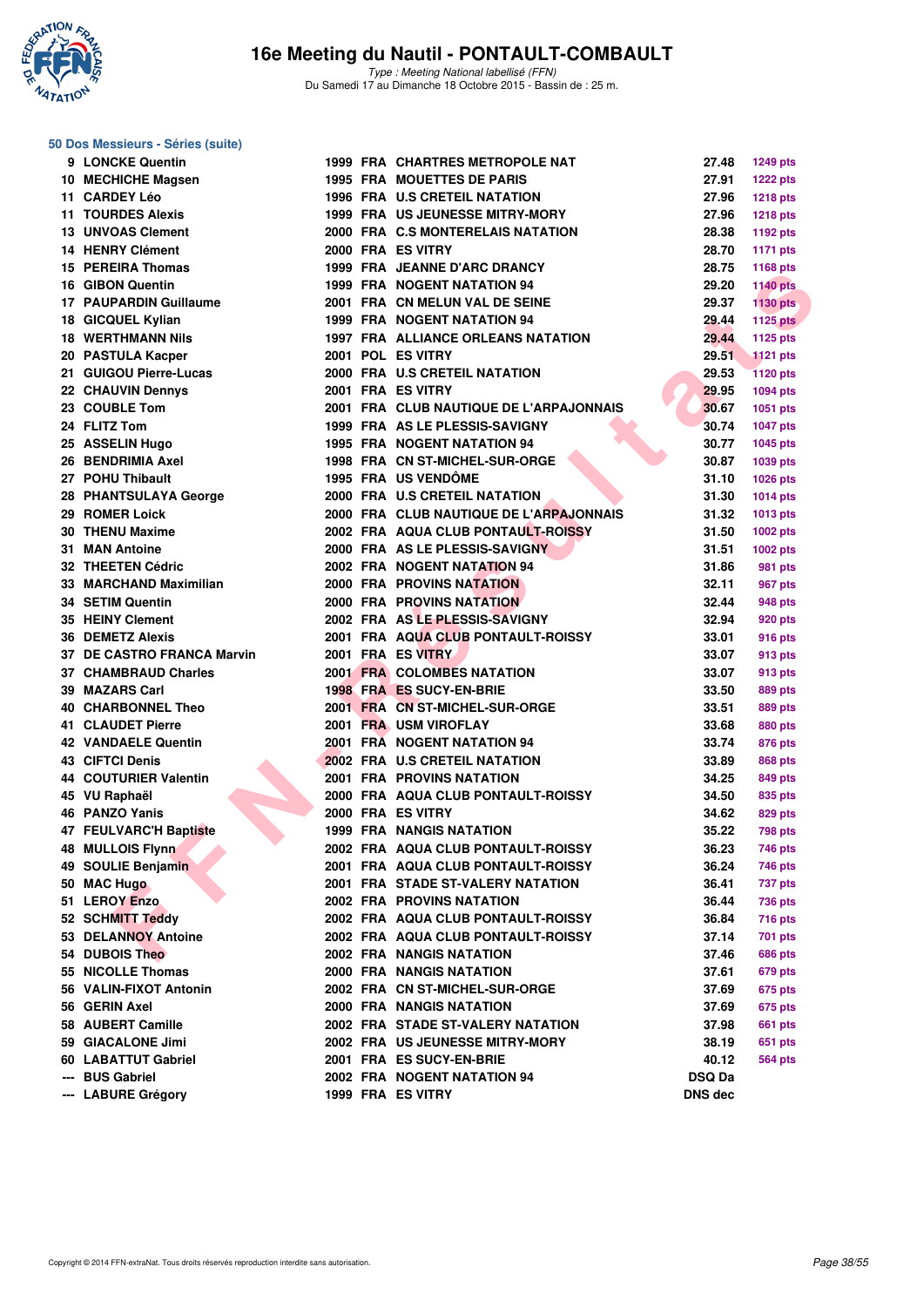

Type : Meeting National labellisé (FFN) Du Samedi 17 au Dimanche 18 Octobre 2015 - Bassin de : 25 m.

#### **[100 Dos Messieurs - Finale A](http://www.ffnatation.fr/webffn/resultats.php?idact=nat&go=epr&idcpt=33325&idepr=62) 18 ans et plus** (Dimanche 18 Octobre 2015)

| 1 GAYANT Brice          | <b>1995 FRA U.S CRETEIL NATATION</b>      |        |              | 56.67                        | 1291 pts        |  |
|-------------------------|-------------------------------------------|--------|--------------|------------------------------|-----------------|--|
|                         |                                           |        | 50 m : 27.72 | $(27.72)$ 100 m : 56.67 (28. |                 |  |
| 2 MENDES Romain         | <b>1998 FRA AQUA CLUB PONTAULT-ROISSY</b> |        |              | 56.81                        | 1287 pts        |  |
|                         |                                           | 50 m : | 27.39        | (27.39) 100 m : 56.81 (29.   |                 |  |
| 3 PLATAUX Robin         | <b>1997 FRA NOGENT NATATION 94</b>        |        |              | 59.21                        | 1213 pts        |  |
|                         |                                           | 50 m : | 29.04        | $(29.04)$ 100 m : 59.21 (30. |                 |  |
| 4 JONCHERY Pierre       | <b>1998 FRA NOGENT NATATION 94</b>        |        |              | 59.72                        | 1198 pts        |  |
|                         |                                           | 50 m : | 29.58        | (29.58) 100 m : 59.72 (30.   |                 |  |
| 5 PONCIN Charles        | <b>1998 FRA U.S CRETEIL NATATION</b>      |        |              | 59.74                        | <b>1197 pts</b> |  |
|                         |                                           | 50 m : | 29.03        | $(29.03)$ 100 m : 59.74 (30. |                 |  |
| <b>6 NANTES Quentin</b> | <b>1998 FRA U.S CRETEIL NATATION</b>      |        |              | 1:00.51                      | <b>1174 pts</b> |  |
|                         |                                           |        |              |                              |                 |  |

#### **[100 Dos Messieurs - Finale B](http://www.ffnatation.fr/webffn/resultats.php?idact=nat&go=epr&idcpt=33325&idepr=62) 16-17 ans** (Dimanche 18 Octobre 2015)

| 1 TOURDES Alexis         |  | <b>1999 FRA US JEUNESSE MITRY-MORY</b> |          |                        | 57.54                                          | 1264 pts |  |
|--------------------------|--|----------------------------------------|----------|------------------------|------------------------------------------------|----------|--|
| 2 PEREIRA Thomas         |  | 1999 FRA JEANNE D'ARC DRANCY           |          |                        | 50 m: 28.16 (28.16) 100 m: 57.54 (29.<br>59.07 |          |  |
|                          |  |                                        |          | $50 \text{ m}$ : 28.93 | $(28.93)$ 100 m : 59.07 (30.                   | 1217 pts |  |
| 3 UNVOAS Clement         |  | 2000 FRA C.S MONTERELAIS NATATION      |          |                        | 1:00.02                                        | 1189 pts |  |
| 4 THIBAULT Maxime        |  | <b>1999 FRA RSC MONTREUIL</b>          | $50 m$ : | 28.93                  | $(28.93)$ 100 m : 1:00.02 (31.<br>1:00.05      | 1188 pts |  |
|                          |  |                                        | $50 m$ : | 29.52                  | $(29.52)$ 100 m : 1:00.05 (30.                 |          |  |
| 5 BRUNET-PEYRAUD Thibaud |  | 1999 FRA CN MAISONS-ALFORT             |          |                        | 1:00.49                                        | 1174 pts |  |
| 6 GUIGOU Pierre-Lucas    |  | 2000 FRA U.S CRETEIL NATATION          |          | 50 m: 29.63            | $(29.63)$ 100 m : 1.00.49 (30.<br>1:04.57      | 1056 pts |  |

#### **[100 Dos Messieurs - Finale C](http://www.ffnatation.fr/webffn/resultats.php?idact=nat&go=epr&idcpt=33325&idepr=62) 14-15 ans** (Dimanche 18 Octobre 2015)

| 1 PAUPARDIN Guillaume |  | 2001 FRA CN MELUN VAL DE SEINE          |              |       | 1:02.54                                 | 1114 pts |  |
|-----------------------|--|-----------------------------------------|--------------|-------|-----------------------------------------|----------|--|
|                       |  |                                         | 50 m : 30.63 |       | $(30.63)$ 100 m : 1:02.54 $(31)$        |          |  |
| 2 PASTULA Kacper      |  | 2001 POL ES VITRY                       |              |       | 1:02.78                                 | 1107 pts |  |
|                       |  |                                         |              |       | 50 m: 31.08 (31.08) 100 m: 1:02.78 (31. |          |  |
| 3 COUBLE Tom          |  | 2001 FRA CLUB NAUTIQUE DE L'ARPAJONNAIS |              |       | 1:04.09                                 | 1069 pts |  |
|                       |  |                                         |              |       | 50 m: 31.26 (31.26) 100 m: 1:04.09 (32. |          |  |
| 4 THENU Maxime        |  | 2002 FRA AQUA CLUB PONTAULT-ROISSY      |              |       | 1:07.82                                 | 965 pts  |  |
|                       |  |                                         | $50 m$ :     |       | 33.26 (33.26) 100 m : 1:07.82 (34.      |          |  |
| 5 CIFTCI Denis        |  | 2002 FRA U.S CRETEIL NATATION           |              |       | 1:08.08                                 | 958 pts  |  |
|                       |  |                                         | 50 m :       | 32.81 | $(32.81)$ 100 m : 1:08.08 (35.          |          |  |
| 6 DENJEAN Constantin  |  | 2002 FRA SO ROSNY                       |              |       | 1:08.28                                 | 953 pts  |  |
|                       |  |                                         |              |       |                                         |          |  |

## **[100 Dos Messieurs - Séries](http://www.ffnatation.fr/webffn/resultats.php?idact=nat&go=epr&idcpt=33325&idepr=62)** (Dimanche 18 Octobre 2015)

| 5 PONCIN Charles                                                   |  | <b>1998 FRA U.S CRETEIL NATATION</b>    |              |              | 59.74                                 | <b>1197 pts</b>                                                 |
|--------------------------------------------------------------------|--|-----------------------------------------|--------------|--------------|---------------------------------------|-----------------------------------------------------------------|
| <b>6 NANTES Quentin</b>                                            |  | <b>1998 FRA U.S CRETEIL NATATION</b>    |              |              | 1:00.51                               | 50 m: 29.03 (29.03) 100 m: 59.74 (30.71)<br>1174 $pts$          |
|                                                                    |  |                                         |              |              |                                       | 50 m: 28.86 (28.86) 100 m: 1:00.51 (31.65)                      |
| 00 Dos Messieurs - Finale B 16-17 ans (Dimanche 18 Octobre 2015)   |  |                                         |              |              |                                       |                                                                 |
| 1 TOURDES Alexis                                                   |  | 1999 FRA US JEUNESSE MITRY-MORY         |              |              | 57.54                                 | <b>1264 pts</b>                                                 |
|                                                                    |  |                                         |              |              |                                       | 50 m : 28.16 (28.16) 100 m : 57.54 (29.38)                      |
| 2 PEREIRA Thomas                                                   |  | 1999 FRA JEANNE D'ARC DRANCY            | 50 m : 28.93 |              | 59.07                                 | <b>1217 pts</b><br>$(28.93)$ 100 m : 59.07 (30.14)              |
| 3 UNVOAS Clement                                                   |  | 2000 FRA C.S MONTERELAIS NATATION       |              |              | 1:00.02                               | 1189 pts                                                        |
| 4 THIBAULT Maxime                                                  |  | <b>1999 FRA RSC MONTREUIL</b>           |              | 50 m: 28.93  | 1:00.05                               | $(28.93)$ 100 m : 1:00.02 $(31.09)$<br>1188 pts                 |
|                                                                    |  |                                         |              |              |                                       | 50 m : 29.52 (29.52) 100 m : 1:00.05 (30.53)                    |
| 5 BRUNET-PEYRAUD Thibaud                                           |  | 1999 FRA CN MAISONS-ALFORT              |              |              | 1:00.49                               | <b>1174 pts</b><br>50 m : 29.63 (29.63) 100 m : 1:00.49 (30.86) |
| 6 GUIGOU Pierre-Lucas                                              |  | 2000 FRA U.S CRETEIL NATATION           |              |              | 1:04.57                               | <b>1056 pts</b>                                                 |
|                                                                    |  |                                         |              |              |                                       | 50 m: 31.52 (31.52) 100 m: 1:04.57 (33.05)                      |
| 00 Dos Messieurs - Finale $C$ 14-15 ans (Dimanche 18 Octobre 2015) |  |                                         |              |              |                                       |                                                                 |
| 1 PAUPARDIN Guillaume                                              |  | 2001 FRA CN MELUN VAL DE SEINE          |              |              | 1:02.54                               | 1114 pts                                                        |
| 2 PASTULA Kacper                                                   |  | 2001 POL ES VITRY                       |              |              | 1:02.78                               | 50 m: 30.63 (30.63) 100 m: 1:02.54 (31.91)<br><b>1107 pts</b>   |
|                                                                    |  |                                         |              |              |                                       | 50 m: 31.08 (31.08) 100 m: 1:02.78 (31.70)                      |
| 3 COUBLE Tom                                                       |  | 2001 FRA CLUB NAUTIQUE DE L'ARPAJONNAIS |              |              | 1:04.09                               | <b>1069 pts</b><br>50 m: 31.26 (31.26) 100 m: 1:04.09 (32.83)   |
| 4 THENU Maxime                                                     |  | 2002 FRA AQUA CLUB PONTAULT-ROISSY      |              |              | 1:07.82                               | 965 pts                                                         |
| 5 CIFTCI Denis                                                     |  | 2002 FRA U.S CRETEIL NATATION           |              |              | 1:08.08                               | 50 m: 33.26 (33.26) 100 m: 1:07.82 (34.56)<br>958 pts           |
|                                                                    |  |                                         |              | 50 m : 32.81 |                                       | $(32.81)$ 100 m : 1:08.08 $(35.27)$                             |
| <b>6 DENJEAN Constantin</b>                                        |  | 2002 FRA SO ROSNY                       |              |              | 1:08.28                               | 953 pts<br>50 m: 33.18 (33.18) 100 m: 1:08.28 (35.10)           |
|                                                                    |  |                                         |              |              |                                       |                                                                 |
| 00 Dos Messieurs - Séries                                          |  | (Dimanche 18 Octobre 2015)              |              |              |                                       |                                                                 |
| 1 TOURDES Alexis                                                   |  | <b>1999 FRA US JEUNESSE MITRY-MORY</b>  |              |              | 58.65                                 | <b>1230 pts</b>                                                 |
| 2 MENDES Romain                                                    |  | 1998 FRA AQUA CLUB PONTAULT-ROISSY      |              |              | 50 m : 28.50 (28.50) 100 m :<br>59.03 | 58.65 (30.15)<br><b>1218 pts</b>                                |
|                                                                    |  |                                         | 50 m: 29.66  |              | $(29.66)$ 100 m :                     | 59.03 (29.37)                                                   |
| 3 GAYANT Brice                                                     |  | <b>1995 FRA U.S CRETEIL NATATION</b>    |              |              | 59.04<br>50 m : 27.99 (27.99) 100 m : | <b>1218 pts</b><br>59.04 (31.05)                                |
| 4 PLATAUX Robin                                                    |  | <b>1997 FRA NOGENT NATATION 94</b>      |              |              | 59.44                                 | <b>1206 pts</b>                                                 |
| 5 PONCIN Charles                                                   |  | 1998 FRA U.S CRETEIL NATATION           |              |              | 50 m : 29.24 (29.24) 100 m :<br>59.57 | 59.44 (30.20)<br><b>1202 pts</b>                                |
|                                                                    |  |                                         |              |              |                                       | 50 m: 28.81 (28.81) 100 m: 59.57 (30.76)                        |
| 6 NANTES Quentin                                                   |  | 1998 FRA U.S CRETEIL NATATION           |              |              | 1:00.70                               | <b>1168 pts</b>                                                 |
| 7 BRUNET-PEYRAUD Thibaud                                           |  | 1999 FRA CN MAISONS-ALFORT              |              |              | 1:00.87                               | 50 m: 29.32 (29.32) 100 m: 1:00.70 (31.38)<br>1163 pts          |
|                                                                    |  |                                         |              |              |                                       | 50 m: 29.37 (29.37) 100 m: 1:00.87 (31.50)                      |
| 8 UNVOAS Clement                                                   |  | 2000 FRA C.S MONTERELAIS NATATION       |              |              | 1:00.94                               | <b>1161 pts</b><br>50 m: 29.13 (29.13) 100 m: 1:00.94 (31.81)   |
| 9 JONCHERY Pierre                                                  |  | <b>1998 FRA NOGENT NATATION 94</b>      |              |              | 1:01.15                               | 1155 pts                                                        |
| 10 PEREIRA Thomas                                                  |  | 1999 FRA JEANNE D'ARC DRANCY            |              |              | 1:01.43                               | 50 m: 29.72 (29.72) 100 m: 1:01.15 (31.43)<br>1146 pts          |
|                                                                    |  |                                         |              |              |                                       | 50 m: 29.56 (29.56) 100 m: 1:01.43 (31.87)                      |
| 11 GINDRAT Thomas                                                  |  | 1998 FRA C.S MONTERELAIS NATATION       |              |              | 1:02.17                               | 1125 pts<br>50 m : 30.08 (30.08) 100 m : 1:02.17 (32.09)        |
| 12 CECILIE Dylan                                                   |  | 1993 FRA SO ROSNY                       |              |              | 1:02.50                               | 1115 pts                                                        |
| 13 THIBAULT Maxime                                                 |  | <b>1999 FRA RSC MONTREUIL</b>           |              |              | 1:02.70                               | 50 m: 29.94 (29.94) 100 m: 1:02.50 (32.56)<br>1109 pts          |
|                                                                    |  |                                         |              |              |                                       | 50 m: 30.31 (30.31) 100 m: 1:02.70 (32.39)                      |
| 14 GUIGOU Pierre-Lucas                                             |  | 2000 FRA U.S CRETEIL NATATION           |              |              | 1:03.27                               | 1093 pts                                                        |

|                |              | 56.67                      | 1291 pts                                   |
|----------------|--------------|----------------------------|--------------------------------------------|
|                |              | 50 m: 27.72 (27.72) 100 m: | 56.67 (28.95)                              |
|                |              |                            | 56.81 1287 pts                             |
|                | 50 m : 27.39 | $(27.39)$ 100 m :          | 56.81 (29.42)                              |
|                |              |                            | 59.21 1213 pts                             |
|                | 50 m : 29.04 | $(29.04)$ 100 m :          | 59.21 (30.17)                              |
|                |              |                            | 59.72 1198 pts                             |
| $50 m$ : 29.58 |              | $(29.58)$ 100 m :          | 59.72 (30.14)                              |
|                |              |                            | 59.74 1197 pts                             |
|                | 50 m : 29.03 | $(29.03)$ 100 m :          | 59.74 (30.71)                              |
|                |              |                            | $1:00.51$ 1174 pts                         |
|                |              |                            | 50 m: 28.86 (28.86) 100 m: 1:00.51 (31.65) |
|                |              |                            |                                            |

|                        | 57.54                                      | <b>1264 pts</b>     |  |
|------------------------|--------------------------------------------|---------------------|--|
|                        | 50 m : 28.16 (28.16) 100 m :               | 57.54 (29.38)       |  |
|                        | 59.07 1217 pts                             |                     |  |
| $50 m$ : 28.93         | $(28.93)$ 100 m :                          | 59.07 (30.14)       |  |
|                        | $1:00.02$ 1189 pts                         |                     |  |
| $50 \text{ m}$ : 28.93 | $(28.93)$ 100 m :                          | $1:00.02$ $(31.09)$ |  |
|                        | $1:00.05$ 1188 pts                         |                     |  |
|                        | 50 m: 29.52 (29.52) 100 m:                 | $1:00.05$ (30.53)   |  |
|                        | 1:00.49 1174 pts                           |                     |  |
|                        | $50 m$ : 29.63 (29.63) 100 m :             | 1:00.49 (30.86)     |  |
|                        | $1:04.57$ 1056 pts                         |                     |  |
|                        | 50 m: 31.52 (31.52) 100 m: 1:04.57 (33.05) |                     |  |

|     |                                            | 1:02.54 1114 pts   |  |
|-----|--------------------------------------------|--------------------|--|
|     | 50 m: 30.63 (30.63) 100 m: 1:02.54 (31.91) |                    |  |
|     |                                            | 1:02.78 1107 pts   |  |
|     | 50 m: 31.08 (31.08) 100 m: 1:02.78 (31.70) |                    |  |
| s i |                                            | $1:04.09$ 1069 pts |  |
|     | 50 m: 31.26 (31.26) 100 m: 1:04.09 (32.83) |                    |  |
|     |                                            | 1:07.82 965 pts    |  |
|     |                                            |                    |  |
|     | 50 m: 33.26 (33.26) 100 m: 1:07.82 (34.56) |                    |  |
|     |                                            | 1:08.08 958 pts    |  |
|     | 50 m: 32.81 (32.81) 100 m: 1:08.08 (35.27) |                    |  |
|     |                                            | $1:08.28$ 953 pts  |  |
|     | 50 m: 33.18 (33.18) 100 m: 1:08.28 (35.10) |                    |  |

|                |                | 58.65                                      | <b>1230 pts</b>     |  |
|----------------|----------------|--------------------------------------------|---------------------|--|
| 50 m: 28.50    |                | $(28.50)$ 100 m :                          | 58.65 (30.15)       |  |
|                |                | 59.03                                      | 1218 pts            |  |
| 50 m: 29.66    |                | $(29.66)$ 100 m :                          | 59.03 (29.37)       |  |
|                |                | 59.04                                      | 1218 pts            |  |
| 50 m: 27.99    |                | $(27.99)$ 100 m : 59.04 $(31.05)$          |                     |  |
|                |                | 59.44                                      | 1206 pts            |  |
| $50 m$ : 29.24 |                | $(29.24)$ 100 m :                          | 59.44 (30.20)       |  |
|                |                | 59.57                                      | 1202 pts            |  |
| 50 m: 28.81    |                | $(28.81)$ 100 m : 59.57 $(30.76)$          |                     |  |
|                |                | 1:00.70                                    | 1168 pts            |  |
| $50 m$ : 29.32 |                | $(29.32)$ 100 m :                          | 1:00.70 (31.38)     |  |
|                |                | 1:00.87                                    | 1163 pts            |  |
| $50 m$ : 29.37 |                | $(29.37)$ 100 m :                          | $1:00.87$ $(31.50)$ |  |
|                |                | 1:00.94                                    | 1161 pts            |  |
|                | $50 m$ : 29.13 | $(29.13)$ 100 m :                          | $1:00.94$ $(31.81)$ |  |
|                |                | 1:01.15                                    | 1155 pts            |  |
| $50 m$ : 29.72 |                | $(29.72)$ 100 m :                          | $1:01.15$ $(31.43)$ |  |
|                |                | 1:01.43                                    | 1146 pts            |  |
| $50 m$ : 29.56 |                | $(29.56)$ 100 m :                          | $1:01.43$ $(31.87)$ |  |
|                |                | 1:02.17                                    | 1125 pts            |  |
| 50 m: 30.08    |                | $(30.08) 100 m$ :                          | 1:02.17 (32.09)     |  |
|                |                | 1:02.50                                    | 1115 pts            |  |
| $50 m$ : 29.94 |                | (29.94) 100 m: 1:02.50 (32.56)             |                     |  |
|                |                | 1:02.70 1109 pts                           |                     |  |
|                |                | 50 m: 30.31 (30.31) 100 m: 1:02.70 (32.39) |                     |  |
|                |                | 1:03.27 1093 pts                           |                     |  |
|                |                | $50 m$ : $30.60$ $(30.60) 100 m$ :         | 1:03.27 (32.67)     |  |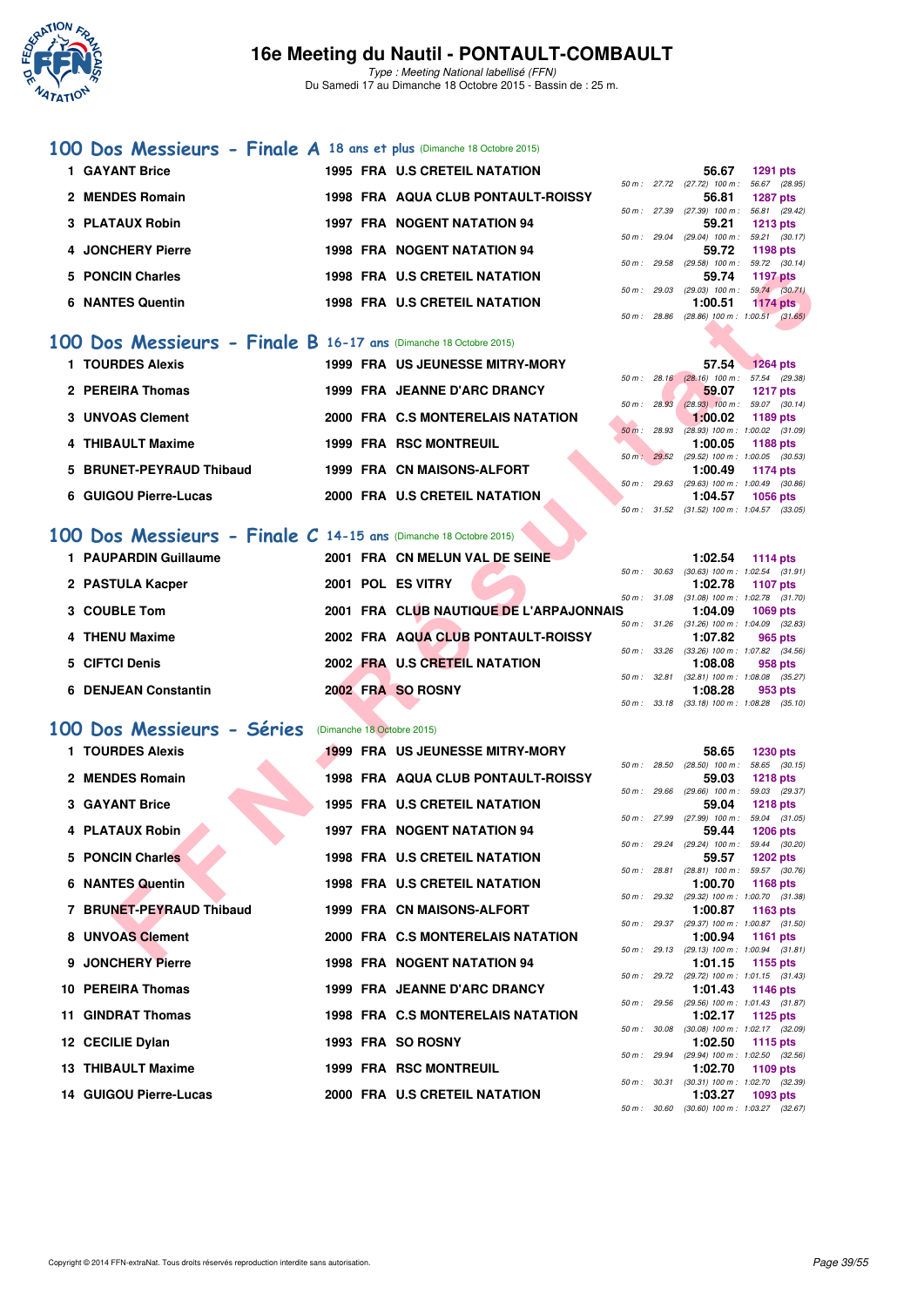

Type : Meeting National labellisé (FFN) Du Samedi 17 au Dimanche 18 Octobre 2015 - Bassin de : 25 m.

|     | 100 Dos Messieurs - Séries (suite) |  |                                         |          |              |         |                                                               |
|-----|------------------------------------|--|-----------------------------------------|----------|--------------|---------|---------------------------------------------------------------|
|     | <b>15 PAUPARDIN Guillaume</b>      |  | 2001 FRA CN MELUN VAL DE SEINE          |          |              | 1:03.73 | 1079 pts<br>50 m: 31.55 (31.55) 100 m: 1:03.73 (32.18)        |
|     | <b>16 MESSANT Pierre</b>           |  | <b>1998 FRA COULOMMIERS NATATION</b>    |          |              | 1:03.98 | <b>1072 pts</b><br>50 m: 31.12 (31.12) 100 m: 1:03.98 (32.86) |
|     | 17 ZINSMEISTER Julien              |  | <b>1997 FRA COULOMMIERS NATATION</b>    |          |              | 1:04.83 | <b>1048 pts</b>                                               |
|     | <b>18 PUISSANT Mathis</b>          |  | 2000 FRA NOGENT NATATION 94             |          |              | 1:05.06 | 50 m: 32.02 (32.02) 100 m: 1:04.83 (32.81)<br><b>1042 pts</b> |
| 19  | <b>GICQUEL Kylian</b>              |  | <b>1999 FRA NOGENT NATATION 94</b>      |          | 50 m : 31.81 | 1:05.40 | $(31.81)$ 100 m : 1:05.06 $(33.25)$<br><b>1032 pts</b>        |
|     | 20 COUBLE Tom                      |  | 2001 FRA CLUB NAUTIQUE DE L'ARPAJONNAIS |          |              | 1:05.65 | 50 m: 31.80 (31.80) 100 m: 1:05.40 (33.60)<br><b>1025 pts</b> |
|     | 21 HANNIER Julien                  |  | <b>1999 FRA RSC MONTREUIL</b>           |          |              | 1:05.96 | 50 m: 31.79 (31.79) 100 m: 1:05.65 (33.86)<br><b>1016 pts</b> |
|     | 22 ASSELIN Hugo                    |  | 1995 FRA NOGENT NATATION 94             |          |              | 1:06.80 | 50 m: 31.61 (31.61) 100 m: 1:05.96 (34.35)<br>993 pts         |
|     | 23 ROMER Loick                     |  | 2000 FRA CLUB NAUTIQUE DE L'ARPAJONNAIS |          | 50 m: 32.36  | 1:06.98 | $(32.36)$ 100 m : 1:06.80 $(34.44)$<br>988 pts                |
| 24. | <b>MAN Antoine</b>                 |  | 2000 FRA AS LE PLESSIS-SAVIGNY          |          | 50 m: 32.84  | 1:07.03 | (32.84) 100 m: 1:06.98 (34.14)<br>987 pts                     |
|     | 25 FERREIRA Jocelyn                |  | 1996 FRA RED STAR CLUB CHAMPIGNY        | 50 m :   | 32.84        | 1:07.05 | $(32.84)$ 100 m : 1:07.03 $(34.19)$<br>986 pts                |
|     | 26 FERREIRA Dylan                  |  | 2000 FRA RED STAR CLUB CHAMPIGNY        | $50 m$ : | 32.46        | 1:07.29 | (32.46) 100 m: 1:07.05 (34.59)<br>980 pts                     |
|     | 27 CIFTCI Denis                    |  | 2002 FRA U.S CRETEIL NATATION           | $50 m$ : |              | 1:07.41 | 33.12 (33.12) 100 m: 1:07.29 (34.17)<br>977 pts               |
|     | 28 PHANTSULAYA George              |  | 2000 FRA U.S CRETEIL NATATION           | 50 m :   | 32.85        | 1:07.67 | $(32.85)$ 100 m : 1:07.41 $(34.56)$<br>969 pts                |
| 29  | <b>PASTULA Kacper</b>              |  | 2001 POL ES VITRY                       |          |              | 1:07.80 | 50 m: 32.83 (32.83) 100 m: 1:07.67 (34.84)<br>966 pts         |
|     | <b>30 THENU Maxime</b>             |  | 2002 FRA AQUA CLUB PONTAULT-ROISSY      |          | 50 m: 32.58  | 1:08.28 | (32.58) 100 m: 1:07.80 (35.22)<br>953 pts                     |
|     | 31 PORTES Lilian                   |  | <b>1999 FRA COULOMMIERS NATATION</b>    |          | 50 m : 33.24 | 1:08.30 | $(33.24)$ 100 m : 1:08.28 $(35.04)$<br>952 pts                |
|     | 32 FLITZ Tom                       |  | 1999 FRA AS LE PLESSIS-SAVIGNY          |          | 50 m : 33.25 | 1:08.53 | $(33.25)$ 100 m : 1:08.30 $(35.05)$<br>946 pts                |
| 33  | <b>DENJEAN Constantin</b>          |  | 2002 FRA SO ROSNY                       |          | 50 m : 33.59 | 1:08.81 | $(33.59)$ 100 m : 1:08.53 $(34.94)$<br>939 pts                |
|     | 34 DEMETZ Alexis                   |  | 2001 FRA AQUA CLUB PONTAULT-ROISSY      |          |              | 1:09.06 | 50 m: 33.20 (33.20) 100 m: 1:08.81 (35.61)<br>932 pts         |
|     | 35 ROTH BELGRAND Mathis            |  | 2002 FRA SO ROSNY                       |          | 50 m : 34.43 | 1:09.09 | $(34.43)$ 100 m : 1:09.06 $(34.63)$<br>931 pts                |
| 36  | <b>DE CASTRO FRANCA Marvin</b>     |  | 2001 FRA ES VITRY                       |          |              | 1:09.55 | 50 m : 33.96 (33.96) 100 m : 1:09.09 (35.13)<br>919 pts       |
|     | 37 THEETEN Cédric                  |  | 2002 FRA NOGENT NATATION 94             | 50 m :   | 33.52        | 1:09.94 | (33.52) 100 m: 1:09.55 (36.03)<br>909 pts                     |
| 38  | <b>BONTEMPS Gabriel</b>            |  | 2000 FRA RSC MONTREUIL                  |          | 50 m : 33.91 | 1:09.99 | $(33.91)$ 100 m : 1:09.94 $(36.03)$<br>907 pts                |
| 39  | <b>MARCHAND Maximilian</b>         |  | 2000 FRA PROVINS NATATION               |          |              | 1:10.03 | 50 m: 34.05 (34.05) 100 m: 1:09.99 (35.94)<br>906 pts         |
|     | <b>40 BIGUE Lucas</b>              |  | 1999 FRA CN MELUN VAL DE SEINE          |          |              | 1:10.48 | 50 m: 33.55 (33.55) 100 m: 1:10.03 (36.48)<br>895 pts         |
|     | 41 PAYET Valentin                  |  | <b>2002 FRA COULOMMIERS NATATION</b>    |          |              | 1:11.14 | 50 m : 34.80 (34.80) 100 m : 1:10.48 (35.68)<br>877 pts       |
|     | <b>42 MOLON Antoine</b>            |  | 2001 FRA CN MAISONS-ALFORT              |          |              | 1:11.32 | 50 m: 35.12 (35.12) 100 m: 1:11.14 (36.02)<br>873 pts         |
|     | <b>43 SAINT MARC Lucas</b>         |  | 2000 FRA ES SUCY-EN-BRIE                |          | 50 m : 34.86 | 1:11.91 | (34.86) 100 m: 1:11.32 (36.46)<br>858 pts                     |
|     | 44 GEOFFROY Axel                   |  | 2002 FRA SO ROSNY                       |          |              | 1:12.17 | 50 m: 34.94 (34.94) 100 m: 1:11.91 (36.97)<br>851 pts         |
|     | <b>45 LISTWAN Loic</b>             |  | 2002 FRA VILLIERS SPORTS JEUNESSE       |          |              | 1:12.78 | 50 m: 34.65 (34.65) 100 m: 1:12.17 (37.52)<br>836 pts         |
|     | 46 COUTURIER Valentin              |  | 2001 FRA PROVINS NATATION               |          |              | 1:13.03 | 50 m: 35.13 (35.13) 100 m: 1:12.78 (37.65)<br>829 pts         |
|     | 47 FOURCART Alexandre              |  | 2000 FRA PROVINS NATATION               |          |              | 1:13.34 | 50 m: 35.61 (35.61) 100 m: 1:13.03 (37.42)<br>821 pts         |
|     | 48 ROUSSEL Thomas                  |  | 1997 FRA JEANNE D'ARC DRANCY            |          |              | 1:14.33 | 50 m: 35.79 (35.79) 100 m: 1:13.34 (37.55)<br>797 pts         |
|     | 49 CYRILLA Yoan                    |  | 2000 FRA RSC MONTREUIL                  |          | 50 m : 35.18 | 1:16.08 | $(35.18)$ 100 m : 1:14.33 $(39.15)$<br>754 pts                |
|     | 50 DALENCOURT Thomas               |  | 2002 FRA P.V GRANDVILLIERS NATATION     |          |              | 1:16.83 | 50 m: 37.56 (37.56) 100 m: 1:16.08 (38.52)<br>736 pts         |
|     |                                    |  |                                         |          |              |         | 50 m: 37.76 (37.76) 100 m: 1:16.83 (39.07)                    |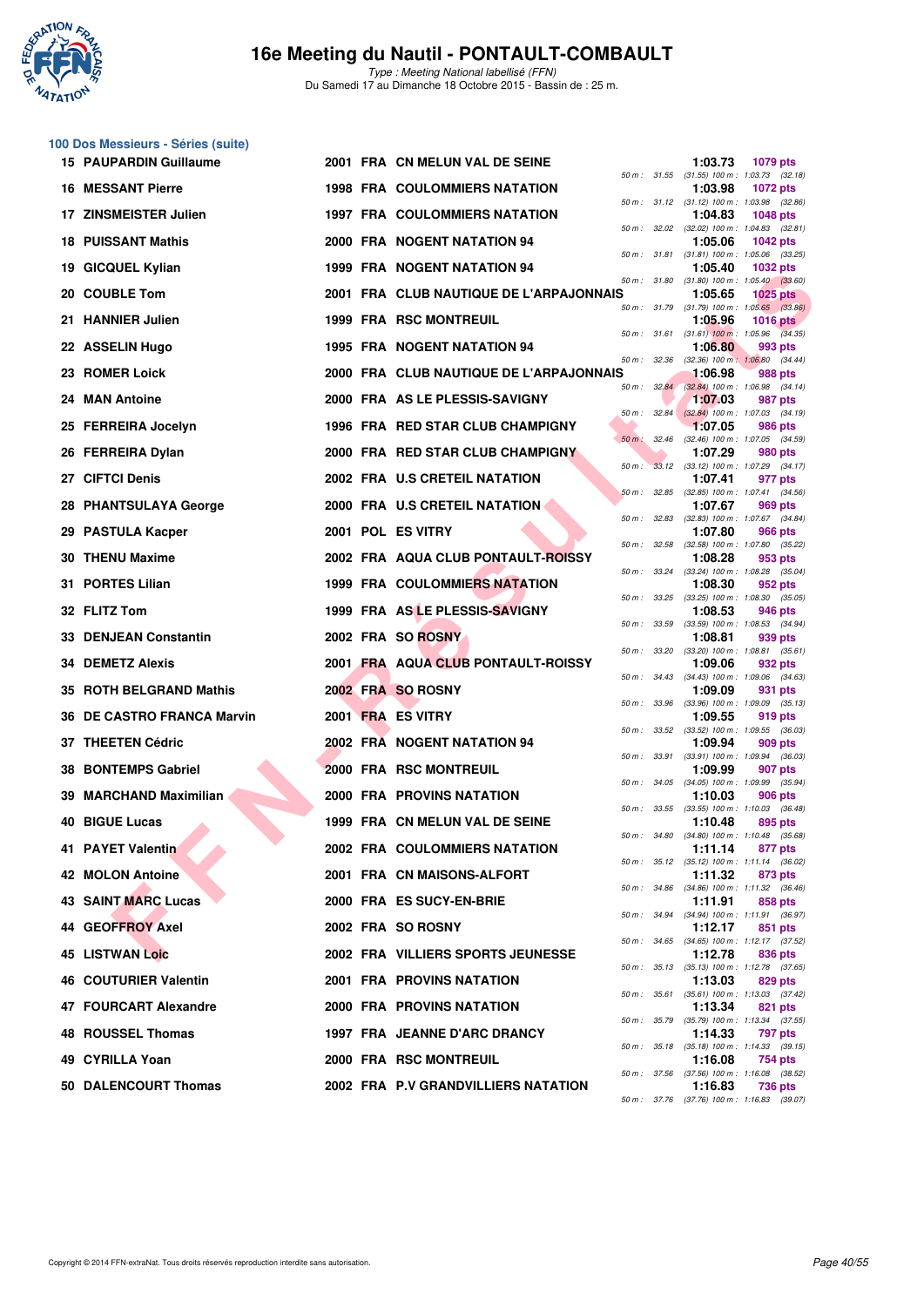

Type : Meeting National labellisé (FFN) Du Samedi 17 au Dimanche 18 Octobre 2015 - Bassin de : 25 m.

# **100 Dos Messieurs - Séries (suite)**

| 51 MAC Hugo              |  | 2001 FRA STADE ST-VALERY NATATION    |                   |              | 1:16.96                                     | 733 pts   |
|--------------------------|--|--------------------------------------|-------------------|--------------|---------------------------------------------|-----------|
|                          |  |                                      |                   | 50 m : 37.50 | $(37.50)$ 100 m : 1:16.96 $(39.46)$         |           |
| 52 MULLOIS Flynn         |  | 2002 FRA AQUA CLUB PONTAULT-ROISSY   |                   |              | 1:18.13                                     | 706 pts   |
|                          |  |                                      |                   | 50 m : 38.11 | $(38.11)$ 100 m : 1:18.13 $(40.02)$         |           |
| 53 LATAPY Aurélien       |  | <b>2001 FRA COULOMMIERS NATATION</b> |                   |              | 1:18.83                                     | 690 pts   |
|                          |  |                                      |                   | 50 m : 38.81 | (38.81) 100 m: 1:18.83 (40.02               |           |
| 54 SCHMITT Teddy         |  | 2002 FRA AQUA CLUB PONTAULT-ROISSY   |                   |              | 1:20.06                                     | 662 pts   |
|                          |  |                                      |                   |              | 50 m: 39.32 (39.32) 100 m: 1:20.06 (40.74   |           |
| 55 SOULIE Benjamin       |  | 2001 FRA AQUA CLUB PONTAULT-ROISSY   |                   |              | 1:20.68                                     | 648 pts   |
|                          |  |                                      |                   | 50 m : 39.09 | $(39.09)$ 100 m : 1:20.68 $(41.59)$         |           |
| 56 DUBOIS Theo           |  | 2002 FRA NANGIS NATATION             |                   |              | 1:22.20                                     | $615$ pts |
|                          |  |                                      |                   | 50 m: 40.03  | (40.03) 100 m : 1:22.20 (42.17)             |           |
| <b>57 HANTRAYE Loris</b> |  | 2002 FRA AQUA CLUB PONTAULT-ROISSY   |                   |              | 1:25.49                                     | 546 pts   |
|                          |  |                                      |                   | 50 m: 42.05  | (42.05) 100 m : 1:25.49 (43.44)             |           |
| 58 ZUGOLARO Maxime       |  | 2000 FRA RSC MONTREUIL               |                   |              | 1:25.85                                     | 538 pts   |
|                          |  |                                      |                   | 50 m: 43.01  | (43.01) 100 m: 1:25.85 (42.84)              |           |
| 59 BOUCENNA Iliane       |  | 2002 FRA CN MAISONS-ALFORT           |                   |              | 1:27.93                                     | 497 pts   |
|                          |  |                                      |                   |              | 50 m : 43.20 (43.20) 100 m : 1:27.93 (44.73 |           |
| --- NICOLLE Thomas       |  | 2000 FRA NANGIS NATATION             |                   |              | <b>DSQVi</b>                                |           |
|                          |  |                                      |                   |              |                                             |           |
| --- REY Martin           |  | <b>1999 FRA RSC MONTREUIL</b>        | <b>STATISTICS</b> |              | <b>DNS</b> dec                              |           |

# 50 m : 37.50 (37.50) 100 m : 1:16.96 (39.46) **52 MULLOIS Flynn 2002 FRA AQUA CLUB PONTAULT-ROISSY 1:18.13 706 pts** 50 m : 38.11 (38.11) 100 m : 1:18.13 (40.02) **53 LATAPY Aurélien 2001 FRA COULOMMIERS NATATION 1:18.83 690 pts** 50 m : 38.81 (38.81) 100 m : 1:18.83 (40.02) **55 SOULIE Benjamin 2001 FRA AQUA CLUB PONTAULT-ROISSY 1:20.68 648 pts** 50 m : 39.09 (39.09) 100 m : 1:20.68 (41.59) **f f 1:22.20 615 pts** 50 m : 42.05 (42.05) 100 m : 1:25.49 (43.44) 50 m : 43.20 (43.20) 100 m : 1:27.93 (44.73)

#### [200 Dos Messieurs - Séries](http://www.ffnatation.fr/webffn/resultats.php?idact=nat&go=epr&idcpt=33325&idepr=63) (Samedi 17 Octobre 2015)

| วว   วบบLiL Denjamin                                      |                          | <b>FRA AWOA CLUB FONTAUL PROISS I</b>                                                                                                |  | 1.20.00                         | una pia                                                                     |
|-----------------------------------------------------------|--------------------------|--------------------------------------------------------------------------------------------------------------------------------------|--|---------------------------------|-----------------------------------------------------------------------------|
| 56 DUBOIS Theo                                            |                          | 2002 FRA NANGIS NATATION                                                                                                             |  | 1:22.20                         | 50 m : 39.09 (39.09) 100 m : 1:20.68 (41.59)<br>615 pts                     |
| <b>57 HANTRAYE Loris</b>                                  |                          | 2002 FRA AQUA CLUB PONTAULT-ROISSY                                                                                                   |  | 1:25.49                         | 50 m: 40.03 (40.03) 100 m: 1:22.20 (42.17)<br>$546$ pts                     |
| 58 ZUGOLARO Maxime                                        |                          | 2000 FRA RSC MONTREUIL                                                                                                               |  | 1:25.85                         | 50 m : 42.05 (42.05) 100 m : 1:25.49 (43.44)<br>538 pts                     |
| 59 BOUCENNA Iliane                                        |                          | 2002 FRA CN MAISONS-ALFORT                                                                                                           |  | 1:27.93                         | 50 m: 43.01 (43.01) 100 m: 1:25.85 (42.84)<br>497 pts                       |
|                                                           |                          |                                                                                                                                      |  |                                 | 50 m: 43.20 (43.20) 100 m: 1:27.93 (44.73)                                  |
| --- NICOLLE Thomas<br>--- REY Martin                      |                          | 2000 FRA NANGIS NATATION<br><b>1999 FRA RSC MONTREUIL</b>                                                                            |  | <b>DSQ Vi</b><br><b>DNS</b> dec |                                                                             |
|                                                           |                          |                                                                                                                                      |  |                                 |                                                                             |
| 00 Dos Messieurs - Séries                                 | (Samedi 17 Octobre 2015) |                                                                                                                                      |  |                                 |                                                                             |
| 1 ROCH Nans                                               |                          | 1996 FRA CNO ST-GERMAIN-EN-LAYE                                                                                                      |  | 2:00.96                         | <b>1325 pts</b>                                                             |
| 2 GAYANT Brice                                            |                          | 50 m: 29.26 (29.26) 100 m: 1:00.31 (31.05) 150 m: 1:31.32 (31.01) 200 m: 2:00.96 (29.64)<br>1995 FRA U.S CRETEIL NATATION            |  | 2:03.33                         | <b>1287 pts</b>                                                             |
| 3 TOURDES Alexis                                          |                          | 50 m: 28.62 (28.62) 100 m: 59.49 (30.87) 150 m: 1.31.46 (31.97) 200 m: 2.03.33 (31.87)<br>1999 FRA US JEUNESSE MITRY-MORY            |  | 2:05.80                         | 1249 pts                                                                    |
|                                                           |                          | 50 m: 29.89 (29.89) 100 m: 1:01.66                                                                                                   |  |                                 | (31.77) 150 m : 1:34.70 (33.04) 200 m : 2:05.80 (31.10)                     |
| 4 HUILLE Stanislas                                        |                          | <b>1999 FRA SN VERSAILLES</b><br>50 m: 29.28 (29.28) 100 m: 1.01.25 (31.97) 150 m: 1.34.07 (32.82) 200 m: 2:06.02 (31.95)            |  | 2:06.02                         | <b>1246 pts</b>                                                             |
| 5 LEGER Baptiste                                          |                          | <b>1999 FRA ES MASSY NATATION</b><br>50 m: 30.09 (30.09) 100 m: 1:03.10 (33.01) 150 m: 1:36.55 (33.45) 200 m: 2:08.57 (32.02)        |  | 2:08.57                         | <b>1207 pts</b>                                                             |
| 6 FOURMY Matéo                                            |                          | 2000 FRA ES MASSY NATATION                                                                                                           |  | 2:09.33                         | 1195 pts                                                                    |
| 7 PEREIRA Thomas                                          |                          | 50 m: 30.62 (30.62) 100 m: 1:03.72 (33.10) 150 m: 1:37.57 (33.85) 200 m: 2:09.33 (31.76)<br>1999 FRA JEANNE D'ARC DRANCY             |  | 2:09.67                         | 1190 pts                                                                    |
| 8 MECHICHE Magsen                                         |                          | 50 m : 30.60 (30.60) 100 m : 1:03.70<br>1995 FRA MOUETTES DE PARIS                                                                   |  | 2:10.88                         | $(33.10)$ 150 m : 1:37.63 $(33.93)$ 200 m : 2:09.67 $(32.04)$<br>1172 $pts$ |
|                                                           |                          | 50 m: 30.52 (30.52) 100 m: 1.03.50 (32.98) 150 m: 1.37.12 (33.62) 200 m: 2.10.88 (33.76)                                             |  |                                 |                                                                             |
| 9 UNVOAS Clement                                          |                          | <b>2000 FRA C.S MONTERELAIS NATATION</b><br>50 m: 30.70 (30.70) 100 m: 1:04.89 (34.19) 150 m: 1:38.63 (33.74) 200 m: 2:12.09 (33.46) |  | 2:12.09                         | 1154 $pts$                                                                  |
| 10 CARDEY Léo                                             |                          | <b>1996 FRA U.S CRETEIL NATATION</b><br>50 m: 31.12 (31.12) 100 m: 1:04.59 (33.47) 150 m: 1:38.66 (34.07) 200 m: 2:12.17 (33.51)     |  | 2:12.17                         | 1153 pts                                                                    |
| 11 BOURSAC CERVERA LORTET Thomas 1999 FRA STADE DE VANVES |                          |                                                                                                                                      |  | 2:12.49                         | 1148 pts                                                                    |
| 12 BONEL Antonyn                                          |                          | 50 m: 32.42 (32.42) 100 m: 1:05.76 (33.34) 150 m: 1:39.09 (33.33) 200 m: 2:12.49 (33.40)<br>2001 FRA CN ST-MICHEL-SUR-ORGE           |  | 2:12.79                         | 1144 pts                                                                    |
| 13 MENDES Romain                                          |                          | 50 m: 31.20 (31.20) 100 m: 1:04.78 (33.58) 150 m: 1:38.76 (33.98) 200 m: 2:12.79 (34.03)<br>1998 FRA AQUA CLUB PONTAULT-ROISSY       |  | 2:13.04                         | 1140 pts                                                                    |
|                                                           |                          | 50 m: 29.86 (29.86) 100 m: 1:03.46 (33.60) 150 m: 1:38.14 (34.68) 200 m: 2:13.04 (34.90)                                             |  |                                 |                                                                             |
| 14 BERNARDINI Mathieu                                     |                          | 1998 FRA STADE FRANÇAIS O COURBEVOIE<br>50 m: 31.45 (31.45) 100 m: 1:05.78 (34.33) 150 m: 1:40.20 (34.42) 200 m: 2:13.24 (33.04)     |  | 2:13.24                         | <b>1137 pts</b>                                                             |
| 15 ROLDAN MUNOZ Enzo                                      |                          | <b>1999 FRA DAUPHINS ROMANS PEAGOIS</b><br>50 m: 32.61 (32.61) 100 m: 1:06.98 (34.37) 150 m: 1:41.56 (34.58) 200 m: 2:15.29 (33.73)  |  | 2:15.29                         | <b>1107 pts</b>                                                             |
| 16 REUILLON Paul                                          |                          | 1997 FRA MOUETTES DE PARIS                                                                                                           |  | 2:16.49                         | 1090 pts                                                                    |
| 17 BENAZET Julien                                         |                          | 50 m: 32.13 (32.13) 100 m: 1.06.99 (34.86) 150 m: 1.42.06 (35.07) 200 m: 2.16.49 (34.43)<br>1999 FRA CN MELUN VAL DE SEINE           |  | 2:17.70                         | 1072 pts                                                                    |
| 18 PAUPARDIN Guillaume                                    |                          | 50 m: 33.15 (33.15) 100 m: 1:08.35 (35.20) 150 m: 1:43.19 (34.84) 200 m: 2:17.70 (34.51)<br>2001 FRA CN MELUN VAL DE SEINE           |  | 2:18.60                         | <b>1060 pts</b>                                                             |
|                                                           |                          | 50 m: 32.53 (32.53) 100 m: 1:07.94 (35.41) 150 m: 1:43.86 (35.92) 200 m: 2:18.60 (34.74)                                             |  |                                 |                                                                             |
| 19 TRUCHOT Florian                                        |                          | 1996 FRA ASPTT ORLEANS<br>50 m : 33.30 (33.30) 100 m : 1:10.26 (36.96) 150 m : 1:47.38 (37.12) 200 m : 2:24.26 (36.88)               |  | 2:24.26                         | 981 pts                                                                     |
| 20 MAN Antoine                                            |                          | 2000 FRA AS LE PLESSIS-SAVIGNY                                                                                                       |  | 2:24.63                         | 976 pts                                                                     |
| 21 FLITZ Tom                                              |                          | 50 m: 34.42 (34.42) 100 m: 1:10.93 (36.51) 150 m: 1:47.61 (36.68) 200 m: 2:24.63 (37.02)<br>1999 FRA AS LE PLESSIS-SAVIGNY           |  | 2:25.80                         | 960 pts                                                                     |
| 22 DEMETZ Alexis                                          |                          | 50 m: 33.22 (33.22) 100 m: 1:09.40 (36.18) 150 m: 1:47.24 (37.84) 200 m: 2:25.80 (38.56)<br>2001 FRA AQUA CLUB PONTAULT-ROISSY       |  | 2:26.44                         | 951 pts                                                                     |
| 23 DENJEAN Constantin                                     |                          | 50 m: 35.01 (35.01) 100 m: 1:12.04 (37.03) 150 m: 1:49.49 (37.45) 200 m: 2:26.44 (36.95)<br>2002 FRA SO ROSNY                        |  | 2:27.39                         | 939 pts                                                                     |
|                                                           |                          | 50 m: 34.75 (34.75) 100 m: 1:12.01 (37.26) 150 m: 1:50.44 (38.43) 200 m: 2:27.39 (36.95)                                             |  |                                 |                                                                             |
| 24 PORTES Lilian                                          |                          | <b>1999 FRA COULOMMIERS NATATION</b><br>50 m: 34.33 (34.33) 100 m: 1:11.64 (37.31) 150 m: 1:50.07 (38.43) 200 m: 2:28.14 (38.07)     |  | 2:28.14                         | 929 pts                                                                     |
|                                                           |                          |                                                                                                                                      |  |                                 |                                                                             |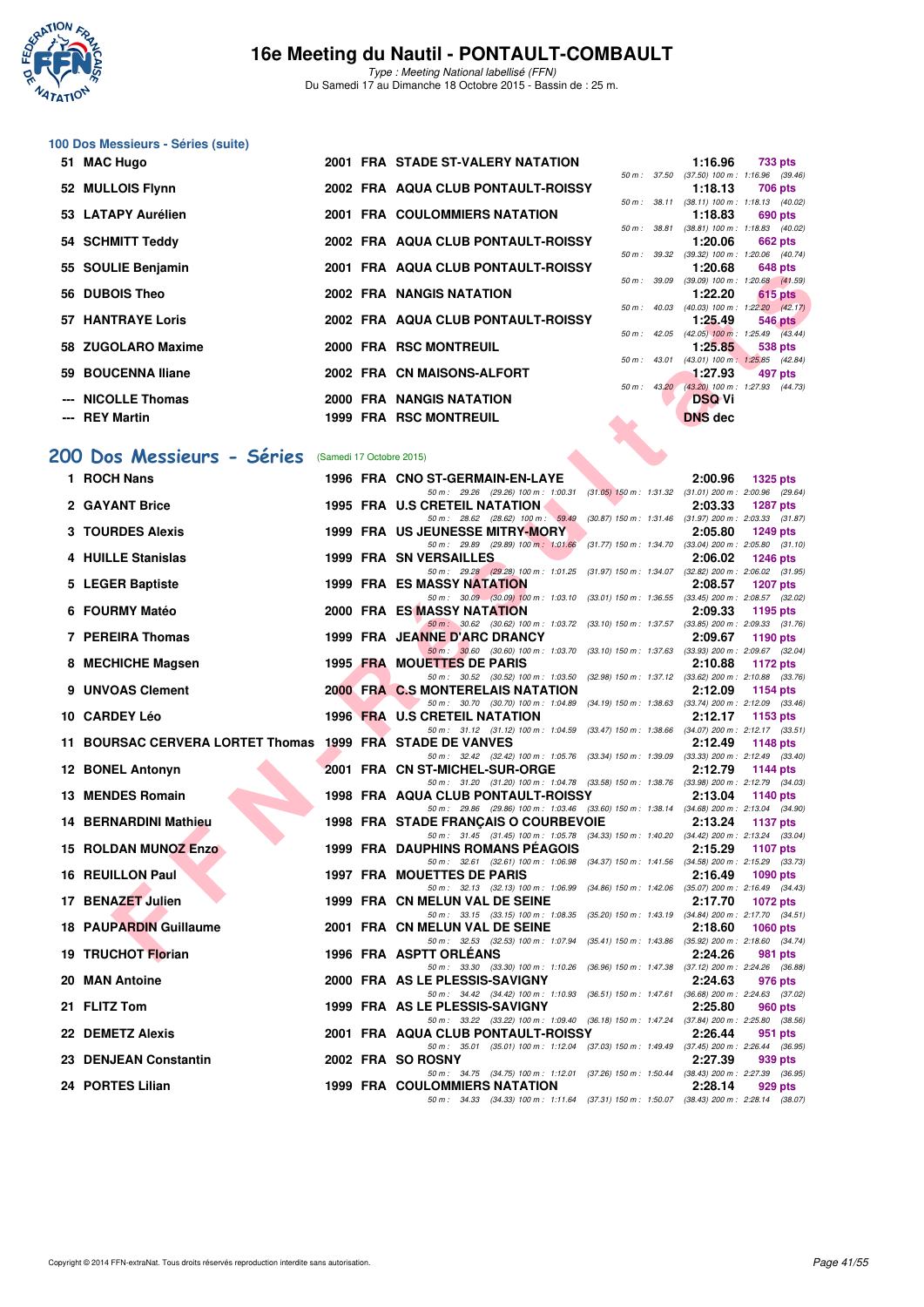

Type : Meeting National labellisé (FFN) Du Samedi 17 au Dimanche 18 Octobre 2015 - Bassin de : 25 m.

# **200 Dos Messieurs - Séries (suite)**

|   | 25 BERNARD Ludovic                                                       |  | 1995 FRA ES SUCY-EN-BRIE                                                                                                              | 2:29.21        | 914 pts                                        |
|---|--------------------------------------------------------------------------|--|---------------------------------------------------------------------------------------------------------------------------------------|----------------|------------------------------------------------|
|   | 26 ROTH BELGRAND Mathis                                                  |  | 50 m: 34.01 (34.01) 100 m: 1:10.77 (36.76) 150 m: 1:49.74 (38.97) 200 m: 2:29.21 (39.47)<br>2002 FRA SO ROSNY                         | 2:29.46        | 911 pts                                        |
|   |                                                                          |  | 50 m: 35.56 (35.56) 100 m: 1:13.67<br>(38.11) 150 m: 1:52.13 (38.46) 200 m: 2:29.46 (37.33)                                           |                |                                                |
|   | 27 FERREIRA Dylan                                                        |  | 2000 FRA RED STAR CLUB CHAMPIGNY<br>50 m: 35.51 (35.51) 100 m: 1:14.00 (38.49) 150 m: 1:52.38 (38.38) 200 m: 2:29.48 (37.10)          | 2:29.48        | 911 pts                                        |
|   | 28 DE CASTRO FRANCA Marvin                                               |  | 2001 FRA ES VITRY                                                                                                                     | 2:31.19        | 889 pts                                        |
|   | 29 CIFTCI Denis                                                          |  | (38.40) 150 m: 1:52.81 (39.14) 200 m: 2:31.19 (38.38)<br>50 m: 35.27 (35.27) 100 m: 1:13.67<br>2002 FRA U.S CRETEIL NATATION          | 2:31.26        | 888 pts                                        |
|   |                                                                          |  | 50 m: 35.69 (35.69) 100 m: 1:13.89<br>(38.20) 150 m : 1:53.21                                                                         |                | $(39.32)$ 200 m : 2:31.26 $(38.05)$            |
|   | <b>30 CHAMBRAUD Charles</b>                                              |  | 2001 FRA COLOMBES NATATION<br>50 m: 35.43 (35.43) 100 m: 1:13.44 (38.01) 150 m: 1:51.68 (38.24) 200 m: 2:31.56 (39.88)                | 2:31.56        | 884 pts                                        |
|   | 31 GEOFFROY Axel                                                         |  | 2002 FRA SO ROSNY                                                                                                                     | 2:31.95        | 879 pts                                        |
|   | 32 GAVARD Ethan                                                          |  | 50 m: 35.00 (35.00) 100 m: 1:13.24<br>$(38.24)$ 150 m : 1:53.07 $(39.83)$ 200 m : 2:31.95 $(38.88)$<br>2002 FRA CN MELUN VAL DE SEINE | 2:32.22        | 875 pts                                        |
|   |                                                                          |  | 50 m: 35.43 (35.43) 100 m: 1:14.02 (38.59) 150 m: 1:53.21 (39.19) 200 m: 2:32.22 (39.01)                                              |                |                                                |
|   | 33 CHARBONNEL Theo                                                       |  | 2001 FRA CN ST-MICHEL-SUR-ORGE<br>50 m: 35.77 (35.77) 100 m: 1:15.62 (39.85) 150 m: 1:56.31                                           | 2:33.59        | 858 pts<br>$(40.69)$ 200 m : 2:33.59 $(37.28)$ |
|   | 34 MARCHAND Maximilian                                                   |  | 2000 FRA PROVINS NATATION                                                                                                             | 2:34.04        | 852 pts                                        |
|   | <b>35 CLAUDET Pierre</b>                                                 |  | 50 m: 35.72 (35.72) 100 m: 1:15.02 (39.30) 150 m: 1:55.16 (40.14) 200 m: 2:34.04 (38.88)<br>2001 FRA USM VIROFLAY                     | 2:34.51        | 846 pts                                        |
|   |                                                                          |  | 50 m: 36.12 (36.12) 100 m: 1:15.88 (39.76) 150 m: 1:56.26 (40.38) 200 m: 2:34.51 (38.25)                                              |                |                                                |
|   | 36 VU Raphaël                                                            |  | 2000 FRA AQUA CLUB PONTAULT-ROISSY                                                                                                    | 2:38.57        | 795 pts                                        |
|   | <b>37 SAINT MARC Lucas</b>                                               |  | 50 m: 38.81 (38.81) 100 m: 1:18.86 (40.05) 150 m: 2:00.64 (41.78) 200 m: 2:38.57 (37.93)<br>2000 FRA ES SUCY-EN-BRIE                  | 2:39.10        | <b>789 pts</b>                                 |
|   |                                                                          |  | 50 m: 37.00 (37.00) 100 m: 1:17.54 (40.54)<br>$150 m : -$                                                                             |                | 200 m: 2:39.10 (1:21.56)                       |
|   | 38 COUTURIER Valentin                                                    |  | 2001 FRA PROVINS NATATION<br>50 m: 38.01 (38.01) 100 m: 1:18.62 (40.61) 150 m: 1:59.83 (41.21) 200 m: 2:39.83 (40.00)                 | 2:39.83        | <b>780 pts</b>                                 |
|   | 39 AUBERT Camille                                                        |  | 2002 FRA STADE ST-VALERY NATATION                                                                                                     | 2:44.25        | 727 pts                                        |
|   | 40 MULLOIS Flynn                                                         |  | 50 m: 38.84 (38.84) 100 m: 1:21.10 (42.26) 150 m: 2:03.24 (42.14) 200 m: 2:44.25 (41.01)<br>2002 FRA AQUA CLUB PONTAULT-ROISSY        | 2:45.22        | 716 pts                                        |
|   |                                                                          |  | 50 m: 38.00 (38.00) 100 m: 1:18.98 (40.98) 150 m: 2:02.68 (43.70) 200 m: 2:45.22 (42.54)                                              |                |                                                |
|   | 41 LE GUILLARD Tanguy                                                    |  | <b>2001 FRA PROVINS NATATION</b><br>50 m: 39.14 (39.14) 100 m: 1:21.34 (42.20) 150 m: 2:05.60 (44.26) 200 m: 2:47.61 (42.01)          | 2:47.61        | <b>688 pts</b>                                 |
|   | 42 SCHMITT Teddy                                                         |  | 2002 FRA AQUA CLUB PONTAULT-ROISSY                                                                                                    | 2:47.80        | <b>686 pts</b>                                 |
|   | 43 SOULIE Benjamin                                                       |  | 50 m: 40.61 (40.61) 100 m: 1:23.90 (43.29) 150 m: 2:07.08 (43.18) 200 m: 2:47.80 (40.72)<br>2001 FRA AQUA CLUB PONTAULT-ROISSY        | 2:55.86        | 597 pts                                        |
|   |                                                                          |  | 50 m: 42.09 (42.09) 100 m: 1:27.65 (45.56) 150 m: 2:14.75 (47.10) 200 m: 2:55.86 (41.11)                                              |                |                                                |
|   | 44 BUS Gabriel                                                           |  | 2002 FRA NOGENT NATATION 94                                                                                                           | 2:57.38        | 581 pts                                        |
|   | 45 BOUCENNA Iliane                                                       |  | 50 m: 42.23 (42.23) 100 m: 1:27.66 (45.43) 150 m: 2:13.00 (45.34) 200 m: 2:57.38 (44.38)<br>2002 FRA CN MAISONS-ALFORT                | 3:05.76        | 496 pts                                        |
|   |                                                                          |  | 50 m: 44.71 (44.71) 100 m: 1:32.06 (47.35) 150 m: 2:19.47 (47.41) 200 m: 3:05.76 (46.29)                                              |                |                                                |
|   | 46 BARRAULT Jordan                                                       |  | <b>2000 FRA NANGIS NATATION</b><br>50 m: 43.31 (43.31) 100 m: 1:36.28 (52.97) 150 m: 2:30.54 (54.26) 200 m: 3:21.40 (50.86)           | 3:21.40        | 356 pts                                        |
|   | <b>PUISSANT Mathis</b>                                                   |  | 2000 FRA NOGENT NATATION 94                                                                                                           | <b>DSQ Vi</b>  |                                                |
|   | <b>SALCZER Ladislas</b>                                                  |  | 2000 FRA ES MASSY NATATION                                                                                                            | <b>DSQ Vi</b>  |                                                |
|   | <b>MOLON Antoine</b>                                                     |  | 2001 FRA CN MAISONS-ALFORT                                                                                                            | <b>DNS</b> dec |                                                |
|   |                                                                          |  |                                                                                                                                       |                |                                                |
|   | iO Brasse Messieurs - Finale A 18 ans et plus (Dimanche 18 Octobre 2015) |  |                                                                                                                                       |                |                                                |
|   | 1 OLIER Cyril                                                            |  | 1994 FRA NOGENT NATATION 94                                                                                                           | 29.57          | 1254 pts                                       |
|   | 2 PLATAUX Robin                                                          |  | <b>1997 FRA NOGENT NATATION 94</b>                                                                                                    | 29.90          | <b>1235 pts</b>                                |
|   | <b>3 GAYANT Brice</b>                                                    |  | 1995 FRA U.S CRETEIL NATATION                                                                                                         | 30.23          | <b>1216 pts</b>                                |
|   | 4 QUIERTANT Killian                                                      |  | 1997 FRA U.S CRETEIL NATATION                                                                                                         | 31.19          | 1162 pts                                       |
| 5 | <b>PHONETHIPSVADS Alexandre</b>                                          |  | 1998 FRA VILLIERS SPORTS JEUNESSE                                                                                                     | 31.83          | <b>1127 pts</b>                                |
|   | --- CHOLLEY Adrien                                                       |  | <b>1995 FRA NOGENT NATATION 94</b>                                                                                                    | <b>DSQ Vi</b>  |                                                |
|   | <b>Contract Contract Contract Contract</b><br>. .                        |  |                                                                                                                                       |                |                                                |

# **[50 Brasse Messieurs - Finale A](http://www.ffnatation.fr/webffn/resultats.php?idact=nat&go=epr&idcpt=33325&idepr=71) 18 ans et plus** (Dimanche 18 Octobre 2015)

| 1 OLIER Cyril              | <b>1994 FRA NOGENT NATATION 94</b>       | 29.57         | 1254 pts        |
|----------------------------|------------------------------------------|---------------|-----------------|
| 2 PLATAUX Robin            | <b>1997 FRA NOGENT NATATION 94</b>       | 29.90         | 1235 pts        |
| 3 GAYANT Brice             | 1995 FRA U.S CRETEIL NATATION            | 30.23         | <b>1216 pts</b> |
| 4 QUIERTANT Killian        | 1997 FRA U.S CRETEIL NATATION            | 31.19         | 1162 pts        |
| 5 PHONETHIPSVADS Alexandre | <b>1998 FRA VILLIERS SPORTS JEUNESSE</b> | 31.83         | 1127 pts        |
| --- CHOLLEY Adrien         | <b>1995 FRA NOGENT NATATION 94</b>       | <b>DSQ Vi</b> |                 |

#### **[50 Brasse Messieurs - Finale B](http://www.ffnatation.fr/webffn/resultats.php?idact=nat&go=epr&idcpt=33325&idepr=71) 16-17 ans** (Dimanche 18 Octobre 2015)

| 1 MILLION Curtis         | 2000 FRA COULOMMIERS NATATION      |       | 30.26 1214 pts  |
|--------------------------|------------------------------------|-------|-----------------|
| 2 GORJAO MOREIRA Martin  | <b>1999 FRA NOGENT NATATION 94</b> | 30.45 | 1203 pts        |
| 3 GICQUEL Kylian         | <b>1999 FRA NOGENT NATATION 94</b> | 32.05 | 1115 pts        |
| <b>4 DESSAILLY Eric</b>  | 1999 FRA CN MAISONS-ALFORT         | 32.09 | 1112 $pts$      |
| 5 JOUAN Thibault         | 1999 FRA AS BONDY                  | 32.84 | <b>1072 pts</b> |
| 6 BRUNET-PEYRAUD Thibaud | 1999 FRA CN MAISONS-ALFORT         | 33.60 | 1032 pts        |
|                          |                                    |       |                 |

#### **[50 Brasse Messieurs - Finale C](http://www.ffnatation.fr/webffn/resultats.php?idact=nat&go=epr&idcpt=33325&idepr=71) 14-15 ans** (Dimanche 18 Octobre 2015)

**1 LIV Thomas 2002 FRA AQUA CLUB PONTAULT-ROISSY 33.56 1034 pts**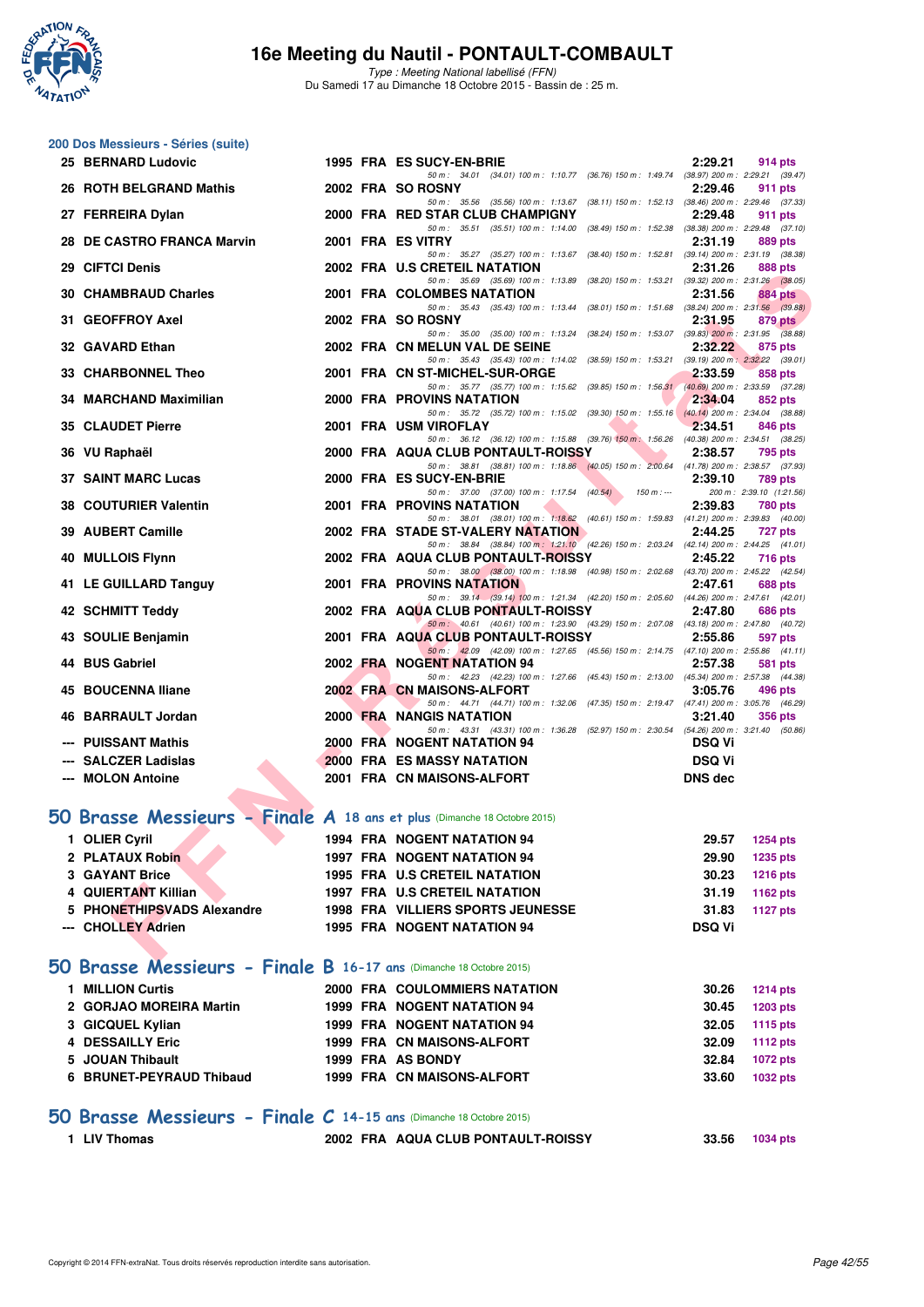

Type : Meeting National labellisé (FFN) Du Samedi 17 au Dimanche 18 Octobre 2015 - Bassin de : 25 m.

#### **50 Brasse Messieurs - Finale C (suite)**

| 2 CHAUVIN Dennys   |  | 2001 FRA ES VITRY                 | 34.55 | 983 pts |
|--------------------|--|-----------------------------------|-------|---------|
| 3 LECERF Pablo     |  | 2001 FRA C.S MONTERELAIS NATATION | 34.97 | 961 pts |
| 4 VANDAELE Quentin |  | 2001 FRA NOGENT NATATION 94       | 35.92 | 914 pts |
| 5 BARETS Florian   |  | 2001 FRA CN MELUN VAL DE SEINE    | 36.01 | 909 pts |
| 6 GEOFFROY Axel    |  | 2002 FRA SO ROSNY                 | 36.80 | 871 pts |

# **[50 Brasse Messieurs - Séries](http://www.ffnatation.fr/webffn/resultats.php?idact=nat&go=epr&idcpt=33325&idepr=71)** (Dimanche 18 Octobre 2015)

|    | Brasse Messieurs - Series     |  | (Dimanche 18 Octobre 2015)                |       |                 |
|----|-------------------------------|--|-------------------------------------------|-------|-----------------|
|    | 1 PLATAUX Robin               |  | <b>1997 FRA NOGENT NATATION 94</b>        | 30.10 | <b>1223 pts</b> |
|    | 2 OLIER Cyril                 |  | <b>1994 FRA NOGENT NATATION 94</b>        | 30.14 | <b>1221 pts</b> |
|    | <b>3 MILLION Curtis</b>       |  | 2000 FRA COULOMMIERS NATATION             | 30.55 | <b>1198 pts</b> |
|    | 4 GORJAO MOREIRA Martin       |  | <b>1999 FRA NOGENT NATATION 94</b>        | 30.73 | 1188 pts        |
|    | 5 GAYANT Brice                |  | 1995 FRA U.S CRETEIL NATATION             | 30.74 | <b>1187 pts</b> |
|    | <b>6 QUIERTANT Killian</b>    |  | 1997 FRA U.S CRETEIL NATATION             | 31.35 | 1153 pts        |
|    | 7 PHONETHIPSVADS Alexandre    |  | <b>1998 FRA VILLIERS SPORTS JEUNESSE</b>  | 31.91 | 1122 pts        |
|    | 8 CHOLLEY Adrien              |  | <b>1995 FRA NOGENT NATATION 94</b>        | 32.06 | <b>1114 pts</b> |
|    | 9 DESSAILLY Eric              |  | 1999 FRA CN MAISONS-ALFORT                | 32.09 | <b>1112 pts</b> |
|    | 10 GICQUEL Kylian             |  | 1999 FRA NOGENT NATATION 94               | 32.75 | <b>1077 pts</b> |
| 11 | <b>BRUNET-PEYRAUD Thibaud</b> |  | 1999 FRA CN MAISONS-ALFORT                | 32.91 | 1068 pts        |
|    | <b>12 JOUAN Thibault</b>      |  | 1999 FRA AS BONDY                         | 33.04 | 1061 pts        |
|    | 13 GERBET Dorian              |  | <b>1998 FRA AQUA CLUB PONTAULT-ROISSY</b> | 33.15 | 1055 pts        |
|    | <b>14 MEDINA Antoine</b>      |  | 1999 FRA CN MELUN VAL DE SEINE            | 33.24 | 1051 pts        |
|    | 15 TIEN MI TIE Kevin          |  | 1991 FRA AS LE PLESSIS-SAVIGNY            | 33.44 | 1040 pts        |
| 16 | <b>GABRIEL Jean-Emmanuel</b>  |  | 2000 FRA AQUA CLUB PONTAULT-ROISSY        | 33.49 | 1038 pts        |
|    | 17 LIV Thomas                 |  | 2002 FRA AQUA CLUB PONTAULT-ROISSY        | 33.69 | <b>1027 pts</b> |
|    | <b>18 THIBAULT Maxime</b>     |  | <b>1999 FRA RSC MONTREUIL</b>             | 33.87 | <b>1018 pts</b> |
|    | 19 ROUGAGNOU Zachary          |  | 2000 FRA CN MAISONS-ALFORT                | 34.06 | <b>1008 pts</b> |
|    | 20 PAPORE Jacques             |  | <b>1998 FRA VILLIERS SPORTS JEUNESSE</b>  | 34.22 | 1000 pts        |
|    | 21 CHAUVIN Dennys             |  | 2001 FRA ES VITRY                         | 34.32 | 994 pts         |
|    | 22 ERNANDES Julien            |  | <b>2000 FRA COULOMMIERS NATATION</b>      | 34.56 | 982 pts         |
|    | 23 PEYPELUT Thibault          |  | <b>1995 FRA VILLIERS SPORTS JEUNESSE</b>  | 34.66 | 977 pts         |
|    | 24 MEKHZOUNI Samy             |  | <b>1999 FRA U.S CRETEIL NATATION</b>      | 34.70 | 975 pts         |
|    | 25 THIBAULT Thomas            |  | <b>1998 FRA RSC MONTREUIL</b>             | 34.93 | 963 pts         |
|    | 26 MALIE Antony               |  | 1997 FRA CN MELUN VAL DE SEINE            | 34.99 | <b>960 pts</b>  |
|    | 27 MIJON Louis                |  | 1999 FRA CN MELUN VAL DE SEINE            | 35.03 | 958 pts         |
|    | 28 FAN Arthur                 |  | 1999 FRA ES VITRY                         | 35.26 | 947 pts         |
|    | 29 LECERF Pablo               |  | 2001 FRA C.S MONTERELAIS NATATION         | 35.64 | 928 pts         |
|    | 30 AZRA Alexandre             |  | 2000 FRA ES VITRY                         | 35.67 | 926 pts         |
|    | <b>31 VANDAELE Quentin</b>    |  | 2001 FRA NOGENT NATATION 94               | 36.03 | <b>908 pts</b>  |
|    | 32 CAMMAGE Mathieu            |  | 1999 FRA AS LE PLESSIS-SAVIGNY            | 36.34 | 893 pts         |
|    | 33 ROUSSEL Thomas             |  | 1997 FRA JEANNE D'ARC DRANCY              | 36.39 | 891 pts         |
|    | 34 BALLOT Paul                |  | <b>2000 FRA PROVINS NATATION</b>          | 36.51 | 885 pts         |
|    | 35 BOUDRAR Ayman              |  | 2000 FRA U.S CRETEIL NATATION             | 36.53 | 884 pts         |
|    | 36 BARETS Florian             |  | 2001 FRA CN MELUN VAL DE SEINE            | 36.89 | 867 pts         |
|    | 37 GEOFFROY Axel              |  | 2002 FRA SO ROSNY                         | 37.04 | 860 pts         |
|    | 38 GORJAO MOREIRA Bastien     |  | 2001 FRA NOGENT NATATION 94               | 37.66 | 830 pts         |
|    | 39 BAGES Marlon               |  | 1998 FRA CN MAISONS-ALFORT                | 37.94 | 817 pts         |
|    | 40 MAUPAIX Killian            |  | 2002 FRA STADE ST-VALERY NATATION         | 37.99 | 815 pts         |
|    | 41 BEDAIE Nessim              |  | 2000 FRA RSC MONTREUIL                    | 38.17 | 806 pts         |
|    | 42 SOBH Rayan                 |  | 2001 FRA NOGENT NATATION 94               | 38.55 | <b>789 pts</b>  |
|    | <b>43 ALLARD Simon</b>        |  | 2000 FRA RSC MONTREUIL                    | 38.70 | 782 pts         |
|    | <b>44 DUSSAUX Nicolas</b>     |  | 1999 FRA RED STAR CLUB CHAMPIGNY          | 38.84 | 776 pts         |
|    | <b>45 HARDOUIN Romin</b>      |  | 2001 FRA U.S CRETEIL NATATION             | 38.98 | <b>769 pts</b>  |
|    | 46 LEROY Enzo                 |  | 2002 FRA PROVINS NATATION                 | 39.36 | 752 pts         |
|    | 47 GAVIRA-BOTTARI Antoine     |  | 2002 FRA COULOMMIERS NATATION             | 39.68 | 738 pts         |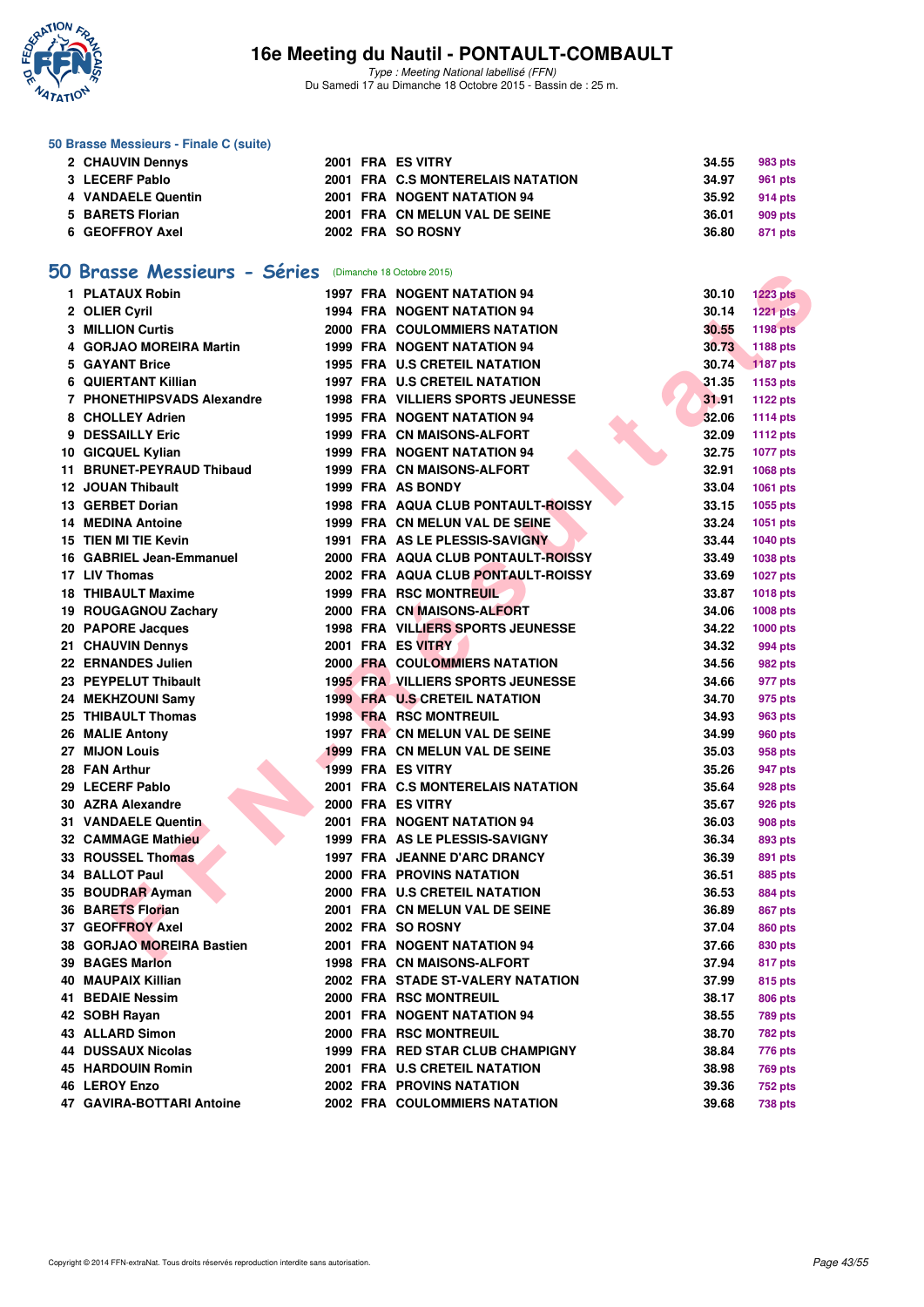

#### **50 Brasse Messieurs - Séries (suite)**

| <b>48 AUBERT Camille</b> |  | 2002 FRA STADE ST-VALERY NATATION | 39.81         | 732 pts        |
|--------------------------|--|-----------------------------------|---------------|----------------|
| 49 MORISSE Killian       |  | 2001 FRA ES SUCY-EN-BRIE          | 40.10         | 719 pts        |
| 50 FABIANSKI Ioannis     |  | 2000 FRA RED STAR CLUB CHAMPIGNY  | 40.27         | <b>712 pts</b> |
| 51 BONTEMPS Gabriel      |  | 2000 FRA RSC MONTREUIL            | 40.31         | <b>710 pts</b> |
| 52 NICOLLE Thomas        |  | 2000 FRA NANGIS NATATION          | 41.14         | <b>675 pts</b> |
| 53 ZUGOLARO Maxime       |  | 2000 FRA RSC MONTREUIL            | 41.15         | <b>674 pts</b> |
| 54 LE GUILLARD Tanguy    |  | <b>2001 FRA PROVINS NATATION</b>  | 41.77         | <b>648 pts</b> |
| 55 CANOVA Benjamin       |  | <b>2002 FRA PROVINS NATATION</b>  | 42.73         | <b>609 pts</b> |
| 56 GIRAUT Nolann         |  | 2002 FRA NANGIS NATATION          | 44.15         | <b>553 pts</b> |
| 57 GRANDI Hugo           |  | 2002 FRA NANGIS NATATION          | 48.23         | 408 pts        |
| --- PAULINO Alexandre    |  | 2002 FRA U.S CRETEIL NATATION     | <b>DNS Nd</b> |                |

#### **[100 Brasse Messieurs - Finale A](http://www.ffnatation.fr/webffn/resultats.php?idact=nat&go=epr&idcpt=33325&idepr=72) 18 ans et plus** (Samedi 17 Octobre 2015)

| 1 OLIER Cyril       | <b>1994 FRA NOGENT NATATION 94</b>        |                   | 1:04.32                                              | 1245 pts |
|---------------------|-------------------------------------------|-------------------|------------------------------------------------------|----------|
| 2 PIEKARZ Baptiste  | <b>1995 FRA ES MASSY NATATION</b>         | 30.02<br>50 m :   | $(30.02)$ 100 m : 1:04.32 (34.<br>1:04.45            | 1241 pts |
| 3 PLATAUX Robin     | <b>1997 FRA NOGENT NATATION 94</b>        | 30.81<br>$50 m$ : | $(30.81)$ 100 m : 1:04.45 (33.<br>1:05.07            | 1224 pts |
| 4 QUIERTANT Killian | 1997 FRA U.S CRETEIL NATATION             | 50 m: 30.80       | $(30.80)$ 100 m : 1:05.07 $(34.$<br>1:07.82          | 1148 pts |
| 5 WERTHMANN Nils    | <b>1997 FRA ALLIANCE ORLEANS NATATION</b> |                   | 50 m : 32.18 (32.18) 100 m : 1:07.82 (35.<br>1:11.98 | 1039 pts |
| 6 HONDRE Victor     | 1998 FRA MOUETTES DE PARIS                | 50 m: 33.69       | $(33.69)$ 100 m : 1:11.98 $(38.$<br>1:12.80          | 1018 pts |
|                     |                                           |                   |                                                      |          |

#### **[100 Brasse Messieurs - Finale B](http://www.ffnatation.fr/webffn/resultats.php?idact=nat&go=epr&idcpt=33325&idepr=72) 16-17 ans** (Samedi 17 Octobre 2015)

| J4 LE QUILLAND TANGUY                                                    |  | ZUVI FRA FRUVINGINAIAIIUN          |              |               | ט+ט טא                                                 |
|--------------------------------------------------------------------------|--|------------------------------------|--------------|---------------|--------------------------------------------------------|
| 55 CANOVA Benjamin                                                       |  | <b>2002 FRA PROVINS NATATION</b>   |              | 42.73         | <b>609 pts</b>                                         |
| 56 GIRAUT Nolann                                                         |  | 2002 FRA NANGIS NATATION           |              | 44.15         | <b>553 pts</b>                                         |
| 57 GRANDI Hugo                                                           |  | 2002 FRA NANGIS NATATION           |              | 48.23         | 408 pts                                                |
| --- PAULINO Alexandre                                                    |  | 2002 FRA U.S CRETEIL NATATION      |              | <b>DNS Nd</b> |                                                        |
|                                                                          |  |                                    |              |               |                                                        |
|                                                                          |  |                                    |              |               |                                                        |
| 00 Brasse Messieurs - Finale A 18 ans et plus (Samedi 17 Octobre 2015)   |  |                                    |              |               |                                                        |
| 1 OLIER Cyril                                                            |  | 1994 FRA NOGENT NATATION 94        |              | 1:04.32       | 1245 pts                                               |
|                                                                          |  |                                    |              |               | 50 m : 30.02 (30.02) 100 m : 1:04.32 (34.30)           |
| 2 PIEKARZ Baptiste                                                       |  | <b>1995 FRA ES MASSY NATATION</b>  | 50 m : 30.81 | 1:04.45       | <b>1241 pts</b><br>$(30.81)$ 100 m : 1:04.45 $(33.64)$ |
| 3 PLATAUX Robin                                                          |  | <b>1997 FRA NOGENT NATATION 94</b> |              | 1:05.07       | <b>1224 pts</b>                                        |
|                                                                          |  |                                    |              |               | 50 m : 30.80 (30.80) 100 m : 1:05.07 (34.27)           |
| 4 QUIERTANT Killian                                                      |  | 1997 FRA U.S CRETEIL NATATION      |              | 1:07.82       | 1148 pts                                               |
| 5 WERTHMANN Nils                                                         |  | 1997 FRA ALLIANCE ORLEANS NATATION |              | 1:11.98       | 50 m: 32.18 (32.18) 100 m: 1:07.82 (35.64)<br>1039 pts |
|                                                                          |  |                                    |              |               | 50 m: 33.69 (33.69) 100 m: 1:11.98 (38.29)             |
| 6 HONDRE Victor                                                          |  | <b>1998 FRA MOUETTES DE PARIS</b>  |              | 1:12.80       | <b>1018 pts</b>                                        |
|                                                                          |  |                                    |              |               | 50 m: 34.27 (34.27) 100 m: 1:12.80 (38.53)             |
|                                                                          |  |                                    |              |               |                                                        |
| 00 Brasse Messieurs - Finale B 16-17 ans (Samedi 17 Octobre 2015)        |  |                                    |              |               |                                                        |
| 1 GORJAO MOREIRA Martin                                                  |  | 1999 FRA NOGENT NATATION 94        |              | 1:05.01       | <b>1226 pts</b>                                        |
|                                                                          |  |                                    |              |               | 50 m: 31.14 (31.14) 100 m: 1:05.01 (33.87)             |
| 2 MILLION Curtis                                                         |  | 2000 FRA COULOMMIERS NATATION      |              | 1:07.96       | 1145 pts<br>50 m: 32.02 (32.02) 100 m: 1:07.96 (35.94) |
| 3 BALLOT Paul                                                            |  | <b>2000 FRA PROVINS NATATION</b>   |              | 1:17.18       | 910 pts                                                |
|                                                                          |  |                                    |              |               | 50 m: 37.03 (37.03) 100 m: 1:17.18 (40.15)             |
| 4 MIJON Louis                                                            |  | 1999 FRA CN MELUN VAL DE SEINE     |              | 1:17.66       | 899 pts                                                |
|                                                                          |  |                                    |              |               | 50 m : 36.04 (36.04) 100 m : 1:17.66 (41.62)           |
| 5 AZRA Alexandre                                                         |  | 2000 FRA ES VITRY                  |              | 1:17.88       | 893 pts<br>50 m: 37.14 (37.14) 100 m: 1:17.88 (40.74)  |
| 6 JASLET Emmanuel                                                        |  | 2000 FRA JEANNE D'ARC DRANCY       |              | 1:18.17       | 886 pts                                                |
|                                                                          |  |                                    |              |               | 50 m: 36.81 (36.81) 100 m: 1:18.17 (41.36)             |
|                                                                          |  |                                    |              |               |                                                        |
| <b>00 Brasse Messieurs - Finale C 14-15 ans (Samedi 17 Octobre 2015)</b> |  |                                    |              |               |                                                        |
| 1 LIV Thomas                                                             |  | 2002 FRA AQUA CLUB PONTAULT-ROISSY |              | 1:12.06       | <b>1037 pts</b>                                        |
|                                                                          |  |                                    |              |               | 50 m: 34.21 (34.21) 100 m: 1:12.06 (37.85)             |
| 2 CATINEL-ARAMINTHE Keran                                                |  | 2001 FRA U.S CRETEIL NATATION      |              | 1:14.65       | 972 pts                                                |
| 3 LECERF Pablo                                                           |  | 2001 FRA C.S MONTERELAIS NATATION  |              | 1:16.13       | 50 m: 35.26 (35.26) 100 m: 1:14.65 (39.39)<br>935 pts  |
|                                                                          |  |                                    |              |               | 50 m: 36.07 (36.07) 100 m: 1:16.13 (40.06)             |
| 4 BONEL Antonyn                                                          |  | 2001 FRA CN ST-MICHEL-SUR-ORGE     |              | 1:17.49       | 903 pts                                                |
|                                                                          |  |                                    | 50 m : 36.24 |               | $(36.24)$ 100 m : 1:17.49 $(41.25)$                    |
| 5 VANDAELE Quentin                                                       |  | 2001 FRA NOGENT NATATION 94        |              | 1:18.76       | 872 pts<br>50 m: 37.86 (37.86) 100 m: 1:18.76 (40.90)  |
| --- BARETS Florian                                                       |  | 2001 FRA CN MELUN VAL DE SEINE     |              | <b>DSQ Da</b> |                                                        |
|                                                                          |  |                                    |              |               |                                                        |
|                                                                          |  |                                    |              |               |                                                        |
| 00 Brasse Messieurs - Séries (Samedi 17 Octobre 2015)                    |  |                                    |              |               |                                                        |

# **[100 Brasse Messieurs - Finale C](http://www.ffnatation.fr/webffn/resultats.php?idact=nat&go=epr&idcpt=33325&idepr=72) 14-15 ans** (Samedi 17 Octobre 2015)

| 1 LIV Thomas              | 2002 FRA AQUA CLUB PONTAULT-ROISSY |                  | 1:12.06                                            | 1037 pts |
|---------------------------|------------------------------------|------------------|----------------------------------------------------|----------|
| 2 CATINEL-ARAMINTHE Keran | 2001 FRA U.S CRETEIL NATATION      | 50 m : 34.21     | $(34.21)$ 100 m : 1:12.06 (37.<br>1:14.65          | 972 pts  |
| 3 LECERF Pablo            | 2001 FRA C.S MONTERELAIS NATATION  |                  | 50 m: 35.26 (35.26) 100 m: 1:14.65 (39.<br>1:16.13 | 935 pts  |
| 4 BONEL Antonyn           | 2001 FRA CN ST-MICHEL-SUR-ORGE     | $50 m$ : $36.07$ | $(36.07)$ 100 m : 1:16.13 (40.<br>1:17.49          | 903 pts  |
| 5 VANDAELE Quentin        | 2001 FRA NOGENT NATATION 94        |                  | 50 m: 36.24 (36.24) 100 m: 1:17.49 (41.<br>1:18.76 | 872 pts  |
| --- BARETS Florian        | 2001 FRA CN MELUN VAL DE SEINE     | 50 m: 37.86      | $(37.86)$ 100 m : 1:18.76 (40.<br><b>DSQ Da</b>    |          |

#### **[100 Brasse Messieurs - Séries](http://www.ffnatation.fr/webffn/resultats.php?idact=nat&go=epr&idcpt=33325&idepr=72)** (Samedi 17 Octobre 2015)

| 1 BOURSAC CERVERA LORTET Thomas 1999 FRA STADE DE VANVES |  |                                      |  | 1:04.66                                            | 1235 pts |  |
|----------------------------------------------------------|--|--------------------------------------|--|----------------------------------------------------|----------|--|
|                                                          |  |                                      |  | 50 m : 30.99 (30.99) 100 m : 1:04.66 (33.          |          |  |
| 2 PIEKARZ Baptiste                                       |  | <b>1995 FRA ES MASSY NATATION</b>    |  | 1:04.67                                            | 1235 pts |  |
|                                                          |  |                                      |  | 50 m: 30.55 (30.55) 100 m: 1:04.67 (34.            |          |  |
| 3 PLATAUX Robin                                          |  | <b>1997 FRA NOGENT NATATION 94</b>   |  | 1:06.35 1188 pts                                   |          |  |
|                                                          |  |                                      |  | 50 m : 30.80 (30.80) 100 m : 1:06.35 (35.          |          |  |
| 4 OLIER Cyril                                            |  | 1994 FRA NOGENT NATATION 94          |  | 1:06.44 1186 pts                                   |          |  |
|                                                          |  |                                      |  | 50 m : 30.79 (30.79) 100 m : 1:06.44 (35.          |          |  |
| 5 QUIERTANT Killian                                      |  | <b>1997 FRA U.S CRETEIL NATATION</b> |  | 1:06.52                                            | 1184 pts |  |
|                                                          |  |                                      |  | $50 m \cdot 3174$ (31.74) $100 m \cdot 10652$ (34) |          |  |

|  |  | $1:04.32$ 1245 pts<br>50 m: 30.02 (30.02) 100 m: 1:04.32 (34.30)<br>$1:04.45$ 1241 pts<br>50 m : 30.81 (30.81) 100 m : 1:04.45 (33.64)<br>$1:05.07$ 1224 pts<br>50 m: 30.80 (30.80) 100 m: 1:05.07 (34.27)<br>1:07.82 1148 pts<br>50 m: 32.18 (32.18) 100 m: 1:07.82 (35.64)<br>1:11.98 1039 pts<br>50 m: 33.69 (33.69) 100 m: 1:11.98 (38.29)<br>$1:12.80$ 1018 pts<br>50 m: 34.27 (34.27) 100 m: 1:12.80 (38.53) |
|--|--|--------------------------------------------------------------------------------------------------------------------------------------------------------------------------------------------------------------------------------------------------------------------------------------------------------------------------------------------------------------------------------------------------------------------|

|          | 1:05.01 1226 pts                           |  |
|----------|--------------------------------------------|--|
|          | 50 m: 31.14 (31.14) 100 m: 1:05.01 (33.87) |  |
|          | 1:07.96 1145 pts                           |  |
|          | 50 m: 32.02 (32.02) 100 m: 1:07.96 (35.94) |  |
|          | $1:17.18$ 910 pts                          |  |
|          | 50 m: 37.03 (37.03) 100 m: 1:17.18 (40.15) |  |
|          | $1:17.66$ 899 pts                          |  |
|          | 50 m: 36.04 (36.04) 100 m: 1:17.66 (41.62) |  |
|          | $1:17.88$ 893 pts                          |  |
|          | 50 m: 37.14 (37.14) 100 m: 1:17.88 (40.74) |  |
|          | $1:18.17$ 886 pts                          |  |
| $50 m$ : | 36.81 (36.81) 100 m : 1:18.17 (41.36)      |  |
|          |                                            |  |

|  | $1:12.06$ 1037 pts                         |         |  |
|--|--------------------------------------------|---------|--|
|  | 50 m: 34.21 (34.21) 100 m: 1:12.06 (37.85) |         |  |
|  | 1:14.65                                    | 972 pts |  |
|  | 50 m: 35.26 (35.26) 100 m: 1:14.65 (39.39) |         |  |
|  | $1:16.13$ 935 pts                          |         |  |
|  | 50 m: 36.07 (36.07) 100 m: 1:16.13 (40.06) |         |  |
|  | $1:17.49$ 903 pts                          |         |  |
|  | 50 m: 36.24 (36.24) 100 m: 1:17.49 (41.25) |         |  |
|  | $1:18.76$ 872 pts                          |         |  |
|  | 50 m: 37.86 (37.86) 100 m: 1:18.76 (40.90) |         |  |
|  | <b>DSQ Da</b>                              |         |  |

|  | $1:04.66$ 1235 pts                         |
|--|--------------------------------------------|
|  | 50 m: 30.99 (30.99) 100 m: 1:04.66 (33.67) |
|  | $1:04.67$ 1235 pts                         |
|  | 50 m: 30.55 (30.55) 100 m: 1:04.67 (34.12) |
|  | $1:06.35$ 1188 pts                         |
|  | 50 m: 30.80 (30.80) 100 m: 1:06.35 (35.55) |
|  | $1:06.44$ 1186 pts                         |
|  | 50 m: 30.79 (30.79) 100 m: 1:06.44 (35.65) |
|  | $1:06.52$ 1184 pts                         |
|  | 50 m: 31.74 (31.74) 100 m: 1:06.52 (34.78) |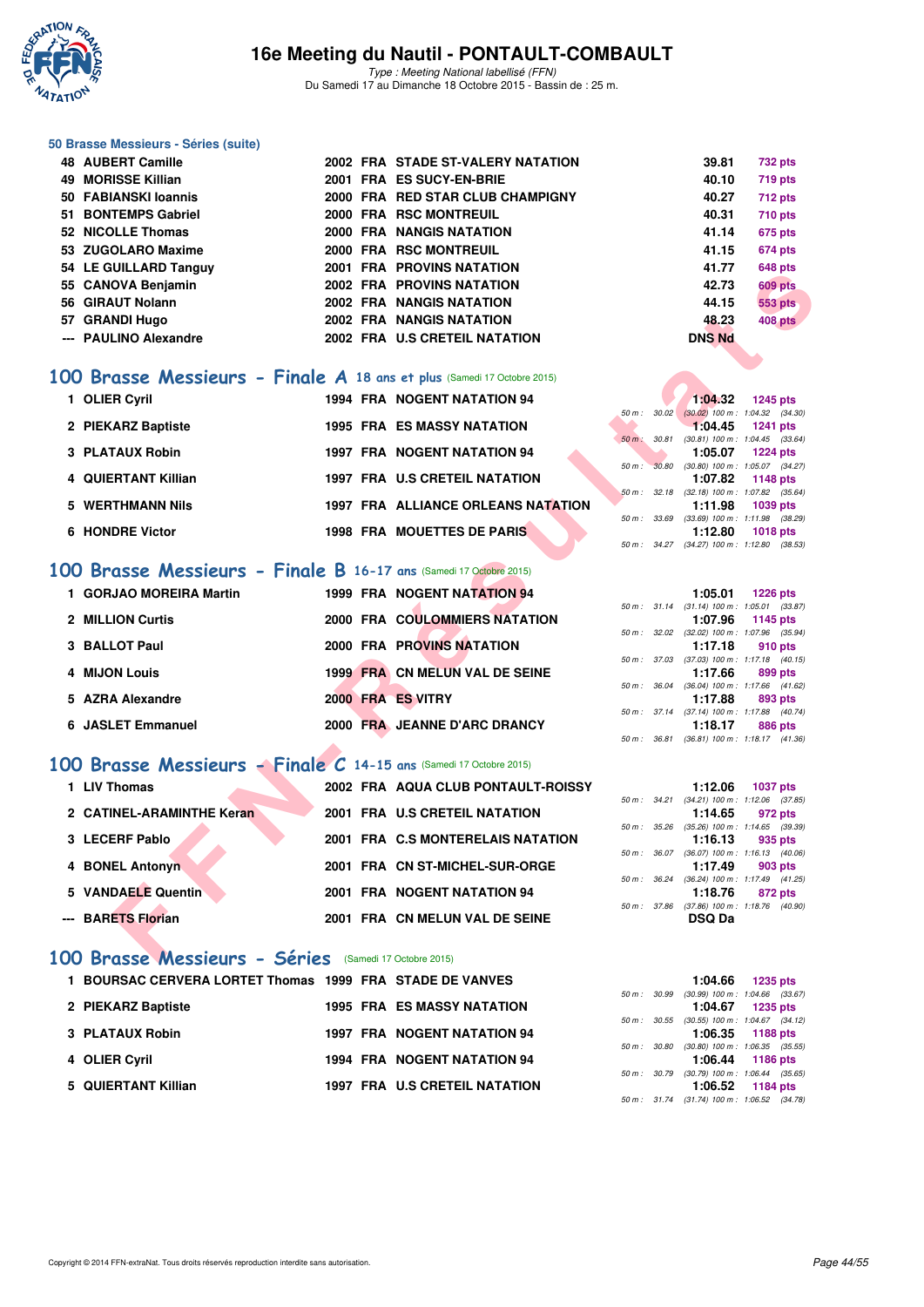

**100 Brasse Messieurs - Séries (suite)**

## **16e Meeting du Nautil - PONTAULT-COMBAULT**

Type : Meeting National labellisé (FFN) Du Samedi 17 au Dimanche 18 Octobre 2015 - Bassin de : 25 m.

| 6   | <b>GORJAO MOREIRA Martin</b>   |  | 1999 FRA NOGENT NATATION 94               |              |              | 1:07.07 | 1169 pts                                                      |  |
|-----|--------------------------------|--|-------------------------------------------|--------------|--------------|---------|---------------------------------------------------------------|--|
|     | <b>7 MILLION Curtis</b>        |  | <b>2000 FRA COULOMMIERS NATATION</b>      |              | 50 m : 32.00 | 1:07.53 | $(32.00)$ 100 m : 1:07.07 $(35.07)$<br>1156 pts               |  |
|     | <b>BERNIER Aurélien</b>        |  | 1994 FRA US JEUNESSE MITRY-MORY           |              | 50 m : 31.27 | 1:08.75 | $(31.27)$ 100 m : 1:07.53 $(36.26)$<br>1124 pts               |  |
| 9.  | <b>HUILLE Stanislas</b>        |  | <b>1999 FRA SN VERSAILLES</b>             |              |              | 1:09.32 | 50 m: 32.33 (32.33) 100 m: 1:08.75 (36.42)<br><b>1108 pts</b> |  |
| 10. | <b>WERTHMANN Nils</b>          |  | <b>1997 FRA ALLIANCE ORLEANS NATATION</b> |              | 50 m : 32.09 | 1:12.41 | $(32.09)$ 100 m : 1:09.32 $(37.23)$<br><b>1028 pts</b>        |  |
|     | 11 HONDRE Victor               |  | 1998 FRA MOUETTES DE PARIS                |              |              | 1:13.21 | 50 m: 33.46 (33.46) 100 m: 1:12.41 (38.95)<br>$1008$ pts      |  |
|     | 12 LIV Thomas                  |  | 2002 FRA AQUA CLUB PONTAULT-ROISSY        |              | 50 m : 34.64 | 1:13.52 | $(34.64)$ 100 m : 1:13.21 $(38.57)$<br>$1000$ pts             |  |
|     | <b>13 MONNOT Eddy</b>          |  | 1996 FRA COULOMMIERS NATATION             |              |              | 1:13.63 | 50 m: 34.71 (34.71) 100 m: 1:13.52 (38.81)<br>997 pts         |  |
|     | 14 ROZIER-CHABERT Anatole      |  |                                           | 50 m : 34.28 |              |         | $(34.28)$ 100 m : 1:13.63 $(39.35)$                           |  |
|     |                                |  | 1998 FRA ES SUCY-EN-BRIE                  |              | 50 m: 34.80  | 1:15.39 | 953 pts<br>$(34.80)$ 100 m : 1:15.39 $(40.59)$                |  |
| 15  | <b>CATINEL-ARAMINTHE Keran</b> |  | 2001 FRA U.S CRETEIL NATATION             |              | 50 m: 35.43  | 1:16.00 | 939 pts<br>$(35.43)$ 100 m : 1:16.00 $(40.57)$                |  |
|     | 16 LECERF Pablo                |  | 2001 FRA C.S MONTERELAIS NATATION         | $50 m$ :     | 35.93        | 1:16.62 | 923 pts<br>$(35.93)$ 100 m : 1:16.62 $(40.69)$                |  |
|     | 17 TLOUZEAU Anthony            |  | 1977 FRA C.S MONTERELAIS NATATION         | $50 m$ :     |              | 1:17.81 | 895 pts<br>36.72 (36.72) 100 m : 1:17.81 (41.09)              |  |
| 18  | <b>MALIE Antony</b>            |  | 1997 FRA CN MELUN VAL DE SEINE            | 50 m: 36.58  |              | 1:18.37 | 882 pts<br>(36.58) 100 m: 1:18.37 (41.79)                     |  |
| 19. | <b>BALLOT Paul</b>             |  | <b>2000 FRA PROVINS NATATION</b>          | 50 m : 36.78 |              | 1:18.59 | 876 pts<br>(36.78) 100 m: 1:18.59 (41.81)                     |  |
| 20  | <b>BONEL Antonyn</b>           |  | 2001 FRA CN ST-MICHEL-SUR-ORGE            | 50 m: 36.85  |              | 1:18.65 | 875 pts<br>$(36.85)$ 100 m : 1:18.65 $(41.80)$                |  |
|     | 21 AZRA Alexandre              |  | 2000 FRA ES VITRY                         |              |              | 1:18.81 | 871 pts                                                       |  |
|     | 22 BARETS Florian              |  | 2001 FRA CN MELUN VAL DE SEINE            |              |              | 1:19.07 | 50 m: 36.92 (36.92) 100 m: 1:18.81 (41.89)<br>865 pts         |  |
|     | 23 MIJON Louis                 |  | 1999 FRA CN MELUN VAL DE SEINE            |              |              | 1:19.17 | 50 m: 37.53 (37.53) 100 m: 1:19.07 (41.54)<br>863 pts         |  |
|     | 24 JASLET Emmanuel             |  | 2000 FRA JEANNE D'ARC DRANCY              | 50 m: 36.48  |              | 1:19.22 | $(36.48)$ 100 m : 1:19.17 $(42.69)$<br>862 pts                |  |
|     | 25 VANDAELE Quentin            |  | 2001 FRA NOGENT NATATION 94               |              |              | 1:19.54 | 50 m: 37.42 (37.42) 100 m: 1:19.22 (41.80)<br>854 pts         |  |
|     | 26 CAMMAGE Mathieu             |  | 1999 FRA AS LE PLESSIS-SAVIGNY            | 50 m : 38.85 |              | 1:19.66 | (38.85) 100 m: 1:19.54 (40.69)<br>851 pts                     |  |
|     | 27 PAYET Valentin              |  | <b>2002 FRA COULOMMIERS NATATION</b>      |              | 50 m : 36.57 | 1:19.88 | (36.57) 100 m: 1:19.66 (43.09)<br>846 pts                     |  |
|     | 28 MARCHAND Maximilian         |  | 2000 FRA PROVINS NATATION                 |              |              | 1:22.35 | 50 m: 38.17 (38.17) 100 m: 1:19.88 (41.71)<br>790 pts         |  |
|     | 29 FAN Arthur                  |  | 1999 FRA ES VITRY                         | 50 m: 39.05  |              | 1:22.68 | $(39.05)$ 100 m : 1:22.35 $(43.30)$<br>783 pts                |  |
|     | 30 GORJAO MOREIRA Bastien      |  | 2001 FRA NOGENT NATATION 94               |              |              | 1:23.26 | 50 m: 39.56 (39.56) 100 m: 1:22.68 (43.12)<br>770 pts         |  |
|     |                                |  |                                           |              | 50 m : 39.74 |         | (39.74) 100 m: 1:23.26 (43.52)                                |  |
|     | 31 MAC Hugo                    |  | 2001 FRA STADE ST-VALERY NATATION         | 50 m: 39.40  |              | 1:24.10 | <b>751 pts</b><br>$(39.40)$ 100 m : 1:24.10 $(44.70)$         |  |
|     | 32 MAUPAIX Killian             |  | 2002 FRA STADE ST-VALERY NATATION         |              | 50 m : 40.31 | 1:25.16 | <b>729 pts</b><br>$(40.31)$ 100 m : 1:25.16 $(44.85)$         |  |
|     | 33 FERNANA Oussama             |  | 2001 FRA COLOMBES NATATION                |              | 50 m : 39.26 | 1:25.23 | 727 pts<br>(39.26) 100 m : 1:25.23 (45.97)                    |  |
|     | 34 FEULVARC'H Baptiste         |  | 1999 FRA NANGIS NATATION                  |              |              | 1:25.39 | 724 pts<br>50 m: 40.13 (40.13) 100 m: 1:25.39 (45.26)         |  |
|     | 35 AUBERT Camille              |  | 2002 FRA STADE ST-VALERY NATATION         |              |              | 1:25.49 | 721 pts<br>50 m : 40.83 (40.83) 100 m : 1:25.49 (44.66)       |  |
| 36  | <b>MORISSE Killian</b>         |  | 2001 FRA ES SUCY-EN-BRIE                  |              |              | 1:26.77 | 694 pts<br>50 m: 40.62 (40.62) 100 m: 1:26.77 (46.15)         |  |
| 37. | <b>BRUZZI Loris</b>            |  | 2002 FRA CN MAISONS-ALFORT                |              |              | 1:27.48 | 680 pts                                                       |  |
| 38  | <b>LE GUILLARD Tanguy</b>      |  | 2001 FRA PROVINS NATATION                 |              |              | 1:29.67 | 50 m: 41.34 (41.34) 100 m: 1:27.48 (46.14)<br>635 pts         |  |
| 39  | <b>BARRAULT Jordan</b>         |  | 2000 FRA NANGIS NATATION                  |              |              | 1:30.48 | 50 m : 41.96 (41.96) 100 m : 1:29.67 (47.71)<br>619 pts       |  |
| 40  | <b>NICOLLE Thomas</b>          |  | 2000 FRA NANGIS NATATION                  |              |              | 1:32.56 | 50 m: 41.41 (41.41) 100 m: 1:30.48 (49.07)<br>578 pts         |  |
|     | 41 CANOVA Benjamin             |  | 2002 FRA PROVINS NATATION                 |              |              | 1:39.79 | 50 m : 43.40 (43.40) 100 m : 1:32.56 (49.16)<br>448 pts       |  |

| $50 m$ : | 32.00 | 1:07.07<br>$(32.00)$ 100 m : | 1169 pts<br>1:07.07 (35.07)           |
|----------|-------|------------------------------|---------------------------------------|
|          |       | 1:07.53                      | 1156 pts                              |
| $50 m$ : | 31.27 | $(31.27) 100 m$ :            | 1:07.53<br>(36.26)                    |
| $50 m$ : | 32.33 | 1:08.75<br>$(32.33)$ 100 m : | <b>1124 pts</b><br>1:08.75<br>(36.42) |
|          |       | 1:09.32                      | <b>1108 pts</b>                       |
| 50 m :   | 32.09 | $(32.09)$ 100 m :            | 1:09.32 (37.23)                       |
| $50 m$ : | 33.46 | 1:12.41<br>$(33.46) 100 m$ : | 1028 pts<br>1:12.41<br>(38.95)        |
|          |       | 1:13.21                      | <b>1008 pts</b>                       |
| $50 m$ : | 34.64 | $(34.64) 100 m$ :            | 1:13.21<br>(38.57)                    |
| $50 m$ : | 34.71 | 1:13.52<br>$(34.71)$ 100 m : | <b>1000 pts</b><br>1:13.52<br>(38.81) |
|          |       | 1:13.63                      | 997 pts                               |
| $50 m$ : | 34.28 | $(34.28) 100 m$ :            | 1:13.63<br>(39.35)                    |
| $50 m$ : | 34.80 | 1:15.39<br>$(34.80)$ 100 m : | 953 pts<br>1:15.39<br>(40.59)         |
|          |       | 1:16.00                      | 939 pts                               |
| $50 m$ : | 35.43 | $(35.43) 100 m$ :            | (40.57)<br>1:16.00                    |
| $50 m$ : | 35.93 | 1:16.62<br>(35.93) 100 m :   | 923 pts<br>1:16.62<br>(40.69)         |
|          |       | 1:17.81                      | 895 pts                               |
| $50 m$ : | 36.72 | (36.72) 100 m :              | 1:17.81<br>(41.09)                    |
|          | 36.58 | 1:18.37<br>$(36.58) 100 m$ : | <b>882 pts</b>                        |
| 50 m :   |       | 1:18.59                      | 1:18.37<br>(41.79)<br>876 pts         |
| $50 m$ : | 36.78 | (36.78) 100 m :              | 1:18.59<br>(41.81)                    |
|          |       | 1:18.65                      | 875 pts                               |
| $50 m$ : | 36.85 | $(36.85)$ 100 m :<br>1:18.81 | (41.80)<br>1:18.65<br>871 pts         |
| $50 m$ : | 36.92 | $(36.92)$ 100 m :            | 1:18.81<br>(41.89)                    |
| $50 m$ : | 37.53 | 1:19.07                      | 865 pts<br>(41.54)                    |
|          |       | (37.53) 100 m :<br>1:19.17   | 1:19.07<br>863 pts                    |
| $50 m$ : | 36.48 | $(36.48) 100 m$ :            | 1:19.17 (42.69)                       |
| 50 m :   | 37.42 | 1:19.22                      | 862 pts                               |
|          |       | $(37.42)$ 100 m :<br>1:19.54 | 1:19.22<br>(41.80)<br>854 pts         |
| $50 m$ : | 38.85 | $(38.85) 100 m$ :            | 1:19.54<br>(40.69)                    |
| $50 m$ : | 36.57 | 1:19.66<br>$(36.57) 100 m$ : | 851 pts<br>1:19.66<br>(43.09)         |
|          |       | 1:19.88                      | 846 pts                               |
| 50 m :   | 38.17 | (38.17) 100 m :              | 1:19.88<br>(41.71)                    |
| $50 m$ : | 39.05 | 1:22.35<br>$(39.05)$ 100 m : | <b>790 pts</b><br>1:22.35<br>(43.30)  |
|          |       | 1:22.68                      | <b>783 pts</b>                        |
| $50 m$ : | 39.56 | (39.56) 100 m :              | 1:22.68<br>(43.12)                    |
| $50 m$ : | 39.74 | 1:23.26<br>(39.74) 100 m :   | <b>770 pts</b><br>1:23.26<br>(43.52)  |
|          |       | 1:24.10                      | 751 pts                               |
| 50 m :   | 39.40 | $(39.40)$ 100 m :            | 1:24.10 (44.70)                       |
| 50 m :   | 40.31 | 1:25.16<br>$(40.31) 100 m$ : | <b>729 pts</b><br>1:25.16<br>(44.85)  |
|          |       | 1:25.23                      | 727 pts                               |
| $50 m$ : | 39.26 | $(39.26)$ 100 m :            | 1:25.23<br>(45.97)                    |
| $50 m$ : | 40.13 | 1:25.39<br>$(40.13) 100 m$ : | <b>724 pts</b><br>1:25.39<br>(45.26)  |
|          |       | 1:25.49                      | 721<br>pts                            |
| $50 m$ : | 40.83 | $(40.83) 100 m$ :            | 1:25.49<br>(44.66)                    |
| $50 m$ : | 40.62 | 1:26.77<br>$(40.62)$ 100 m : | 694 pts<br>1:26.77<br>(46.15)         |
|          |       | 1:27.48                      | <b>680 pts</b>                        |
| $50 m$ : | 41.34 | $(41.34) 100 m$ :            | 1:27.48<br>(46.14)                    |
| $50 m$ : | 41.96 | 1:29.67<br>$(41.96) 100 m$ : | 635 pts<br>1:29.67<br>(47.71)         |
|          |       | 1:30.48                      | 619 pts                               |
| $50 m$ : | 41.41 | $(41.41) 100 m$ :            | 1:30.48<br>(49.07)                    |
| $50 m$ : | 43.40 | 1:32.56<br>$(43.40)$ 100 m : | 578 pts<br>1:32.56<br>(49.16)         |
|          |       | 1:39.79                      | 448 pts                               |
| $50 m$ : | 46.72 | (46.72) 100 m :              | 1:39.79<br>(53.07)                    |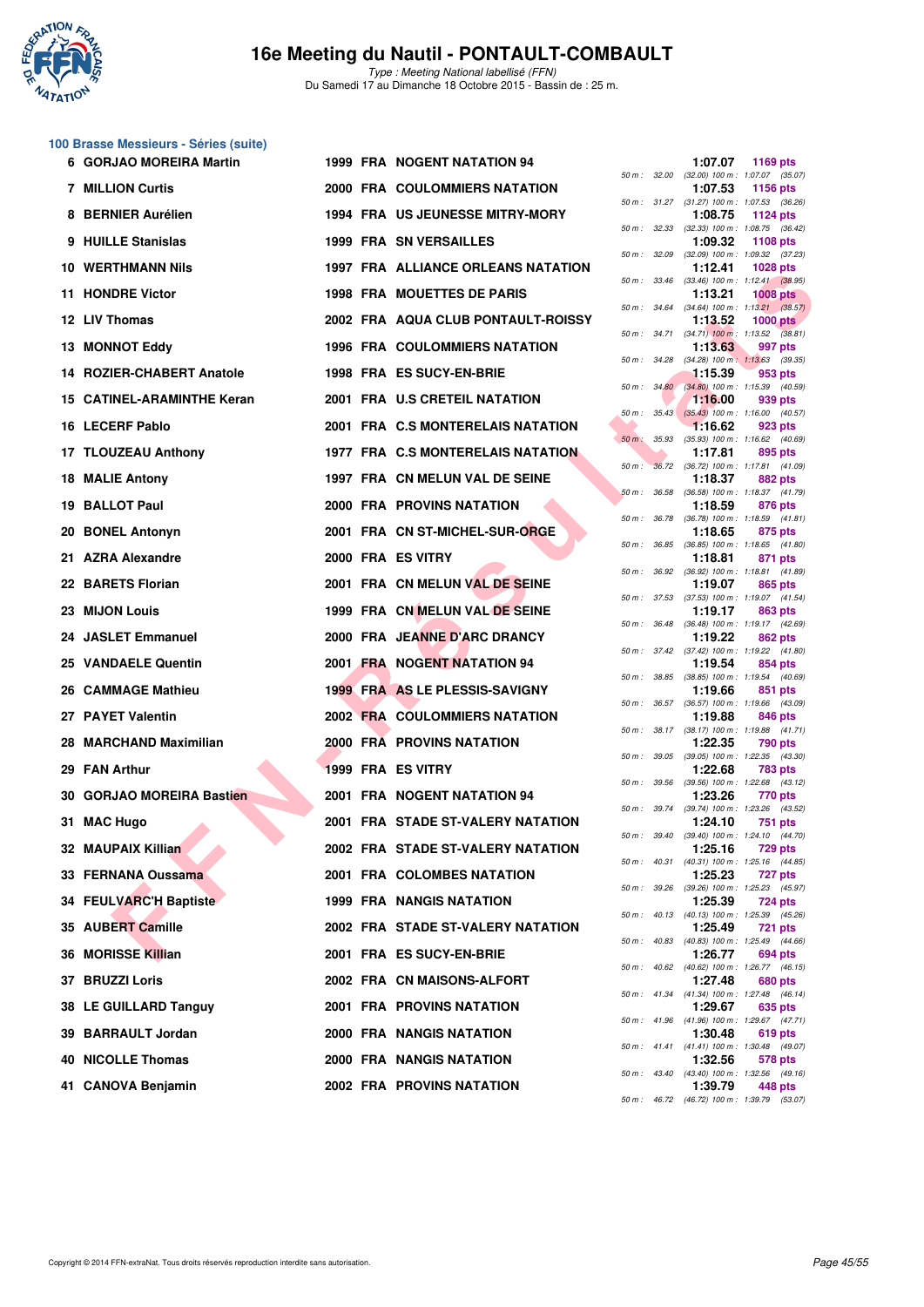

Type : Meeting National labellisé (FFN) Du Samedi 17 au Dimanche 18 Octobre 2015 - Bassin de : 25 m.

|     | 100 Brasse Messieurs - Séries (suite)                                    |  |                                                                                                                                |                |                                                       |
|-----|--------------------------------------------------------------------------|--|--------------------------------------------------------------------------------------------------------------------------------|----------------|-------------------------------------------------------|
|     | 42 GRANDI Hugo                                                           |  | 2002 FRA NANGIS NATATION                                                                                                       | 1:43.38        | 390 pts<br>50 m: 47.70 (47.70) 100 m: 1:43.38 (55.68) |
|     | --- LEROY Enzo                                                           |  | <b>2002 FRA PROVINS NATATION</b>                                                                                               | <b>DSQ Vi</b>  |                                                       |
|     | --- LEPLATRE Remy                                                        |  | 2000 FRA CN ST-MICHEL-SUR-ORGE                                                                                                 | <b>DNS</b> dec |                                                       |
|     |                                                                          |  |                                                                                                                                |                |                                                       |
|     | 200 Brasse Messieurs - Séries (Dimanche 18 Octobre 2015)                 |  |                                                                                                                                |                |                                                       |
|     | 1 GORJAO MOREIRA Martin                                                  |  | 1999 FRA NOGENT NATATION 94                                                                                                    | 2:26.69        | 1131 pts                                              |
|     | 2 MEDINA Antoine                                                         |  | 50 m: 33.53 (33.53) 100 m: 1:10.14 (36.61) 150 m: 1:48.21 (38.07) 200 m: 2:26.69 (38.48)<br>1999 FRA CN MELUN VAL DE SEINE     | 2:33.37        | $1044$ pts                                            |
|     | <b>3 DESSAILLY Eric</b>                                                  |  | 50 m: 34.73 (34.73) 100 m: 1:13.41 (38.68) 150 m: 1:53.17 (39.76) 200 m: 2:33.37 (40.20)<br>1999 FRA CN MAISONS-ALFORT         | 2:33.95        | <b>1036 pts</b>                                       |
|     |                                                                          |  | 50 m: 35.12 (35.12) 100 m: 1:15.32 (40.20) 150 m: 1:54.74 (39.42) 200 m: 2:33.95 (39.21)                                       |                |                                                       |
|     | 4 LIV Thomas                                                             |  | 2002 FRA AQUA CLUB PONTAULT-ROISSY<br>50 m: 37.21 (37.21) 100 m: 1:17.92 (40.71) 150 m: 1:58.92 (41.00) 200 m: 2:38.77 (39.85) | 2:38.77        | 975 pts                                               |
| 5.  | <b>GOULARD Clement</b>                                                   |  | 1999 FRA AQUA CLUB PONTAULT-ROISSY                                                                                             | 2:41.47        | 942 pts                                               |
| 6   | <b>JOUAN Thibault</b>                                                    |  | 50 m: 36.15 (36.15) 100 m: 1:16.77 (40.62) 150 m: 1:58.47 (41.70) 200 m: 2:41.47 (43.00)<br>1999 FRA AS BONDY                  | 2:43.11        | 922 pts                                               |
|     | 7 GERBET Dorian                                                          |  | 50 m: 35.95 (35.95) 100 m: 1:17.02 (41.07) 150 m: 1:59.73 (42.71) 200 m: 2:43.11 (43.38)<br>1998 FRA AQUA CLUB PONTAULT-ROISSY | 2:43.43        | 918 pts                                               |
|     |                                                                          |  | 50 m: 38.11 (38.11) 100 m: 1:20.55 (42.44) 150 m: 2:02.23 (41.68) 200 m: 2:43.43 (41.20)                                       |                |                                                       |
|     | 8 THIBAULT Maxime                                                        |  | <b>1999 FRA RSC MONTREUIL</b><br>50 m: 36.53 (36.53) 100 m: 1:18.40 (41.87) 150 m: 2:01.55 (43.15) 200 m: 2:44.03 (42.48)      | 2:44.03        | 911 pts                                               |
|     | 9 LECERF Pablo                                                           |  | 2001 FRA C.S MONTERELAIS NATATION                                                                                              | 2:46.66        | 880 pts                                               |
|     | 10 BOUDRAR Ayman                                                         |  | 50 m: 37.43 (37.43) 100 m: 1:19.54 (42.11) 150 m: 2:03.15 (43.61) 200 m: 2:46.66 (43.51)<br>2000 FRA U.S CRETEIL NATATION      | 2:49.12        | 851 pts                                               |
|     | 11 TLOUZEAU Anthony                                                      |  | 50 m: 37.92 (37.92) 100 m: 1:21.06 (43.14) 150 m: 2:04.97 (43.91) 200 m: 2:49.12 (44.15)<br>1977 FRA C.S MONTERELAIS NATATION  | 2:49.95        | 842 pts                                               |
|     |                                                                          |  | (42.66) 150 m : 2:04.90 (43.97) 200 m : 2:49.95 (45.05)<br>50 m: 38.27 (38.27) 100 m: 1:20.93                                  |                |                                                       |
|     | <b>12 BARETS Florian</b>                                                 |  | 2001 FRA CN MELUN VAL DE SEINE<br>50 m: 38.93 (38.93) 100 m: 1:21.75 (42.82) 150 m: 2:06.21 (44.46) 200 m: 2:50.67 (44.46)     | 2:50.67        | 833 pts                                               |
|     | 13 ROUSSEL Thomas                                                        |  | 1997 FRA JEANNE D'ARC DRANCY                                                                                                   | 2:54.36        | 792 pts                                               |
|     | 14 GORJAO MOREIRA Bastien                                                |  | 50 m: 37.77 (37.77) 100 m: 1:22.30 (44.53) 150 m: 2:07.91 (45.61) 200 m: 2:54.36 (46.45)<br>2001 FRA NOGENT NATATION 94        | 2:56.10        | 772 pts                                               |
| 15  | <b>BEDAIE Nessim</b>                                                     |  | 50 m : 39.81 (39.81) 100 m : 1:25.29 (45.48) 150 m : 2:11.03 (45.74) 200 m : 2:56.10 (45.07)<br>2000 FRA RSC MONTREUIL         | 2:59.85        | 731 pts                                               |
|     |                                                                          |  | 50 m: 39.04 (39.04) 100 m: 1:23.95 (44.91) 150 m: 2:11.33 (47.38) 200 m: 2:59.85 (48.52)                                       |                |                                                       |
|     | 16 AUBERT Camille                                                        |  | 2002 FRA STADE ST-VALERY NATATION<br>50 m: 40.94 (40.94) 100 m: 1:27.13 (46.19) 150 m: 2:14.05 (46.92) 200 m: 3:01.10 (47.05)  | 3:01.10        | 718 pts                                               |
| 17. | <b>DUSSAUX Nicolas</b>                                                   |  | 1999 FRA RED STAR CLUB CHAMPIGNY                                                                                               | 3:01.40        | <b>715 pts</b>                                        |
|     | <b>18 MAUPAIX Killian</b>                                                |  | 50 m: 40.25 (40.25) 100 m: 1:26.28 (46.03) 150 m: 2:14.02 (47.74) 200 m: 3:01.40 (47.38)<br>2002 FRA STADE ST-VALERY NATATION  | 3:04.21        | 685 pts                                               |
|     | 19 ALLARD Simon                                                          |  | 50 m: 40.98 (40.98) 100 m: 1:26.94 (45.96) 150 m: 2:15.62 (48.68) 200 m: 3:04.21 (48.59)<br>2000 FRA RSC MONTREUIL             | 3:08.23        | 644 pts                                               |
|     |                                                                          |  | 50 m: 42.16 (42.16) 100 m: 1:29.88 (47.72) 150 m: 2:19.76 (49.88) 200 m: 3:08.23 (48.47)                                       |                |                                                       |
|     | 20 BRUZZI Loris                                                          |  | 2002 FRA CN MAISONS-ALFORT<br>50 m: 43.50 (43.50) 100 m: 1.32.27 (48.77) 150 m: 2.21.00 (48.73) 200 m: 3.09.63 (48.63)         | 3:09.63        | 630 pts                                               |
|     | 21 BARRAULT Jordan                                                       |  | 2000 FRA NANGIS NATATION<br>50 m: 43.38 (43.38) 100 m: 1:34.48 (51.10) 150 m: 2:28.74 (54.26) 200 m: 3:20.69 (51.95)           | 3:20.69        | 525 pts                                               |
|     | 22 CANOVA Benjamin                                                       |  | <b>2002 FRA PROVINS NATATION</b>                                                                                               | 3:30.27        | 441 pts                                               |
|     | --- QUIERTANT Killian                                                    |  | 50 m: 47.03 (47.03) 100 m: 1:40.84 (53.81) 150 m: 2:36.86 (56.02) 200 m: 3:30.27 (53.41)<br>1997 FRA U.S CRETEIL NATATION      | <b>DSQ Vi</b>  |                                                       |
|     |                                                                          |  |                                                                                                                                |                |                                                       |
|     | 50 Papillon Messieurs - Finale A 18 ans et plus (Samedi 17 Octobre 2015) |  |                                                                                                                                |                |                                                       |
|     | 1 GILOT Fabien                                                           |  | <b>1984 FRA CN MARSEILLE</b>                                                                                                   | 24.18          | <b>1332 pts</b>                                       |
|     | 2 AUBRY Flavien                                                          |  | <b>1994 FRA U.S CRETEIL NATATION</b>                                                                                           | 24.79          | 1293 pts                                              |
|     | 3 TURPIN Fabrice                                                         |  | 1995 FRA CN MELUN VAL DE SEINE                                                                                                 | 24.82          | 1291 pts                                              |
|     | 4 CARDEY Léo                                                             |  | 1996 FRA U.S CRETEIL NATATION                                                                                                  | 25.12          | <b>1271 pts</b>                                       |
|     | 5 BOUMALI Jugurtha<br>6 MENDES Romain                                    |  | 1991 FRA U.S CRETEIL NATATION<br>1998 FRA AQUA CLUB PONTAULT-ROISSY                                                            | 25.50<br>26.03 | <b>1247 pts</b><br><b>1214 pts</b>                    |
|     |                                                                          |  |                                                                                                                                |                |                                                       |

# **[50 Papillon Messieurs - Finale B](http://www.ffnatation.fr/webffn/resultats.php?idact=nat&go=epr&idcpt=33325&idepr=81) 16-17 ans** (Samedi 17 Octobre 2015)

| 1 HENRY Clément         |  | 2000 FRA ES VITRY                      | 26.57 1181 pts |  |
|-------------------------|--|----------------------------------------|----------------|--|
| <b>2 TOURDES Alexis</b> |  | <b>1999 FRA US JEUNESSE MITRY-MORY</b> | 26.71 1172 pts |  |
| 3 LEGER Baptiste        |  | <b>1999 FRA ES MASSY NATATION</b>      | 26.77 1168 pts |  |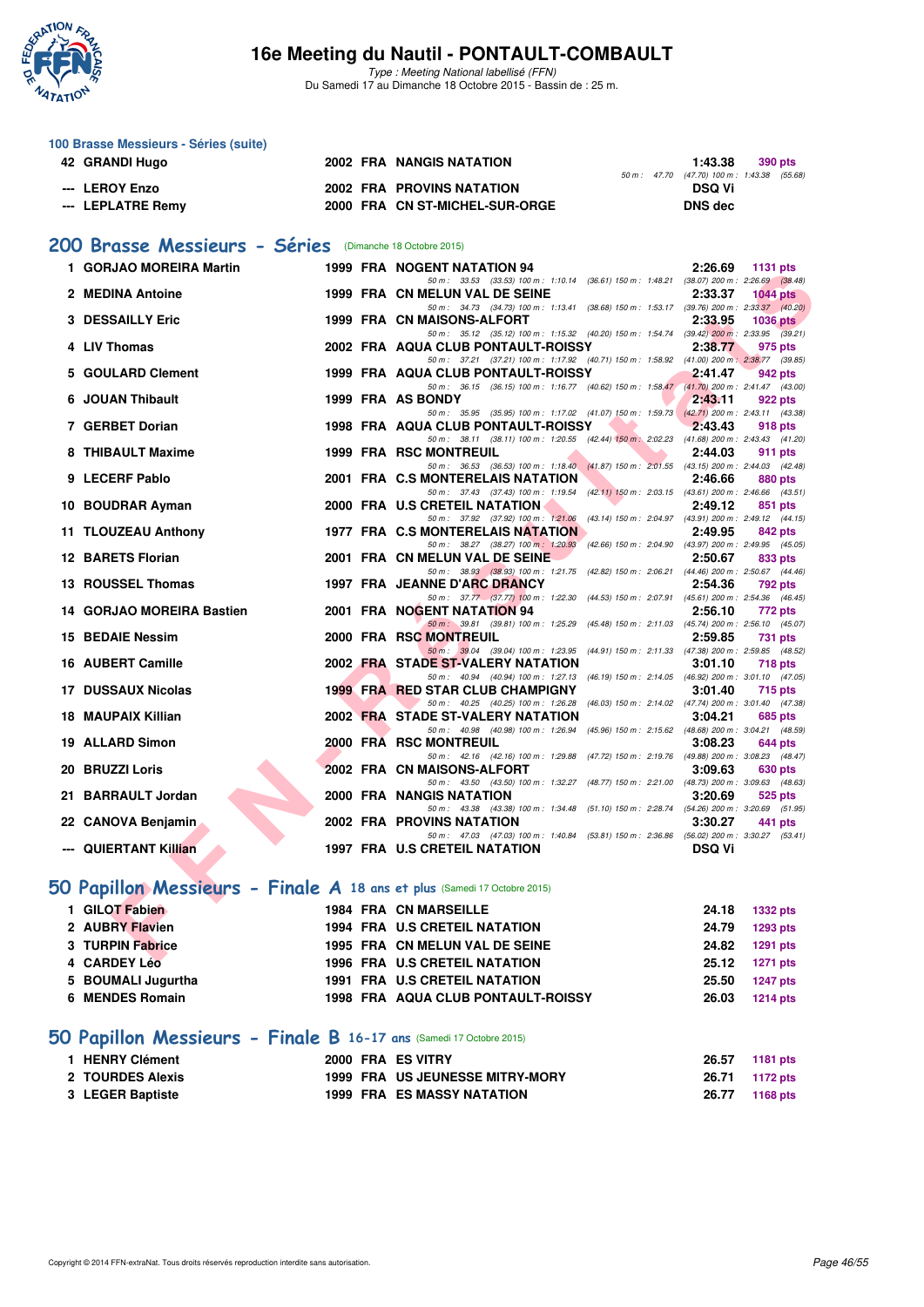

Type : Meeting National labellisé (FFN) Du Samedi 17 au Dimanche 18 Octobre 2015 - Bassin de : 25 m.

| 50 Papillon Messieurs - Finale B (suite)                            |  |                                           |       |                 |
|---------------------------------------------------------------------|--|-------------------------------------------|-------|-----------------|
| 4 FOURMY Matéo                                                      |  | <b>2000 FRA ES MASSY NATATION</b>         | 26.90 | 1161 pts        |
| 5 GIBON Quentin                                                     |  | 1999 FRA NOGENT NATATION 94               | 27.04 | 1152 pts        |
| 6 AZAOU Billel                                                      |  | 2000 FRA U.S CRETEIL NATATION             | 27.26 | 1139 pts        |
| 50 Papillon Messieurs - Finale C 14-15 ans (Samedi 17 Octobre 2015) |  |                                           |       |                 |
| 1 RAKOTONDRAMANGA Eliot-Tahina                                      |  | 2002 FRA ES MASSY NATATION                | 27.79 | <b>1107 pts</b> |
| 2 PASTULA Kacper                                                    |  | 2001 POL ES VITRY                         | 28.09 | 1089 pts        |
| 3 PAUPARDIN Guillaume                                               |  | 2001 FRA CN MELUN VAL DE SEINE            | 28.48 | <b>1066 pts</b> |
| 4 RAJAONA RAJAOFETRA Maxime                                         |  | 2001 FRA AQUA CLUB PONTAULT-ROISSY        | 28.90 | <b>1042 pts</b> |
| 5 DA SILVA UMMENHOVER Thibault                                      |  | 2001 FRA NOGENT NATATION 94               | 29.54 | <b>1005 pts</b> |
| 6 POUMAREDE Julien                                                  |  | 2001 FRA CN ST-MICHEL-SUR-ORGE            | 29.66 |                 |
|                                                                     |  |                                           |       | 998 pts         |
| 50 Papillon Messieurs - Séries (Samedi 17 Octobre 2015)             |  |                                           |       |                 |
| 1 AUBRY Flavien                                                     |  | <b>1994 FRA U.S CRETEIL NATATION</b>      | 24.68 | 1300 pts        |
| 2 GILOT Fabien                                                      |  | <b>1984 FRA CN MARSEILLE</b>              | 24.70 | 1298 pts        |
| 3 TURPIN Fabrice                                                    |  | 1995 FRA CN MELUN VAL DE SEINE            | 24.86 | 1288 pts        |
| 4 CARDEY Léo                                                        |  | 1996 FRA U.S CRETEIL NATATION             | 25.30 | 1260 pts        |
| 5 TRILLAT Léo                                                       |  | 1998 FRA CN POISSY                        | 25.52 | <b>1246 pts</b> |
| 6 ROCH Nans                                                         |  | 1996 FRA CNO ST-GERMAIN-EN-LAYE           | 25.63 | 1239 pts        |
| 7 LONCKE Quentin                                                    |  | 1999 FRA CHARTRES METROPOLE NAT           | 25.77 | 1230 pts        |
| 8 BOUMALI Jugurtha                                                  |  | 1991 FRA U.S CRETEIL NATATION             | 25.84 | <b>1226 pts</b> |
| 9 MENDES Romain                                                     |  | 1998 FRA AQUA CLUB PONTAULT-ROISSY        | 26.00 | <b>1216 pts</b> |
| 10 POSTOLACHI Mikael                                                |  | 1994 FRA SO ROSNY                         | 26.15 | <b>1207 pts</b> |
| 11 VITRY Ludovic                                                    |  | 1998 FRA C.S MONTERELAIS NATATION         | 26.56 | <b>1181 pts</b> |
| <b>12 MONNOT Eddy</b>                                               |  | <b>1996 FRA COULOMMIERS NATATION</b>      | 26.66 | <b>1175 pts</b> |
| <b>13 FAME Abdou</b>                                                |  | 1988 SEN U.S CRETEIL NATATION             | 26.71 | <b>1172 pts</b> |
| 14 CHARRADE Théo                                                    |  | 1998 FRA AAS SARCELLES NATATION 95        | 26.73 | <b>1171 pts</b> |
| 15 OLIER Cyril                                                      |  | 1994 FRA NOGENT NATATION 94               | 26.80 | <b>1167 pts</b> |
| <b>16 HUILLE Stanislas</b>                                          |  | <b>1999 FRA SN VERSAILLES</b>             | 26.93 | 1159 pts        |
| 17 LEGER Baptiste                                                   |  | <b>1999 FRA ES MASSY NATATION</b>         | 27.00 | <b>1154 pts</b> |
| 18 FOURMY Matéo                                                     |  | 2000 FRA ES MASSY NATATION                | 27.02 | 1153 pts        |
| <b>19 HENRY Clément</b>                                             |  | 2000 FRA ES VITRY                         | 27.13 | <b>1147 pts</b> |
| <b>20 TOURDES Alexis</b>                                            |  | <b>1999 FRA US JEUNESSE MITRY-MORY</b>    | 27.22 | <b>1141 pts</b> |
| 21 AZAOU Billel                                                     |  | 2000 FRA U.S CRETEIL NATATION             | 27.32 | 1135 pts        |
| 22 GIBON Quentin                                                    |  | 1999 FRA NOGENT NATATION 94               | 27.38 | <b>1131 pts</b> |
| 23 SANDERINK Arnaud                                                 |  | 1993 FRA ES SUCY-EN-BRIE                  | 27.39 | <b>1131 pts</b> |
| 24 CECILIE Dylan                                                    |  | 1993 FRA SO ROSNY                         | 27.43 | <b>1128 pts</b> |
| 25 TONNEAU Guillaume                                                |  | 1998 FRA CN ST-MICHEL-SUR-ORGE            | 27.46 | 1127 pts        |
| 25 BERNIER Aurélien                                                 |  | <b>1994 FRA US JEUNESSE MITRY-MORY</b>    | 27.46 | <b>1127 pts</b> |
| 25 JONCHERY Pierre                                                  |  | <b>1998 FRA NOGENT NATATION 94</b>        | 27.46 | <b>1127 pts</b> |
| 28 SALCZER Ladislas                                                 |  | <b>2000 FRA ES MASSY NATATION</b>         | 27.51 | <b>1124 pts</b> |
| 29 ROLDAN MUNOZ Enzo                                                |  | 1999 FRA DAUPHINS ROMANS PÉAGOIS          | 27.56 | <b>1121 pts</b> |
| 30 RAKOTONDRAMANGA Eliot-Tahina                                     |  | 2002 FRA ES MASSY NATATION                | 27.70 | <b>1112 pts</b> |
| <b>31 UNVOAS Lucas</b>                                              |  | 1998 FRA C.S MONTERELAIS NATATION         | 27.79 | <b>1107 pts</b> |
| 32 BOURSAC CERVERA LORTET Thomas 1999 FRA STADE DE VANVES           |  |                                           | 27.82 | 1105 pts        |
| <b>33 WERTHMANN Nils</b>                                            |  | <b>1997 FRA ALLIANCE ORLEANS NATATION</b> | 28.00 | <b>1094 pts</b> |
| 34 MERLE Hugo                                                       |  | 1999 FRA C.S MONTERELAIS NATATION         | 28.07 | 1090 pts        |
| 35 POHU Thibault                                                    |  | 1995 FRA US VENDÔME                       | 28.13 | 1087 pts        |
| 35 SETIM Quentin                                                    |  | <b>2000 FRA PROVINS NATATION</b>          | 28.13 | 1087 pts        |
| 37 BENDRIMIA Axel                                                   |  | 1998 FRA CN ST-MICHEL-SUR-ORGE            | 28.16 | 1085 pts        |
| <b>38 CHENITI Anis</b>                                              |  | 1999 FRA CN POISSY                        | 28.18 | 1084 pts        |
| 39 PAUPARDIN Guillaume                                              |  | 2001 FRA CN MELUN VAL DE SEINE            | 28.29 | <b>1077 pts</b> |
| 40 FAUTRA Yohan                                                     |  | 2000 FRA AQUA CLUB PONTAULT-ROISSY        | 28.34 | 1074 pts        |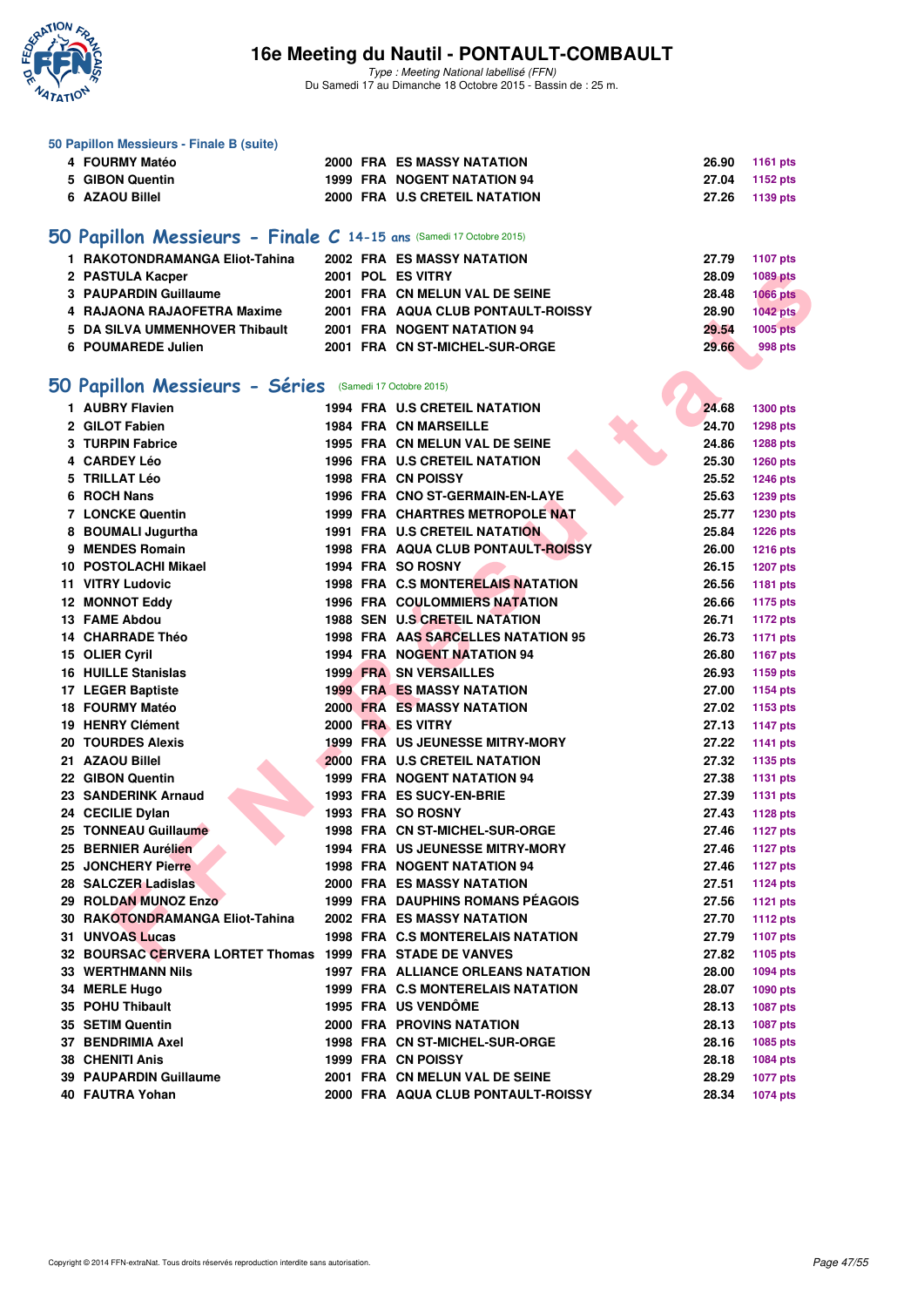

# **50 Papillon Messieurs - Séries (suite)**

| 41 PIEKARZ Baptiste             |  | <b>1995 FRA ES MASSY NATATION</b>       | 28.37 | <b>1073 pts</b>    |
|---------------------------------|--|-----------------------------------------|-------|--------------------|
| <b>42 PHANTSULAYA George</b>    |  | 2000 FRA U.S CRETEIL NATATION           | 28.41 |                    |
|                                 |  | 1997 FRA RED STAR CLUB CHAMPIGNY        | 28.59 | <b>1070 pts</b>    |
| <b>43 THOUVENIN Florian</b>     |  |                                         |       | <b>1060 pts</b>    |
| 44 CHOLLEY Adrien               |  | 1995 FRA NOGENT NATATION 94             | 28.66 | <b>1056 pts</b>    |
| 45 GICQUEL Kylian               |  | <b>1999 FRA NOGENT NATATION 94</b>      | 28.68 | 1055 pts           |
| <b>46 PASTULA Kacper</b>        |  | 2001 POL ES VITRY                       | 28.73 | 1052 pts           |
| 47 RODRIGUES Adrien             |  | 2000 FRA ES MASSY NATATION              | 28.81 | <b>1047 pts</b>    |
| <b>48 QUIERTANT Killian</b>     |  | <b>1997 FRA U.S CRETEIL NATATION</b>    | 28.94 | <b>1040 pts</b>    |
| 49 RAJAONA RAJAOFETRA Maxime    |  | 2001 FRA AQUA CLUB PONTAULT-ROISSY      | 28.95 | 1039 pts           |
| 50 GABRIEL Jean-Emmanuel        |  | 2000 FRA AQUA CLUB PONTAULT-ROISSY      | 29.02 | <b>1035 pts</b>    |
| 51 GHALI Hussein                |  | <b>1989 EGY ES MASSY NATATION</b>       | 29.16 | <b>1027 pts</b>    |
| 52 PUISSANT Mathis              |  | 2000 FRA NOGENT NATATION 94             | 29.17 | <b>1026 pts</b>    |
| 53 HURTADO Florian              |  | 1998 FRA AQUA CLUB PONTAULT-ROISSY      | 29.32 | <b>1018 pts</b>    |
| 54 CHEA Daniel                  |  | 1999 FRA AS LE PLESSIS-SAVIGNY          | 29.36 | <b>1016 pts</b>    |
| 55 REUILLON Louis               |  | 2000 FRA MOUETTES DE PARIS              | 29.39 | <b>1014 pts</b>    |
| 56 GHESQUIERE Hugo              |  | 1998 FRA USM VIROFLAY                   | 29.49 | 1008 pts           |
| 57 DA SILVA UMMENHOVER Thibault |  | 2001 FRA NOGENT NATATION 94             | 29.63 | 1000 pts           |
| 58 POUMAREDE Julien             |  | 2001 FRA CN ST-MICHEL-SUR-ORGE          | 29.74 | 994 pts            |
| 59 COUBLE Tom                   |  | 2001 FRA CLUB NAUTIQUE DE L'ARPAJONNAIS | 29.81 | 990 pts            |
| 60 FAN Arthur                   |  | 1999 FRA ES VITRY                       | 29.89 | 986 pts            |
| 61 GEOFFROY Axel                |  | 2002 FRA SO ROSNY                       | 29.93 | 983 pts            |
| 62 AZZIOU Sami                  |  | <b>2001 FRA COLOMBES NATATION</b>       | 30.06 | 976 pts            |
| 63 BEN OTHMAN Rayan             |  | 1999 FRA RED STAR CLUB CHAMPIGNY        | 30.09 | 974 pts            |
| 64 GAVARD Ethan                 |  | 2002 FRA CN MELUN VAL DE SEINE          | 30.10 | 974 pts            |
| 65 CATINEL-ARAMINTHE Keran      |  | 2001 FRA U.S CRETEIL NATATION           | 30.16 | 970 pts            |
| 66 MOKHFI Naim                  |  | <b>2000 FRA ES MASSY NATATION</b>       | 30.31 | 962 pts            |
| 67 RATANDRA Eliot               |  | 1999 FRA RED STAR CLUB CHAMPIGNY        | 30.34 | 960 pts            |
| 68 DENJEAN Constantin           |  | 2002 FRA SO ROSNY                       | 30.38 | 958 pts            |
| 69 PAYET Valentin               |  | <b>2002 FRA COULOMMIERS NATATION</b>    | 30.39 | 958 pts            |
| 70 MARCHAND Maximilian          |  | <b>2000 FRA PROVINS NATATION</b>        | 30.68 | 942 pts            |
| 71 ZAKA Nathanael               |  | 2002 FRA USM VIROFLAY                   | 30.81 | 935 pts            |
| 72 TLOUZEAU Anthony             |  | 1977 FRA C.S MONTERELAIS NATATION       | 30.94 | 927 pts            |
| 73 DUSSAUX Nicolas              |  | 1999 FRA RED STAR CLUB CHAMPIGNY        | 31.36 | 905 pts            |
| 74 JASLET Emmanuel              |  | 2000 FRA JEANNE D'ARC DRANCY            | 31.58 | 893 pts            |
| 75 BALLOT Paul                  |  | <b>2000 FRA PROVINS NATATION</b>        | 31.61 | 891 pts            |
| 76 REYNES Melvyn                |  | 2000 FRA ES SUCY-EN-BRIE                | 31.62 | 891 pts            |
| 77 CHIBANE Yanis                |  | 2001 FRA AQUA CLUB PONTAULT-ROISSY      | 31.76 | 883 pts            |
| 78 BENOUZIO Florian             |  | 1999 FRA CN MELUN VAL DE SEINE          | 31.80 | 881 pts            |
| 79 ROTH BELGRAND Mathis         |  | 2002 FRA SO ROSNY                       | 31.89 | 876 pts            |
| <b>80 ROMER Loick</b>           |  | 2000 FRA CLUB NAUTIQUE DE L'ARPAJONNAIS | 32.13 | <b>864 pts</b>     |
| 81 ERNANDES Julien              |  | <b>2000 FRA COULOMMIERS NATATION</b>    | 32.14 | 863 pts            |
| <b>82 LACQUEMENT Leo</b>        |  | 2001 FRA SO ROSNY                       | 32.23 | 859 pts            |
| 83 DELANNOY Antoine             |  | 2002 FRA AQUA CLUB PONTAULT-ROISSY      | 32.47 | 846 pts            |
| <b>84 MANGINI Hugo</b>          |  | 2000 FRA CLUB NAUTIQUE DE L'ARPAJONNAIS | 32.62 | 838 pts            |
| 85 MENDES Clément               |  | 2001 FRA AQUA CLUB PONTAULT-ROISSY      | 33.09 | 814 pts            |
| 86 FERNANA Oussama              |  | 2001 FRA COLOMBES NATATION              | 33.87 | 775 pts            |
| <b>87 DINNICHERT Lucas</b>      |  | 2002 FRA USM VIROFLAY                   | 34.15 | <b>761 pts</b>     |
| 88 DJELLAL Bendhiba             |  | 2002 FRA U.S CRETEIL NATATION           | 34.34 | 752 pts            |
| 89 GILLES William               |  | 2002 FRA ES MASSY NATATION              | 34.61 | 738 pts            |
| 90 MAC Hugo                     |  | 2001 FRA STADE ST-VALERY NATATION       | 35.03 | 718 pts            |
| 91 MAUPAIX Killian              |  | 2002 FRA STADE ST-VALERY NATATION       | 35.44 |                    |
| 92 GAVIRA-BOTTARI Antoine       |  | <b>2002 FRA COULOMMIERS NATATION</b>    | 35.59 | 699 pts<br>692 pts |
| 93 GERIN Axel                   |  | 2000 FRA NANGIS NATATION                | 35.60 |                    |
| 94 GIACALONE Jimi               |  | 2002 FRA US JEUNESSE MITRY-MORY         | 36.44 | 691 pts            |
|                                 |  |                                         |       | 652 pts            |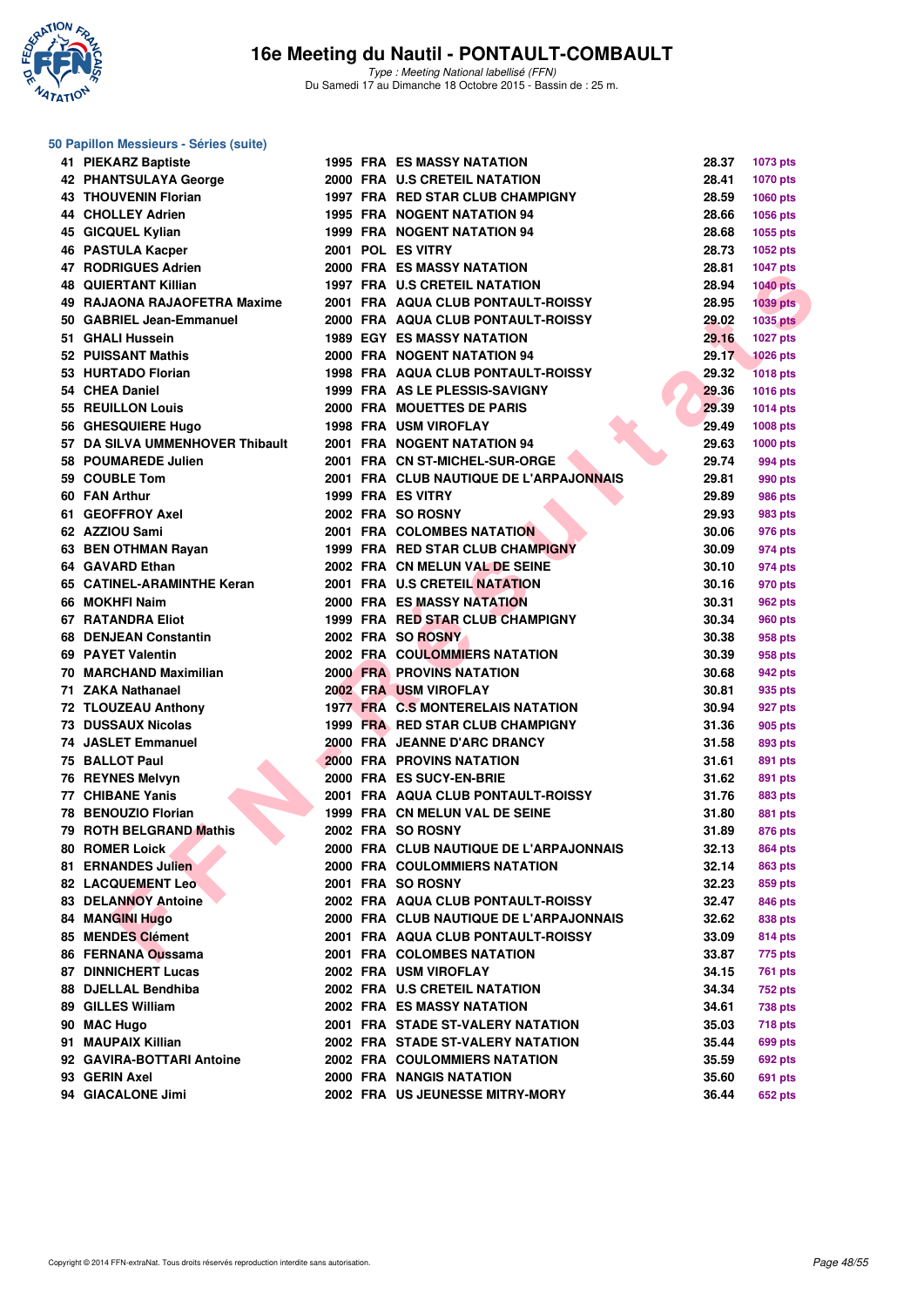

Type : Meeting National labellisé (FFN) Du Samedi 17 au Dimanche 18 Octobre 2015 - Bassin de : 25 m.

#### **50 Papillon Messieurs - Séries (suite)**

| 95 HANTRAYE Loris     |  | 2002 FRA AQUA CLUB PONTAULT-ROISSY   | 36.49         | 650 pts        |
|-----------------------|--|--------------------------------------|---------------|----------------|
| 96 BARRAULT Alexandre |  | <b>2001 FRA NANGIS NATATION</b>      | 36.53         | <b>648 pts</b> |
| 97 AUBERT Camille     |  | 2002 FRA STADE ST-VALERY NATATION    | 37.15         | <b>620 pts</b> |
| 98 HENRIQUES Alexis   |  | 2002 FRA ES SUCY-EN-BRIE             | 38.83         | <b>548 pts</b> |
| 99 DUBOIS Theo        |  | <b>2002 FRA NANGIS NATATION</b>      | 40.06         | 497 pts        |
| 100 CHAPUT Denis      |  | <b>2002 FRA COULOMMIERS NATATION</b> | 40.55         | 478 pts        |
| 101 GRANDI Hugo       |  | <b>2002 FRA NANGIS NATATION</b>      | 43.63         | <b>365 pts</b> |
| --- PANZO Yanis       |  | 2000 FRA ES VITRY                    | <b>DSQ Vi</b> |                |
|                       |  |                                      |               |                |

#### **[100 Papillon Messieurs - Finale A](http://www.ffnatation.fr/webffn/resultats.php?idact=nat&go=epr&idcpt=33325&idepr=82) 18 ans et plus** (Dimanche 18 Octobre 2015)

| ananul Tiuyu                                                               |  | ZUUZ FRA NANGIS NATATION             |  | უა.სა                                                   |                                  | ວບວ µເວ |
|----------------------------------------------------------------------------|--|--------------------------------------|--|---------------------------------------------------------|----------------------------------|---------|
| --- PANZO Yanis                                                            |  | 2000 FRA ES VITRY                    |  | <b>DSQ Vi</b>                                           |                                  |         |
| 00 Papillon Messieurs - Finale A 18 ans et plus (Dimanche 18 Octobre 2015) |  |                                      |  |                                                         |                                  |         |
|                                                                            |  |                                      |  |                                                         |                                  |         |
| 1 AUBRY Flavien                                                            |  | <b>1994 FRA U.S CRETEIL NATATION</b> |  | 53.43                                                   | <b>1325 pts</b>                  |         |
| 2 CARDEY Léo                                                               |  |                                      |  | $50 m$ : 24.80 (24.80) 100 m:                           | 53.43 (28.63)                    |         |
|                                                                            |  | 1996 FRA U.S CRETEIL NATATION        |  | 55.11<br>50 m : 25.78 (25.78) 100 m : 55.11 (29.33)     | <b>1272 pts</b>                  |         |
| 3 BOUMALI Jugurtha                                                         |  | 1991 FRA U.S CRETEIL NATATION        |  | 56.79                                                   | <b>1220 pts</b>                  |         |
|                                                                            |  |                                      |  | 50 m : 26.34 (26.34) 100 m : 56.79 (30.45)              |                                  |         |
| 4 POSTOLACHI Mikael                                                        |  | 1994 FRA SO ROSNY                    |  | 57.52                                                   | 1198 pts                         |         |
|                                                                            |  |                                      |  | 50 m: 26.57 (26.57) 100 m: 57.52 (30.95)                |                                  |         |
| 5 VITRY Ludovic                                                            |  | 1998 FRA C.S MONTERELAIS NATATION    |  | 58.29<br>50 m : 26.79 (26.79) 100 m : 58.29 (31.50)     | 1175 pts                         |         |
| <b>6 THIBAULT Thomas</b>                                                   |  | <b>1998 FRA RSC MONTREUIL</b>        |  | 59.72                                                   | 1133 pts                         |         |
|                                                                            |  |                                      |  | 50 m: 27.83 (27.83) 100 m: 59.72 (31.89)                |                                  |         |
|                                                                            |  |                                      |  |                                                         |                                  |         |
| 00 Papillon Messieurs - Finale B 16-17 ans (Dimanche 18 Octobre 2015)      |  |                                      |  |                                                         |                                  |         |
| 1 HENRY Clément                                                            |  | 2000 FRA ES VITRY                    |  | 58.74                                                   | 1162 pts                         |         |
|                                                                            |  |                                      |  | 50 m: 27.82 (27.82) 100 m: 58.74 (30.92)                |                                  |         |
| 2 THIBAULT Maxime                                                          |  | 1999 FRA RSC MONTREUIL               |  | 59.21                                                   | 1148 pts                         |         |
|                                                                            |  |                                      |  | 50 m: 27.28 (27.28) 100 m: 59.21 (31.93)                |                                  |         |
| 3 GIBON Quentin                                                            |  | <b>1999 FRA NOGENT NATATION 94</b>   |  | 59.35                                                   | 1144 pts                         |         |
| 4 AZAOU Billel                                                             |  | 2000 FRA U.S CRETEIL NATATION        |  | 50 m: 28.33 (28.33) 100 m: 59.35 (31.02)                |                                  |         |
|                                                                            |  |                                      |  | 1:01.61<br>50 m: 28.81 (28.81) 100 m: 1:01.61 (32.80)   | 1078 pts                         |         |
| <b>5 FOENIX BLONDEL Thomas</b>                                             |  | 1999 FRA CN MELUN VAL DE SEINE       |  | 1:03.40                                                 | 1028 pts                         |         |
|                                                                            |  |                                      |  | 50 m: 29.49 (29.49) 100 m: 1:03.40 (33.91)              |                                  |         |
| <b>6 CHASSEVENT Owen</b>                                                   |  | 1999 FRA CN MELUN VAL DE SEINE       |  | 1:04.38                                                 | <b>1000 pts</b>                  |         |
|                                                                            |  |                                      |  | 50 m: 29.50 (29.50) 100 m: 1:04.38 (34.88)              |                                  |         |
|                                                                            |  |                                      |  |                                                         |                                  |         |
| 00 Papillon Messieurs - Finale C 14-15 ans (Dimanche 18 Octobre 2015)      |  |                                      |  |                                                         |                                  |         |
| 1 PASTULA Kacper                                                           |  | 2001 POL ES VITRY                    |  | 1:02.28                                                 | 1059 pts                         |         |
|                                                                            |  |                                      |  | 50 m: 29.33 (29.33) 100 m: 1:02.28 (32.95)              |                                  |         |
| 2 PAUPARDIN Guillaume                                                      |  | 2001 FRA CN MELUN VAL DE SEINE       |  | 1:02.31                                                 | <b>1058 pts</b>                  |         |
| 3 DRULHE Thibault                                                          |  | 2001 FRA VILLIERS SPORTS JEUNESSE    |  | 50 m : 29.28 (29.28) 100 m : 1:02.31 (33.03)<br>1:06.26 | 949 pts                          |         |
|                                                                            |  |                                      |  | 50 m : 29.56 (29.56) 100 m : 1:06.26 (36.70)            |                                  |         |
| 4 DA SILVA UMMENHOVER Thibault                                             |  | 2001 FRA NOGENT NATATION 94          |  | 1:06.54                                                 | 942 pts                          |         |
|                                                                            |  |                                      |  | 50 m: 31.07 (31.07) 100 m: 1:06.54 (35.47)              |                                  |         |
| 5 CATINEL-ARAMINTHE Keran                                                  |  | 2001 FRA U.S CRETEIL NATATION        |  | 1:06.79                                                 | 935 pts                          |         |
|                                                                            |  |                                      |  | 50 m: 30.63 (30.63) 100 m: 1:06.79 (36.16)              |                                  |         |
| 6 RAJAONA RAJAOFETRA Maxime                                                |  | 2001 FRA AQUA CLUB PONTAULT-ROISSY   |  | 1:07.54<br>50 m: 31.14 (31.14) 100 m: 1:07.54 (36.40)   | 915 pts                          |         |
|                                                                            |  |                                      |  |                                                         |                                  |         |
| 00 Papillon Messieurs - Séries (Dimanche 18 Octobre 2015)                  |  |                                      |  |                                                         |                                  |         |
| 1 CARDEY Léo                                                               |  | <b>1996 FRA U.S CRETEIL NATATION</b> |  | 55.81                                                   |                                  |         |
|                                                                            |  |                                      |  | 50 m : 26.29 (26.29) 100 m :                            | <b>1250 pts</b><br>55.81 (29.52) |         |
| 2 AUBRY Flavien                                                            |  | 1994 FRA U.S CRETEIL NATATION        |  | 56.82                                                   | <b>1220 pts</b>                  |         |
|                                                                            |  |                                      |  |                                                         |                                  |         |

# **[100 Papillon Messieurs - Finale B](http://www.ffnatation.fr/webffn/resultats.php?idact=nat&go=epr&idcpt=33325&idepr=82) 16-17 ans (Dimanche 18 Octobre 2015)**<br>**1 HENRY Clément** 2000 FRA ES VITRY

| 1 HENRY Clément         |  | 2000 FRA ES VITRY              |             | 58.74                                                 | 1162 $pts$                |
|-------------------------|--|--------------------------------|-------------|-------------------------------------------------------|---------------------------|
| 2 THIBAULT Maxime       |  | 1999 FRA RSC MONTREUIL         |             | 50 m: 27.82 (27.82) 100 m: 58.74 (30.92)<br>59.21     | 1148 pts                  |
|                         |  |                                |             | 50 m: 27.28 (27.28) 100 m: 59.21 (31.93)              |                           |
| 3 GIBON Quentin         |  | 1999 FRA NOGENT NATATION 94    | 50 m: 28.33 | 59.35<br>$(28.33)$ 100 m :                            | 1144 pts<br>59.35 (31.02) |
| 4 AZAOU Billel          |  | 2000 FRA U.S CRETEIL NATATION  |             | 1:01.61<br>50 m: 28.81 (28.81) 100 m: 1:01.61 (32.80) | 1078 pts                  |
| 5 FOENIX BLONDEL Thomas |  | 1999 FRA CN MELUN VAL DE SEINE |             | 1:03.40                                               | $1028$ pts                |
| 6 CHASSEVENT Owen       |  | 1999 FRA CN MELUN VAL DE SEINE | 50 m: 29.49 | $(29.49)$ 100 m : 1:03.40 $(33.91)$<br>1:04.38        | $1000$ pts                |
|                         |  |                                |             |                                                       |                           |

#### **[100 Papillon Messieurs - Finale C](http://www.ffnatation.fr/webffn/resultats.php?idact=nat&go=epr&idcpt=33325&idepr=82) 14-15 ans** (Dimanche 18 Octobre 2015)

| 1 PASTULA Kacper               |  | 2001 POL ES VITRY                  |                          |             | 1:02.28                                 | 1059 pts |  |
|--------------------------------|--|------------------------------------|--------------------------|-------------|-----------------------------------------|----------|--|
|                                |  |                                    |                          |             | 50 m: 29.33 (29.33) 100 m: 1:02.28 (32. |          |  |
| 2 PAUPARDIN Guillaume          |  | 2001 FRA CN MELUN VAL DE SEINE     |                          |             | 1:02.31                                 | 1058 pts |  |
|                                |  |                                    |                          | 50 m: 29.28 | (29.28) 100 m : 1:02.31 (33.            |          |  |
| 3 DRULHE Thibault              |  | 2001 FRA VILLIERS SPORTS JEUNESSE  |                          |             | 1:06.26                                 | 949 pts  |  |
|                                |  |                                    | 50 m :                   | 29.56       | (29.56) 100 m : 1:06.26 (36.            |          |  |
| 4 DA SILVA UMMENHOVER Thibault |  | 2001 FRA NOGENT NATATION 94        |                          |             | 1:06.54                                 | 942 pts  |  |
|                                |  |                                    |                          |             | 50 m: 31.07 (31.07) 100 m: 1:06.54 (35. |          |  |
| 5 CATINEL-ARAMINTHE Keran      |  | 2001 FRA U.S CRETEIL NATATION      |                          |             | 1:06.79                                 | 935 pts  |  |
|                                |  |                                    | $50 \text{ m}$ : $30.63$ |             | $(30.63)$ 100 m : 1:06.79 $(36.$        |          |  |
| 6 RAJAONA RAJAOFETRA Maxime    |  | 2001 FRA AQUA CLUB PONTAULT-ROISSY |                          |             | 1:07.54                                 | 915 pts  |  |
|                                |  |                                    |                          |             |                                         |          |  |

# 50 m : 27.82 (27.82) 100 m : 58.74 (30.9)<br>59.21 1148 pts 50 m : 27.28 (27.28) 100 m : 59.21 (31.93) 50 m : 28.33 (28.33) 100 m : 59.35 (31.02)<br>**1:01.61** 1078 pts 50 m : 28.81 (28.81) 100 m : 1:01.61 (32.80)<br>**1:03.40** 1028 pts 50 m : 29.49 (29.49) 100 m : 1:03.40 (33.91)<br>**1:04.38** 1000 pts 50 m : 29.50 (29.50) 100 m : 1:04.38 (34.88) **1:02.28 1059 pts**

|  | 50 m: 29.33 (29.33) 100 m: 1:02.28 (32.95) |
|--|--------------------------------------------|
|  |                                            |
|  | $1:02.31$ 1058 pts                         |
|  | 50 m: 29.28 (29.28) 100 m: 1:02.31 (33.03) |
|  | $1:06.26$ 949 pts                          |
|  | 50 m: 29.56 (29.56) 100 m: 1:06.26 (36.70) |
|  | $1:06.54$ 942 pts                          |
|  | 50 m: 31.07 (31.07) 100 m: 1:06.54 (35.47) |
|  | $1:06.79$ 935 pts                          |
|  | 50 m: 30.63 (30.63) 100 m: 1:06.79 (36.16) |
|  | $1:07.54$ 915 pts                          |
|  | 50 m: 31.14 (31.14) 100 m: 1:07.54 (36.40) |

#### **[100 Papillon Messieurs - Séries](http://www.ffnatation.fr/webffn/resultats.php?idact=nat&go=epr&idcpt=33325&idepr=82)** (Dimanche 18 Octobre 2015)

|                                                                                                                                       |  |                                                                                                                                                                                                                                              | 55.81                            |                                                          |                                                                                                                                                                                                                                                                                                           |
|---------------------------------------------------------------------------------------------------------------------------------------|--|----------------------------------------------------------------------------------------------------------------------------------------------------------------------------------------------------------------------------------------------|----------------------------------|----------------------------------------------------------|-----------------------------------------------------------------------------------------------------------------------------------------------------------------------------------------------------------------------------------------------------------------------------------------------------------|
|                                                                                                                                       |  |                                                                                                                                                                                                                                              |                                  |                                                          |                                                                                                                                                                                                                                                                                                           |
|                                                                                                                                       |  |                                                                                                                                                                                                                                              |                                  |                                                          |                                                                                                                                                                                                                                                                                                           |
|                                                                                                                                       |  |                                                                                                                                                                                                                                              |                                  |                                                          |                                                                                                                                                                                                                                                                                                           |
|                                                                                                                                       |  |                                                                                                                                                                                                                                              |                                  |                                                          |                                                                                                                                                                                                                                                                                                           |
|                                                                                                                                       |  |                                                                                                                                                                                                                                              |                                  |                                                          |                                                                                                                                                                                                                                                                                                           |
|                                                                                                                                       |  |                                                                                                                                                                                                                                              |                                  |                                                          |                                                                                                                                                                                                                                                                                                           |
|                                                                                                                                       |  |                                                                                                                                                                                                                                              |                                  |                                                          |                                                                                                                                                                                                                                                                                                           |
|                                                                                                                                       |  |                                                                                                                                                                                                                                              | 59.32                            |                                                          |                                                                                                                                                                                                                                                                                                           |
|                                                                                                                                       |  |                                                                                                                                                                                                                                              |                                  |                                                          |                                                                                                                                                                                                                                                                                                           |
|                                                                                                                                       |  |                                                                                                                                                                                                                                              | 59.85                            |                                                          |                                                                                                                                                                                                                                                                                                           |
|                                                                                                                                       |  |                                                                                                                                                                                                                                              |                                  |                                                          |                                                                                                                                                                                                                                                                                                           |
|                                                                                                                                       |  |                                                                                                                                                                                                                                              | 59.98                            |                                                          |                                                                                                                                                                                                                                                                                                           |
| 1 CARDEY Léo<br>2 AUBRY Flavien<br>3 POSTOLACHI Mikael<br>4 VITRY Ludovic<br>5 ZENASNI Yanis<br>6 HENRY Clément<br>7 BOUMALI Jugurtha |  | <b>1996 FRA U.S CRETEIL NATATION</b><br><b>1994 FRA U.S CRETEIL NATATION</b><br>1994 FRA SO ROSNY<br><b>1998 FRA C.S MONTERELAIS NATATION</b><br>1995 FRA CN MELUN VAL DE SEINE<br>2000 FRA ES VITRY<br><b>1991 FRA U.S CRETEIL NATATION</b> | 50 m :<br>50 m : 26.03<br>50 m : | 26.29<br>56.82<br>57.34<br>26.57<br>58.60<br>50 m: 27.70 | 1250 pts<br>$(26.29)$ 100 m :<br>55.81 (29.<br>1220 pts<br>$(26.03)$ 100 m : 56.82 (30.<br>1204 pts<br>(26.57) 100 m : 57.34 (30.<br>1166 pts<br>50 m: 27.07 (27.07) 100 m: 58.60 (31.<br>1145 pts<br>59.32 (31.<br>(27.70) 100 m :<br>1129 pts<br>50 m : 27.87 (27.87) 100 m :<br>59.85 (31.<br>1125 pts |

|              | 55.81                        | $1250$ pts      |
|--------------|------------------------------|-----------------|
| 50 m : 26.29 | $(26.29)$ 100 m :            | 55.81 (29.52)   |
|              | 56.82                        | <b>1220 pts</b> |
| 50 m : 26.03 | $(26.03)$ 100 m :            | 56.82 (30.79)   |
|              | 57.34                        | <b>1204 pts</b> |
|              | 50 m: 26.57 (26.57) 100 m:   | 57.34 (30.77)   |
|              | 58.60                        | 1166 $pts$      |
|              | 50 m: 27.07 (27.07) 100 m:   | 58.60 (31.53)   |
|              | 59.32                        | 1145 pts        |
|              | 50 m: 27.70 (27.70) 100 m:   | 59.32 (31.62)   |
|              | 59.85                        | $1129$ pts      |
|              | 50 m: 27.87 (27.87) 100 m:   | 59.85 (31.98)   |
|              |                              | 59.98 1125 pts  |
|              | 50 m : 28.40 (28.40) 100 m : | 59.98 (31.58)   |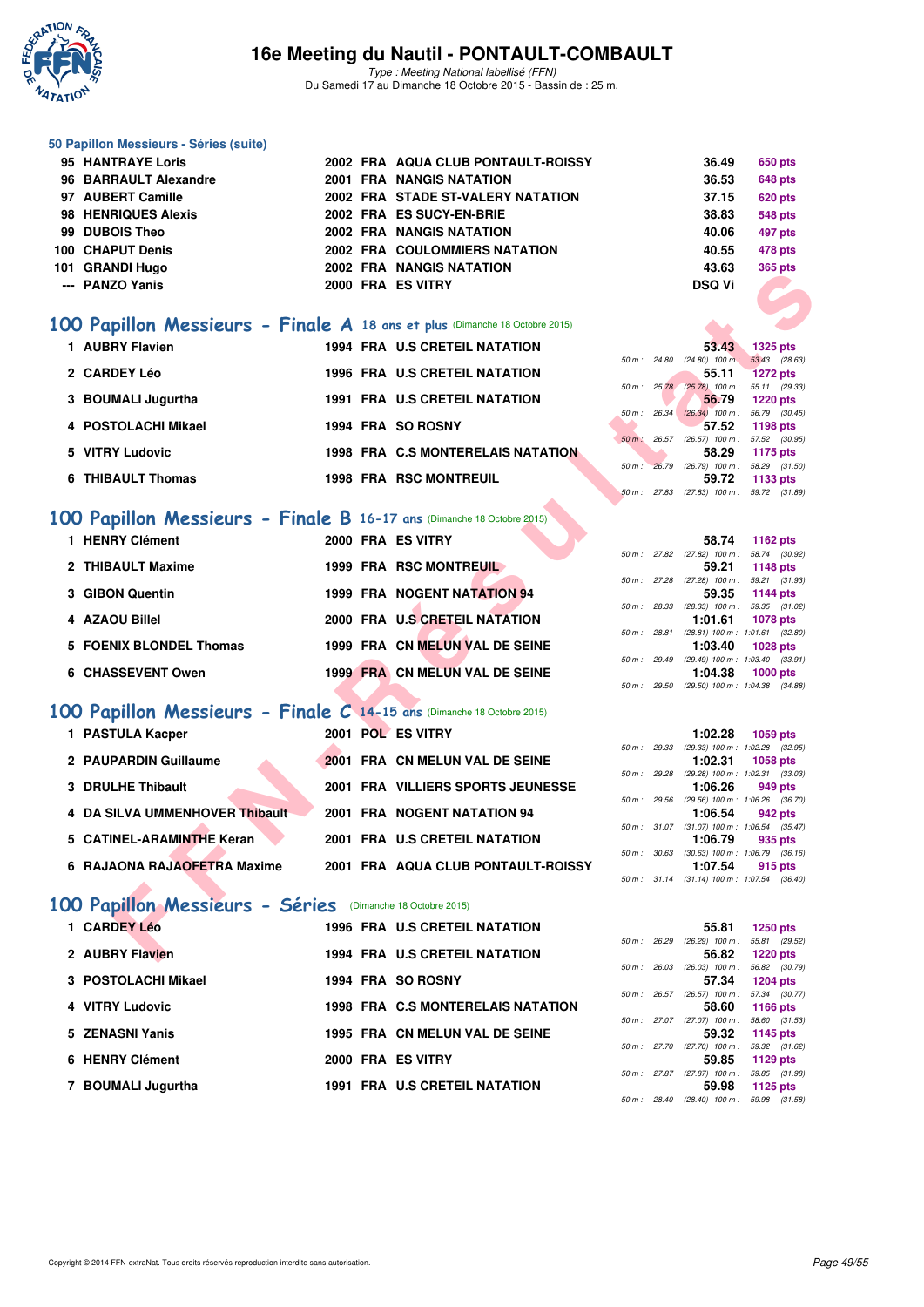

Type : Meeting National labellisé (FFN) Du Samedi 17 au Dimanche 18 Octobre 2015 - Bassin de : 25 m.

#### **100 Papillon Messieurs - Séries (suite)**

|     | 8 THIBAULT Thomas               |  | <b>1998 FRA RSC MONTREUIL</b>           |              |              | 1:00.45                                                 | <b>1112 pts</b> |  |
|-----|---------------------------------|--|-----------------------------------------|--------------|--------------|---------------------------------------------------------|-----------------|--|
|     | 9 PLATAUX Robin                 |  | <b>1997 FRA NOGENT NATATION 94</b>      |              |              | 50 m: 28.27 (28.27) 100 m: 1:00.45 (32.18)<br>1:00.62   | <b>1107 pts</b> |  |
|     | 10 CHOLLEY Adrien               |  | 1995 FRA NOGENT NATATION 94             | 50 m : 27.80 |              | (27.80) 100 m : 1:00.62 (32.82)<br>1:00.65              | <b>1106 pts</b> |  |
|     | 11 BERNIER Aurélien             |  | <b>1994 FRA US JEUNESSE MITRY-MORY</b>  |              |              | 50 m : 28.23 (28.23) 100 m : 1:00.65 (32.42)<br>1:00.93 | <b>1098 pts</b> |  |
|     | <b>12 UNVOAS Lucas</b>          |  | 1998 FRA C.S MONTERELAIS NATATION       | 50 m : 28.39 |              | (28.39) 100 m: 1:00.93 (32.54)<br>1:01.06               | <b>1094 pts</b> |  |
|     | 12 OLIER Cyril                  |  | 1994 FRA NOGENT NATATION 94             |              | 50 m : 28.01 | $(28.01)$ 100 m : 1:01.06 $(33.05)$<br>1:01.06          | $1094$ pts      |  |
|     | 14 GIBON Quentin                |  | 1999 FRA NOGENT NATATION 94             |              |              | 50 m : 28.15 (28.15) 100 m : 1:01.06 (32.91)<br>1:01.36 | <b>1085 pts</b> |  |
|     | <b>15 NANTES Quentin</b>        |  | <b>1998 FRA U.S CRETEIL NATATION</b>    |              |              | 50 m : 29.00 (29.00) 100 m : 1:01.36 (32.36)<br>1:01.42 | <b>1084 pts</b> |  |
|     | 16 THIBAULT Maxime              |  | 1999 FRA RSC MONTREUIL                  | 50 m: 28.55  |              | $(28.55)$ 100 m : 1:01.42 $(32.87)$<br>1:01.63          | <b>1078 pts</b> |  |
| 17. | <b>MILHAU Marius</b>            |  | 1997 FRA AS LE PLESSIS-SAVIGNY          |              | 50 m: 28.37  | $(28.37)$ 100 m : 1:01.63 (33.26)<br>1:01.74            | 1075 pts        |  |
|     | 18 AZAOU Billel                 |  | 2000 FRA U.S CRETEIL NATATION           |              |              | 50 m : 28.93 (28.93) 100 m : 1:01.74 (32.81)<br>1:01.85 | <b>1071 pts</b> |  |
|     | <b>19 CHASSEVENT Owen</b>       |  | 1999 FRA CN MELUN VAL DE SEINE          | $50 m$ :     | 28.95        | (28.95) 100 m: 1:01.85 (32.90)<br>1:03.46               | <b>1026 pts</b> |  |
|     | 20 FOENIX BLONDEL Thomas        |  | 1999 FRA CN MELUN VAL DE SEINE          |              |              | 50 m : 29.49 (29.49) 100 m : 1:03.46 (33.97)<br>1:03.49 | 1025 pts        |  |
|     |                                 |  | 1998 FRA CN MAISONS-ALFORT              |              |              | 50 m: 29.72 (29.72) 100 m: 1:03.49 (33.77)              |                 |  |
|     | 21 BENALI Sami                  |  |                                         |              | 50 m: 29.03  | 1:03.50<br>$(29.03)$ 100 m : 1:03.50 $(34.47)$          | 1025 pts        |  |
|     | 22 PERIGAUD Stanislas           |  | 1997 FRA AS LE PLESSIS-SAVIGNY          | 50 m : 28.92 |              | 1:03.63<br>$(28.92)$ 100 m : 1:03.63 $(34.71)$          | 1021 pts        |  |
|     | 23 PAUPARDIN Guillaume          |  | 2001 FRA CN MELUN VAL DE SEINE          |              |              | 1:03.89<br>50 m: 28.97 (28.97) 100 m: 1:03.89 (34.92)   | <b>1014 pts</b> |  |
|     | 24 MERLE Hugo                   |  | 1999 FRA C.S MONTERELAIS NATATION       |              |              | 1:03.93<br>50 m: 29.62 (29.62) 100 m: 1:03.93 (34.31)   | $1013$ pts      |  |
|     | 25 PONCIN Charles               |  | 1998 FRA U.S CRETEIL NATATION           |              | 50 m : 29.44 | 1:04.45<br>$(29.44)$ 100 m : 1:04.45 $(35.01)$          | 999 pts         |  |
|     | 26 SETIM Quentin                |  | <b>2000 FRA PROVINS NATATION</b>        |              |              | 1:04.95<br>50 m : 29.52 (29.52) 100 m : 1:04.95 (35.43) | 985 pts         |  |
|     | 27 FAUTRA Yohan                 |  | 2000 FRA AQUA CLUB PONTAULT-ROISSY      | 50 m : 29.53 |              | 1:05.00<br>(29.53) 100 m: 1:05.00 (35.47)               | 983 pts         |  |
|     | 28 PHANTSULAYA George           |  | 2000 FRA U.S CRETEIL NATATION           |              |              | 1:05.08<br>50 m : 30.45 (30.45) 100 m : 1:05.08 (34.63) | 981 pts         |  |
| 29  | <b>PASTULA Kacper</b>           |  | 2001 POL ES VITRY                       |              |              | 1:05.64<br>50 m: 30.39 (30.39) 100 m: 1:05.64 (35.25)   | 966 pts         |  |
|     | 30 HURTADO Florian              |  | 1998 FRA AQUA CLUB PONTAULT-ROISSY      |              | 50 m : 29.91 | 1:05.71<br>(29.91) 100 m: 1:05.71 (35.80)               | 964 pts         |  |
| 31. | <b>BANCOURT Julien</b>          |  | 1999 FRA AS LE PLESSIS-SAVIGNY          |              |              | 1:05.86                                                 | 960 pts         |  |
|     | <b>32 DRULHE Thibault</b>       |  | 2001 FRA VILLIERS SPORTS JEUNESSE       |              |              | 50 m: 31.40 (31.40) 100 m: 1:05.86 (34.46)<br>1:06.58   | 941 pts         |  |
|     | 32 BENAZET Julien               |  | 1999 FRA CN MELUN VAL DE SEINE          |              |              | 50 m: 31.11 (31.11) 100 m: 1:06.58 (35.47)<br>1:06.58   | 941 pts         |  |
|     | 34 DA SILVA UMMENHOVER Thibault |  | 2001 FRA NOGENT NATATION 94             |              |              | 50 m: 30.12 (30.12) 100 m: 1:06.58 (36.46)<br>1:06.82   | 934 pts         |  |
|     | 35 THOUVENIN Florian            |  | 1997 FRA RED STAR CLUB CHAMPIGNY        |              |              | 50 m: 31.54 (31.54) 100 m: 1:06.82 (35.28)<br>1:06.91   | 932 pts         |  |
|     | 36 RAJAONA RAJAOFETRA Maxime    |  | 2001 FRA AQUA CLUB PONTAULT-ROISSY      |              |              | 50 m: 30.88 (30.88) 100 m: 1:06.91 (36.03)<br>1:07.27   | 922 pts         |  |
|     | 37 CHEA Daniel                  |  | 1999 FRA AS LE PLESSIS-SAVIGNY          |              |              | 50 m: 31.20 (31.20) 100 m: 1:07.27 (36.07)<br>1:07.39   | 919 pts         |  |
|     | 38 CATINEL-ARAMINTHE Keran      |  | 2001 FRA U.S CRETEIL NATATION           |              |              | 50 m: 31.15 (31.15) 100 m: 1:07.39 (36.24)<br>1:07.55   | 915 pts         |  |
|     | 39 GAVARD Ethan                 |  | 2002 FRA CN MELUN VAL DE SEINE          |              |              | 50 m : 30.82 (30.82) 100 m : 1:07.55 (36.73)<br>1:07.99 | 903 pts         |  |
|     | 40 DENJEAN Constantin           |  | 2002 FRA SO ROSNY                       |              |              | 50 m: 31.40 (31.40) 100 m: 1:07.99 (36.59)<br>1:09.06   | 876 pts         |  |
|     | 41 THENU Maxime                 |  | 2002 FRA AQUA CLUB PONTAULT-ROISSY      |              |              | 50 m: 31.22 (31.22) 100 m: 1:09.06 (37.84)<br>1:09.11   | 874 pts         |  |
|     | 42 ROMER Loick                  |  | 2000 FRA CLUB NAUTIQUE DE L'ARPAJONNAIS |              | 50 m : 32.08 | (32.08) 100 m: 1:09.11 (37.03)<br>1:09.25               | 871 pts         |  |
|     | 43 CHIBANE Yanis                |  | 2001 FRA AQUA CLUB PONTAULT-ROISSY      |              |              | 50 m : 32.54 (32.54) 100 m : 1:09.25 (36.71)<br>1:09.52 | 864 pts         |  |
|     |                                 |  |                                         |              |              |                                                         |                 |  |

|              |       | 1:00.45                      | <b>1112 pts</b>                        |
|--------------|-------|------------------------------|----------------------------------------|
| 50 m : 28.27 |       | $(28.27)$ 100 m :<br>1:00.62 | $1:00.45$ $(32.18)$<br><b>1107 pts</b> |
| $50 m$ :     | 27.80 | $(27.80)$ 100 m :            | 1:00.62 (32.82)                        |
| $50 m$ :     | 28.23 | 1:00.65<br>(28.23) 100 m :   | 1106 pts<br>1:00.65<br>(32.42)         |
|              |       | 1:00.93                      | <b>1098 pts</b>                        |
| $50 m$ :     | 28.39 | $(28.39) 100 m$ :            | (32.54)<br>1:00.93                     |
| $50 m$ :     | 28.01 | 1:01.06<br>$(28.01)$ 100 m : | 1094 pts<br>(33.05)<br>1:01.06         |
|              |       | 1:01.06                      | <b>1094 pts</b>                        |
| $50 m$ :     | 28.15 | $(28.15)$ 100 m :<br>1:01.36 | 1:01.06 (32.91)                        |
| $50 m$ :     | 29.00 | $(29.00)$ 100 m :            | <b>1085 pts</b><br>(32.36)<br>1:01.36  |
|              |       | 1:01.42                      | 1084 pts                               |
| $50 m$ :     | 28.55 | $(28.55)$ 100 m :<br>1:01.63 | 1:01.42<br>(32.87)<br><b>1078 pts</b>  |
| $50 m$ :     | 28.37 | $(28.37)$ 100 m :            | 1:01.63<br>(33.26)                     |
| $50 m$ :     | 28.93 | 1:01.74<br>$(28.93)$ 100 m : | 1075 pts<br>1:01.74<br>(32.81)         |
|              |       | 1:01.85                      | 1071 pts                               |
| $50 m$ :     | 28.95 | (28.95) 100 m :              | 1:01.85<br>(32.90)                     |
| $50 m$ :     | 29.49 | 1:03.46<br>$(29.49)$ 100 m : | 1026 pts<br>1:03.46<br>(33.97)         |
|              |       | 1:03.49                      | 1025 pts                               |
| $50 m$ :     | 29.72 | (29.72) 100 m :              | 1:03.49<br>(33.77)                     |
| $50 m$ :     | 29.03 | 1:03.50<br>$(29.03)$ 100 m : | 1025 pts<br>(34.47)<br>1:03.50         |
|              |       | 1:03.63                      | <b>1021 pts</b>                        |
| $50 m$ :     | 28.92 | (28.92) 100 m :<br>1:03.89   | 1:03.63<br>(34.71)<br><b>1014 pts</b>  |
| $50 m$ :     | 28.97 | $(28.97) 100 m$ :            | (34.92)<br>1:03.89                     |
|              |       | 1:03.93                      | <b>1013 pts</b>                        |
| $50 m$ :     | 29.62 | (29.62) 100 m :<br>1:04.45   | 1:03.93<br>(34.31)<br>999 pts          |
| $50 m$ :     | 29.44 | $(29.44) 100 m$ :            | 1:04.45<br>(35.01)                     |
| $50 m$ :     | 29.52 | 1:04.95<br>(29.52) 100 m :   | 985 pts<br>1:04.95<br>(35.43)          |
|              |       | 1:05.00                      | 983 pts                                |
| $50 m$ :     | 29.53 | (29.53) 100 m :              | (35.47)<br>1:05.00                     |
| $50 m$ :     | 30.45 | 1:05.08<br>$(30.45)$ 100 m : | <b>981 pts</b><br>1:05.08<br>(34.63)   |
|              |       | 1:05.64                      | 966 pts                                |
| $50 m$ :     | 30.39 | $(30.39)$ 100 m :<br>1:05.71 | 1:05.64<br>(35.25)<br>964 pts          |
| $50 m$ :     | 29.91 | $(29.91)$ 100 m :            | 1:05.71<br>(35.80)                     |
|              | 31.40 | 1:05.86                      | 960 pts                                |
| $50 m$ :     |       | $(31.40) 100 m$ :<br>1:06.58 | 1:05.86<br>(34.46)<br>941 pts          |
| $50 m$ :     | 31.11 | $(31.11) 100 m$ :            | 1:06.58<br>(35.47)                     |
| $50 m$ :     | 30.12 | 1:06.58<br>$(30.12)$ 100 m : | 941 pts<br>1:06.58<br>(36.46)          |
|              |       | 1:06.82                      | 934 pts                                |
| $50 m$ :     | 31.54 | $(31.54) 100 m$ :<br>1:06.91 | 1:06.82<br>(35.28)                     |
| $50 m$ :     | 30.88 | $(30.88) 100 m$ :            | 932 pts<br>1:06.91<br>(36.03)          |
|              |       | 1:07.27                      | 922 pts                                |
| 50 m :       | 31.20 | $(31.20)$ 100 m :<br>1:07.39 | 1:07.27<br>(36.07)<br>919 pts          |
| $50 m$ :     | 31.15 | $(31.15) 100 m$ :            | 1:07.39<br>(36.24)                     |
|              |       | 1:07.55                      | 915 pts                                |
| $50 m$ :     | 30.82 | $(30.82)$ 100 m :<br>1:07.99 | 1:07.55<br>(36.73)<br>903 pts          |
| $50 m$ :     | 31.40 | $(31.40)$ 100 m :            | 1:07.99<br>(36.59)                     |
| $50 m$ :     | 31.22 | 1:09.06<br>$(31.22)$ 100 m : | 876 pts<br>1:09.06<br>(37.84)          |
|              |       | 1:09.11                      | 874 pts                                |
| $50 m$ :     | 32.08 | (32.08) 100 m :              | 1:09.11<br>(37.03)                     |
| $50 m$ :     | 32.54 | 1:09.25<br>$(32.54)$ 100 m : | 871<br>pts<br>1:09.25<br>(36.71)       |
|              |       | 1:09.52                      | 864 pts                                |
| $50 m$ :     | 32.19 | $(32.19) 100 m$ :            | 1:09.52<br>(37.33)                     |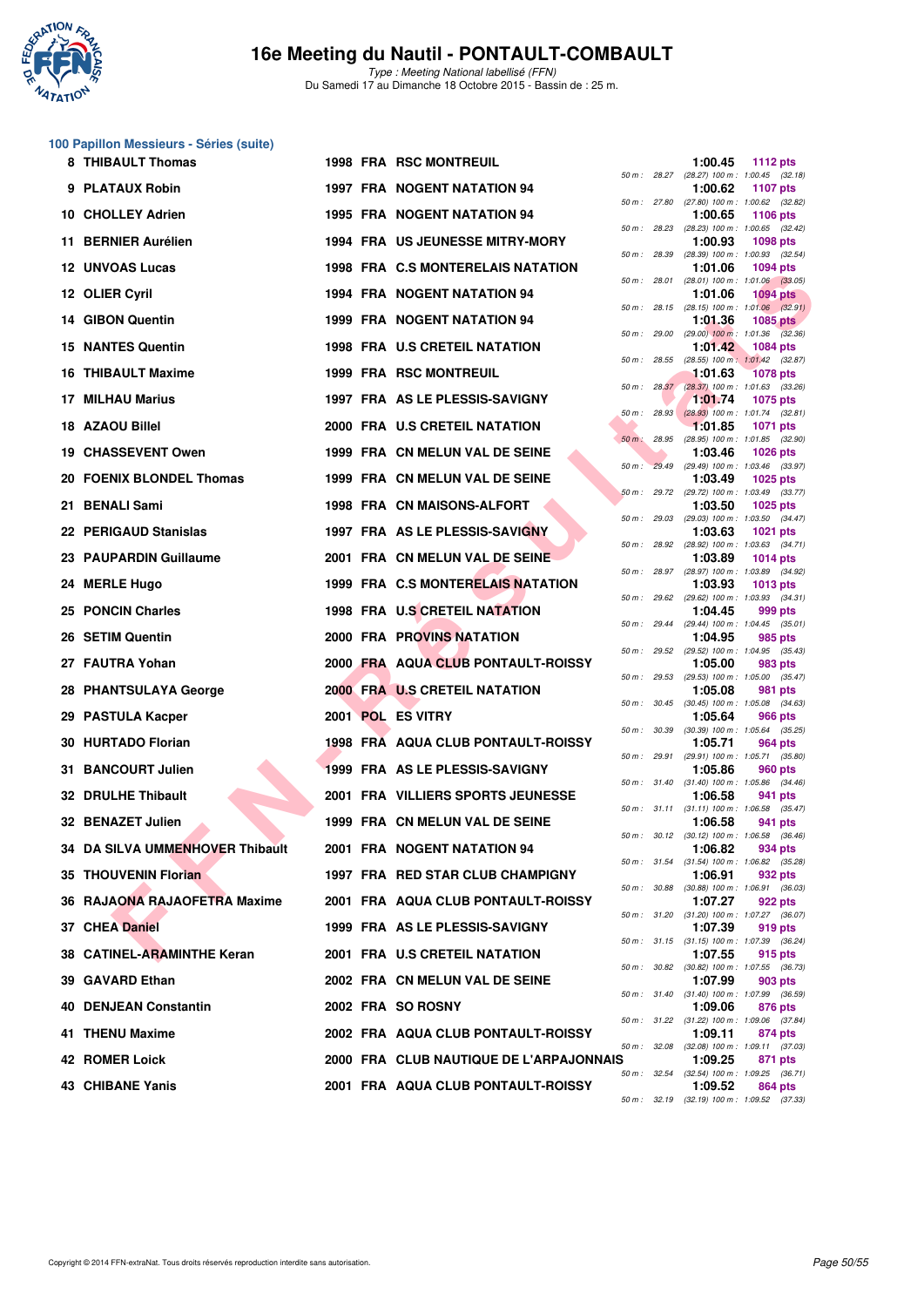

Type : Meeting National labellisé (FFN) Du Samedi 17 au Dimanche 18 Octobre 2015 - Bassin de : 25 m.

|     | 100 Papillon Messieurs - Séries (suite)                  |  |                                                                                                                           |                   |                                 |                                                         |
|-----|----------------------------------------------------------|--|---------------------------------------------------------------------------------------------------------------------------|-------------------|---------------------------------|---------------------------------------------------------|
|     | 44 BENOUZIO Florian                                      |  | 1999 FRA CN MELUN VAL DE SEINE                                                                                            |                   | 1:09.66                         | 860 pts                                                 |
|     | 45 PANZO Yanis                                           |  | 2000 FRA ES VITRY                                                                                                         | 50 m : 32.43      | 1:09.71                         | $(32.43)$ 100 m : 1:09.66 $(37.23)$<br>859 pts          |
| 46  | <b>ROUSSE Julien</b>                                     |  | 2000 FRA CLUB NAUTIQUE DE L'ARPAJONNAIS                                                                                   | 50 m : 30.93      | 1:10.77                         | $(30.93)$ 100 m : 1:09.71 $(38.78)$<br>832 pts          |
|     |                                                          |  |                                                                                                                           | 50 m: 33.19       |                                 | $(33.19)$ 100 m : 1:10.77 $(37.58)$                     |
| 47  | <b>MEKHZOUNI Samy</b>                                    |  | 1999 FRA U.S CRETEIL NATATION                                                                                             | 50 m : 31.95      | 1:10.80                         | 831 pts<br>$(31.95)$ 100 m : 1:10.80 $(38.85)$          |
| 48  | <b>PECHEUX Alexandre</b>                                 |  | 1997 FRA ES SUCY-EN-BRIE                                                                                                  |                   | 1:11.33                         | 818 pts                                                 |
| 49  | <b>HEINY Clement</b>                                     |  | 2002 FRA AS LE PLESSIS-SAVIGNY                                                                                            | 50 m : 32.78      | 1:11.80                         | 50 m: 32.01 (32.01) 100 m: 1:11.33 (39.32)<br>806 pts   |
| 50  | <b>GUILLEMOT Alexandre</b>                               |  | 1999 FRA CN MAISONS-ALFORT                                                                                                |                   | 1:12.07                         | $(32.78)$ 100 m : 1:11.80 $(39.02)$<br><b>800 pts</b>   |
|     |                                                          |  |                                                                                                                           |                   |                                 | 50 m: 31.16 (31.16) 100 m: 1:12.07 (40.91)              |
| 51  | <b>MANGINI Hugo</b>                                      |  | 2000 FRA CLUB NAUTIQUE DE L'ARPAJONNAIS                                                                                   | 50 m : 33.50      | 1:12.48                         | 790 pts<br>$(33.50)$ 100 m : 1:12.48 $(38.98)$          |
|     | 52 DUSSAUX Nicolas                                       |  | 1999 FRA RED STAR CLUB CHAMPIGNY                                                                                          |                   | 1:13.33                         | 769 pts                                                 |
|     | 53 SOBH Rayan                                            |  | 2001 FRA NOGENT NATATION 94                                                                                               | 50 m: 32.87       | 1:13.44                         | $(32.87)$ 100 m : 1:13.33 $(40.46)$<br>766 pts          |
|     |                                                          |  |                                                                                                                           | 50 m :<br>34.52   |                                 | $(34.52)$ 100 m : 1:13.44 $(38.92)$                     |
|     | 54 DA COSTA Enzo                                         |  | 2002 FRA C.S MONTERELAIS NATATION                                                                                         | $50 m$ :<br>35.28 | 1:14.43                         | 743 pts<br>$(35.28)$ 100 m : 1:14.43 $(39.15)$          |
| 55  | <b>LEGER Anthony</b>                                     |  | 1999 FRA AS LE PLESSIS-SAVIGNY                                                                                            |                   | 1:15.07                         | <b>728 pts</b>                                          |
|     |                                                          |  | 2000 FRA ES SUCY-EN-BRIE                                                                                                  | $50 m$ :          |                                 | 34.08 (34.08) 100 m: 1:15.07 (40.99)                    |
|     | 56 REYNES Melvyn                                         |  |                                                                                                                           | 50 m : 33.34      | 1:15.49                         | 718 pts<br>(33.34) 100 m: 1:15.49 (42.15)               |
| 57  | <b>HOSTEAUX Laurent</b>                                  |  | 2001 FRA CLUB NAUTIQUE DE L'ARPAJONNAIS                                                                                   |                   | 1:15.52                         | 717 pts                                                 |
| 58  | <b>OUARDI Yanis</b>                                      |  | 2001 FRA C.S MONTERELAIS NATATION                                                                                         |                   | 1:15.70                         | 50 m: 33.89 (33.89) 100 m: 1:15.52 (41.63)<br>713 pts   |
|     |                                                          |  |                                                                                                                           | 50 m : 35.11      |                                 | $(35.11)$ 100 m : 1:15.70 $(40.59)$                     |
| 59  | <b>DJELLAL Bendhiba</b>                                  |  | 2002 FRA U.S CRETEIL NATATION                                                                                             | 50 m : 36.44      | 1:17.68                         | 668 pts<br>(36.44) 100 m: 1:17.68 (41.24)               |
| 60  | <b>CYRILLA Yoan</b>                                      |  | 2000 FRA RSC MONTREUIL                                                                                                    |                   | 1:19.02                         | 638 pts                                                 |
|     | 61 HANNIER Julien                                        |  | 1999 FRA RSC MONTREUIL                                                                                                    |                   | 1:20.75                         | 50 m: 34.78 (34.78) 100 m: 1:19.02 (44.24)<br>600 pts   |
|     |                                                          |  |                                                                                                                           |                   |                                 | 50 m: 36.24 (36.24) 100 m: 1:20.75 (44.51)              |
|     | 62 BUDHAI Jeshan                                         |  | 2000 FRA JEANNE D'ARC DRANCY                                                                                              |                   | 1:21.47                         | 585 pts<br>50 m: 35.46 (35.46) 100 m: 1:21.47 (46.01)   |
| 63. | <b>MAUPAIX Killian</b>                                   |  | 2002 FRA STADE ST-VALERY NATATION                                                                                         |                   | 1:21.52                         | <b>584 pts</b>                                          |
|     |                                                          |  |                                                                                                                           | 50 m : 36.84      |                                 | (36.84) 100 m: 1:21.52 (44.68)                          |
| 64  | <b>MENDES Clément</b>                                    |  | 2001 FRA AQUA CLUB PONTAULT-ROISSY                                                                                        |                   | 1:21.64                         | 581 pts<br>50 m: 37.27 (37.27) 100 m: 1:21.64 (44.37)   |
| 65  | <b>DALENCOURT Thomas</b>                                 |  | 2002 FRA P.V GRANDVILLIERS NATATION                                                                                       |                   | 1:23.60                         | 541 pts                                                 |
|     | 66 POITOU Merlin                                         |  | 2001 FRA C.S MONTERELAIS NATATION                                                                                         | 50 m : 38.20      | 1:23.63                         | $(38.20)$ 100 m : 1:23.60 $(45.40)$<br>540 pts          |
|     |                                                          |  |                                                                                                                           | 50 m : 35.95      |                                 | $(35.95)$ 100 m : 1:23.63 $(47.68)$                     |
| 67  | <b>GERIN Axel</b>                                        |  | 2000 FRA NANGIS NATATION                                                                                                  |                   | 1:23.81                         | 537 pts<br>50 m: 37.66 (37.66) 100 m: 1:23.81 (46.15)   |
| 68. | <b>BARRAULT Alexandre</b>                                |  | 2001 FRA NANGIS NATATION                                                                                                  |                   | 1:26.80                         | 478 pts                                                 |
|     | 69 GIRAUT Nolann                                         |  | 2002 FRA NANGIS NATATION                                                                                                  |                   | 1:52.16                         | 50 m : 38.71 (38.71) 100 m : 1:26.80 (48.09)<br>117 pts |
|     |                                                          |  |                                                                                                                           |                   |                                 | 50 m : 46.13 (46.13) 100 m : 1:52.16 (1:06.03)          |
|     | --- REY Martin                                           |  | <b>1999 FRA RSC MONTREUIL</b>                                                                                             |                   | <b>DNS</b> dec                  |                                                         |
|     | <b>SANDERINK Arnaud</b>                                  |  | 1993 FRA ES SUCY-EN-BRIE<br><b>1999 FRA U.S CRETEIL NATATION</b>                                                          |                   | <b>DNS dec</b><br><b>DNS Nd</b> |                                                         |
|     | --- LESPRIT Paul                                         |  |                                                                                                                           |                   |                                 |                                                         |
|     |                                                          |  |                                                                                                                           |                   |                                 |                                                         |
|     | 200 Papillon Messieurs - Séries (Samedi 17 Octobre 2015) |  |                                                                                                                           |                   |                                 |                                                         |
|     | 1 ROCH Nans                                              |  | 1996 FRA CNO ST-GERMAIN-EN-LAYE<br>50 m: 26.91 (26.91) 100 m: 57.10 (30.19) 150 m: 1:27.84 (30.74) 200 m: 1:58.80 (30.96) |                   | 1:58.80                         | <b>1337 pts</b>                                         |

# **[200 Papillon Messieurs - Séries](http://www.ffnatation.fr/webffn/resultats.php?idact=nat&go=epr&idcpt=33325&idepr=83)** (Samedi 17 Octobre 2015)

| 1 ROCH Nans          |  | 1996 FRA CNO ST-GERMAIN-EN-LAYE                                                                             | 1:58.80 | 1337 pts                                          |
|----------------------|--|-------------------------------------------------------------------------------------------------------------|---------|---------------------------------------------------|
|                      |  | 50 m: 26.91 (26.91) 100 m: 57.10 (30.19) 150 m: 1:27.84                                                     |         | $(30.74)$ 200 m : 1:58.80 $(30.96)$               |
| 2 PIJULET Paul       |  | <b>1994 FRA DAUPHINS TOULOUSE OEC</b><br>50 m: 28.11 (28.11) 100 m: 1:00.09 (31.98) 150 m: 1:31.86          | 2:04.39 | 1248 pts<br>$(31.77)$ 200 m : 2:04.39 $(32.53)$   |
| 3 LONCKE Quentin     |  | 1999 FRA CHARTRES METROPOLE NAT                                                                             | 2:10.30 | 1157 pts                                          |
|                      |  | 50 m: 29.53 (29.53) 100 m: 1:02.62 (33.09) 150 m: 1:36.15                                                   |         | $(33.53)$ 200 m : 2:10.30 $(34.15)$               |
| 4 BERNARDINI Mathieu |  | <b>1998 FRA STADE FRANCAIS O COURBEVOIE</b>                                                                 | 2:10.84 | 1149 pts                                          |
| 5 ROLDAN MUNOZ Enzo  |  | 50 m: 29.00 (29.00) 100 m: 1:01.77 (32.77) 150 m: 1:35.25<br>1999 FRA DAUPHINS ROMANS PÉAGOIS               | 2:11.53 | $(33.48)$ 200 m : 2:10.84 $(35.59)$<br>1139 pts   |
| 6 HENRY Clément      |  | 50 m: 29.72 (29.72) 100 m: 1:03.46 (33.74) 150 m: 1:36.91<br>2000 FRA ES VITRY                              | 2:11.54 | $(33.45)$ 200 m : 2:11.53 $(34.62)$<br>1139 pts   |
| 7 TRILLAT Léo        |  | $(33.10)$ 150 m : 1:37.00<br>(29.29) 100 m : 1:02.39<br>$50 \text{ m}$ : 29.29<br><b>1998 FRA CN POISSY</b> | 2:11.58 | $(34.61)$ 200 m : 2:11.54 $(34.54)$<br>1138 $pts$ |
|                      |  | 50 m : 29.00 (29.00) 100 m : 1:03.47 (34.47) 150 m : 1:37.59 (34.12) 200 m : 2:11.58 (33.99                 |         |                                                   |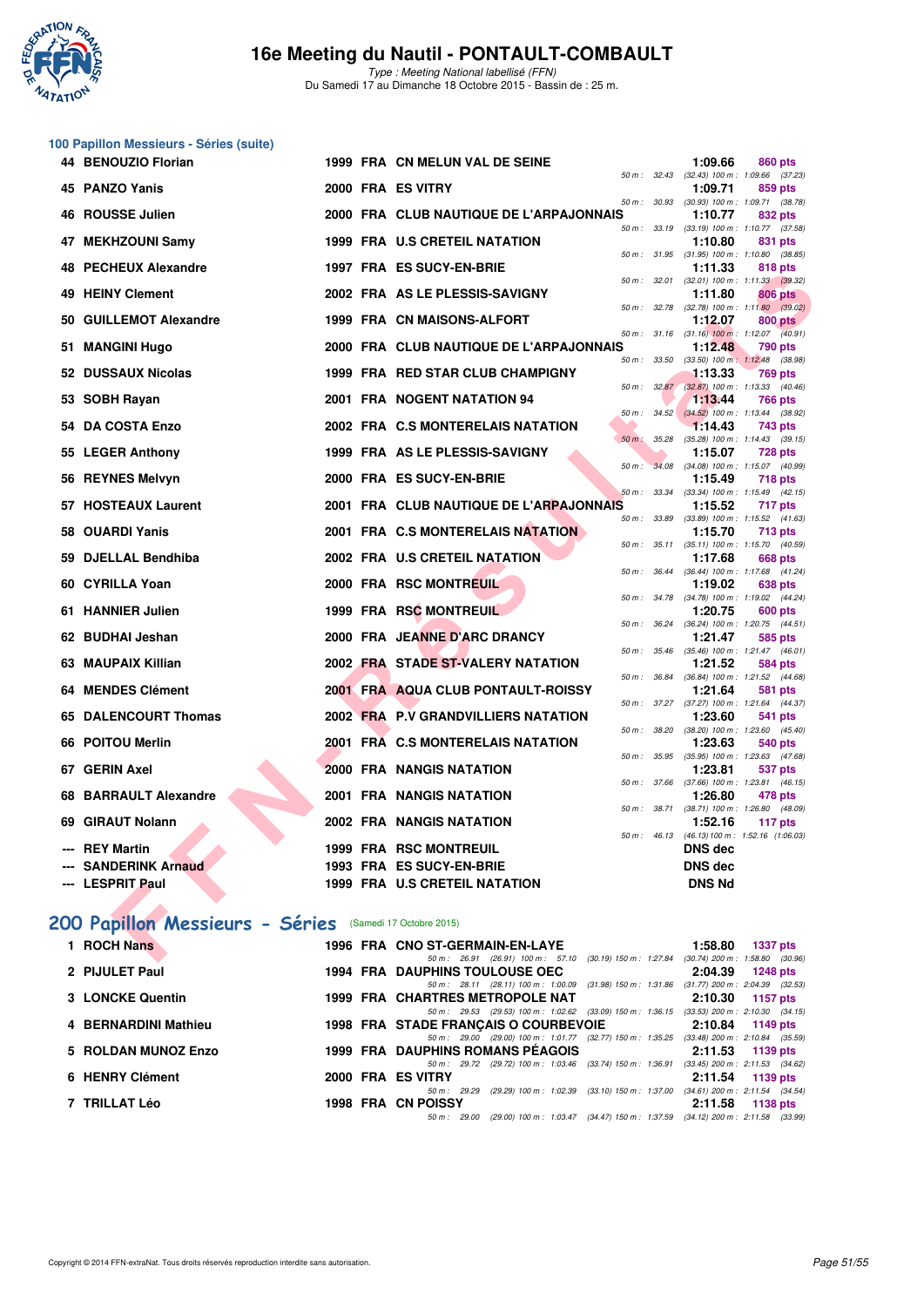

Type : Meeting National labellisé (FFN) Du Samedi 17 au Dimanche 18 Octobre 2015 - Bassin de : 25 m.

#### **200 Papillon Messieurs - Séries (suite)**

| 8  | <b>TONNEAU Guillaume</b>                                  |  | 1998 FRA CN ST-MICHEL-SUR-ORGE<br>2:11.73<br><b>1136 pts</b>                                                                                                |
|----|-----------------------------------------------------------|--|-------------------------------------------------------------------------------------------------------------------------------------------------------------|
|    | 9 VITRY Ludovic                                           |  | 50 m: 29.26 (29.26) 100 m: 1:02.91 (33.65) 150 m: 1:37.06 (34.15) 200 m: 2:11.73 (34.67)<br>1998 FRA C.S MONTERELAIS NATATION<br>2:13.10<br><b>1116 pts</b> |
|    | 10 LEGER Baptiste                                         |  | 50 m: 29.55 (29.55) 100 m: 1:03.33 (33.78) 150 m: 1:37.90 (34.57) 200 m: 2:13.10 (35.20)<br>1999 FRA ES MASSY NATATION<br>2:14.64<br>1093 pts               |
|    | 11 RODRIGUES Adrien                                       |  | 50 m: 28.99 (28.99) 100 m: 1:03.26 (34.27) 150 m: 1:38.28 (35.02) 200 m: 2:14.64 (36.36)<br>2000 FRA ES MASSY NATATION<br>2:15.74<br>1077 pts               |
|    | 12 ZINSMEISTER Julien                                     |  | 50 m: 30.68 (30.68) 100 m: 1:04.89 (34.21) 150 m: 1:40.10 (35.21) 200 m: 2:15.74 (35.64)<br><b>1997 FRA COULOMMIERS NATATION</b><br>2:15.84<br>1075 pts     |
|    | 13 UNVOAS Lucas                                           |  | 50 m: 29.72 (29.72) 100 m: 1:03.88 (34.16) 150 m: 1:39.94 (36.06) 200 m: 2:15.84 (35.90)<br>1998 FRA C.S MONTERELAIS NATATION<br>2:16.97<br>$1059$ pts      |
|    | <b>14 JACOLOT Baptiste</b>                                |  | 50 m: 30.09 (30.09) 100 m: 1:05.15 (35.06) 150 m: 1:40.88 (35.73) 200 m: 2:16.97 (36.09)<br>2000 FRA ES MASSY NATATION<br>2:17.52<br>$1051$ pts             |
|    | 15 POUMAREDE Julien                                       |  | 50 m: 30.29 (30.29) 100 m: 1:04.63 (34.34) 150 m: 1:40.44 (35.81) 200 m: 2:17.52 (37.08)<br>2001 FRA CN ST-MICHEL-SUR-ORGE<br>2:18.14<br><b>1042 pts</b>    |
|    | 16 GIBON Quentin                                          |  | 50 m: 30.59 (30.59) 100 m: 1:05.58 (34.99) 150 m: 1:41.67 (36.09) 200 m: 2:18.14 (36.47)<br>1999 FRA NOGENT NATATION 94<br>2:18.35<br><b>1039 pts</b>       |
|    | 17 BOURSAC CERVERA LORTET Thomas 1999 FRA STADE DE VANVES |  | 50 m: 30.98 (30.98) 100 m: 1:05.97 (34.99) 150 m: 1:42.27 (36.30) 200 m: 2:18.35 (36.08)<br>2:19.46<br><b>1023 pts</b>                                      |
|    | 18 GHALI Hussein                                          |  | 50 m: 30.66 (30.66) 100 m: 1:06.16 (35.50) 150 m: 1:43.14 (36.98) 200 m: 2:19.46 (36.32)<br>1989 EGY ES MASSY NATATION<br>2:19.84<br>1018 pts               |
|    | 19 CHOLLEY Adrien                                         |  | 50 m: 30.78 (30.78) 100 m: 1:05.94 (35.16) 150 m: 1:42.53 (36.59) 200 m: 2:19.84 (37.31)<br><b>1995 FRA NOGENT NATATION 94</b><br>2:20.96<br>$1002$ pts     |
|    | 20 SALCZER Ladislas                                       |  | 50 m: 31.16 (31.16) 100 m: 1:06.24 (35.08) 150 m: 1:42.88 (36.64) 200 m: 2:20.96 (38.08)<br>2000 FRA ES MASSY NATATION<br>2:21.39<br>996 pts                |
|    | 21 POHU Thibault                                          |  | 50 m: 29.04 (29.04) 100 m: 1:04.47 (35.43) 150 m: 1:42.70 (38.23) 200 m: 2:21.39 (38.69)<br><b>1995 FRA US VENDOME</b><br>2:21.94<br>989 pts                |
|    | 22 PAUPARDIN Guillaume                                    |  | 50 m: 29.98 (29.98) 100 m: 1:05.76<br>(35.78) 150 m : 1:43.24 (37.48) 200 m : 2:21.94 (38.70)<br>2001 FRA CN MELUN VAL DE SEINE<br>2:22.25<br>984 pts       |
|    | 23 FOURMY Matéo                                           |  | 50 m: 31.83 (31.83) 100 m: 1:08.82<br>(36.99) 150 m : 1:46.06 (37.24) 200 m : 2:22.25 (36.19)<br>2000 FRA ES MASSY NATATION<br>2:23.11<br>972 pts           |
|    | 24 BERTE Adrien                                           |  | 50 m: 31.22 (31.22) 100 m: 1:07.56<br>(36.34) 150 m : 1:45.09 (37.53) 200 m : 2:23.11 (38.02)<br>1998 FRA CN MELUN VAL DE SEINE<br>2:23.65<br>965 pts       |
|    | 25 MEDINA Antoine                                         |  | 50 m: 32.02 (32.02) 100 m: 1:08.13 (36.11) 150 m: 1:45.46 (37.33) 200 m: 2:23.65 (38.19)<br>1999 FRA CN MELUN VAL DE SEINE<br>2:23.77<br>963 pts            |
|    | 26 BENAZET Julien                                         |  | 50 m: 31.22 (31.22) 100 m: 1:07.30 (36.08) 150 m: 1:45.00 (37.70) 200 m: 2:23.77 (38.77)<br>1999 FRA CN MELUN VAL DE SEINE<br>2:24.21<br>957 pts            |
|    | 27 MERLE Hugo                                             |  | 50 m: 31.27 (31.27) 100 m: 1:07.50 (36.23) 150 m: 1:45.88 (38.38) 200 m: 2:24.21 (38.33)<br>1999 FRA C.S MONTERELAIS NATATION<br>2:24.29<br>956 pts         |
|    | 28 AZAOU Billel                                           |  | 50 m: 29.15 (29.15) 100 m: 1:04.69 (35.54) 150 m: 1:44.77 (40.08) 200 m: 2:24.29 (39.52)<br>2000 FRA U.S CRETEIL NATATION<br>2:24.99<br>947 pts             |
| 29 | <b>MILHAU Marius</b>                                      |  | 50 m: 30.89 (30.89) 100 m: 1:07.27 (36.38) 150 m: 1:46.46 (39.19) 200 m: 2:24.99 (38.53)<br>1997 FRA AS LE PLESSIS-SAVIGNY<br>2:25.60<br>938 pts            |
|    | 30 TROUVE Théo                                            |  | 50 m: 30.74 (30.74) 100 m: 1:07.21 (36.47) 150 m: 1:46.57 (39.36) 200 m: 2:25.60 (39.03)<br>2000 FRA C.S MONTERELAIS NATATION<br>2:26.01<br>933 pts         |
|    | 31 GOULARD Clement                                        |  | 50 m: 33.00 (33.00) 100 m: 1:09.63 (36.63) 150 m: 1:47.50 (37.87) 200 m: 2:26.01 (38.51)<br>1999 FRA AQUA CLUB PONTAULT-ROISSY<br>2:26.20<br>930 pts        |
|    | 32 PUISSANT Mathis                                        |  | 50 m: 32.31 (32.31) 100 m: 1:08.46 (36.15) 150 m: 1:47.55 (39.09) 200 m: 2:26.20 (38.65)<br>2000 FRA NOGENT NATATION 94<br>2:26.83<br>922 pts               |
|    | 33 RAKOTONDRAMANGA Eliot-Tahina                           |  | 50 m: 33.64 (33.64) 100 m: 1:13.31 (39.67) 150 m: 1:50.24 (36.93) 200 m: 2:26.83 (36.59)<br>2002 FRA ES MASSY NATATION<br>2:27.24<br>916 pts                |
|    | 34 BIGUE Lucas                                            |  | 50 m: 31.19 (31.19) 100 m: 1:07.57 (36.38) 150 m: 1:47.15 (39.58) 200 m: 2:27.24 (40.09)<br>1999 FRA CN MELUN VAL DE SEINE<br>2:28.56<br>899 pts            |
|    | 35 MOKHFI Naim                                            |  | 50 m: 32.50 (32.50) 100 m: 1:09.54 (37.04) 150 m: 1:48.10 (38.56) 200 m: 2:28.56 (40.46)<br>2000 FRA ES MASSY NATATION<br>2:29.77<br>883 pts                |
|    | 36 OUNOUGHI Ihsane                                        |  | 50 m: 34.48 (34.48) 100 m: 1:12.75 (38.27) 150 m: 1:52.19 (39.44) 200 m: 2:29.77 (37.58)<br><b>2001 FRA ES MASSY NATATION</b><br>2:31.06<br>866 pts         |
|    | <b>37 REUILLON Louis</b>                                  |  | 50 m: 32.39 (32.39) 100 m: 1:11.76 (39.37) 150 m: 1:52.08 (40.32) 200 m: 2:31.06 (38.98)<br>2000 FRA MOUETTES DE PARIS<br>2:31.79<br>856 pts                |
|    | 38 PASTULA Kacper                                         |  | 50 m: 33.54 (33.54) 100 m: 1:12.43 (38.89) 150 m: 1:52.11 (39.68) 200 m: 2:31.79 (39.68)<br>2001 POL ES VITRY<br>2:33.49                                    |
|    |                                                           |  | 834 pts<br>50 m: 32.03 (32.03) 100 m: 1:11.46<br>(39.43) 150 m : 1:52.38 (40.92) 200 m : 2:33.49 (41.11)                                                    |
|    | 39 CAMUS Loïc                                             |  | <b>2001 FRA ES MASSY NATATION</b><br>2:35.13<br>814 pts<br>50 m: 33.54 (33.54) 100 m: 1:13.87 (40.33) 150 m: 1:55.05 (41.18) 200 m: 2:35.13 (40.08)         |
|    | 40 GAVARD Ethan                                           |  | 2002 FRA CN MELUN VAL DE SEINE<br>2:36.84<br>792 pts<br>50 m: 33.04 (33.04) 100 m: 1:11.96<br>(38.92) 150 m : 1:54.14 (42.18) 200 m : 2:36.84 (42.70)       |
|    | 41 CHASSEVENT Owen                                        |  | 1999 FRA CN MELUN VAL DE SEINE<br>2:37.65<br>782 pts<br>50 m: 31.27 (31.27) 100 m: 1:09.40 (38.13) 150 m: 1:54.19 (44.79) 200 m: 2:37.65 (43.46)            |
|    | 42 AZZIOU Sami                                            |  | 2001 FRA COLOMBES NATATION<br>2:39.47<br>760 pts                                                                                                            |
|    | <b>43 GUILLAUME Vincent</b>                               |  | 50 m: 32.97 (32.97) 100 m: 1:11.96 (38.99) 150 m: 1:54.35 (42.39) 200 m: 2:39.47 (45.12)<br>2002 FRA ES MASSY NATATION<br>2:40.70<br>745 pts                |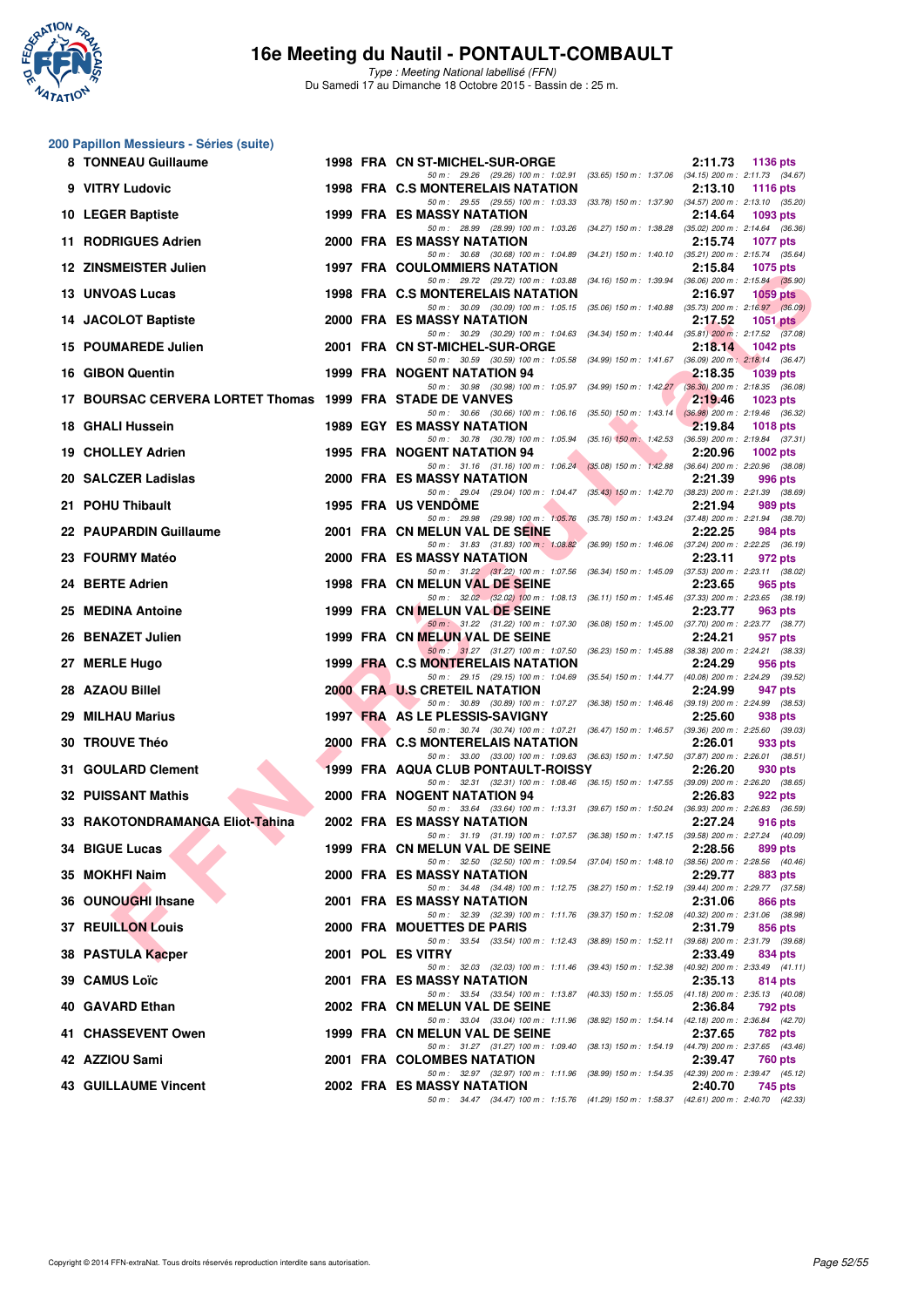

Type : Meeting National labellisé (FFN) Du Samedi 17 au Dimanche 18 Octobre 2015 - Bassin de : 25 m.

| 44 DA COSTA Enzo |  | 2002 FRA C.S MONTERELAIS NATATION                                                       | 2:44.18       | 703 pts                         |
|------------------|--|-----------------------------------------------------------------------------------------|---------------|---------------------------------|
|                  |  | 50 m: 36.12 (36.12) 100 m: 1:17.82 (41.70) 150 m: 2:01.35 (43.53) 200 m: 2:44.18 (42.83 |               |                                 |
| 45 CHIBANE Yanis |  | 2001 FRA AQUA CLUB PONTAULT-ROISSY                                                      | 2:51.46       | 620 pts                         |
|                  |  | (35.69) 100 m : 1:17.56 (41.87) 150 m : 2:04.01<br>50 m : 35.69                         |               | (46.45) 200 m : 2:51.46 (47.45) |
| --- CHENITI Anis |  | 1999 FRA CN POISSY                                                                      | <b>DNS Nd</b> |                                 |
| --- LESPRIT Paul |  | 1999 FRA U.S CRETEIL NATATION                                                           | <b>DNS Nd</b> |                                 |

# **[200 4 Nages Messieurs - Série rapide](http://www.ffnatation.fr/webffn/resultats.php?idact=nat&go=epr&idcpt=33325&idepr=91)** (Samedi 17 Octobre 2015)

| 1 PLATAUX Robin                                            |  | <b>1997 FRA NOGENT NATATION 94</b>                        |                           | 2:08.76                   | $1223$ pts                          |
|------------------------------------------------------------|--|-----------------------------------------------------------|---------------------------|---------------------------|-------------------------------------|
|                                                            |  | 50 m: 27.58 (27.58) 100 m: 1:00.16 (32.58) 150 m: 1:37.80 |                           |                           | $(37.64)$ 200 m : 2:08.76 $(30.96)$ |
| 9 BERNIER Aurélien                                         |  | <b>1994 FRA US JEUNESSE MITRY-MORY</b>                    |                           | 2:18.39                   | <b>1074 pts</b>                     |
|                                                            |  | 50 m: 27.85 (27.85) 100 m: 1:03.12                        | $(35.27)$ 150 m : 1:43.83 |                           | $(40.71)$ 200 m : 2:18.39 $(34.56)$ |
| <b>13 TONNEAU Guillaume</b>                                |  | 1998 FRA CN ST-MICHEL-SUR-ORGE                            |                           | 2:20.36                   | 1045 pts                            |
|                                                            |  | 50 m: 29.09 (29.09) 100 m: 1:04.68                        | $(35.59)$ 150 m : 1:47.64 |                           | $(42.96)$ 200 m : 2:20.36 $(32.72)$ |
| 35 THOUVENIN Florian                                       |  | 1997 FRA RED STAR CLUB CHAMPIGNY                          |                           | 2:27.84                   | 937 pts                             |
|                                                            |  | 50 m: 30.61 (30.61) 100 m: 1:08.61                        | $(38.00)$ 150 m : 1:52.23 | $(43.62)$ 200 m : 2:27.84 | (35.61)                             |
| --- LONCKE Quentin                                         |  | 1999 FRA CHARTRES METROPOLE NAT                           |                           | <b>DNS</b> dec            |                                     |
| --- BOURSAC CERVERA LORTET Thomas 1999 FRA STADE DE VANVES |  |                                                           | <b>All Street</b>         | <b>DNS</b> dec            |                                     |

#### **[200 4 Nages Messieurs - Séries lentes](http://www.ffnatation.fr/webffn/resultats.php?idact=nat&go=epr&idcpt=33325&idepr=91)** (Samedi 17 Octobre 2015)

| <b>UU 4 Nages Messieurs - Serie rapide</b> (Samedi 17 Octobre 2015) |  |                                                                                                                                   |                |                                                    |
|---------------------------------------------------------------------|--|-----------------------------------------------------------------------------------------------------------------------------------|----------------|----------------------------------------------------|
| 1 PLATAUX Robin                                                     |  | 1997 FRA NOGENT NATATION 94                                                                                                       | 2:08.76        | <b>1223 pts</b>                                    |
| 9 BERNIER Aurélien                                                  |  | 50 m: 27.58 (27.58) 100 m: 1:00.16 (32.58) 150 m: 1:37.80 (37.64) 200 m: 2:08.76 (30.96)<br>1994 FRA US JEUNESSE MITRY-MORY       | 2:18.39        | <b>1074 pts</b>                                    |
| <b>13 TONNEAU Guillaume</b>                                         |  | 50 m: 27.85 (27.85) 100 m: 1:03.12 (35.27) 150 m: 1:43.83 (40.71) 200 m: 2:18.39 (34.56)<br>1998 FRA CN ST-MICHEL-SUR-ORGE        | 2:20.36        | 1045 pts                                           |
|                                                                     |  | 50 m: 29.09 (29.09) 100 m: 1:04.68 (35.59) 150 m: 1:47.64 (42.96) 200 m: 2:20.36 (32.72)                                          |                |                                                    |
| 35 THOUVENIN Florian                                                |  | 1997 FRA RED STAR CLUB CHAMPIGNY<br>50 m: 30.61 (30.61) 100 m: 1:08.61 (38.00) 150 m: 1:52.23 (43.62) 200 m: 2:27.84 (35.61)      | 2:27.84        | 937 pts                                            |
| <b>LONCKE Quentin</b>                                               |  | 1999 FRA CHARTRES METROPOLE NAT                                                                                                   | <b>DNS</b> dec |                                                    |
| <b>BOURSAC CERVERA LORTET Thomas 1999 FRA STADE DE VANVES</b>       |  |                                                                                                                                   | <b>DNS</b> dec |                                                    |
|                                                                     |  |                                                                                                                                   |                |                                                    |
| 00 4 Nages Messieurs - Séries lentes (Samedi 17 Octobre 2015)       |  |                                                                                                                                   |                |                                                    |
| 2 ZENASNI Yanis                                                     |  | 1995 FRA CN MELUN VAL DE SEINE                                                                                                    | 2:12.72        | <b>1160 pts</b>                                    |
| 3 PIEKARZ Baptiste                                                  |  | 50 m: 27.47 (27.47) 100 m: 1:01.09 (33.62) 150 m: 1:40.75 (39.66) 200 m: 2:12.72 (31.97)<br><b>1995 FRA ES MASSY NATATION</b>     | 2:13.57        | <b>1147 pts</b>                                    |
|                                                                     |  | 50 m: 29.08 (29.08) 100 m: 1:04.32 (35.24) 150 m: 1:42.16 (37.84) 200 m: 2:13.57 (31.41)<br>1999 FRA NOGENT NATATION 94           |                |                                                    |
| 4 GICQUEL Kylian                                                    |  | 50 m: 29.39 (29.39) 100 m: 1.03.46 (34.07) 150 m: 1.43.20 (39.74) 200 m: 2:15.15 (31.95)                                          | 2:15.15        | 1123 pts                                           |
| 5 RODRIGUES Adrien                                                  |  | 2000 FRA ES MASSY NATATION<br>50 m: 29.93 (29.93) 100 m: 1:05.37 (35.44) 150 m: 1:45.18 (39.81) 200 m: 2:15.65 (30.47)            | 2:15.65        | 1115 pts                                           |
| 6 WERTHMANN Nils                                                    |  | 1997 FRA ALLIANCE ORLEANS NATATION                                                                                                | 2:16.06        | 1109 pts                                           |
| 7 JONCHERY Pierre                                                   |  | 50 m: 28.96 (28.96) 100 m: 1:03.64 (34.68) 150 m: 1:44.14 (40.50) 200 m: 2:16.06 (31.92)<br>1998 FRA NOGENT NATATION 94           | 2:16.86        | <b>1097 pts</b>                                    |
|                                                                     |  | 50 m: 28.12 (28.12) 100 m: 1.02.79 (34.67) 150 m: 1.44.14 (41.35) 200 m: 2.16.86 (32.72)                                          |                |                                                    |
| 8 OLIER Cyril                                                       |  | 1994 FRA NOGENT NATATION 94<br>50 m: 27.80 (27.80) 100 m: 1:05.58 (37.78) 150 m: 1:44.13 (38.55) 200 m: 2:17.00 (32.87)           | 2:17.00        | 1095 pts                                           |
| <b>10 BARITHEL Victor</b>                                           |  | 2000 FRA USM VIROFLAY                                                                                                             | 2:18.92        | <b>1066 pts</b>                                    |
| 11 MESSANT Pierre                                                   |  | 50 m: 30.91 (30.91) 100 m: 1:07.37 (36.46) 150 m: 1:47.15 (39.78) 200 m: 2:18.92 (31.77)<br><b>1998 FRA COULOMMIERS NATATION</b>  | 2:19.18        | <b>1062 pts</b>                                    |
|                                                                     |  | 50 m: 29.25 (29.25) 100 m: 1:06.22 (36.97) 150 m: 1:46.42 (40.20) 200 m: 2:19.18 (32.76)                                          |                |                                                    |
| 12 MEDINA Antoine                                                   |  | 1999 FRA CN MELUN VAL DE SEINE<br>50 m: 30.38 (30.38) 100 m: 1:05.57 (35.19) 150 m: 1:47.12 (41.55) 200 m: 2:19.52 (32.40)        | 2:19.52        | <b>1057 pts</b>                                    |
| <b>14 PAUPARDIN Guillaume</b>                                       |  | 2001 FRA CN MELUN VAL DE SEINE<br>50 m: 30.07 (30.07) 100 m: 1:05.68 (35.61) 150 m: 1:49.70 (44.02) 200 m: 2:20.79 (31.09)        | 2:20.79        | <b>1038 pts</b>                                    |
| 15 BONEL Antonyn                                                    |  | 2001 FRA CN ST-MICHEL-SUR-ORGE                                                                                                    | 2:20.84        | <b>1038 pts</b>                                    |
| <b>16 QUIERTANT Killian</b>                                         |  | 50 m: 30.34 (30.34) 100 m: 1:04.78 (34.44) 150 m: 1:48.61 (43.83) 200 m: 2:20.84 (32.23)<br><b>1997 FRA U.S CRETEIL NATATION</b>  | 2:21.20        | 1032 pts                                           |
|                                                                     |  | 50 m: 30.57 (30.57) 100 m: 1:09.92 (39.35) 150 m: 1:46.75 (36.83) 200 m: 2:21.20 (34.45)                                          |                |                                                    |
| 17 BERTE Adrien                                                     |  | 1998 FRA CN MELUN VAL DE SEINE<br>50 m: 31.10 (31.10) 100 m: 1:07.91 (36.81) 150 m: 1:49.10 (41.19) 200 m: 2:21.56 (32.46)        | 2:21.56        | <b>1027 pts</b>                                    |
| 18 GORJAO MOREIRA Martin                                            |  | 1999 FRA NOGENT NATATION 94                                                                                                       | 2:21.69        | 1025 $pts$                                         |
| 19 JACOLOT Baptiste                                                 |  | 50 m: 30.79 (30.79) 100 m: 1:07.94 (37.15) 150 m: 1:47.18 (39.24) 200 m: 2:21.69 (34.51)<br><b>2000 FRA ES MASSY NATATION</b>     | 2:21.86        | <b>1023 pts</b>                                    |
| 20 CHASSEVENT Owen                                                  |  | 50 m: 30.17 (30.17) 100 m: 1:07.19 (37.02) 150 m: 1:49.02 (41.83) 200 m: 2:21.86 (32.84)<br>1999 FRA CN MELUN VAL DE SEINE        | 2:22.51        | <b>1013 pts</b>                                    |
|                                                                     |  | 50 m: 30.03 (30.03) 100 m: 1:08.41 (38.38) 150 m: 1:50.45 (42.04) 200 m: 2:22.51 (32.06)                                          |                |                                                    |
| 21 PERIGAUD Stanislas                                               |  | 1997 FRA AS LE PLESSIS-SAVIGNY<br>50 m: 29.51 (29.51) 100 m: 1:07.18 (37.67) 150 m: 1:49.77 (42.59) 200 m: 2:22.69 (32.92)        | 2:22.69        | 1011 pts                                           |
| 22 CATINEL-ARAMINTHE Keran                                          |  | 2001 FRA U.S CRETEIL NATATION                                                                                                     | 2:22.78        | 1009 pts                                           |
| 23 MOKHFI Naim                                                      |  | 50 m: 30.83 (30.83) 100 m: 1:07.44 (36.61) 150 m: 1:49.24<br>2000 FRA ES MASSY NATATION                                           | 2:22.91        | (41.80) 200 m : 2:22.78 (33.54)<br><b>1007 pts</b> |
|                                                                     |  | 50 m : 31.22 (31.22) 100 m : 1:09.85 (38.63) 150 m : 1:53.89                                                                      |                | (44.04) 200 m : 2:22.91 (29.02)                    |
| 24 RAKOTONDRAMANGA Eliot-Tahina                                     |  | <b>2002 FRA ES MASSY NATATION</b><br>50 m : 30.56 (30.56) 100 m : 1:07.41 (36.85) 150 m : 1:50.56 (43.15) 200 m : 2:22.92 (32.36) | 2:22.92        | 1007 pts                                           |
| 25 BENDRIMIA Axel                                                   |  | 1998 FRA CN ST-MICHEL-SUR-ORGE<br>50 m: 31.16 (31.16) 100 m: 1:07.92 (36.76) 150 m: 1:52.61 (44.69) 200 m: 2:24.38 (31.77)        | 2:24.38        | 986 pts                                            |
| 26 AZAOU Billel                                                     |  | 2000 FRA U.S CRETEIL NATATION                                                                                                     | 2:24.39        | 986 pts                                            |
| 27 LIV Thomas                                                       |  | 50 m: 30.24 (30.24) 100 m: 1:08.14 (37.90) 150 m: 1:50.94 (42.80) 200 m: 2:24.39 (33.45)<br>2002 FRA AQUA CLUB PONTAULT-ROISSY    | 2:24.85        | 980 pts                                            |
|                                                                     |  | 50 m: 33.63 (33.63) 100 m: 1:12.19 (38.56) 150 m: 1:51.75 (39.56) 200 m: 2:24.85 (33.10)                                          |                |                                                    |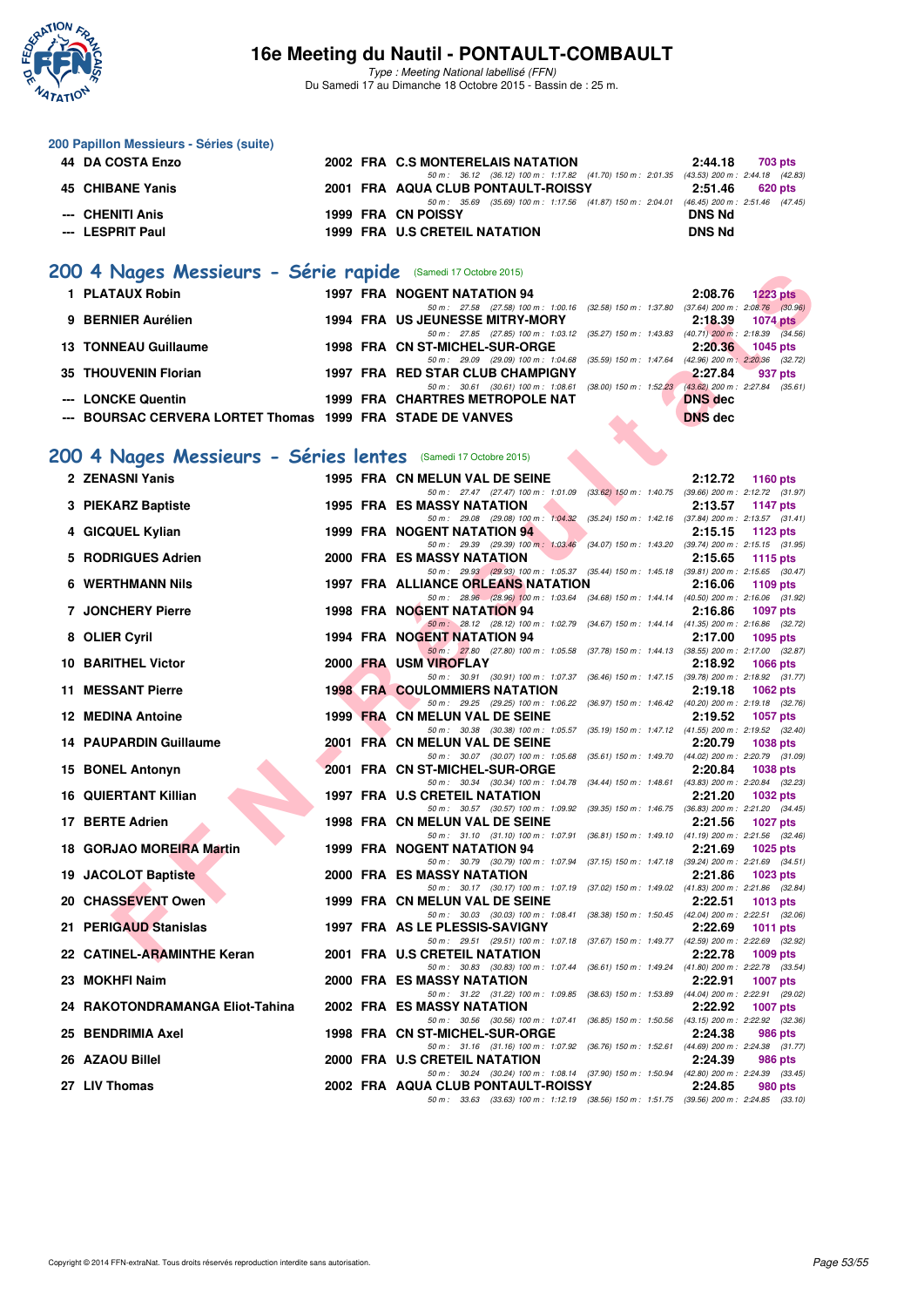

Type : Meeting National labellisé (FFN) Du Samedi 17 au Dimanche 18 Octobre 2015 - Bassin de : 25 m.

# **200 4 Nages Messieurs - Séries lentes (suite)**

| 00 4 Nages Messieurs - Series lentes (Suite)<br>28 HANTRAYE Adrien |  | 1999 FRA AQUA CLUB PONTAULT-ROISSY                                                                                                  | 2:25.06 | 977 pts        |
|--------------------------------------------------------------------|--|-------------------------------------------------------------------------------------------------------------------------------------|---------|----------------|
| 29 GOULARD Clement                                                 |  | 50 m: 31.62 (31.62) 100 m: 1:09.68 (38.06) 150 m: 1:53.37 (43.69) 200 m: 2:25.06 (31.69)<br>1999 FRA AQUA CLUB PONTAULT-ROISSY      | 2:25.41 | 972 pts        |
| 30 GUIGOU Pierre-Lucas                                             |  | 50 m: 31.26 (31.26) 100 m: 1:10.22 (38.96) 150 m: 1:52.27 (42.05) 200 m: 2:25.41 (33.14)<br>2000 FRA U.S CRETEIL NATATION           | 2:26.03 | 963 pts        |
| 31 FOENIX BLONDEL Thomas                                           |  | 50 m: 31.22 (31.22) 100 m: 1:08.83 (37.61) 150 m: 1:53.05 (44.22) 200 m: 2:26.03 (32.98)<br>1999 FRA CN MELUN VAL DE SEINE          | 2:26.49 | 956 pts        |
| 32 PHANTSULAYA George                                              |  | 50 m: 30.30 (30.30) 100 m: 1:09.29 (38.99) 150 m: 1:54.60 (45.31) 200 m: 2:26.49 (31.89)<br>2000 FRA U.S CRETEIL NATATION           | 2:26.76 | 952 pts        |
| 33 SEGUIN Rémi                                                     |  | 50 m: 30.00 (30.00) 100 m: 1:09.11 (39.11) 150 m: 1:53.29 (44.18) 200 m: 2:26.76 (33.47)<br>1997 FRA CN MELUN VAL DE SEINE          | 2:27.09 | 948 pts        |
| 34 POUMAREDE Julien                                                |  | 50 m: 31.73 (31.73) 100 m: 1:08.16 (36.43) 150 m: 1:53.72 (45.56) 200 m: 2:27.09 (33.37)<br>2001 FRA CN ST-MICHEL-SUR-ORGE          | 2:27.24 | <b>946 pts</b> |
| 36 DELOMEZ Romain                                                  |  | 50 m: 30.95 (30.95) 100 m: 1:08.14 (37.19) 150 m: 1:55.13 (46.99) 200 m: 2:27.24 (32.11)<br><b>1998 FRA COLOMBES NATATION</b>       | 2:28.07 | 934 pts        |
| 37 CAMUS Loïc                                                      |  | 50 m: 30.64 (30.64) 100 m: 1:09.59 (38.95) 150 m: 1:52.99 (43.40) 200 m: 2:28.07 (35.08)<br><b>2001 FRA ES MASSY NATATION</b>       | 2:28.14 | 933 pts        |
| 38 COUBLE Tom                                                      |  | 50 m: 31.49 (31.49) 100 m: 1:09.09 (37.60) 150 m: 1:54.36 (45.27) 200 m: 2:28.14 (33.78)<br>2001 FRA CLUB NAUTIQUE DE L'ARPAJONNAIS | 2:28.40 | 929 pts        |
| 39 GERBET Dorian                                                   |  | 50 m: 30.58 (30.58) 100 m: 1:07.09 (36.51) 150 m: 1:53.04 (45.95) 200 m: 2:28.40 (35.36)<br>1998 FRA AQUA CLUB PONTAULT-ROISSY      | 2:29.54 | 914 pts        |
| 40 THENU Maxime                                                    |  | 50 m: 31.64 (31.64) 100 m: 1:11.59 (39.95) 150 m: 1:53.20 (41.61) 200 m: 2:29.54 (36.34)<br>2002 FRA AQUA CLUB PONTAULT-ROISSY      | 2:30.25 | 904 pts        |
| 41 RATANDRA Eliot                                                  |  | 50 m: 31.68 (31.68) 100 m: 1:09.96 (38.28) 150 m: 1:54.99 (45.03) 200 m: 2:30.25 (35.26)<br>1999 FRA RED STAR CLUB CHAMPIGNY        | 2:31.11 | 892 pts        |
| 42 DA SILVA UMMENHOVER Thibault                                    |  | 50 m: 33.13 (33.13) 100 m: 1:13.00 (39.87) 150 m: 1:56.94 (43.94) 200 m: 2:31.11 (34.17)<br>2001 FRA NOGENT NATATION 94             | 2:31.44 | 888 pts        |
| 43 CHEA Daniel                                                     |  | 50 m: 32.72 (32.72) 100 m: 1:13.41 (40.69) 150 m: 1:57.95 (44.54) 200 m: 2:31.44 (33.49)<br>1999 FRA AS LE PLESSIS-SAVIGNY          | 2:32.79 | 869 pts        |
| 44 THEETEN Cédric                                                  |  | 50 m: 32.00 (32.00) 100 m: 1:12.85 (40.85) 150 m: 1:58.70 (45.85) 200 m: 2:32.79 (34.09)<br>2002 FRA NOGENT NATATION 94             | 2:32.93 | 868 pts        |
| 45 JOUAN Thibault                                                  |  | 50 m: 35.42 (35.42) 100 m: 1:13.65 (38.23) 150 m: 1:57.85 (44.20) 200 m: 2:32.93 (35.08)<br>1999 FRA AS BONDY                       | 2:33.03 | 866 pts        |
| 46 PAYET Valentin                                                  |  | 50 m: 33.17 (33.17) 100 m: 1:13.04 (39.87) 150 m: 1:55.87 (42.83) 200 m: 2:33.03 (37.16)<br>2002 FRA COULOMMIERS NATATION           | 2:33.39 | 861 pts        |
| 47 DUSSAUX Nicolas                                                 |  | 50 m: 33.01 (33.01) 100 m: 1:14.90 (41.89) 150 m: 1:59.82 (44.92) 200 m: 2:33.39 (33.57)<br>1999 FRA RED STAR CLUB CHAMPIGNY        | 2:34.62 | 845 pts        |
| 48 GUILLAUME Vincent                                               |  | 50 m: 32.20 (32.20) 100 m: 1:12.45 (40.25) 150 m: 1:57.92 (45.47) 200 m: 2:34.62 (36.70)<br>2002 FRA ES MASSY NATATION              | 2:35.12 | 838 pts        |
| 49 BEN OTHMAN Rayan                                                |  | 50 m: 33.20 (33.20) 100 m: 1:13.67 (40.47) 150 m: 1:58.24 (44.57) 200 m: 2:35.12 (36.88)<br>1999 FRA RED STAR CLUB CHAMPIGNY        | 2:36.08 | 826 pts        |
| 50 FAUTRA Yohan                                                    |  | 50 m: 33.79 (33.79) 100 m: 1:14.08 (40.29) 150 m: 2:00.39 (46.31) 200 m: 2:36.08 (35.69)<br>2000 FRA AQUA CLUB PONTAULT-ROISSY      | 2:36.61 | 819 pts        |
| 51 LACQUEMENT Leo                                                  |  | 50 m: 30.23 (30.23) 100 m: 1:11.36 (41.13) 150 m: 2:00.01 (48.65) 200 m: 2:36.61 (36.60)<br>2001 FRA SO ROSNY                       | 2:37.22 | 811 pts        |
| 52 VANDAELE Quentin                                                |  | 50 m: 33.23 (33.23) 100 m: 1:14.05 (40.82) 150 m: 2:01.58 (47.53) 200 m: 2:37.22 (35.64)<br><b>2001 FRA NOGENT NATATION 94</b>      | 2:37.41 | 808 pts        |
| 53 GRANDIN MARTIN Numa                                             |  | 50 m: 36.48 (36.48) 100 m: 1:17.94 (41.46) 150 m: 2:03.08 (45.14) 200 m: 2:37.41 (34.33)<br><b>2002 FRA ES MASSY NATATION</b>       | 2:38.47 | 795 pts        |
| 54 OUARDI Yanis                                                    |  | 50 m: 34.66 (34.66) 100 m: 1:16.25 (41.59) 150 m: 2:03.02 (46.77) 200 m: 2:38.47 (35.45)<br>2001 FRA C.S MONTERELAIS NATATION       | 2:38.72 | 791 pts        |
| 55 CHARBONNEL Theo                                                 |  | 50 m: 35.02 (35.02) 100 m: 1:15.49 (40.47) 150 m: 2:02.33 (46.84) 200 m: 2:38.72 (36.39)<br>2001 FRA CN ST-MICHEL-SUR-ORGE          | 2:38.85 | <b>790 pts</b> |
| 56 ROZIER-CHABERT Anatole                                          |  | 50 m: 35.90 (35.90) 100 m: 1:15.62 (39.72) 150 m: 2:02.87 (47.25) 200 m: 2:38.85 (35.98)<br>1998 FRA ES SUCY-EN-BRIE                | 2:39.27 | 784 pts        |
| 57 GILLES William                                                  |  | 50 m: 33.39 (33.39) 100 m: 1:14.97 (41.58) 150 m: 1:59.66 (44.69) 200 m: 2:39.27 (39.61)<br>2002 FRA ES MASSY NATATION              | 2:40.54 | 768 pts        |
| <b>58 PAUBEL Lucas</b>                                             |  | 50 m: 35.41 (35.41) 100 m: 1:18.50 (43.09) 150 m: 2:03.23 (44.73) 200 m: 2:40.54 (37.31)<br>2002 FRA ES MASSY NATATION              | 2:41.84 | 752 pts        |
| 59 FOURCART Alexandre                                              |  | 50 m: 36.24 (36.24) 100 m: 1:17.94 (41.70) 150 m: 2:06.05 (48.11) 200 m: 2:41.84 (35.79)<br>2000 FRA PROVINS NATATION               | 2:46.55 | 694 pts        |
| 60 GORJAO MOREIRA Bastien                                          |  | 50 m: 37.42 (37.42) 100 m: 1.19.02 (41.60) 150 m: 2.11.69 (52.67) 200 m: 2.46.55 (34.86)<br>2001 FRA NOGENT NATATION 94             | 2:47.20 | 686 pts        |
| 61 DJELLAL Bendhiba                                                |  | 50 m: 38.41 (38.41) 100 m: 1:22.17 (43.76) 150 m: 2:07.56 (45.39) 200 m: 2:47.20 (39.64)<br>2002 FRA U.S CRETEIL NATATION           | 2:48.04 | 676 pts        |
| 62 MANGINI Hugo                                                    |  | 50 m: 37.30 (37.30) 100 m: 1:20.82 (43.52) 150 m: 2:10.23 (49.41) 200 m: 2:48.04 (37.81)<br>2000 FRA CLUB NAUTIQUE DE L'ARPAJONNAIS | 2:49.64 | 657 pts        |
| 63 GAVIRA-BOTTARI Antoine                                          |  | 50 m: 33.67 (33.67) 100 m: 1:19.69 (46.02) 150 m: 2:09.84 (50.15) 200 m: 2:49.64 (39.80)<br>2002 FRA COULOMMIERS NATATION           | 2:50.70 | 645 pts        |
| 64 LEROY Enzo                                                      |  | 50 m: 37.18 (37.18) 100 m: 1:22.11 (44.93) 150 m: 2:12.42 (50.31) 200 m: 2:50.70 (38.28)<br>2002 FRA PROVINS NATATION               | 2:52.15 | 628 pts        |
|                                                                    |  | 50 m: 39.35 (39.35) 100 m: 1:25.06 (45.71) 150 m: 2:13.44 (48.38) 200 m: 2:52.15 (38.71)                                            |         |                |